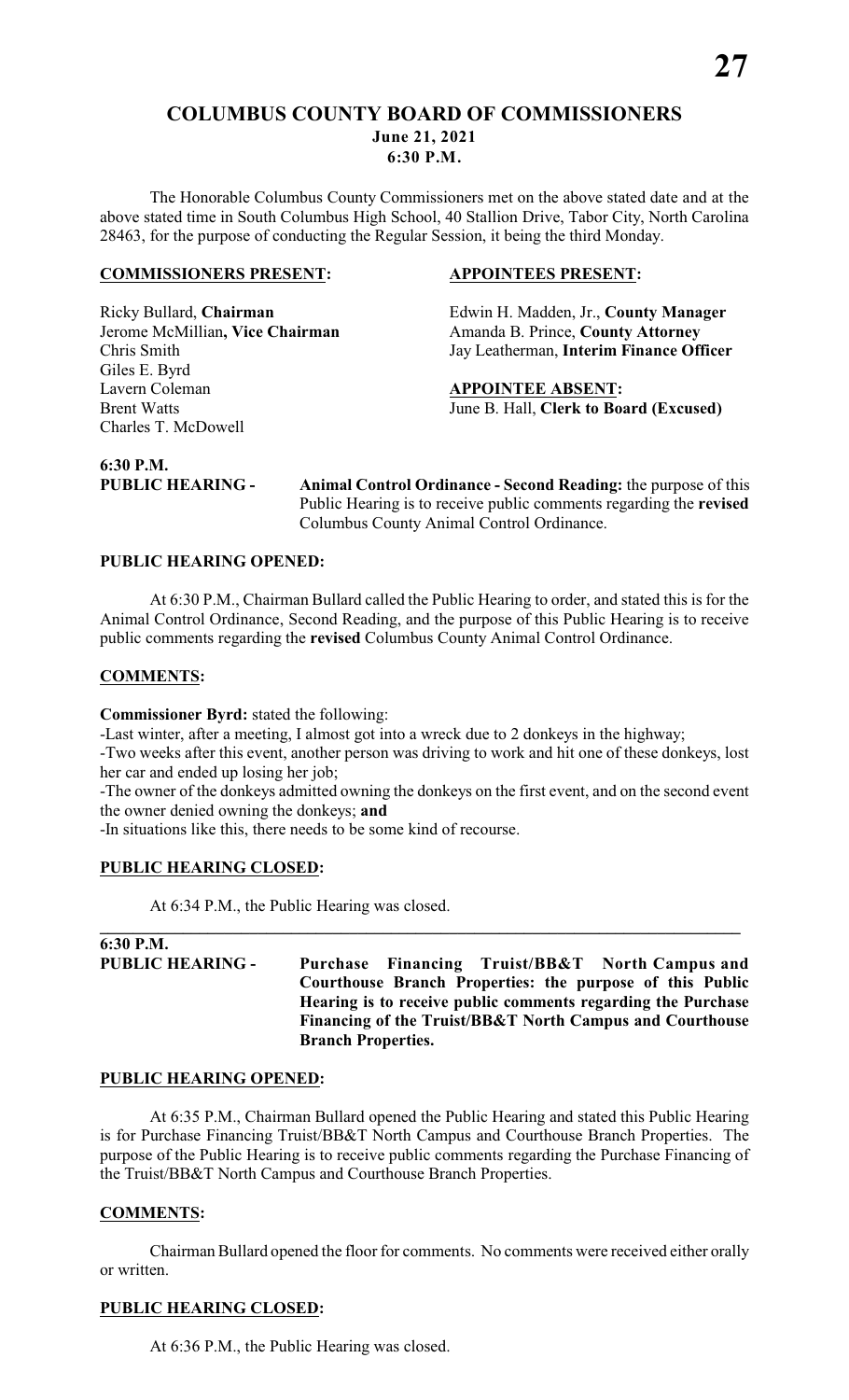**6:30 P.M. CDBG-2019 Neighborhood Revitalization Program - Amendment:** the purpose of this Public Hearing is to notify citizens of the proposed amendment and receive comments relative to the proposed amendment.

# **PUBLIC HEARING OPENED:**

At 6:37 P.M., Chairman Bullard opened the Public Hearing, and stated this Public Hearing is for the CDBG-2019 Neighborhood Revitalization Program Amendment, and the purpose of this Public Hearing is to notify citizens of the proposed amendment and receive comments relative to the proposed amendment.

# **COMMENTS:**

# **Josh Outlaw, The Adams Company:** stated the following:

- 1. Proposing to have four (4) houses in lieu of five (5);
- 2. This is due to various issues that came up that prevented us from doing five (5) houses; **and**
- 3. The total budget of \$750,000 will remain unchanged.

# **PUBLIC HEARING CLOSED:**

At 6:38 P.M., Commissioner McDowell made a motion to close the Public Hearing, seconded by Commissioner Smith. The motion unanimously passed.

# **6:39 P.M. REGULAR SESSION**

# **Agenda Item #1, #2 and #3: MEETING CALLED to ORDER, INVOCATION and PLEDGE of ALLEGIANCE:**

At 6:39 P.M., Chairman Ricky Bullard called the June 21, 2021 Columbus County Board of Commissioners Regular Session Meeting to order. The invocation was delivered by Vice Chairman Jerome McMillian. Everyone in attendance stood and pledged Allegiance to the Flag of the United States of America which was led by Commissioner Giles Byrd.

# **ADJUSTMENTS and ADDITION to JUNE 21, 2021 AGENDA:**

Chairman Bullard stated the following Agenda Items needed to be moved under Consent Agenda Items: #7, #10, #11, #13, #14, and #18.

The following item needs to be added to the Agenda as Item #8A:

# **PLANNING - ESTABLISHMENT of DATE and TIME for MORATORIUM on MAJOR SUBDIVISIONS:**

Samantha Alsup, Planning Director, is requesting the Board to establish July 06, 2021, at 6:30 P.M., as the date and time for a Public Hearing for a Moratorium on major subdivision applications for a period not to exceed one (1) year.

Commissioner Watts made a motion to approve the addition of Agenda Item #8A, seconded by Commissioner Coleman. The motion unanimously passed.

# **Agenda Item #4: APPROVAL of JUNE 21, 2021 AGENDA -and- CONSENT AGENDA ITEMS:**

# **Discussion Relative to Consent Agenda Items:**

The following discussion was conducted relative to the Consent Agenda Items.

- 1. **Commissioner Byrd:** stated there are a lot of items under Consent Agenda Items, and I believe the people should have more notice so that they have an understanding of what's happening.
- 2. **Commissioner McDowell:** stated there are over \$4 million dollars worth of transactions under Consent Agenda Items tonight.
- 3. **County Manager Madden:** stated anything on the proposed consent agenda, all you have to do is make a motion to move it to the regular agenda.
- 4. **Commissioner McDowell:** stated I understand that. My concerns are about the Courthouse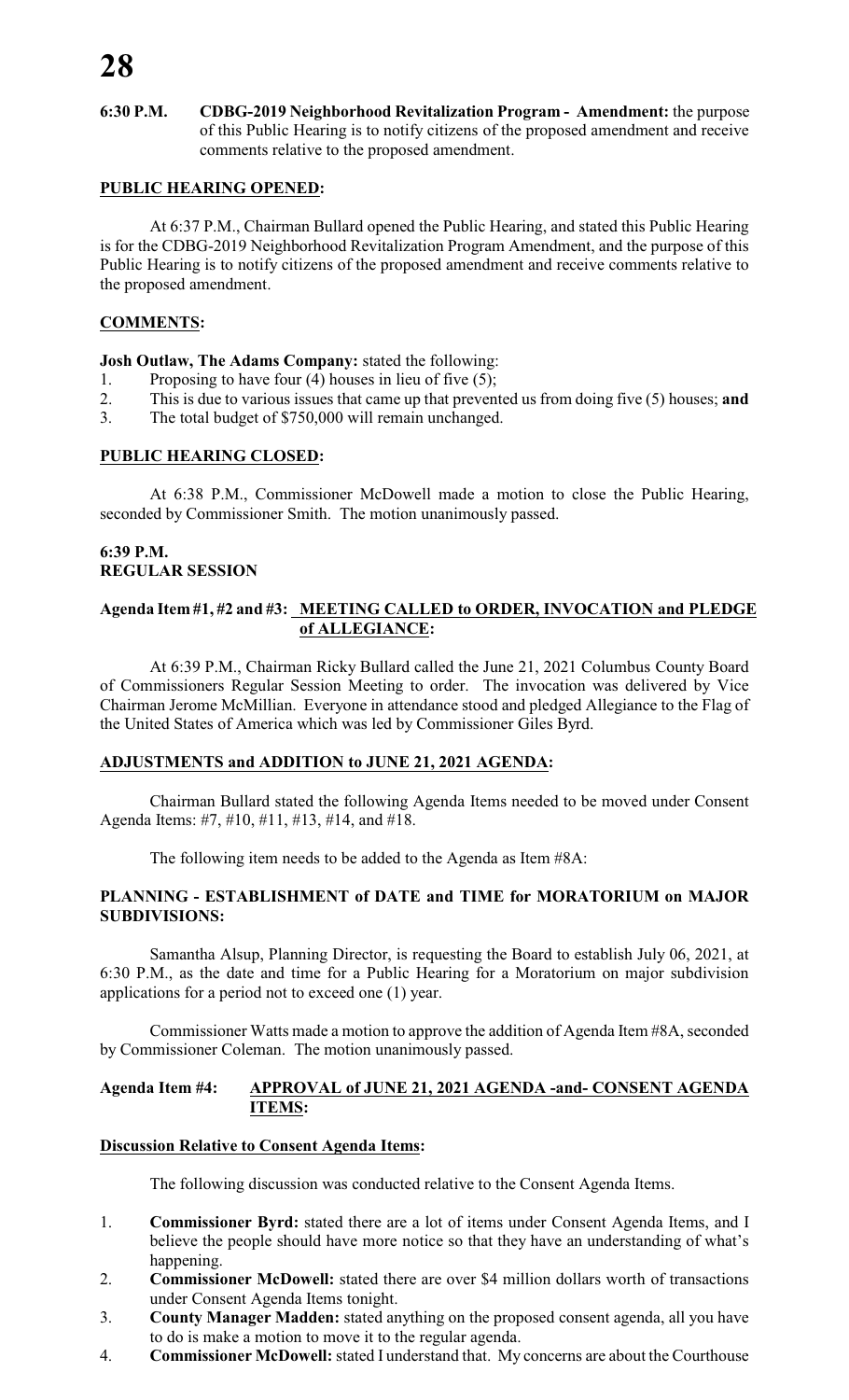Project and the Helena Chemical Project.

- 5. **County Manager Madden:** stated normally it's just items that have already been approved once by the Board.
- 6. **Commissioner McDowell:** stated there's just not enough time to read through everything.
- 7. **Commissioner Byrd:** stated I don't think the budget amendments should be there. Other things that should be listed on the agenda. I'm thinking about everything that was added just tonight.
- 8. **Commissioner McDowell:** I think the public notices these things and we need more openness and discussion.
- 9. **County Manager Madden:** stated any item you think should be moved to a regular agenda item can be moved there.
- 10. **Commissioner McDowell:** the public should know.
- 11. **Commissioner Byrd:** stated that is my concern, the public should know.
- 12. **Commissioner McDowell:** Asked about the resolution that was to be distributed at the meeting.
- 13. **County Attorney Prince:** stated that was my fault, I forgot to bring it.<br>14. **Commissioner Byrd:** Asked is it something we can do at a later date. or
- 14. **Commissioner Byrd:** Asked is it something we can do at a later date, or is it time sensitive?<br>15. **County Manager Madden:** stated it is time sensitive.
- 15. **County Manager Madden:** stated it is time sensitive.
- 16. **Commissioner McDowell:** Asked can we tentatively approve the resolutions and then the County Attorney can e-mail the resolutions to the Commissioners and we can call her and advise "yea" or "nay".
- 17. **County Manager Madden:** stated yes sir, I believe that would be okay.

# **MOVE AGENDA ITEMS to CONSENT AGENDA ITEMS: Agenda Items - #7, #10, #13, #14, and #18.**

Chairman Bullard stated that Agenda Items - #7, #10, #13, #14 and #18 would be placed under the Consent Agenda Items.

| <b>TYPE</b>         | <b>ACCOUNT</b> | <b>DETAILS</b>                                    | <b>AMOUNT</b> |
|---------------------|----------------|---------------------------------------------------|---------------|
| <b>Expenditures</b> | 10-4331-512100 | Salaries & Wages Regular                          | 3,166         |
|                     | 10-4331-512700 | Salaries/Wages - Longevity                        | 22            |
|                     | 10-4331-518100 | <b>FICA</b>                                       | 341           |
| <b>Revenues</b>     | 10-3434-440099 | Fire Inspection Fees                              | 3,529         |
| <b>Expenditures</b> | 10-9800-598005 | <b>Transfer to Debt Service</b>                   | 100           |
|                     | 30-9830-820016 | <b>Courthouse Annex Interest Payment</b>          | 100           |
| <b>Revenues</b>     | 10-3100-41115  | Motor Vehicle Ad Valorem Taxes                    | 100           |
|                     | 30-3983-498001 | <b>Transfer from General Fund</b>                 | 100           |
| <b>Expenditures</b> | 12-5900-549994 | <b>CSC Fines and Forefeitures</b>                 | 197,016       |
|                     | 10-5900-549994 | CSC Fines and Forefeitures                        | (175,000)     |
| <b>Revenues</b>     | 12-3591-430005 | CSC - Fines and Forefeitures                      | 197,016       |
|                     | 10-3591-430005 | CSC - Fines and Forefeitures                      | (175,000)     |
| <b>Expenditures</b> | 71-5300-549900 | Client's Miscellaneous Expenses                   | 510,000       |
| <b>Revenues</b>     | 71-3529-489042 | <b>Client's Miscellaneous Revenues</b><br>510,000 |               |
| <b>Expenditures</b> | 27-5403-569900 | Town of Brunswick                                 | 99,010        |
|                     | 27-5402-569900 | Town of Bolton                                    | 95,805        |
|                     | 27-5400-569900 | <b>Rwood Sanitary District</b>                    | 73,807        |
|                     | 27-5410-569900 | Town of Sandyfield                                | 76,573        |
|                     | 27-5401-569900 | Drainage Dunn Swamp                               | 10,030        |
|                     | 27-5404-569900 | Town of Cerro Gordo                               | 17,564        |

# A. **Budget Amendments:**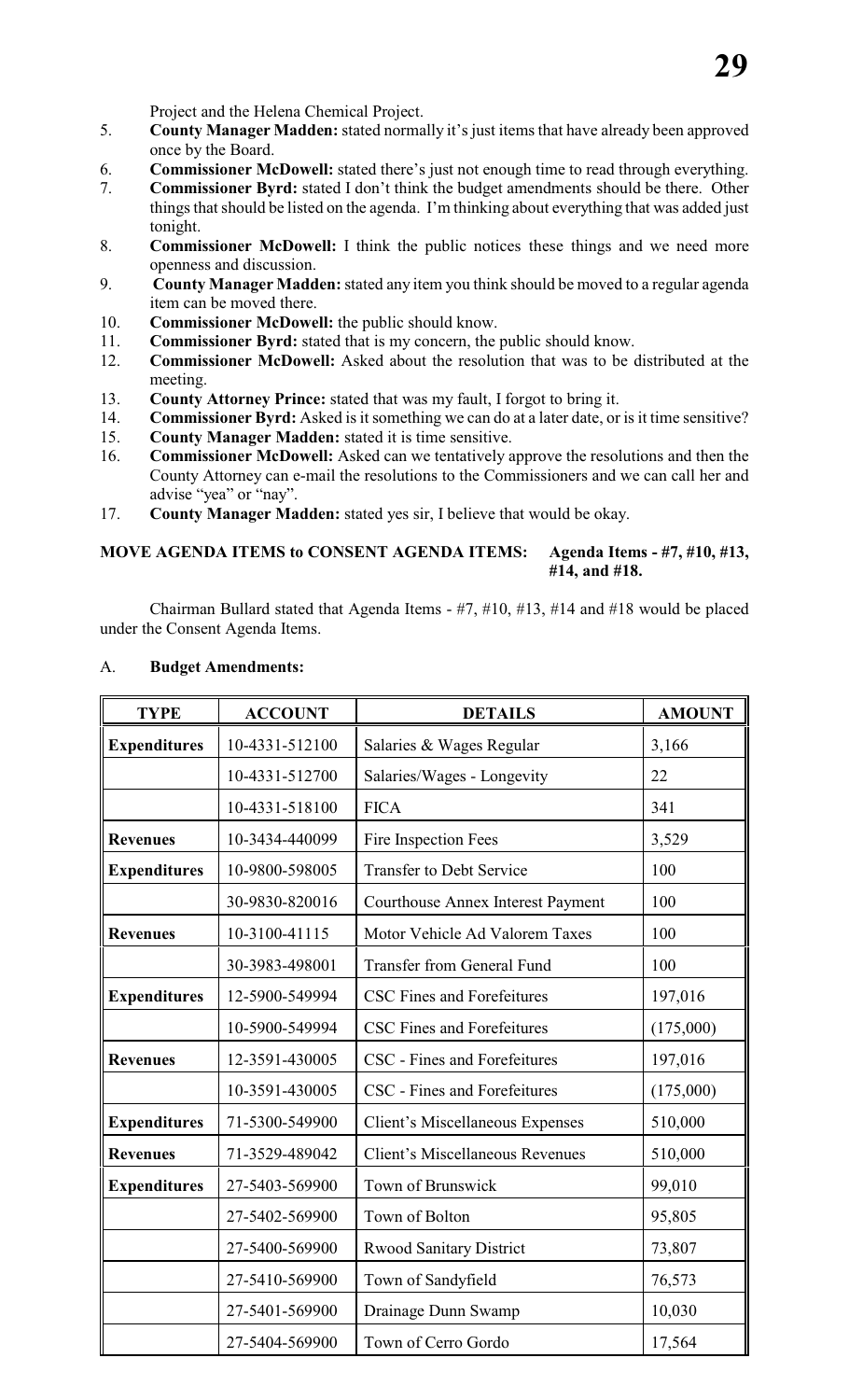| <b>TYPE</b>         | <b>ACCOUNT</b> | <b>DETAILS</b>                                | <b>AMOUNT</b> |
|---------------------|----------------|-----------------------------------------------|---------------|
|                     | 27-5405-569900 | Town of Chadbourn                             | 518,386       |
|                     | 27-5406-569900 | Town of Fair Bluff                            | 264,683       |
|                     | 17-5407-569900 | Town of Lake Waccamaw                         | 529,040       |
| <b>Revenues</b>     | 27-3441-411037 | Town of Brunswick                             | 99,070        |
|                     | 27-3441-416237 | Tax Refunds - Town of Brunswick               | (60.00)       |
|                     | 27-3441-411038 | Town of Bolton                                | 95,838        |
|                     | 27-3441-416238 | Tax Refunds - Town of Bolton                  | (33)          |
|                     | 27-3441-411040 | <b>RWood Sanitary District</b>                | 76,748        |
|                     | 27-3441-416240 | Tax Refunds - Rwood Sanitary District         | (2,941)       |
|                     | 27-3441-411041 | Town of Sandyfield                            | 76,640        |
|                     | 27-3441-416241 | Tax Refunds - Town of Sandyfield              | (67)          |
|                     | 27-3441-411042 | Drainage / Dunn Swamp                         | 10,030        |
|                     | 27-3441-411043 | Town of Cerro Gordo                           | 17,569        |
|                     | 27-3441-416243 | Tax Refunds - Town of Cerro Gordo             | (5)           |
|                     | 27-3441-411044 | Town of Chadbourn                             | 519,187       |
|                     | 27-3441-416244 | Tax Refunds - Town of Chadbourn               | (801)         |
|                     | 27-3441-411045 | Town of Fair Bluff                            | 264,749       |
|                     | 27-3441-416245 | Tax Refunds - Town of Fair Bluff              | (66)          |
|                     | 27-3441-411046 | Town of Lake Waccamaw                         | 529,351       |
|                     | 27-3441-416246 | Tax Refunds - Town of Lake<br>Waccamaw        | (311)         |
| <b>Expenditures</b> | 27-5408-569900 | Town of Tabor City                            | 1,088,524     |
|                     | 27-5409-569900 | City of Whiteville                            | 2,746,843     |
|                     | 27-5411-569900 | Town of Boardman                              | 3,173         |
| <b>Revenues</b>     | 27-3441-411047 | Town of Tabor City                            | 1,089,455     |
|                     | 27-3441-416247 | Tax Refunds - Tabor City                      | (931.00)      |
|                     | 27-3441-411048 | City of Whiteville                            | 2,755,426     |
|                     | 27-3441-416248 | Tax Refunds - City of Whiteville              | (8,583)       |
|                     | 27-3441-411049 | Town of Boardman                              | 3,173         |
| <b>Expenditures</b> | 14-4311-512200 | Salaries and Wages - Overtime                 | 26,212        |
| <b>Revenues</b>     | 14-3431-432002 | <b>Controlled Substance Tax</b>               | 4,630         |
|                     | 14-3431-489000 | Miscellaneous Revenue - G/F                   | 2,462         |
|                     | 14-3431-499101 | <b>Fund Balance Appropriated</b>              | 19,120        |
| <b>Expenditures</b> | 26-4370-569900 | Remittance to District (Whiteville<br>Rescue) | 42,399        |
|                     | 26-4370-566905 | Cerro Gordo Rescue                            | 9,376         |
|                     | 26-4370-569903 | Acme Delco Riegelwood Rescue                  | 9,376         |
|                     | 26-4370-569904 | <b>Buckhead Rescue</b>                        | 9,376         |
|                     | 26-4370-569905 | Chadbourn Rescue                              | 9,376         |
|                     | 26-4370-569906 | Fair Bluff Rescue                             | 9,376         |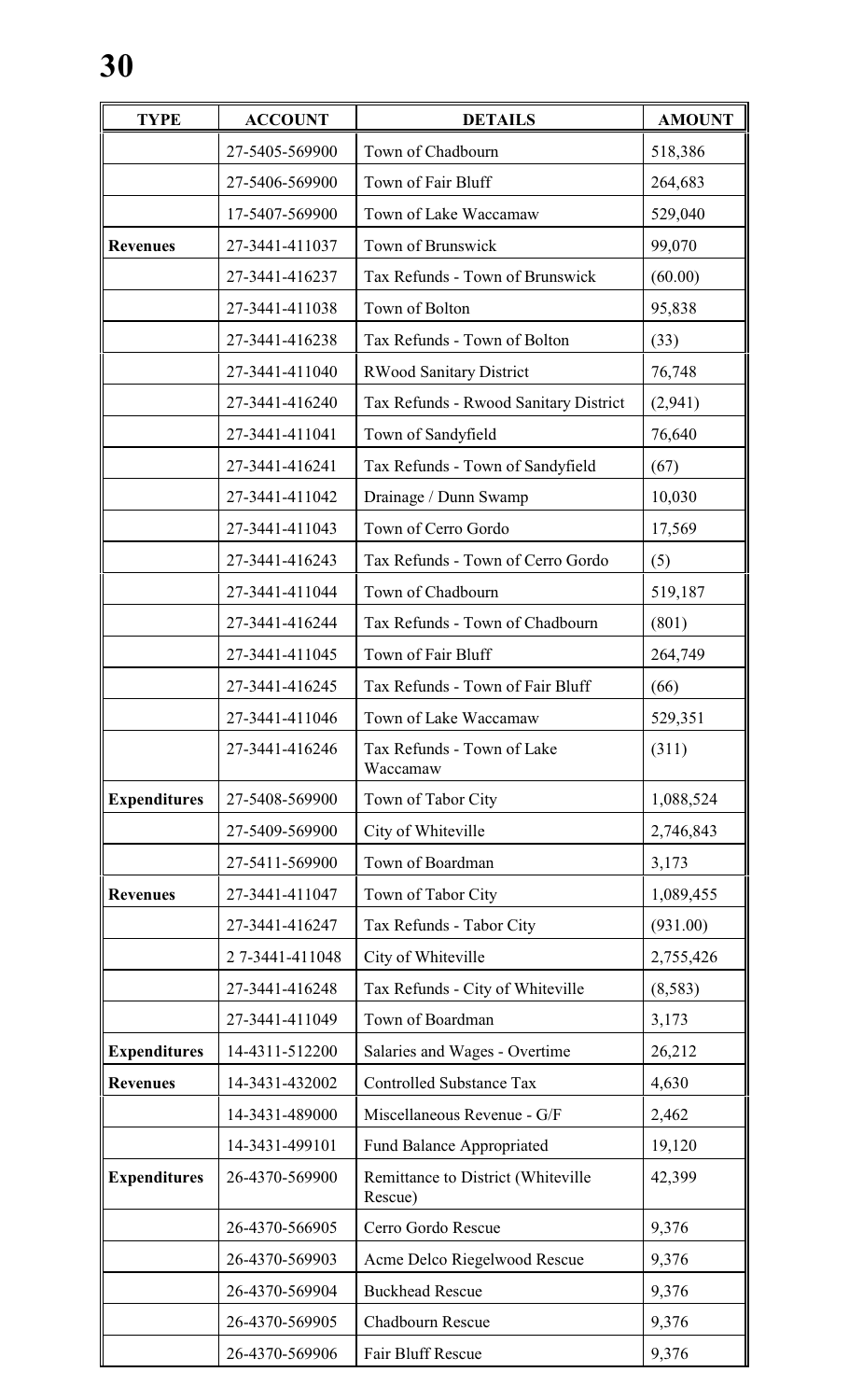| <b>TYPE</b>         | <b>ACCOUNT</b> | <b>DETAILS</b>                    | <b>AMOUNT</b> |
|---------------------|----------------|-----------------------------------|---------------|
|                     | 26-4370-569907 | Lake Waccamaw Rescue              | 9,376         |
|                     | 26-4370-569908 | Nakina Rescue                     | 9,376         |
|                     | 26-4370-569909 | Tabor City Rescue Tax             | 9,376         |
| <b>Revenues</b>     | 26-3434-411104 | Special District Tax - Whiteville | 42,838        |
|                     | 26-3434-416101 | Whiteville Tax Refunds            | (329)         |
|                     | 26-3436-416107 | Releases - Whiteville             | (110)         |
|                     | 26-3436-432308 | County Rescue Tax .02 Cents       | 75,376        |
|                     | 26-3436-416100 | Tax Refunds - Columbus County     | (136)         |
|                     | 26-3436-416103 | Releases - Columbus County        | (232)         |
| <b>Expenditures</b> | 28-4349-569900 | <b>Buckhead Fire District</b>     | 5,540         |
|                     | 28-4348-569900 | <b>Bolton Fire District</b>       | 11,869        |
|                     | 28-4340-569900 | Yam City Fire District            | 19,823        |
|                     | 28-4341-569900 | Acme Delco Fire District          | 94,340        |
|                     | 28-4342-569900 | Klondyke Fire district            | 18,890        |
|                     | 28-4333-569900 | <b>Evergreen Fire District</b>    | 19,744        |
|                     | 28-4334-569900 | <b>St. James Fire District</b>    | 3,851         |
| <b>Revenues</b>     | 28-3434-310090 | Special Fire Tax - Buckhead       | 5,574         |
|                     | 28-3434-416100 | Tax Refunds - Buckhead            | (58)          |
|                     | 28-3434-416103 | Tax Releases - Buckhead           | 24            |
|                     | 28-3434-310095 | Special Fire Tax - Bolton         | 11,869        |
|                     | 28-3434-416101 | Tax refunds - Bolton              | 48            |
|                     | 28-3434-416104 | Tax Releases - Bolton             | (48)          |
|                     | 28-3434-411011 | Special Fire Tax - Yam City       | 20,308        |
|                     | 28-3434-416118 | Tax Refunds - Yam City            | (356)         |
|                     | 28-3434-416119 | Tax Releases - Yam City           | (129)         |
|                     | 28-3434-411012 | Special Fire Tax - Acme Delco     | 93,609        |
|                     | 28-3434-416120 | Tax Refunds - Acme Delco          | (103)         |
|                     | 28-3434-416121 | Tax Releases m-m Acme Delco       | 834           |
|                     | 28-3434-411013 | Special Fire tax - Klondyke       | 19,054        |
|                     | 28-3434-416122 | Tax Refunds - Klondyke            | (184)         |
|                     | 28-3434-416123 | Tax Releases - Klondyke           | 20            |
|                     | 28-3434-411014 | Special Fire Tax - Evergreen      | 20,086        |
|                     | 28-3434-416124 | Tax Refunds - Evergreen           | (91)          |
|                     | 28-3434-416125 | Tax Releases - Evergreen          | (251)         |
|                     | 28-3434-411015 | Special Fire Taxes - St. James    | 3,925         |
|                     | 28-3434-416126 | Tax Refunds - St. James           | (16)          |
|                     | 28-3434-416127 | Tax Releases - St. James          | (58)          |
| <b>Expenditures</b> | 28-4335-569900 | North Whiteville Fire Dist        | 19,881        |
|                     | 28-4343-569900 | Coles Service Fire District       | 12,060        |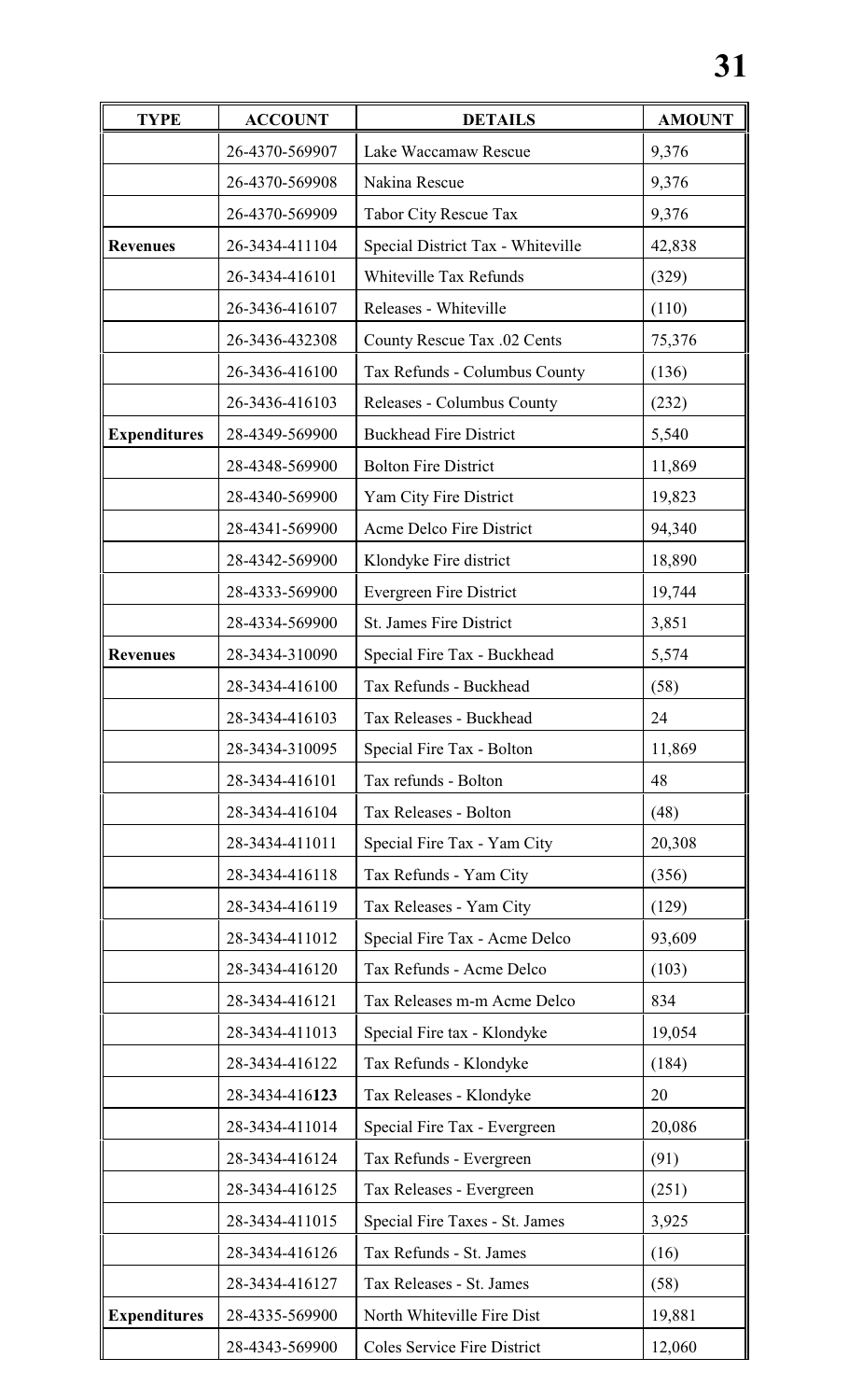| <b>TYPE</b>         | <b>ACCOUNT</b>  | <b>DETAILS</b>                              | <b>AMOUNT</b> |
|---------------------|-----------------|---------------------------------------------|---------------|
|                     | 28-4344-569900  | Cerro Gordo Fire District                   | 20,914        |
|                     | 28-4343-569900  | Williams Township Fire District             | 15,577        |
|                     | 28-4347-569900  | <b>Brunswick Fire District</b>              | 27,816        |
|                     | 28-4348-569900  | White-Marsh-Welch Creek Fire District       | 7,197         |
|                     | 28-4336-569900  | Nakina                                      | 12,671        |
| <b>Revenues</b>     | 28-3434-411016  | Special Fire Tax - N Whiteville             | 20,666        |
|                     | 28-3434-416128  | Tax Refunds - N Whiteville                  | (219)         |
|                     | 28-3434-416129  | Tax Releases - N Whiteville                 | (566)         |
|                     | 28-3434-411017  | Special Fire Tax - Coles                    | 11,906        |
|                     | 28-3434-416130  | Tax Refunds - Coles                         | 118           |
|                     | 28-3434-416131  | Tax Releases - Coles                        | 36            |
|                     | 28-3434-411018  | Special \Fire Tax - Cerro Gordo             | 21,355        |
|                     | 28-3434-416132  | Tax Refunds - Cerro Gordo                   | (23)          |
|                     | 28-3434-416133  | Tax Releases - Cerro Gordo                  | (418)         |
|                     | 28-3434-411019  | Special Fire Tax - Williams                 | 15,406        |
|                     | 28-3434-416134  | Tax Refunds - Williams                      | (69)          |
|                     | 28-3434-416135  | Tax Releases - Williams                     | 240           |
|                     | 28-3434-411104  | Special Fire Tax - Brunswick                | 27,589        |
|                     | 28-3434-416102  | Tax Refunds - Brunswick                     | (185)         |
|                     | 28-3434-416105  | Tax Releases - Brunswick                    | 412           |
|                     | 28-3434-411106  | Special Fire Tax - White-March-Welch        | 7,265         |
|                     | 28-3434-416108  | Tax Refunds - White-March-Welch             | (84)          |
|                     | 28-3434-416409  | Tax Releases - White-March-Welch            | 16            |
|                     | 28-3434-4311107 | Special Fire Tax - Nakina                   | 12,962        |
|                     | 28-3434-416110  | Tax Releases - Nakina                       | (99)          |
|                     | 28-3434-416111  | Tax Refunds - Nakina                        | (192)         |
| <b>Expenditures</b> | 28-4337-569900  | Old Dock Fire District                      | 8,240         |
|                     | 28-4338-569900  | Hallsboro Fire District                     | 8,154         |
|                     | 28-4339-569900  | <b>Roseland Fire District</b>               | 10,121        |
|                     | 28-4353-569900  | Remittance to District (E Columbus<br>Fire) | 2,053         |
| <b>Revenues</b>     | 28-3434-411108  | Special Fire Tax - Old Dock                 | 8,599         |
|                     | 28-3434-416112  | Tax Refu9nds - Old Dock                     | (105)         |
|                     | 28-3434-416113  | Tax Releases - Old Dock                     | (254)         |
|                     | 28-3434-411109  | Special Fire Tax - Hallsboro                | 8,249         |
|                     | 28-3434-416114  | Tax Refunds - Hallsboro                     | (95)          |
|                     | 28-3434-411110  | Special Fire Tax - Roseland                 | 10,366        |
|                     | 28-3434-416116  | Tax Refunds - Roseland                      | (94)          |
|                     | 28-3434-416117  | Tax Releases - Roseland                     | (151)         |
|                     | 28-3434-411111  | Special Fire Tax - E Columbus               | 2,059         |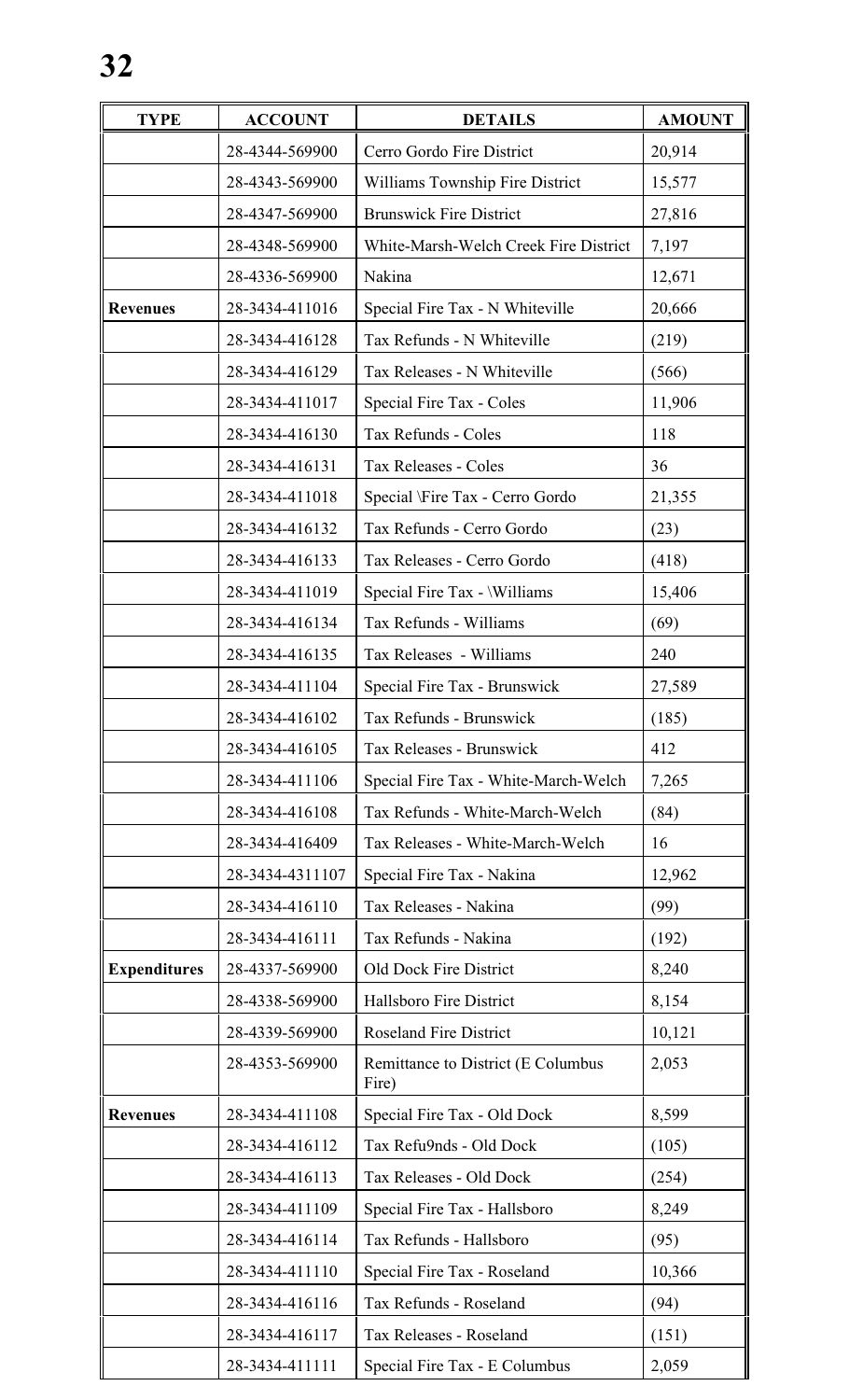| <b>TYPE</b>         | <b>ACCOUNT</b> | <b>DETAILS</b>                                             | <b>AMOUNT</b> |
|---------------------|----------------|------------------------------------------------------------|---------------|
|                     | 28-3434-416138 | Refunds - E Columbus                                       | 1             |
|                     | 28-3434-416140 | Releases - E Columbus                                      | (7)           |
| <b>Expenditures</b> | 10-5302-519945 | <b>LEIAP</b> Expenditures                                  | 203,483       |
|                     | 10-5301-518100 | <b>FICA</b>                                                | (15,000)      |
|                     | 10-5301-518200 | <b>Retirement Contribution</b>                             | (15,000)      |
|                     | 10-5301-518300 | <b>Insurance Contribution</b>                              | (100,000)     |
|                     | 10-5301-518910 | Christmas Bonus                                            | (1,140)       |
|                     | 10-5301-512100 | Salaries and Wages Regular                                 | (162, 517)    |
|                     | 10-5302-519919 | Foster Care - State                                        | 30,657        |
|                     | 10-5302-519917 | Foster Care - I'VE                                         | 200,000       |
| <b>Revenues</b>     | 10-3530-432515 | <b>LEIAP Revenues</b>                                      | 165,483       |
| <b>Expenditures</b> | 10-5301-549100 | Dues and Subscriptions                                     | 1,300         |
|                     | 10-5302-519920 | FC Basic Needs                                             | 4,000         |
|                     | 10-5302-519922 | <b>Adult Daycare</b>                                       | 7,500         |
|                     | 10-5302-519917 | Foster Care IV-E                                           | 140,000       |
|                     | 10-5302-519916 | Special Assistance for Adults                              | (100,000)     |
|                     | 10-5301-549985 | <b>Emergency Services</b>                                  | (25,000)      |
|                     | 10-5301-531301 | Medicaid Transportation                                    | (27, 800)     |
| <b>Expenditures</b> | 10-9800-598024 | Article 44 Sales Tax Allocated to EDC                      | 207,185       |
| <b>Revenues</b>     | 10-3991-499125 | Article 44 Sales and Use Tax Fund<br><b>Balance Approp</b> | 207,185       |
| <b>Expenditures</b> | 21-4432-512200 | Salaries and Wages                                         | 19,000        |
|                     | 21-4432-512200 | Overtime                                                   | 500           |
|                     | 21-4432-518100 | <b>FICA</b>                                                | 1,700         |
|                     | 21-4432-518200 | Retirement                                                 | 3,000         |
|                     | 21-4432-518400 | 401 K                                                      | 100           |
|                     | 21-4432-525110 | M & R Building and Grounds                                 | 45,168        |
|                     | 21-4432-526001 | <b>Department Supplies</b>                                 | 218,043       |
|                     | 21-4432-531107 | Hotel - Personal from out of town                          | 5,869         |
|                     | 21-4432-550010 | Non Capital Outlay                                         | 3,728         |
| <b>Revenues</b>     | 21-3313-437040 | <b>Local Revenues</b>                                      | 3,503         |
|                     | 21-3313-423035 | <b>Federal Shared Revenues</b>                             | 220,204       |
|                     | 21-3313-437035 | <b>State Shared Revenues</b>                               | 73,401        |
| <b>Expenditures</b> | 10-4180-549919 | Conveyance Tax - NCDORF Rev                                | 35,000        |
| <b>Revenues</b>     | 10-3418-441000 | <b>Excise Tax</b>                                          | 35,000        |
| <b>Expenditures</b> | 64-7115-559000 | C/O Other Improvements                                     | 107,000       |
| <b>Revenues</b>     | 64-3716-499100 | <b>Retained Earnings Approp</b>                            | 107,000       |
| <b>Expenditures</b> | 10-9800-598056 | <b>Transfer to Water Districts Capital</b><br>Projects     | 1,989,575     |
| <b>Revenues</b>     | 10-3991-499101 | <b>Fund Balance Appropriated</b>                           | 1,989,575     |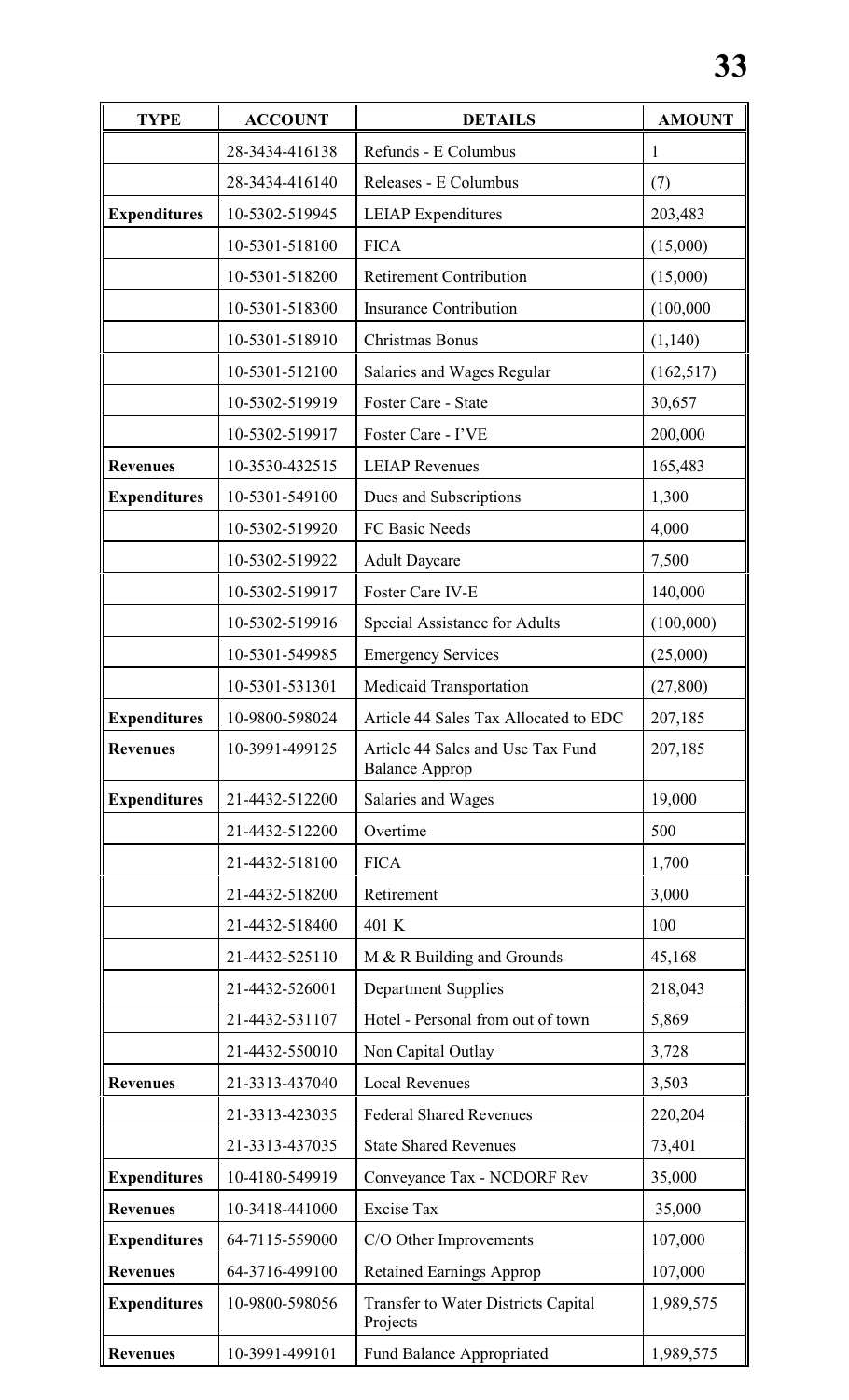| <b>TYPE</b>         | <b>ACCOUNT</b> | <b>DETAILS</b>                         | <b>AMOUNT</b> |
|---------------------|----------------|----------------------------------------|---------------|
| <b>Expenditures</b> | 10-4140-512100 | Salaries and Wages Regular             | 57,213        |
|                     | 10-4220-519102 | Professional Services - CPA            | 14,000        |
| <b>Revenues</b>     | 10-3100-41115  | Motor Vehicle Ad Valorem Taxes         | 71,213        |
| <b>Expenditures</b> | 10-4310-535300 | M & R Vehicles                         | 3,757         |
|                     | 10-4320-526001 | Dept Supplies                          | 1,500         |
| <b>Revenue</b>      | 10-3431-489000 | Miscellaneous Revenue                  | 5,257         |
| <b>Expenditures</b> | 10-9800-598013 | <b>Transfer to Capital Project</b>     | 1,986,280     |
| <b>Revenues</b>     | 10-3991-499101 | Appropriated fund Balance<br>1,986,280 |               |

# B. **Tax Refunds and Releases:**

| Properrty Valu<br>Smith, Janice Y                                                                                                     |       |           | PROPERTY: 4826              |          | Amount:<br>Total:   |       | \$0.00<br>\$144.00 |
|---------------------------------------------------------------------------------------------------------------------------------------|-------|-----------|-----------------------------|----------|---------------------|-------|--------------------|
| Value: $$0.00$<br>Release City of Whiteville storm water fee.                                                                         | Year: | 2020      | Account:                    | 01-08027 | $Bill#$ :           | 20232 |                    |
| Property Value                                                                                                                        |       |           |                             |          | Amount:             |       | \$984.85           |
| Atkinson, John E<br>Value: \$13,300.00<br>Release value sold at tax sale. Release Whiteville Rescue(26.60)                            | Year: | $11 - 20$ | PROPERTY: 162<br>Account:   | 01-01180 | Total:<br>$Bill#$ : | 99999 | \$1,011.45         |
| <b>Property Value</b>                                                                                                                 |       |           |                             |          | Amount:             |       | \$162.00           |
| Atkinson, John E<br>Value: \$13,300.00<br>Release value sold at tax sale. Release City of Whiteville (822.29)                         | Year: | $11-20$   | PROPERTY: 162<br>Account:   | 01-01180 | Total:<br>Bill#:    | 99999 | \$984.29           |
| <b>Property Value</b>                                                                                                                 |       |           |                             |          | Amount:             |       | \$336.88           |
| Clark, Christopher Dean<br>Value: \$41,848.00<br>Release value of boat. Sold in 2017. All other boats listed in SC. Release Brunswick | Year: | 2020      | PROPERTY: 00000<br>Account: | 01-08581 | Total:<br>$Bill#$ : | 64367 | \$411.99           |
| Fire $(29.29)$ release Whiteville Rescue $(8.37)$ release late list $(37.45)$                                                         |       |           |                             |          |                     |       |                    |
| <b>Property Value</b>                                                                                                                 |       |           |                             |          | Amount:             |       | \$265.20           |
| Cribb, Terry Lee Jr.                                                                                                                  |       |           | PROPERTY: 00000             |          | Total:              |       | \$324.77           |
| Value: \$4,104.00<br>Release sold in 2010. Release Roseland Fire(23.46) release Columbus Rescue(6.58)<br>release late $list(29.53)$   | Year: | $11 - 20$ | Account:                    | 09-03444 | $Bill#$ :           | 99999 |                    |
| <b>Property Value</b>                                                                                                                 |       |           |                             |          | Amount:             |       | \$1,236.48         |
| Enzor, Lawrence Bill                                                                                                                  |       |           | <b>PROPERTY: 18301</b>      |          | Total:              |       | \$2,265.60         |
| Value: \$64,500.00                                                                                                                    | Year: | 17-19     | Account:                    | 10-00358 | Bill#:              | 99999 |                    |
| Release property value. Flooded in 2016. Release Columbus Rescue(30.72) release<br>City of Fair Bluff(998.40)                         |       |           |                             |          |                     |       |                    |
| Property Value                                                                                                                        |       |           |                             |          | Amount:             |       | \$169.77           |
| Jordan, Bob Edward                                                                                                                    |       |           | PROPERTY: 00000             |          | Total:              |       | \$1,435.18         |
| Value: \$2,970.00<br>Release value sold Single Wide . Dbiled to Act#1-80400. Release North                                            | Year: | $15 - 20$ | Account:                    | 01-03996 | $Bill#$ :           | 99999 |                    |
| Whiteville(2.14) release Williams Fire(11.06) release Whiteville Rescue(4.21) release<br>late $list(19.00)$                           |       |           |                             |          |                     |       |                    |
| <b>Property Value</b>                                                                                                                 |       |           |                             |          | Amount:             |       | \$0.00             |
| Memory, Robert Thurston                                                                                                               |       |           | PROPERTY: 3559              |          | Total:              |       | \$118.72           |
| Value: \$23,000.00                                                                                                                    | Year: | 2020      | Account:                    | 01-61200 | $Bill#$ :           | 19347 |                    |
| Release portion of value. House transferred with prop#101002in 2019. Release City<br>of Whiteville (118.72)                           |       |           |                             |          |                     |       |                    |
| <b>Property Value</b>                                                                                                                 |       |           |                             |          | Amount:             |       | \$180.32           |
| Memory, Robert Thurston                                                                                                               |       |           | PROPERTY: 3559              |          | Total:              |       | \$184.80           |
| Value: \$23,000.00<br>Release portion of value. House transferred with prop#101002in 2019. Release<br>Whiteville Rescue(4.48)         | Year: | 2020      | Account:                    | 01-61200 | Bill#:              | 87455 |                    |
| <b>Property Value</b>                                                                                                                 |       |           |                             |          | Amount:             |       | \$635.96           |
| Perry, Geneva M Dew                                                                                                                   |       |           | PROPERTY: 00000             |          | Total:              |       | \$699.16           |
| Value: \$39,500.00                                                                                                                    | Year: | $19-20$   | Account:                    | 11-00426 | $Bill#$ :           | 99999 |                    |
| Release portion of discovery. Owner passed 2020. Release Hallsboro Fire(47.40)                                                        |       |           |                             |          |                     |       |                    |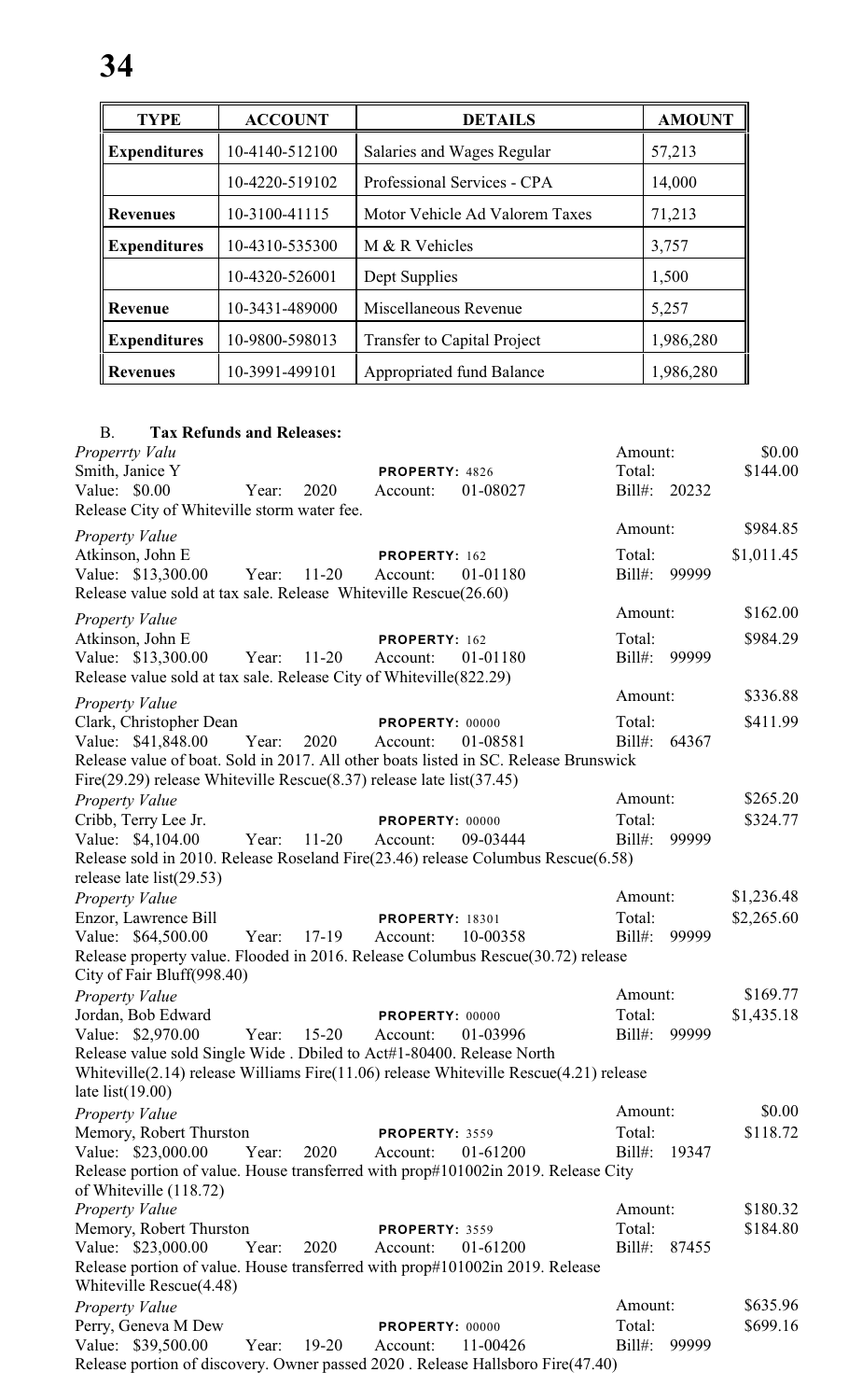| release Columbus Rescue(15.80)                                                                                                  |       |             |                                    |          |                  |       |            |
|---------------------------------------------------------------------------------------------------------------------------------|-------|-------------|------------------------------------|----------|------------------|-------|------------|
| <b>Property Value</b>                                                                                                           |       |             |                                    |          | Amount:          |       | \$316.09   |
| Summerestt Lucinda (Heirs)                                                                                                      |       |             | PROPERTY: 5255                     |          | Total:           |       | \$547.85   |
| Value: \$4,900.00<br>Release all value sold at tax sale. Release Whiteville Rescue(7.84) release city of<br>Whiteville (223.92) |       | Year: 11-19 | Account:                           | 01-91260 | Bill#:           | 99999 |            |
| Property Value                                                                                                                  |       |             |                                    |          | Amount:          |       | \$952.74   |
| Summerestt Lucinda (Heirs)                                                                                                      |       |             | PROPERTY: 5254                     |          | Total:           |       | \$1,728.48 |
| Value: \$13,300.00<br>Release all value sold at tax sale. Release Whiteville Rescue(23.94) release city of                      |       | Year: 11-19 | Account:                           | 01-91260 | Bill#:           | 99999 |            |
| Whiteville (751.80)<br>Refunds                                                                                                  |       |             |                                    |          | Amount:          |       | \$0.00     |
| Memory, Robert Thurston                                                                                                         |       |             | PROPERTY: 3973                     |          | Total:           |       | \$400.00   |
| Value: \$0.00<br>Refund 2 years. Vacant land                                                                                    | Year: | 18-19       | Account:                           | 02-60981 | Bill#:           | 99999 |            |
| Refunds                                                                                                                         |       |             |                                    |          | Amount:          |       | \$0.00     |
| Ragan, Phillip Jr.<br>Value: \$0.00<br>Refund user fees. Vacant land.                                                           | Year: | 18-19       | <b>PROPERTY: 81779</b><br>Account: | 07-05856 | Total:<br>Bill#: | 99999 | \$400.00   |
|                                                                                                                                 |       |             |                                    |          | Amount:          |       | \$0.00     |
| Refunds<br>Tanya D Tedder Properties, LLC                                                                                       |       |             | PROPERTY: 5305                     |          | Total:           |       | \$800.00   |
| Value: \$0.00<br>Refund user fees. This home unliveable.                                                                        | Year: | $19-20$     | Account:                           | 01-02278 | Bill#:           | 99999 |            |
| User Fee                                                                                                                        |       |             |                                    |          | Amount:          |       | \$0.00     |
| Benton, Donna Kay                                                                                                               |       |             | PROPERTY: 6591                     |          | Total:           |       | \$200.00   |
| Value: \$0.00<br>Release user fee. Moved off fo 2020.                                                                           | Year: | 2020        | Account:                           | 03-00033 | Bill#: 58883     |       |            |
| User Fee                                                                                                                        |       |             |                                    |          | Amount:          |       | \$0.00     |
| Clark, William Dwayne<br>Value: \$0.00                                                                                          | Year: | 2020        | <b>PROPERTY: 13234</b><br>Account: | 07-05746 | Total:<br>Bill#: | 64431 | \$400.00   |
| Release user fee. No power.<br>User Fee                                                                                         |       |             |                                    |          | Amount:          |       | \$0.00     |
| Elliott, Craig                                                                                                                  |       |             | PROPERTY: 24102                    |          | Total:           |       | \$113.00   |
| Value: \$0.00<br>Release user fees. Unliveable                                                                                  | Year: | 2020        | Account:                           | 13-11905 | Bill#: 68921     |       |            |
| User Fee                                                                                                                        |       |             |                                    |          | Amount:          |       | \$0.00     |
| <b>Frink Anthony</b>                                                                                                            |       |             | <b>PROPERTY: 76171</b>             |          | Total:           |       | \$400.00   |
| Value: \$0.00<br>Release user fee. Dblisted with Act#13-05344                                                                   | Year: | $19 - 20$   | Account:                           | 13-00961 | Bill#:           | 99999 |            |
| User Fee                                                                                                                        |       |             |                                    |          | Amount:          |       | \$0.00     |
| High, Rachel<br>Value: \$0.00<br>Release user fees. No power.                                                                   | Year: | $18 - 20$   | PROPERTY: 00000<br>Account:        | 14-04540 | Total:<br>Bill#: | 99999 | \$600.00   |
|                                                                                                                                 |       |             |                                    |          | Amount:          |       | \$0.00     |
| User Fee<br>Kelly, Sandra Ann                                                                                                   |       |             | PROPERTY: 24838                    |          | Total:           |       | \$200.00   |
| Value: \$0.00<br>Release user fee. No power                                                                                     | Year: | 2020        | Account:                           | 13-05934 | Bill#: 81700     |       |            |
| User Fee                                                                                                                        |       |             |                                    |          | Amount:          |       | \$0.00     |
| McKeithan, Gwendolyn C                                                                                                          |       |             | PROPERTY: 24927                    |          | Total:           |       | \$313.00   |
| Value: \$0.00<br>Release user fees. No homes                                                                                    | Year: | 2020        | Account:                           | 13-02808 | Bill#:           | 99999 |            |
| User Fee                                                                                                                        |       |             |                                    |          | Amount:          |       | \$0.00     |
| McLamb, Jeremy Bryan & Heather                                                                                                  |       |             | PROPERTY: 8012                     |          | Total:           |       | \$200.00   |
| Value: $$0.00$<br>Release user fee. Moved out while home was remodeled.                                                         | Year: | 2020        | Account:                           | 03-04064 | Bill#: 86482     |       |            |
| User Fee                                                                                                                        |       |             |                                    |          | Amount:          |       | \$0.00     |
| Memory, Robert Thurston                                                                                                         |       | 2020        | PROPERTY: 3973                     |          | Total:           |       | \$200.00   |
| Value: $$0.00$<br>Release user fees. Vacant land                                                                                | Year: |             | Account:                           | 02-60981 | Bill#: 87440     |       |            |
| User Fee                                                                                                                        |       |             |                                    |          | Amount:          |       | \$0.00     |
| Memory, Robert Thurston                                                                                                         |       |             | PROPERTY: 444                      |          | Total:           |       | \$400.00   |
| Value:<br>\$0.00                                                                                                                | Year: | 2020        | Account:                           | 01-60985 | Bill#:           | 87448 |            |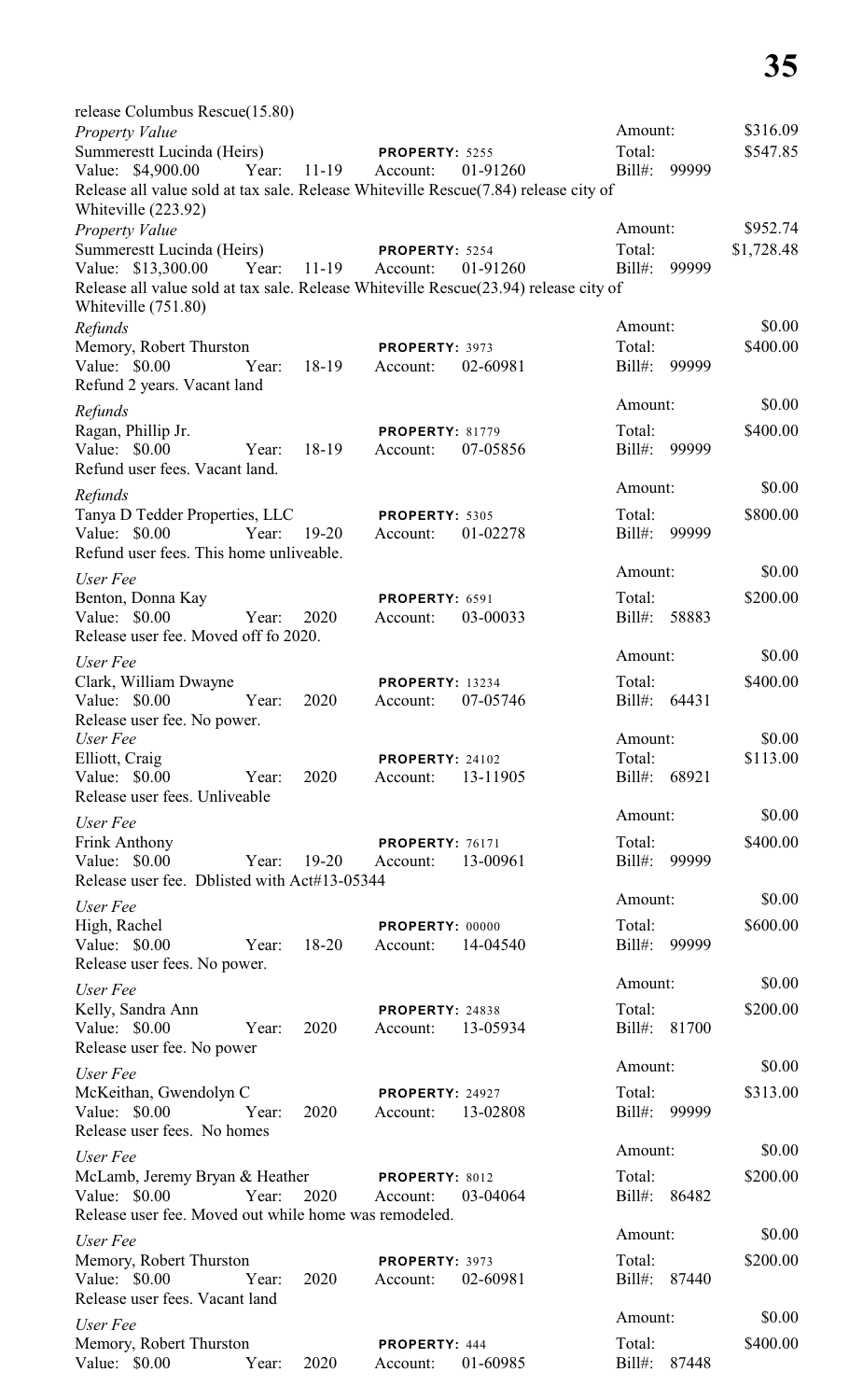# **36**

Release user fees. House unliveable.

| User Fee                                   |           |                        |          | Amount:            | \$0.00   |
|--------------------------------------------|-----------|------------------------|----------|--------------------|----------|
| Moore, John Mark                           |           | <b>PROPERTY: 63166</b> |          | Total:             | \$200.00 |
| Value: \$0.00<br>Year:                     | 2020      | Account:               | 12-19175 | Bill#: 88468       |          |
| Release user fee. Dbilled.                 |           |                        |          |                    |          |
| User Fee                                   |           |                        |          | Amount:            | \$0.00   |
| Moore, Kenneth & Amber                     |           | <b>PROPERTY: 75936</b> |          | Total:             | \$200.00 |
| Value: $$0.00$<br>Year:                    | 2018      | Account:               | 15-27743 | Bill#: 22590       |          |
| Release user fee. Dbilled.                 |           |                        |          |                    |          |
| User Fee                                   |           |                        |          | Amount:            | \$0.00   |
| Nichols, Ronald Cornelius HEIRS            |           | <b>PROPERTY: 19733</b> |          | Total:             | \$603.00 |
| Value: $$0.00$<br>Year:                    | $17 - 20$ | Account:               | 11-02507 | Bill#:<br>99999    |          |
| Release user fees. No pwer.                |           |                        |          |                    |          |
| User Fee                                   |           |                        |          | Amount:            | \$0.00   |
| Nunez, Eleazar & Amada                     |           | <b>PROPERTY: 13176</b> |          | Total:             | \$400.00 |
| Value: \$0.00<br>Year:                     | 2020      | Account:               | 07-05707 | Bill#: 90352       |          |
| Release user fees. Unliveable              |           |                        |          |                    |          |
| User Fee                                   |           |                        |          | Amount:            | \$0.00   |
| PAO Properties LLC                         |           | PROPERTY: 25874        |          | Total:             | \$113.00 |
| Value: \$0.00<br>Year:                     | 2020      | Account:               | 13-03166 | Bill#: 90844       |          |
| Release user fee. Vacant                   |           |                        |          |                    |          |
| User Fee                                   |           |                        |          | Amount:            | \$0.00   |
| Smith, Janice Y                            |           | PROPERTY: 4825         |          | Total:             | \$113.00 |
| Value: \$0.00<br>Year:                     | 2020      | Account:               | 01-08027 | Bill#: 98210       |          |
| Release user fee.                          |           |                        |          |                    |          |
| User Fee                                   |           |                        |          | Amount:            | \$0.00   |
| Williamson, David Clayton & Priscilla      |           | PROPERTY: 29777        |          | Total:             | \$200.00 |
| Value: \$0.00<br>Year:                     | 2020      | Account:               | 15-39640 | Bill#:<br>7229     |          |
| Release user fee. Rebill                   |           |                        |          |                    |          |
| User Fee                                   |           |                        |          | Amount:            | \$0.00   |
| Wooten, Alice Kissam                       |           | PROPERTY: 26044        |          | Total:             | \$452.00 |
| Year:<br>Value: \$0.00                     | $19-20$   | Account:               | 13-02714 | $Bill#$ :<br>99999 |          |
| Release user fee. No structure since 2018. |           |                        |          |                    |          |

# C. **Resolution extending lease of Cooperative Extension Building to the USDA:**

# **Resolution Leasing Property**

**WHEREAS,** the County of Columbus owns property located at 45 Government Complex Drive, Whiteville, NC, that is currently leased by USDA and houses the local North Carolina Cooperative Extension Office; and

**WHEREAS,** the North Carolina Cooperative Extension is in need of a location to provide assistance to the citizens of Columbus County; and

**WHEREAS,** the County and USDA have agreed upon a Lease Amendment, under which USDA will lease the County's property for an additional term up and until December 31, 2021, at a rate of \$4762.50 per month; and

**WHEREAS,** North Carolina General Statute § 160A-274 authorizes the County to enter into leases to another Government; and

**WHEREAS,** the Board of County Commissioners is convened in a regular meeting;

# **THEREFORE, THE BOARD OF COMMISSIONERS OF THE COUNTY OF COLUMBUS RESOLVES THAT:**

The Board of County Commissioners hereby approves lease of the County property described above to USDA and directs the County Manager to execute any instruments necessary to the lease.

Adopted this the 21st day of June, 2021.

# **COLUMBUS COUNTY BOARD OF COMMISSIONERS**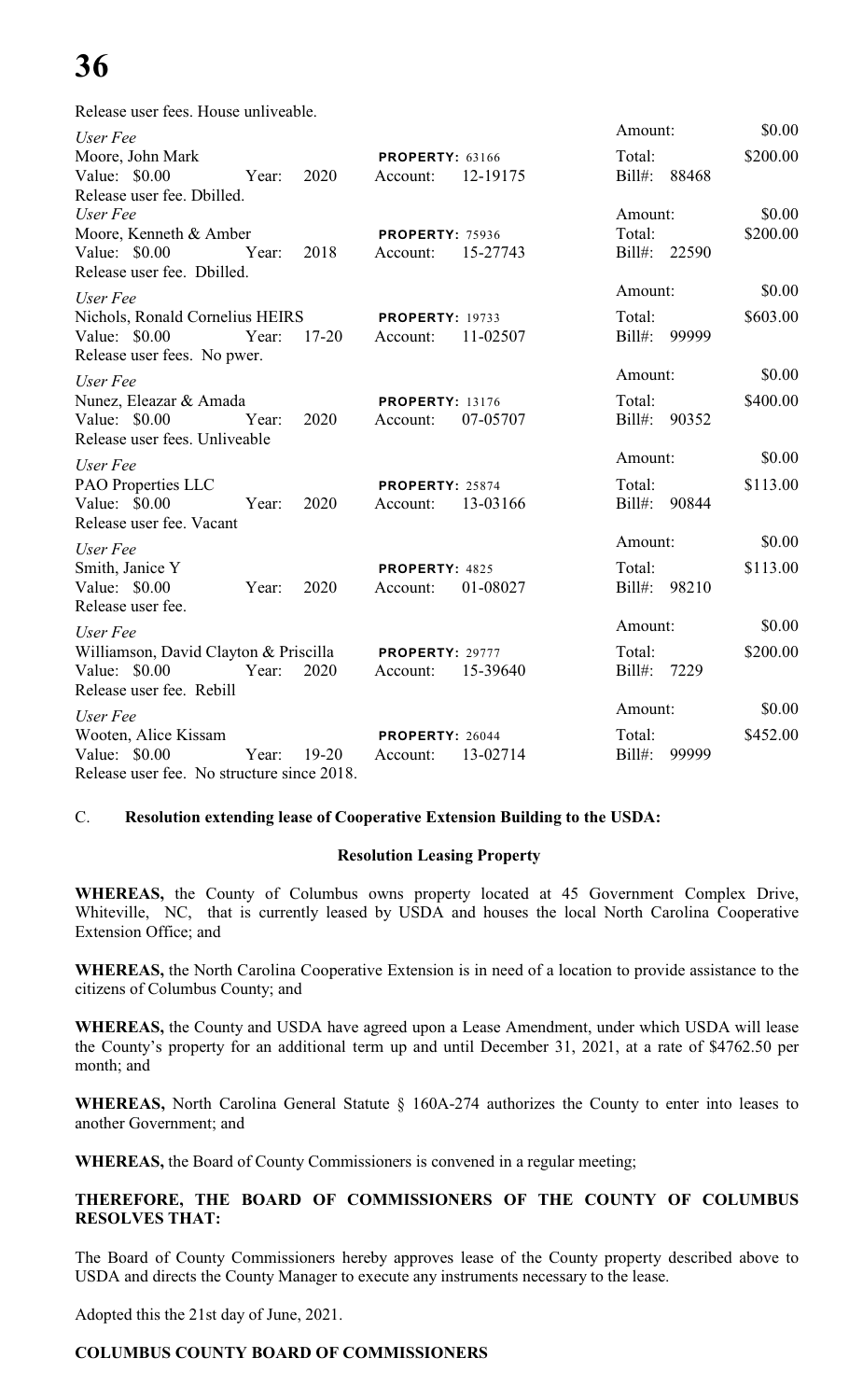#### /s/ Ricky Bullard, Chairman

Attested By: /s/ June B. Hall, Clerk to Board

- D. **Resolutions concerning financing for BB&T/Truist locations; (To be distributed at meeting) These Resolutions were tentatively approved to be handled by e-mails.**
- E. **Finance Purchase Financing of the Truist/BB&T North Campus and Courthouse Branch Properties:** Jay Leatherman, Interim Finance Director, is requesting the Board to approve County Manager Eddie Madden to sign any additional documents required for these two closings. **(The required Public Hearing was conducted previous to this meeting.);**

#### F. **Capital Project Ordinance Historic Courthouse.**

See Exhibit "A".

#### G. **Airport Capital Project Ordinance;**

### **COLUMBUS COUNTY, NORTH CAROLINA Ordinance making appropriations to the Airport Development Capital Project Fund for the Fiscal Year beginning July 1, 2020**

**BE IT ORDAINED** by the Board of Commissioners of Columbus County, North Carolina as follows:

**Section 1:** The following amounts are hereby made to the Airport Development Capital Project pursuant to G.S. 159 -13.2 for the fiscal year beginning July 1, 2020.

#### **Project Appropriations**

| 51-4531-548002 Airport Development Expense<br><b>Total Appropriations - Airport Development Fund Appropriation</b> | \$16,667<br>\$16,667 |
|--------------------------------------------------------------------------------------------------------------------|----------------------|
| <b>Source of Revenue</b>                                                                                           |                      |
| 51-3455-498001 Transfer from General Fund                                                                          | \$16,667             |
| <b>Total Estimated Revenues - Airport Development Capital Project Fund</b>                                         | \$16,667             |

Section 2: The project undertaken pursuant to this ordinance is in accordance with the Recommended Budget and any changes made during the County Commissioners' budget work sessions.

**Section 3:** The Finance Director is hereby directed to maintain within the Capital Project fund sufficient specific detailed accounting records to satisfy all applicable regulations. The terms of any financing agreement also shall be met.

**Section 4:** The County desires to expend its own funds for the purpose of paying certain costs of various projects, for which expenditures the County reasonably expects to reimburse itself from the proceeds of debt to be incurred by the County.

**Section 5:** All expenditures relating to obtaining any bond referendum and or installment purchase will be reimbursed from bond proceeds and installment purchase proceeds in accordance with the requirements of the United States Treasury Regulations Section 1.150-2.

**Section 6:** This declaration of official intent is made pursuant to Section 1.150-2 of the Treasury Regulations to expressly declare the official intent of the County to reimburse itself from the proceeds of debt to be hereinafter incurred by the County for certain expenditures paid by the County on or after the date which is sixty (60) days prior to the date hereof.

**Section 7.** The County intends to seek Federal, State, and/or other grant funding to reduce the amount of loan proceeds. The adoption of this ordinance authorizes the County Manager and/or his representative to apply for and accept such funding if awarded.

**Section 8:** This project ordinance shall be entered in the minutes of the Board of Commissioners of Columbus County. Within five days hereof, copies of this ordinance shall be filed with the finance office in Columbus County, and with the Clerk to the Board of Commissioners of Columbus County. Copies of the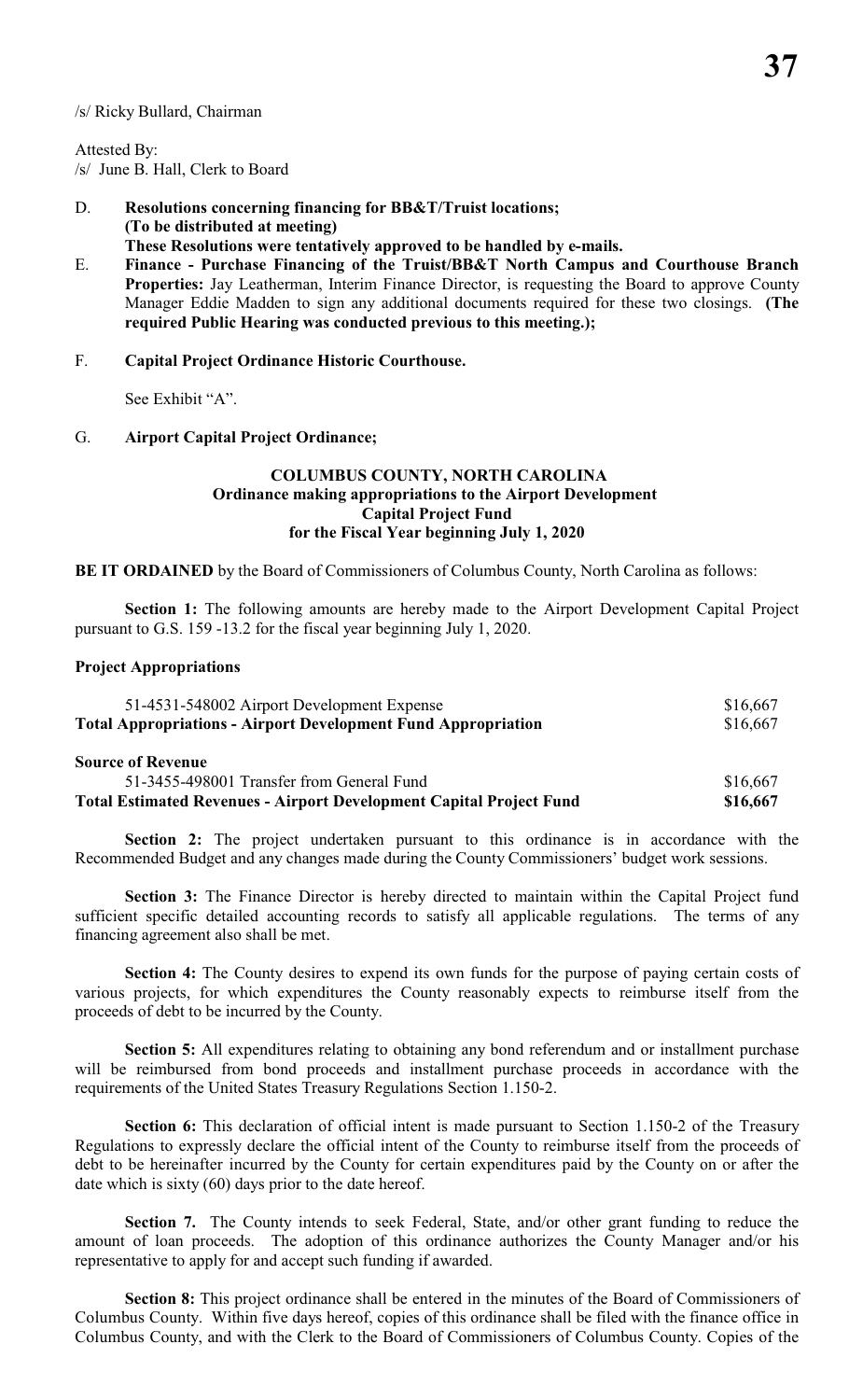Capital Project Ordinance shall be made available to the Budget Officer, the Project Manager and the Finance Officer for direction in carrying out this project.

This Capital Project shall become effective on June 21, 2021.

**ADOPTED**, this 21st day of June, 2021.

# /s/ **RICKY BULLARD, Chairman COLUMBUS COUNTY BOARD OF COMMISSIONERS**

# /s/ **JUNE B. HALL, Clerk to the Board**

- H. 7. **BOARD of ELECTIONS FINAL CONSIDERATION of VOTING EQUIPMENT PURCHASE:** Carla Strickland, Elections Director, is requesting Board approval of the voting equipment purchase.
- I. 10. **Aging Home and Community Care Block Grant Approval and Motions Recommended by HCCBG Committee:** Kristie Massey, Director of Aging, is requesting Board approval of the Home and Community Care Block Grant for \$562,442, with a required 10% match which is budgeted, equating to \$625,442, with recommended motions.
- J. 13. **Finance - Removal of Stated Name on File, Credit Card Adjustments and Addition of Truist:** Jay Leatherman, Interim Finance Director, is requesting Board approval to make the required changes.
- K. 14. **Finance D Ameritrade Institutional Secretary's Certificate Regarding Nonincorporated Association Resolutions:** Jay Leatherman, Interim Finance Director, is requesting Board approval to make the required changes.
- L. 18. **Solid Waste Closeout of Transfer Station Project:** Gail Edwards, Assistant to the Manager, is requesting the closeout of the Transfer Station Project.
- M. 11. **Economic Development Update and Approval of Dashboard:** Gary Lanier, Economic Development Director, is requesting Board approval.

# **ADD: #8A**

Commissioner McDowell made a motion to approve the June 21, 2021 Agenda, and the Consent Agenda Items A - L, with Consent Agenda Item D being tentatively approved, contingent on the resolutions being approved through e-mails, seconded by Commissioner Coleman. The motion unanimously approved.

# **Agenda Item #5: PUBLIC INPUT:**

Chairman Bullard opened the floor for Public Input. The following spoke.

**Doris Strickland, P.O. box 282, Tabor City, NC 28463:** stated the following:

-Why do you need 30 pieces of equipment for only 21 precincts?;

-A Princeton Professor Andrew Appel, did a study on the ES&S express voter XL and the results were not good, would deteriorate the security;

-South Carolina purchased the ES&S equipment and they regret it;

-Hart has been proved to be the better voting equipment; **and**

-We need a new director at the Columbus County Board of Elections.

# **Agenda Item #6: CDBG-2019 NEIGHBORHOOD REVITALIZATION PROGRAM AMENDMENT:** Joshua Outlaw, Consultant for The Adams Company, is requesting Board approval of the Amendment. **(The required Public Hearing was held on this date before the meeting.)**

This project has selected 4 households that need clearance, temporary relocation and reconstruction. All 4 families are LMI. See table below for the proposed actions.

| <b>NUMBER</b> | <b>ADDRESS</b>                 | <b>PROPOSED ACTION</b>         |
|---------------|--------------------------------|--------------------------------|
|               | 345 Quail Drive, Whiteville    | Clear/Temp Relo/Reconstruction |
|               | 24363 Peacock Road, Tabor City | Clear/Temp Relo/Reconstruction |
| 3             | 253 Wesley Drive, Riegelwood   | Clear/Temp Relo/Reconstruction |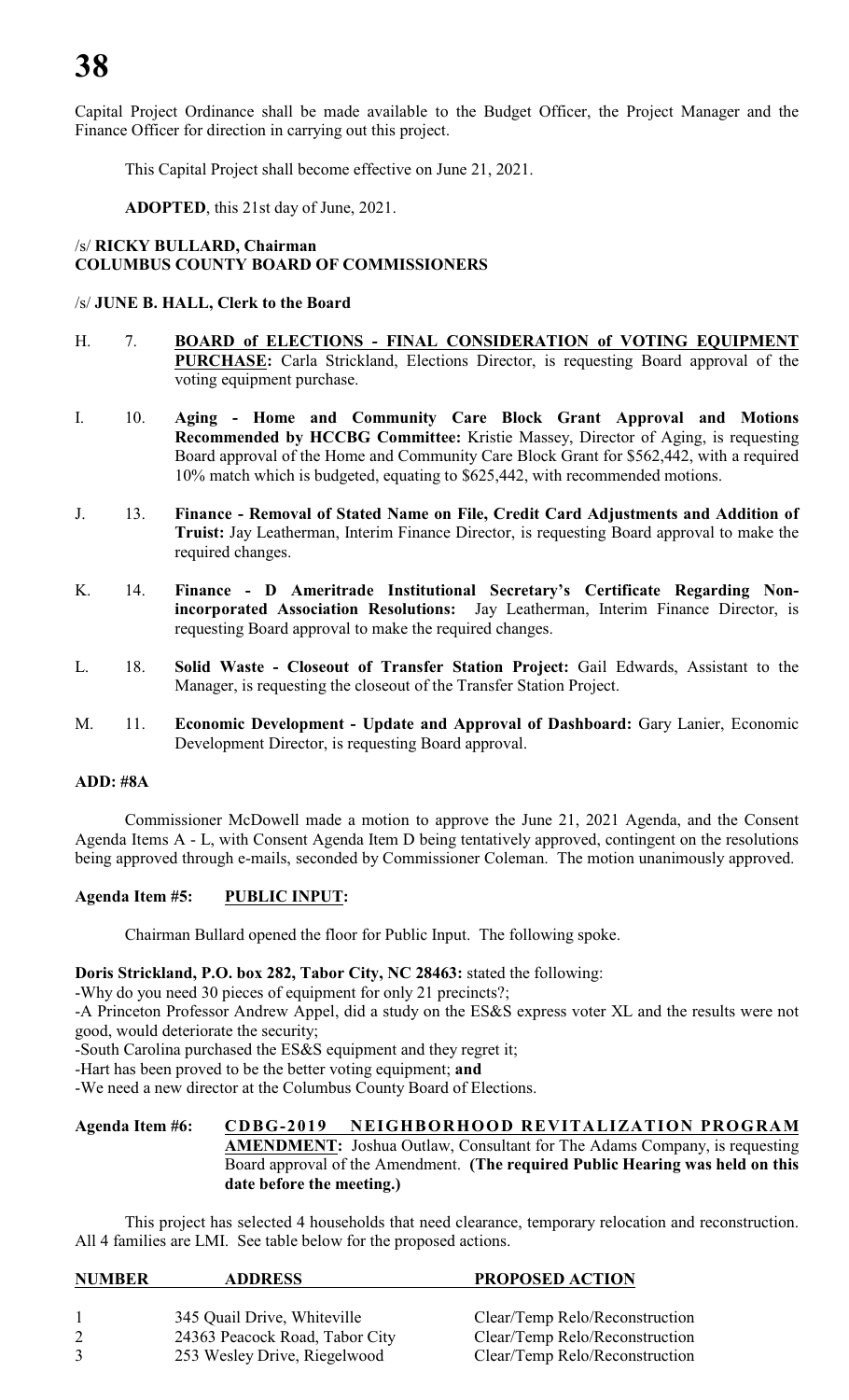4 1507 Lennon Street, Whiteville Clear/Temp Relo/Reconstruction

Commissioner Byrd made a motion to approve the CDBG-2019 Neighborhood Revitalization Program Amendment, seconded by Commissioner Smith. The motion unanimously passed.

# **Agenda Item #8: PLANNING - PROPOSED TEXT AMENDMENTS to the COLUMBUS COUNTY CODE of ORDINANCES, CHAPTER 10, PARTS 1, 2, 3, and 4, (SECOND READING):**

Samantha Alsup, Planning Director, requested Board approval of these text amendments in accordance with NCGS 160D.

#### **(Insert)**

#### **Agenda Item #8A: (Agenda Add-on) PLANNING - ESTABLISHMENT of DATE and TIME for MORATORIUM on MAJOR SUBDIVISIONS:**

Samantha Alsup, Planning Director, requested the Board to establish July 06, 2021, at 6:30 P.M., as the date and time for a Public Hearing for a Moratorium on major subdivision applications for a period not to exceed one (1) year.

Commissioner Watts made a motion to establish July 06, 2021, at 6:30 P.M., as the date and time to consider a moratorium on major subdivision applications for a period not to exceed one (1) year, seconded by Commissioner Coleman. The motion unanimously passed.

# **Agenda Item #9: SHERIFF - COLUMBUS COUNTY ANIMAL CONTROL ORDINANCE - SECOND READING:**

Sheriff Greene requested the Board to approve the **revised** Animal Control Ordinance on the Second Reading.

#### **COLUMBUS COUNTY ANIMAL CONTROL ORDINANCE**

#### **Be It Ordained by the Board of County Commissioners of Columbus County, North Carolina:**

### **ARTICLE 1 AUTHORITY, PURPOSE, AND GENERAL PROVISIONS**

#### **SECTION 1**

**AUTHORITY.** This ordinance is established pursuant to the following grants of statutory authority:

- (A) North Carolina General Statute 153A-121, which delegates to counties the power to regulate by ordinance, acts, omissions, or conditions detrimental to the health, safety or welfare of their citizens and the peace and dignity of the county.
- (B) North Carolina General Statute 153A-123, which authorizes counties to levy fines and penalties for violation of their ordinances and allows counties to secure injunction and abatement orders to further ensure compliance with their ordinances.
- (C) North Carolina General Statute 153A-127, which authorizes counties to define and prohibit the abuse of animals.
- (D) North Carolina General Statute 153A-131, which authorizes counties to regulate, restrict or prohibit the possession or harboring of animals which are dangerous to persons or property.
- (E) North Carolina General Statute 153A-442, which authorizes counties to establish, equip, operate, and maintain animal shelters.
- (F) North Carolina General Statute 130A-192, which authorizes Animal Control Officers to determine if there are any dogs and cats not wearing valid rabies vaccination tags.
- (G) North Carolina General Statute 67, which authorizes delegation of authority to the Animal Services Officers to declare a dog potentially dangerous.
- (H) North Carolina General Statute 14-4, which makes it a misdemeanor, unless otherwise specified, if any person shall be found guilty of violating an ordinance of the county.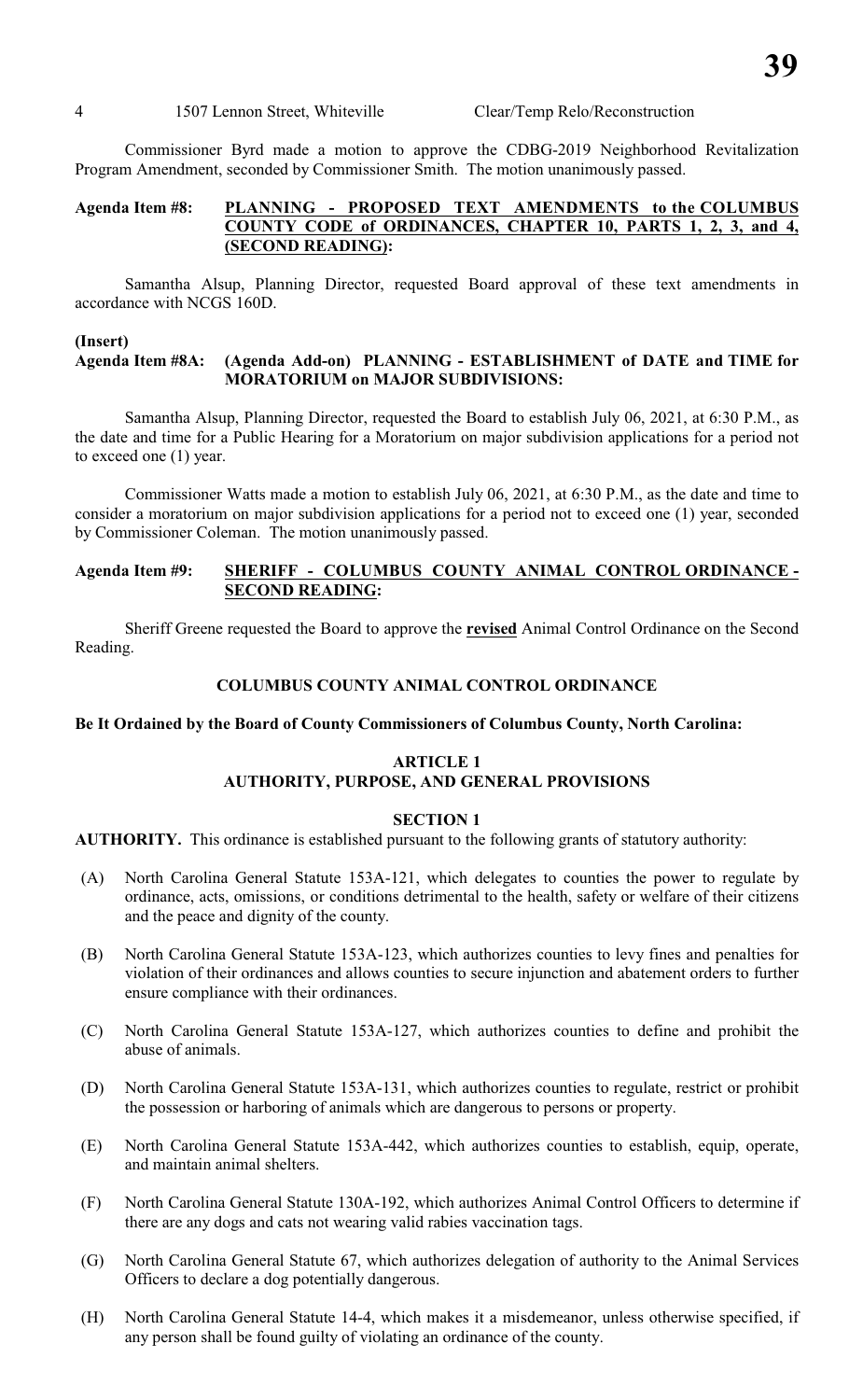# **SECTION 2**

**PURPOSE AND OBJECTIVE.** This ordinance is established for the following purposes and objectives:

- (A) ANIMAL CRUELTY: To define and prohibit the abuse of animals.
- (B) RABIES: To protect citizens and animals of Columbus County from rabies transmitted by unconfined, uncontrolled, or unimmunized dogs or cats.
- (C) ANIMALS AT LARGE: To regulate, restrict, or prohibit the running at large of any domestic animals.
- (D) STRAY ANIMALS: To regulate, restrict, or prohibit the keeping of stray domestic animals.
- (E) ANIMAL NUISANCE: To regulate animals that may be a nuisance.
- (F) WILD OR EXOTIC ANIMALS, POISONOUS REPTILES, AND DANGEROUS ANIMALS: To regulate, restrict, or prohibit the harboring, or keeping, or ownership of wild or exotic animals, poisonous reptiles, and dangerous animals.
- (G) ANIMAL BITES: To establish rules and procedures for dealing with animal bites.
- (H) IMPOUNDMENT OF ANIMALS: To regulate the impoundment and confinement of animals.
- (I) REDEMPTION OF IMPOUNDED ANIMALS: To regulate and establish procedures and fees for redeeming impounded animals in the County's Animal Services; and
- (J) DESTRUCTION OF ANIMALS: To regulate and establish procedures for destroying diseased, strayed, unwanted, or unclaimed animals.

#### **SECTION 3**

**GENERAL PROVISIONS.** The following general provisions shall apply to this Ordinance:

- (A) ANIMAL SERVICES. Authority is hereby granted to Animal Services to enforce this ordinance. This ordinance shall be enforced by all Animal Services Officers, as defined in Section 3(C), having all rights, powers, and immunities granted in Section  $3(a)(1)-(13)$ . All employees of Animal Services are hereby granted the following rights, powers, and immunities and said employees, through Animal Services shall:
- 1. Have the responsibility, along with law enforcement agencies, to enforce all laws of North Carolina and all ordinances of Columbus County pertaining to animals and shall cooperate with all law enforcement officers within Columbus County in fulfilling this duty.
- 2. Enforce and carry out all laws of North Carolina and all ordinances of Columbus County pertaining to rabies control.
- 3. Be responsible for the investigation of all reported animal bites, for the quarantine of any dog or cat having, or suspected of having, rabies for a period of not less than ten (l0) days, and for reporting to the local Health Director as soon as practicable the occurrence of any such animal bite and the condition of any quarantined animal.
- 4. Be responsible for the operation of the animal shelter
- 5. Be responsible for the seizure and impoundment, when necessary, of any animal of Columbus County involved in a violation of this or any other ordinance or state law.
- 6. Investigate cruelty or abuse of animals and protect animals from cruelty or abuse.
- 7. Be empowered to seize animals pursuant to North Carolina General Statute 19A-46, or with the consent of an owner or occupant of the property, or as evidence if the animals are in "plain view", or by criminal or administrative search warrant if the animals are being cruelly treated or abused.
- 8. Make canvasses of homes and businesses in the county as necessary for the purpose of ascertaining compliance with this ordinance or state statute.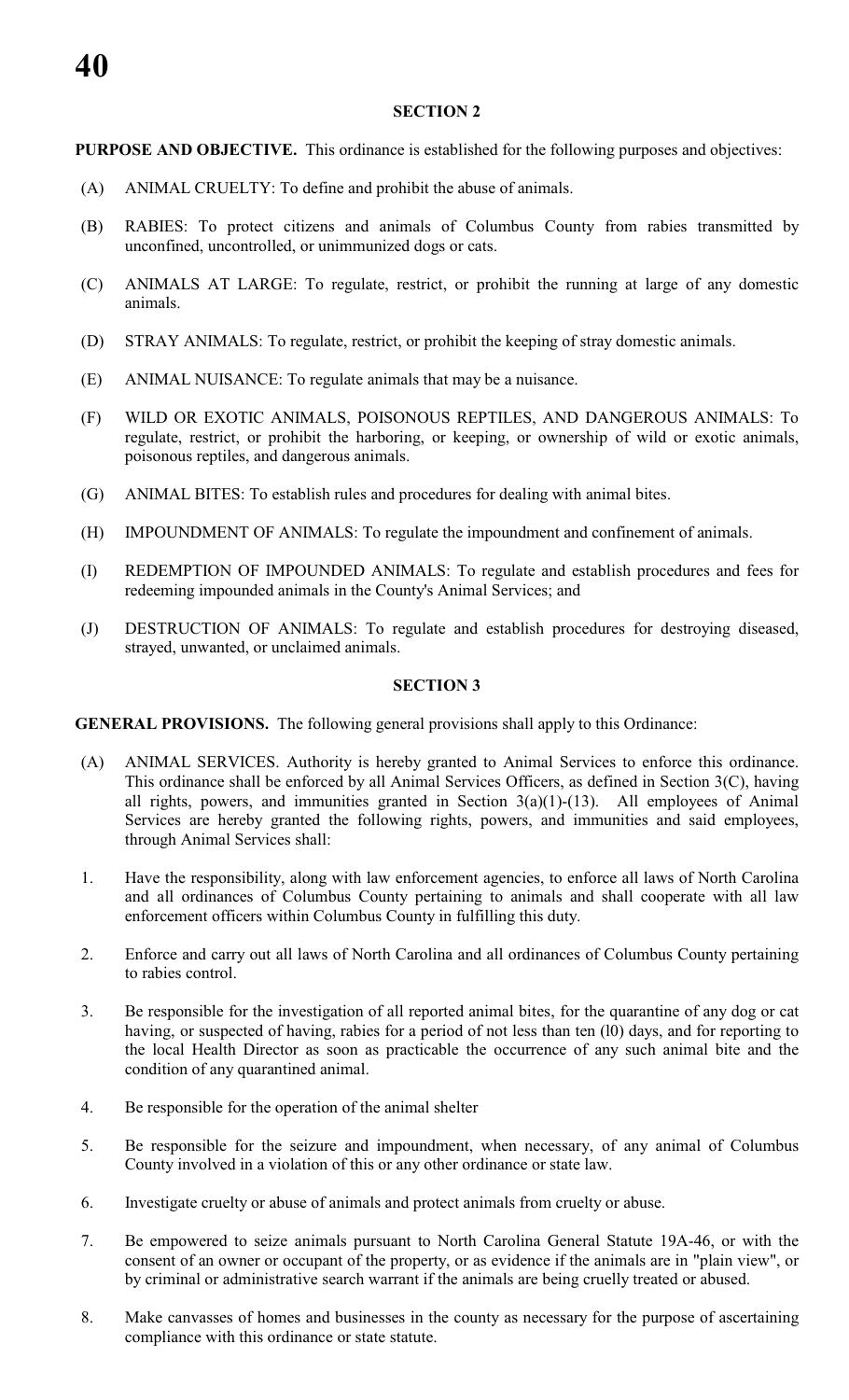- 9. Keep, or cause to be kept, accurate and detailed records of seizures, impoundments, and disposition of animals coming into the custody of Animal Services, bite cases, violations, complaints, investigations, and monies collected.
- 10. Be empowered to issue Notices of Violation and assess civil penalties for violations of this Ordinance.
- 11. Be empowered to go in the yard of animal owners to inspect the condition of animals.
- 12. Be empowered to make inspections of buildings or dwellings with the consent of the owner or occupant, or by administrative search warrant, or criminal search warrant when there is reasonable cause to believe that this Ordinance or state law is being violated; and
- 13. Be empowered to go upon private property to seize animals pursuant to the provisions of this Ordinance or Court Order.
- (B) ANIMAL SERVICES DIRECTOR (SHERIFF). Animal Services Director shall be the Chief Animal Services Officer in charge of Animal Services and supervise the Columbus County Animal Services. The Animal Services Director shall have the authority to delegate to his Animal Services Officers or Administrative Staff any of the powers granted him by this Ordinance. Any act done by an Animal Services Officer or a member of the Administrative Staff that is in compliance with or within the scope of this Ordinance, shall be considered the official act of the Animal Services Director.
- (C) ANIMAL SERVICES OFFICER. All persons employed by the Animal Services Department shall be considered Animal Services Officers and shall have all rights, powers, and immunities granted under this Ordinance and by the general laws of this state to enforce the provisions of this Ordinance and the General Statutes of North Carolina as they relate to animal control and animal welfare. All Animal Services Officers are hereby appointed Animal Cruelty Investigators.

# **ARTICLE II RABIES CONTROL**

# **SECTION 1**

**DEFINITIONS.** As used in this Article the following terms are defined below:

- (A) BITE: The act of an animal seizing flesh with its teeth or jaws so as to tear, pierce or injure the flesh.
- (B) CATS: Any and all domestic felines.
- (C) CONFINEMENT: Impoundment within the county's Animal Shelter or other appropriate facility.
- (D) DOGS: Any and all domestic canines.
- (E) OWNER: Any person, groups of persons, firm, partnership, or corporation owning, keeping, having charge of, or taking care of an animal, or allowing an animal to remain on its property for more than seventy-two (72) hours.
- (F) RABIES VACCINATOR: A person appointed and certified to administer rabies vaccines or a licensed veterinarian.
- (G) RABIES VACCINE: An animal rabies vaccine approved by the United States Department of Agriculture for use in this State.
- (H) RESTRAINT: A secure enclosure, chain, leash, or other physical device of sufficient strength which allows the owner to maintain direct control of an animal.
- (I) VACCINATION: The administration of rabies vaccines by a licensed veterinarian or by a certified rabies vaccinator.

# **SECTION 2**

VACCINATION FOR RABIES. Owners of dogs and cats shall comply with the provisions of this Section.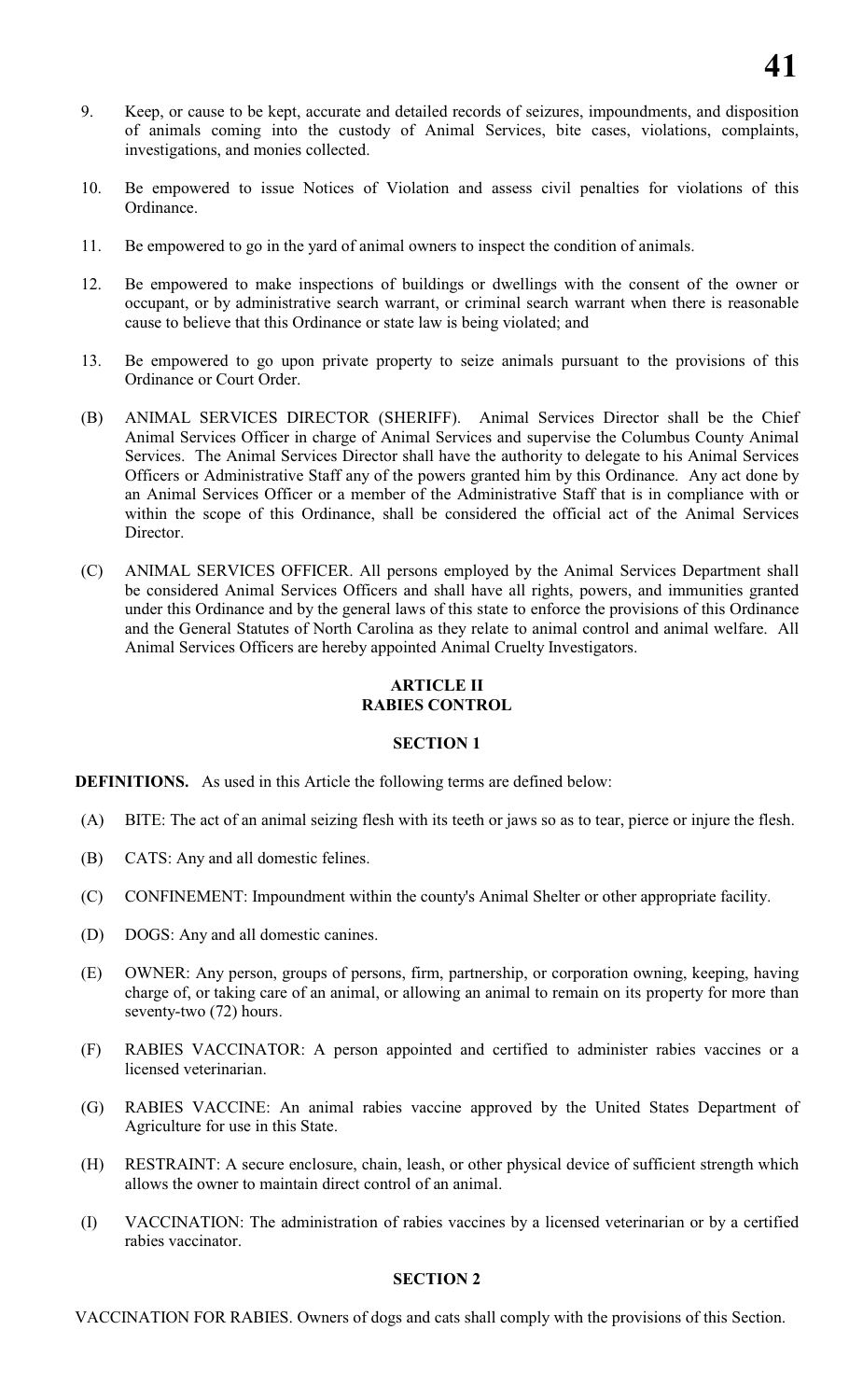# **42**

- (A) VACCINATION: The owner of every dog or cat shall have the animal vaccinated against rabies at four (4) months of age, again at sixteen (16) months of age, and then every three (3) years by a licensed veterinarian or by a certified rabies vaccinator with a rabies vaccine approved by the United States Department of Agriculture and approved by the North Carolina Commission of Health Services for use in this State.
- (B) RABIES TAGS: A licensed veterinarian or a certified rabies vaccinator who administers rabies vaccines to a dog or cat shall issue a rabies vaccination tag to the owner of the animal. The rabies vaccination tag shall show the year issued, a vaccination number, the words North Carolina or the initials "NC", and the words "rabies vaccine". The owner shall make sure that the dog or cat wears the rabies tag at all times.
- (C) RABIES VACCINATION CERTIFICATES: The owner of a dog or cat must be able to produce a current rabies vaccination certificate. This certificate shall be issued by a licensed veterinarian or a certified vaccinator at the time the dog or cat is vaccinated. A copy of the certificate shall also be mailed or delivered to the Animal Services Director by the licensed veterinarian or certified rabies vaccinator within forty-five (45) days of the animal being vaccinated. The Animal Services Director may implement another method for collecting vaccination certificates. Columbus County residents who have their animals vaccinated outside of Columbus County are responsible for filing the rabies vaccination certificate within Animal Services within five (5) days of the inoculation or within five (5) days of their return to the local area.
- (D) NON-TRANSFERABLE: Rabies tags cannot be transferred from animal to animal.
- (E) LOST, DESTROYED, OR STOLEN RABIES TAGS: If a rabies tag is lost, destroyed, or stolen, a duplicate tag must be obtained from the veterinarian at a fee not to exceed the actual cost of the tag, link, and rivets, plus transportation cost.

# **SECTION 3**

BITES. In order that rabies may be controlled and treated, all persons shall comply with the provisions of this Section.

- (A) PERSONS BITTEN: Wounds inflicted by any animal known to be a potential carrier of rabies shall be reported immediately to the County Health Director and the Animal Services Director by the person who has been bitten, or in case of a child, his or her parents or guardian or other responsible party. Any person who has knowledge of a dog or cat inflicting a wound shall immediately report the same to the County Health Director and/or the Animal Services Director and provide the names and addresses of the person(s) bitten and the names and addresses of the owner(s) of any animals involved, if known. Every physician who treats a wound inflicted by any animal known to be a potential carrier of rabies shall report the incident to the County Health Director and/or the Animal Services Director and provide the names and addresses of the person(s) bitten and the names and addresses of the owner(s) of any animals involved, if known, within twenty-four (24) hours of rendering treatment.
- (B) CONFINEMENT OF BITING DOGS AND CATS AND CONFINEMENT OF ANIMALS SUSPECTED OF HAVING RABIES: Every dog or cat that bites a human being shall be confined immediately. The animal shall be delivered within eight (8) hours of the incident, by the owner, to the County Animal Services or to a licensed veterinary hospital. The animal shall be confined for observation for not less than ten (10) days. The owner shall be responsible for the cost of confinement at either place. The Animal Services Director shall have authority to order confinement of a dog or cat to the County's Animal Services or any other appropriate facility. Columbus County Animal Services may waive the cost of confining the animal at the Services if the bite occurred on the owner's premises and the animal was provoked. Final authority as to place of confinement rests with the County Health Director. After reviewing the circumstances of a particular case, the County Health Director may permit the animal to be confined on the premises of the owner, but only after an inspection and recommendation from the Animal Services Director. The Animal Services Director's recommendation shall be based on whether or not there is a suitable, secure enclosure on the premises and other circumstances that warrant confinement on the owner's premises.

An owner or possessor of an animal which is suspected of having rabies shall immediately notify the County Health Director or Animal Services Director and shall securely confine the animal until further instructed by the County Health Director or Animal Services Director.

(C) DESTRUCTION OF INFECTED DOGS AND CATS: If a dog or cat, in or out of confinement, develops rabies, as determined by a licensed veterinarian, it shall be the duty of the owner to have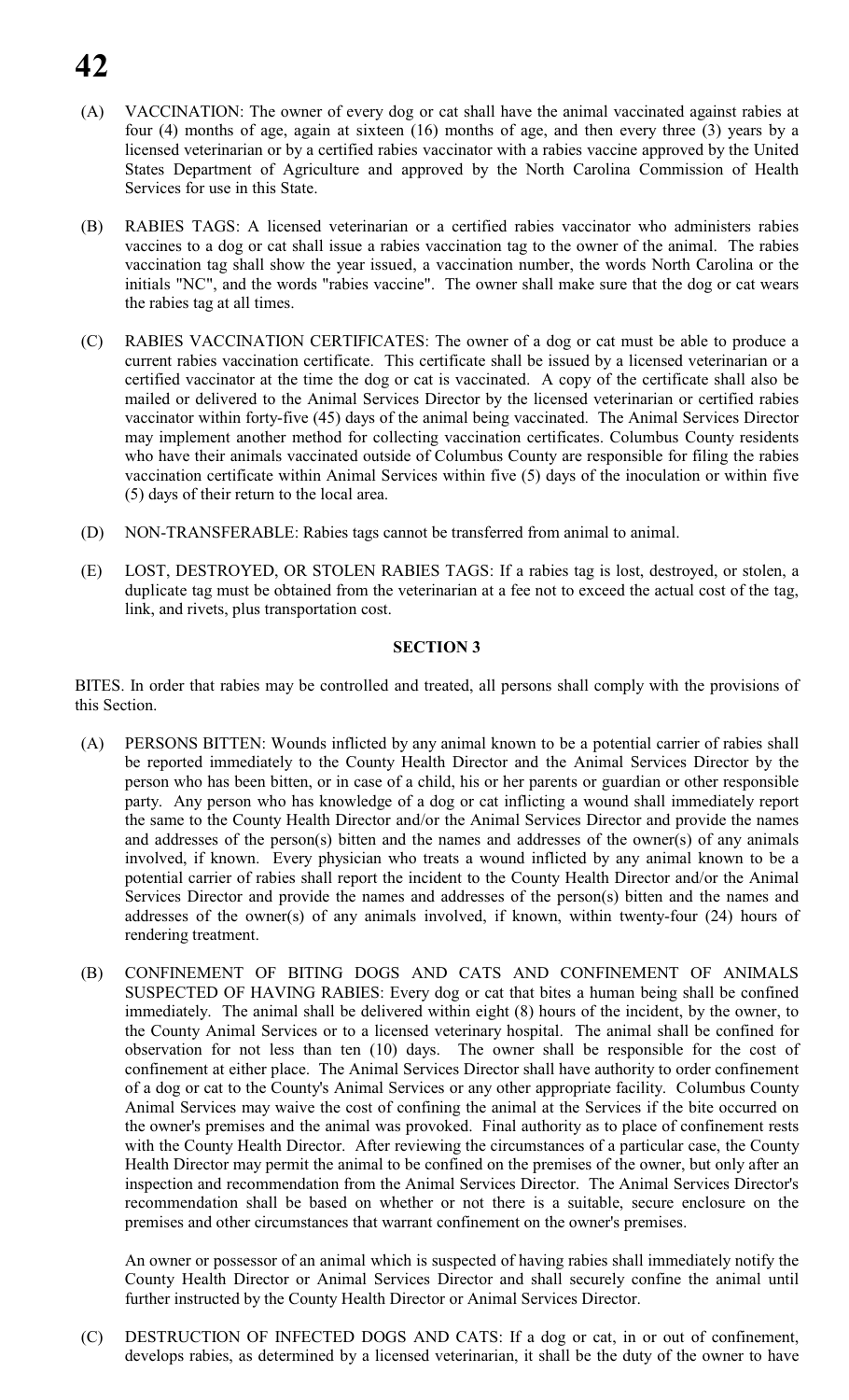such animal euthanized under the supervision of the Animal Services Director. Any dog or cat known to have been bitten by another animal which is known or proved to be rabid shall be euthanized immediately by the owner or by the Animal Services Director, unless the dog or cat has been vaccinated against rabies more than three (3) weeks prior to being bitten and is given a booster dose of rabies vaccine within three (3) days of the bite.

#### **SECTION 4**

SANCTIONS, PENALTIES, FINES AND REMEDIES. Violations of this Article of the Columbus County Animal Control Ordinance are punishable by prosecution in criminal court as provided by G.S. 14-4, unless a greater penalty is provided elsewhere, or by the imposition of civil penalties, as prescribed in Article XIII, herein, or both. Collection of civil penalties may be by civil action or by the use of a collection agency.

- (A) FAILURE TO KEEP RABIES TAGS ON DOGS AND CATS AT ALL TIMES: It shall be a violation if a dog or cat is observed by an Animal Services Officer not wearing a valid rabies tag, regardless of whether or not the animal is on or off the owner's property and regardless of whether or not the animal has been vaccinated.
- (B) FAILURE TO PRODUCE PROOF OF VACCINATION AND/OR FAILURE TO HAVE ANIMAL VACCINATED WHEN THE OWNER IS KNOWN: In addition to any civil penalties imposed for violation of subsection (A) above, the owner of a dog or cat may be assessed another civil penalty, if he or she fails to produce proof of vaccination and/or fails to have the animal vaccinated within seventy-two (72) hours of the issuance of a written Notice of Violation and Civil Penalty. The Notice of Violation and Civil Penalty shall specify that the owner has seventy-two (72) hours to produce proof of vaccination and/or to have the animal vaccinated and failure to do so shall result in the assessment of a civil penalty. If the owner presents proof of vaccination within seventy-two (72) hours of the Issuance of the Notice of Violation, the civil penalty shall not be assessed. Having the animal vaccinated or showing proof of vaccination, shall not discharge the civil penalties assessed for violation of subsection (A) above.

If the animal is not vaccinated and/or the civil penalty is not paid within seventy-two (72) hours, Animal Services shall have the authority to summarily seize the animal. The owner shall have five (5) days from the date of seizure to redeem the animal. The owner may redeem the animal by paying the civil penalty, the redemption fee, and all boarding fees. If the owner wishes to request a review of the seizure of the animal the owner must file a written request with the Animal Control Advisory Council within five (5) days of the seizure. If a timely request is filed, the Animal Control Advisory Council shall convene within ten (10) days of the receipt of said request. If the owner disagrees with the Animal Control Advisory Council decision, the owner must seek a review by the Columbus County Superior Court within ten (10) days of the issuance of the Advisory Council's written decision. If the owner fails to redeem the animal, or fails to timely request a review of the seizure, or fails to timely appeal the Advisory Council's written decision, the animal shall become the property of Columbus County and shall be disposed of according to this Ordinance.

The Animal Services Officer may, in addition, issue a criminal summons or warrant, pursuant to the North Carolina General Statute, 130A-25, for the owner's violation of the North Carolina General Statute l30A-185 or 130A-192. Any owner, if convicted, shall be guilty of a misdemeanor and shall be fined not more than five hundred dollars (\$500.00) or imprisoned for not more than six (6) months.

- (C) DOGS OR CATS WITHOUT VALID RABIES TAGS AND THE OWNER IS UNKNOWN: If a dog or cat is observed not wearing a valid rabies vaccination tag and the owner is unknown and cannot be found, the Animal Services Director or his designee may impound the animal. Written notice of impoundment shall be posted at the Animal Services for a minimum of five (5) days. If the animal has not been redeemed by the owner after five (5) days, the animal shall become the property of Columbus County to be of according to this Ordinance. If the owner is found, the animal shall be released upon payment of all redemption fees and a civil penalty for failure to wear a valid rabies vaccination tag. The owner may also be subject to other appropriate penalties described in Article IV, plus a civil penalty for the animal being at large.
- (D) FAILURE TO PROVIDE ANIMAL SERVICES WITH RABIES VACCINATION CERTIFICATES: Any veterinarian or certified rabies vaccinator who willfully refuses to turn over rabies vaccination certificates to Animal Services, pursuant to N.C. General Statute 130A- 189, shall be subject to the issuance of a criminal summons, or warrants, or the filing of a civil action to obtain the certificates.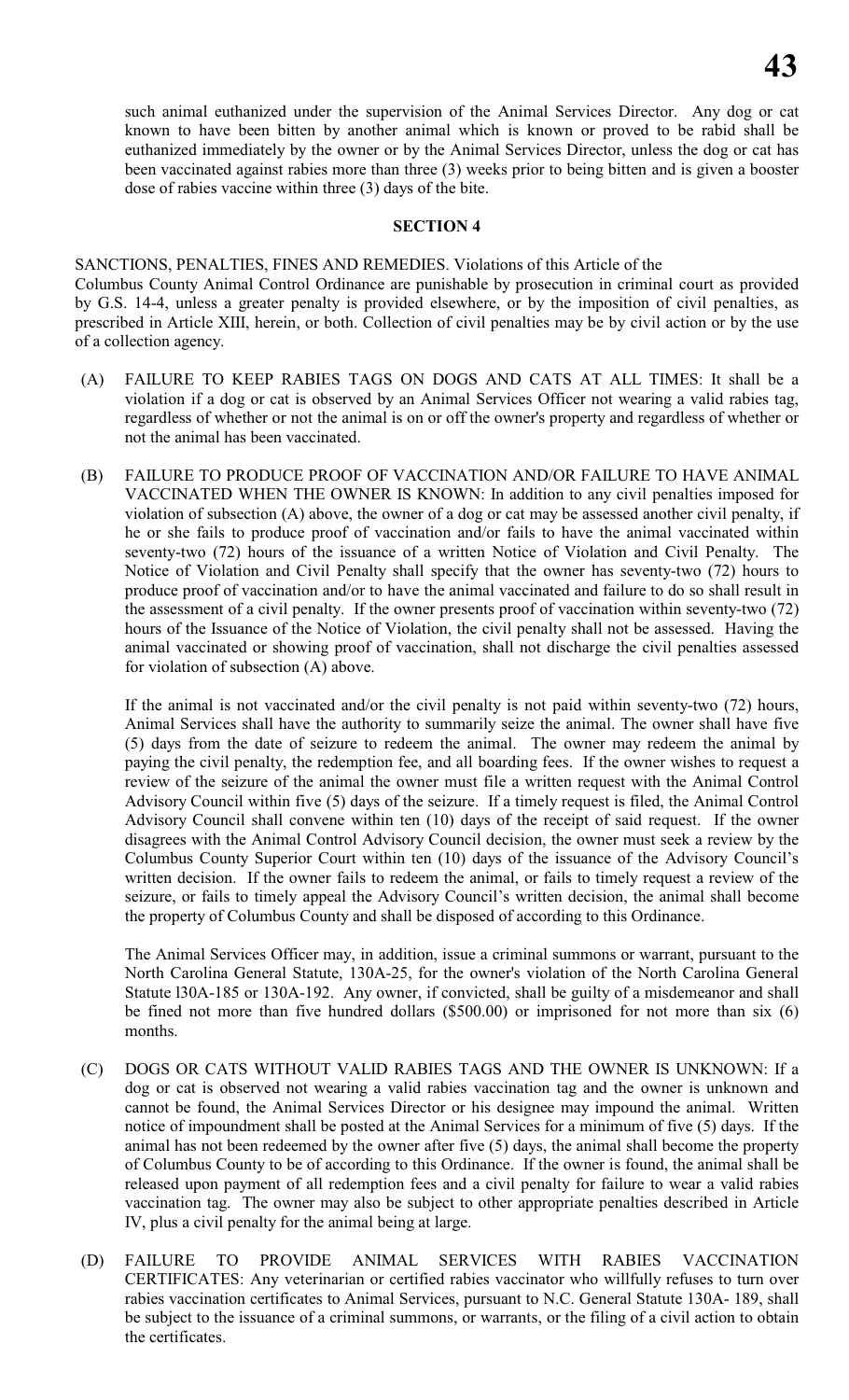# **44**

(E) FAILURE TO NOTIFY THE COUNTY HEALTH DIRECTOR AND/OR THE ANIMAL SERVICES DIRECTOR OF A BITING INCIDENT AND FAILURE TO CONFINE BITING DOGS AND CATS: If the owner of a dog or cat, or the person being bitten, or the parent of a child or other legal guardian, or person standing in loco parentis of the person, fails to notify the Health Director and/or the Animal Services Director and provide the names and addresses of the person(s) bitten and the names and addresses of the owner(s) of any animals involved in a biting incident, or the owner, who has knowledge of a dog or cat biting incident, fails to confine the animal pursuant to Article Section 3, the Animal Services Director or the County Health Director may seek the issuance of a criminal summons or warrant charging the person with a violation of North Carolina General Statute 130A-196.

# **ARTICLE III ANIMAL CRUELTY**

#### **SECTION 1**

DEFINITIONS. As used in this Article the following terms are defined below:

- (A) ANIMAL: Every non-human species, both domestic and wild.
- (B) CRUELTY AND CRUEL TREATMENT: Every act, omission, or act of neglect whereby unjustifiable, pain, suffering or death is caused or permitted, or attempted to be caused or permitted, against animals, as well as acts or attempted acts of teasing, molesting, baiting, or trapping animals unlawfully. By way of example and not limitation, the following acts or conditions shall constitute prima facie evidence of animal cruelty:
- 1. a collar, rope, or chain embedded in or causing injury to an animal's neck.
- 2. dogs or cats left out in the rain, snow, extreme heat, or cold without shelter.
- 3. animals that have not been fed or watered adequately.
- 4. intentionally allowing animals to engage in a fight.
- 5. allowing animals to live in unsanitary conditions, and
- 6. allowing animals to live under crowded conditions, and
- 7. failure or refusal of an owner to obtain medical treatment for an animal when, in an Animal Services Officer's opinion, such treatment is needed.
- (C) OWNER: Any person or group of persons owning, keeping, having charge of, or taking care of an animal.
- (D) PERSON: Any human being, firm, partnership, or corporation including any nonprofit corporation.
- (E) ADEQUATE SERVICES: An enclosure of at least three (3) sides, a roof, and a floor. The enclosure shall be ventilated and must have sufficient room for the animal(s) to move around freely and to lie down comfortably. Animals housed under the following conditions shall not constitute adequate Services:
	- 1. underneath outside steps, decks, and stoops; or
	- 2. inside of vehicles; or
	- 3. underneath vehicles; or
	- 4. inside metal barrels placed in direct sunlight during the summer; or
	- 5. inside cardboard boxes.

#### **SECTION 2**

EXEMPTIONS. Article shall not apply to agencies conducting biomedical research and training, lawful activities for sport, the production of livestock or poultry for sale as a consumer product, and the lawful destruction of any animal for the purpose of protecting livestock, poultry, or humans.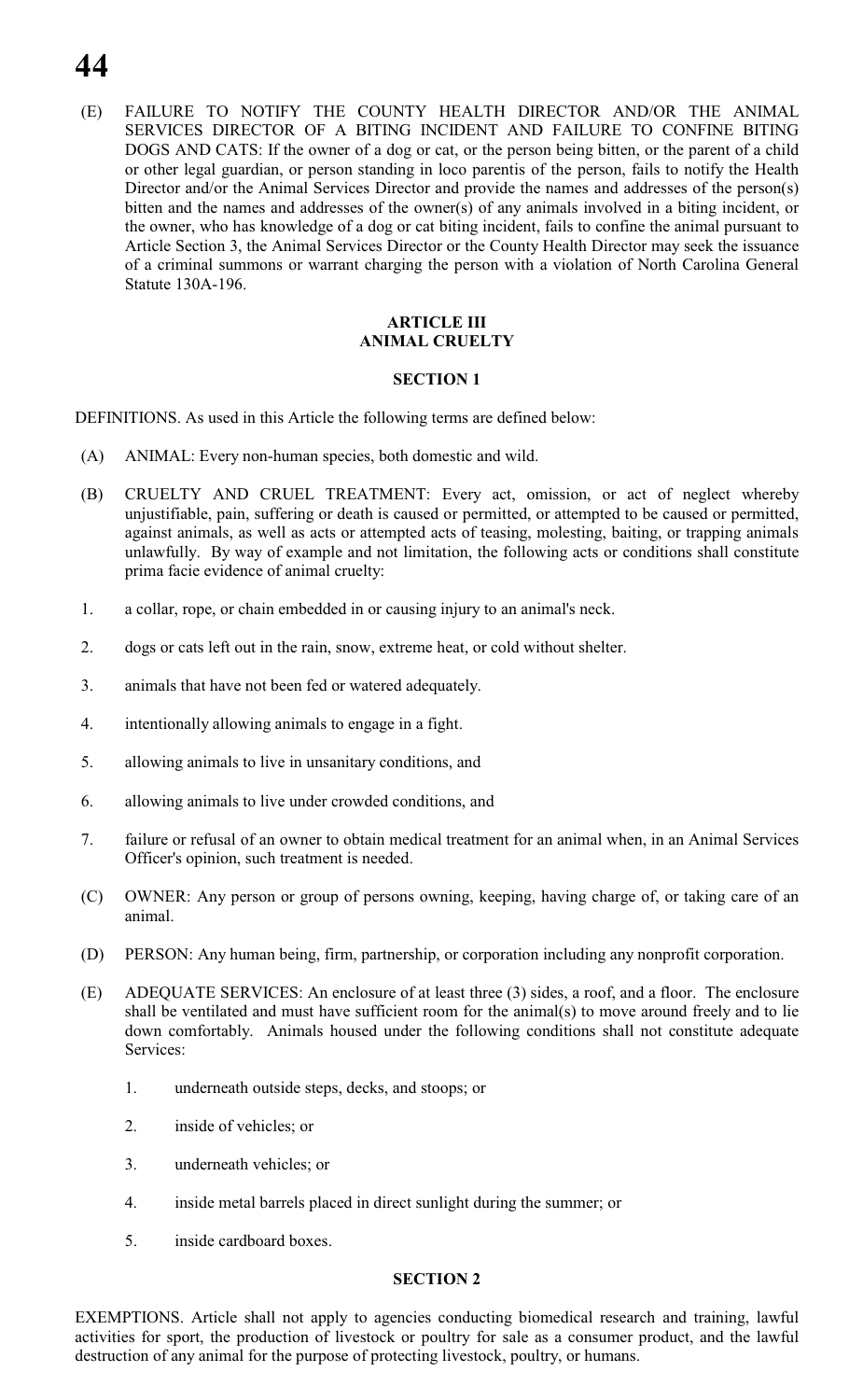# **SECTION 3**

GENERAL CARE AND PROHIBITED ACTS. All animals shall be kept and treated under sanitary and humane conditions. Failure of the owner or possessor of the animal to abide by the provisions listed below shall subject the owner or possessor to the sanctions described in Section 5.

- (A) FOOD, WATER AND SERVICES: All animals in the possession of any persons shall be provided proper and adequate food and water. All animals, unless otherwise indicated in this Ordinance, shall be given at suitable intervals not to exceed twenty-four (24) hours, a quantity of wholesome foodstuff suitable for the species and age, sufficient to maintain a healthful level of nutrition. All animals shall have access to a constant supply of clean, fresh water. All animals shall be provided proper and adequate services from the weather at all times.
- (B) CLEAN SHELTERS: All shelters for animals and the area surrounding said shelters shall be kept clean at all times.
- (C) MEDICAL TREATMENT: Owners or possessors of animals shall provide proper medical attention for sick, diseased, or injured animals. A sick animal shall go no longer than twenty-four (24) hours without veterinary care.
- (D) CRUELTY AND CRUEL TREATMENT: No person shall beat, torment, overload, overwork, tease, molest, or bait an animal or otherwise cruelly treat an animal as defined in Section 1(B) above. No person shall shoot a dog or any other animal, either on or off the owner's property, unless the animal is in the act of attacking a human being, sheep, cattle, hog, goat, or poultry or any domestic animal or as otherwise allowed by the N.C. Wildlife Resources Commission. This shall not apply to Animal Services Officers when in the performance of their duties. No person shall trap a dog or cat without the permission of Animal Services.
- (E) ILLEGAL CONTEST OR COMBAT: No person shall permit or instigate any dogfight, cockfight, bullfight, or other illegal contest or combat between animals or animals and humans.
- (F) POISONING OF ANIMIALS: No person shall expose any known poisonous substance or mix a poisonous substance with food, so that it will likely be eaten by any animals. This does not include acts or attempts of persons to rid their own property of rats or any other acts permitted by the N.C. Wildlife Resources Commission.
- (G) CONFINING ANIMALS TO MOTOR VEHICLES OR TRANSPORTING ANIMALS: No person shall leave an animal in a closed car, truck, or other vehicle for such duration or at temperatures as an Animals Services Officer, in his sole discretion, deems harmful or potentially harmful to the animal. No person shall carry or cause to be carried in or upon any vehicle or other conveyance, any animal in a cruel or inhumane manner.
- (H) ABANDONMENT: No person shall turn loose or discard any domesticated animal or pet with the intent of abandoning such animal or pet.
- (I) DISPOSING OF DEAD ANIMALS: All possessors or owners of animals that die, from any cause, shall bury the dead animal to a depth of at least three (3) feet beneath the surface of the ground on his or her leased or owned property. No animal shall be buried within three hundred (300) feet of any flowing stream or public body of water. In the alternative, said animal shall be completely burned or otherwise disposed of in a manner approved by the State Veterinarian. In any event, all dead animals shall be disposed of within twenty-four (24) hours after knowledge of the death. No possessor or owner of a dead animal shall remove the carcass of a dead animal from his premises to the premises of another person without written permission of the person having charge of such premises and without burying said carcass as provided above.
- (J) REPORTING INJURED OR KILLED DOMESTIC ANIMALS: All persons who injure or kill a domesticated animal by running over, into, or otherwise coming in contact with such an animal with an automobile, motorcycle, bicycle, or other vehicle shall notify the owner of the animal immediately. If the owner is not known, the person who injured or killed the animal shall immediately notify the Animal Services Director, or the Police Department if the injury or death occurred in the city, or the Sheriff's Office if the injury or death occurred in the county. The person who injured or killed the animal shall give his or her name and address to the appropriate authority. An owner or lessee of real property who finds an injured or suffering domesticated animal on his property shall report the same to Animal Services as soon as the animal is discovered on the real property.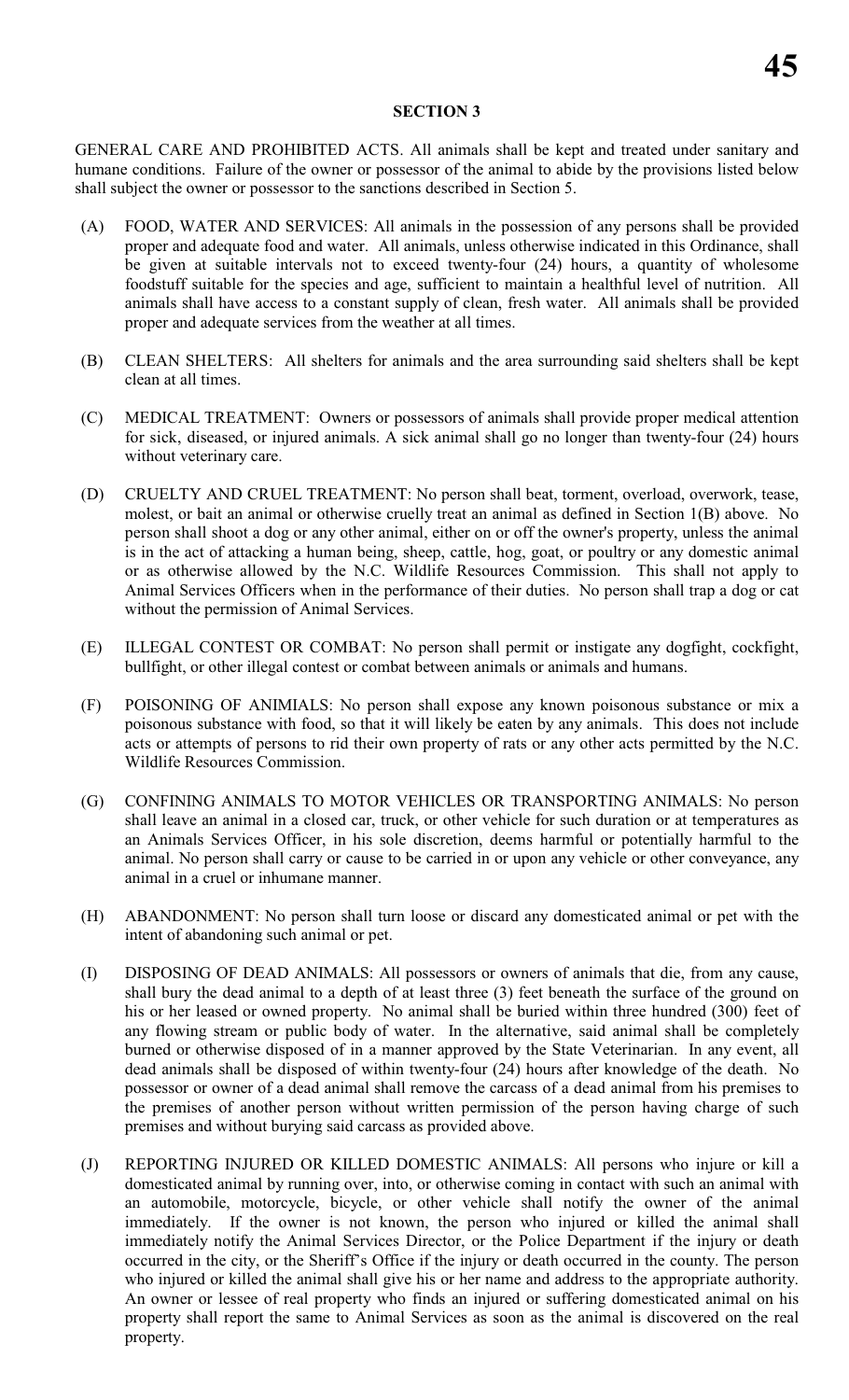# **46**

- (K) ANIMALS GIVEN AWAY AS PRIZES: No live animal shall be given away, raffled offered as a prize, premium of advertising device for, or as an inducement to enter, any contest, game or other competition involving skill or chance.
- (L) PUBLIC EXHIBITS OF ANIMALS: Animal Services shall have the authority to inspect public exhibits of animals which are a part of fairs, carnivals, festivals, fund raising events, petting zoos, and any other activity or function carried on in Columbus County. Columbus County Animal Services shall have the authority to close down any exhibit, function, or activity if it is determined that animals are being cruelly treated, or animals run the risk of causing injury, or harm to the public, or run the risk of being injured or harmed themselves. Animal Services, the Health Department nor Columbus County accept any liability for any injury, damage of property, or loss visiting or monitoring public exhibits of animals.

#### **SECTION 4**

FAILURE TO REPORT ANIMAL CRUELTY. An owner or lessee of property who knows, or based on facts and circumstances should know, that animals are being or have been cruelly treated on the owner's or lessee's real property, shall report said act or acts of cruelty to the Animal Services Department. The owner or lessee of real property who fails to report acts of animal cruelty shall be subject to the appropriate sanctions described in Section 5 below.

# **SECTION 5**

SANCTIONS, PENALTIES, FINES AND REMEDIES. Violations of this Article of the Columbus County Animal Control Ordinance, are punishable by prosecution in criminal court, as provided by North Carolina General Statute 14-4, unless a greater penalty is provided elsewhere, or by the imposition of civil penalties, as prescribed in Article XIII, herein, or both. Collection of civil penalties may be by civil action or by the use of a collection agency.

(A) FAILURE TO ADEQUATELY PROVIDE FOR ANIMALS AND CRUEL TREATMENT OF ANIMALS: Whenever it has been determined by an Animal Services Officer that an animal is not being adequately provided for or is being cruelly treated, as defined in Section 1 subsection B above, he may file with the magistrate a sworn complaint requesting an order allowing him to take immediate custody of, and provide suitable care for, the animal. The magistrate, pursuant to North Carolina General Statute 19A-46 and this Ordinance, shall issue the order only when he finds probable cause to believe that the animal is being cruelly treated and that it is necessary for the Animal Services Officer to take immediate custody. Any magistrate's order issued under this section shall be valid for only twenty-four (24) hours after its issuance. After the Animal Services Officer executes the order, he shall return it with a written inventory of the animal(s) seized to the Clerk of Court.

The Animal Services Officer may request that a law enforcement officer accompany him to help seize the animal. He may forcibly enter any premises or vehicle when necessary, to execute the order only if he reasonably believes that the premises or vehicle is unoccupied by any person, and that the animal is on the premises or in the vehicle, and only if the Animal Services Officer is accompanied by a law enforcement officer. In any case, he must give notice of his identity and purpose to anyone who may be present before entering the premises. If the premises is occupied and access to the premises and the animal is denied by the occupant, the Animal Services Officer shall obtain a judicial order from a District Court Judge authorizing forcible entry. Forcible entry shall only be used during the daylight hours.

When the Animal Services Officer seizes an animal, he must leave with the owner, if known, or affix to the premises or vehicle, a copy of the magistrate's order and a written notice of the description of the animal, the place where the animal will be taken, the reason for taking the animal, a list of conditions, if any, which must be met before the owner can redeem the animal, and the Animal Services Officer's intent to file a complaint in District Court requesting custody of the animal if the conditions are not met.

When the Animal Services Officer takes custody of such an animal, he shall file a verified complaint asking the District Court to determine custody of the animal. The Animal Services Officer may also seek injunctive relief and any other relief he deems appropriate. This complaint shall be filed as soon as possible, but in no event, longer than thirty (30) days after the taking of the animal. If the owner surrenders the animal, the Animal Services Officer does not have to file a complaint seeking custody of the animal.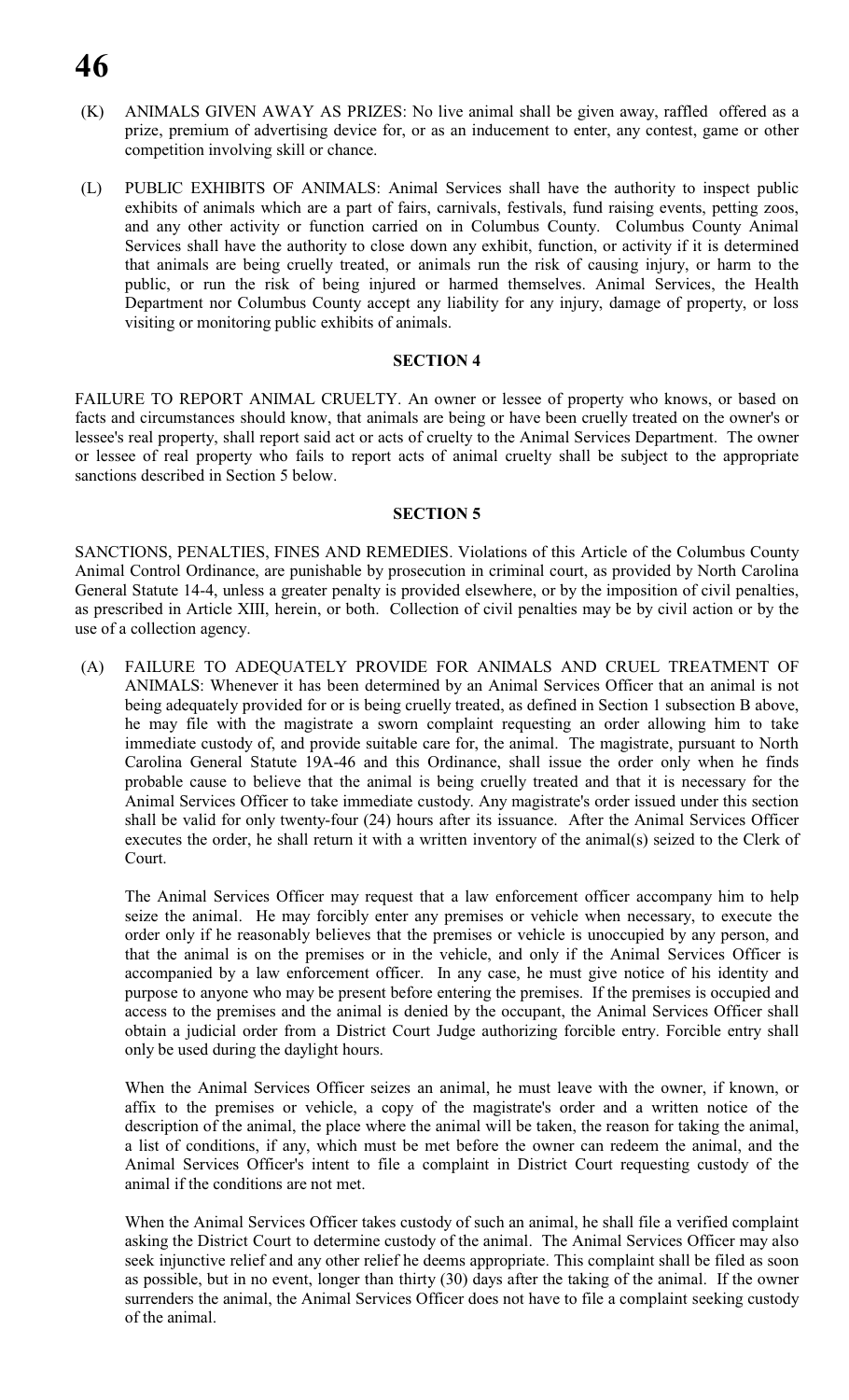The Animal Services Officer must take any animal seized directly to a safe and secure place and provide suitable care for it. The necessary expenses of caring for a seized animal, including necessary veterinary care, shall be a charge against the animal's owner and a lien on the animal to be enforced as provided by North Carolina General Statute 44A-4.

- (B) ALTERNATIVE REMEDY AND SANCTION: If it is determined by an Animal Services Officer that an animal is not in immediate danger, or the condition or problem which gives rise to inadequate care or cruel treatment can be corrected immediately or within a short period of time, not to exceed seventy-two (72) hours, he may, in lieu of Section 5, Subsection (A), issue a written Notice of Violation requesting the owner or possessor of the animal to cease and desist or to correct the problem within seventy-two (72) hours. If the condition or problem is not corrected within seventy-two (72) hours, or the owner or possessor of the animal fails to cease or desist from the cruel treatment, or fails to adequately provide the animal, the Animal Services Officer may take action as outlined in Section 5, Subsection (A) above.
- (C) VIOLATION OF SECTION 3, SUBSECTION B (CLEAN SERVICES): Notwithstanding the other provisions and sanctions of this Article, when it has been determined by an Animal Services Officer that animals have been allowed to live in unsanitary conditions, and that said conditions resulted from the owner's unwillingness or inability to clean the area where animals are housed or that the conditions resulted from the number of animals involved, Animal Services may summarily seize the animals. Before the animals are seized, the Animal Services Director or Health Director shall issue a Declaration of Unsanitary Conditions and Notice of Seizure to the owner. If the owner wishes to request a review of the seizure of the animals, the owner must file a request with the Animal Control Advisory Council within five (5) days of the seizure. If a timely request is filed, the Animal Control Advisory Council shall convene within ten (10) days of the filing of said request. If within ten (10) days of the filing of said request, the owner disagrees with the Animal Control Advisory Council's decision, the owner must seek review by the Columbus County Superior Court within ten (10) days of the issuance of the Advisory Council's written decision. If the owner fails to timely request a review of the seizure or fails to timely appeal the Council's written decision, the animal shall become the property of Columbus County and shall be disposed of according to this Ordinance.
- (D) VIOLATION OF SECTION 3, SUBSECTIONS (D), (E), (F), (G), (H), or (I): When it has been determined by an Animal Services Officer that there has been a violation of one or more of the following Subsections (D), (E), (F), (G), (H), or (I), he may initiate the issuance of a criminal summons or warrant for violating the following criminal statutes:
	- 1. N.C. General Statute 14-360, Cruelty to Animals
	- 2. N.C. General Statute 14-361.1, Abandonment of Animals
	- 3. N.C. General Statute 14-362 and 14-362.l, Cockfighting, and other Animal fights
	- 4. N.C. General Statute 14-363, Transporting Animals Cruelly
	- 5. N.C. General Statute 14-401, Animal Poisoning
	- 6. N.C. General Statute 106-403 and 106-405, Disposing of Dead Animals

Any person found guilty under any of the above criminal statutes shall be subject to the penalty therein prescribed, or if no penalty therein prescribed, or if no penalty is prescribed, then according to N.C. General Statute 14-4.

(E) VIOLATION OF SECTION 3, SUBSECTION J (REPORTING INJURED OR KILLED DOMESTIC ANIMALS): When it has been determined by an Animal Services Officer that a domesticated animal has been injured or killed, as a result of coming into contact with an automobile, motorcycle, bicycle, or other vehicle, and the person operating said conveyance fails to report the same, and the operator can be identified by an eyewitness or physical evidence, the Animal Services Officer may issue a written Notice of Violation and Civil Penalty to the operator.

Any owner or lessee of real property who fails to report the existence of an injured or suffering domesticated animal on his property as required by Section 3, Subsection J above, may be issued a written Notice of Violation and Civil Penalty.

(F) VIOLATION OF SECTION 3, SUBSECTIONS (K) OR (L) (ANIMALS AS PRIZES AND PUBLIC EXHIBITS OF ANIMALS): Any person who violates Section 3, Subsection K shall be subject to the issuance of a criminal warrant or summons and, if convicted, shall be guilty of a misdemeanor punishable by a fine not to exceed five hundred dollars (\$500.00) or imprisoned for not more than six (6) months. Any person who fails or refuses to close down an exhibit, function, or activity after being instructed to do so by Animal Services shall be subject to the issuance of a criminal warrant or summons and, if convicted, shall be guilty of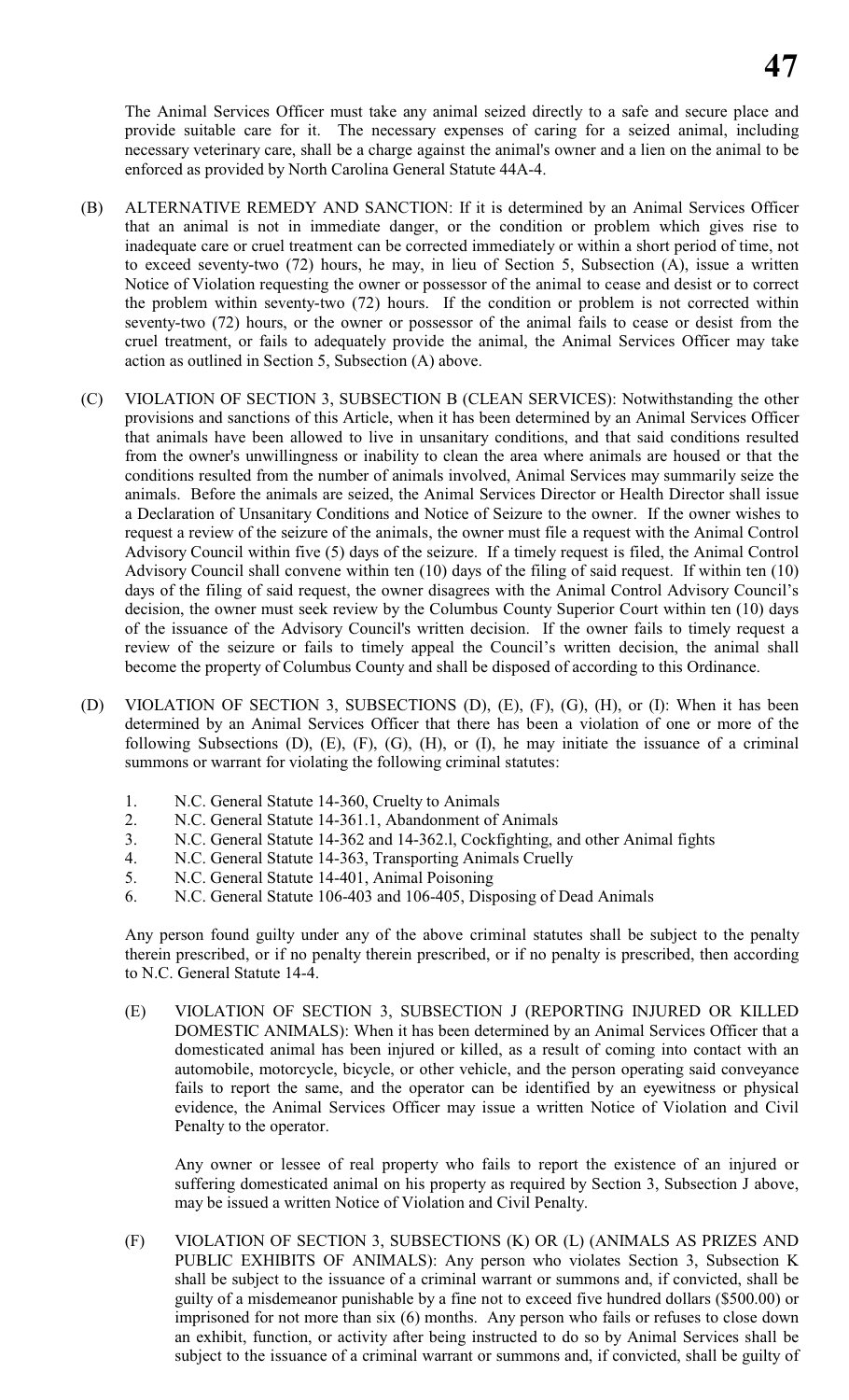a misdemeanor punishable by a fine not to exceed five hundred dollars (\$500.00) or imprisoned for not more than six (6) months.

#### **ARTICLE IV ANIMALS AT LARGE AND CONFINEMENT OF DOGS IN ESTRUS**

# **SECTION I**

EXEMPTION. This Article shall not apply to cats. Cats are covered under Article V.

#### **SECTION 2**

DEFINITIONS. As used in this Article, the following terms shall have the meanings set forth below:

- (A) ANIMAL: Every non-human species, both domestic and wild.
- (B) AT LARGE: Any animal found off of the property of its owner and not under physical restraint of a competent person shall be deemed at large. Any animal, which has been the subject of a previous at large complaint, shall be deemed at large when found unrestrained on the owner's property.
- (C) IN ESTRUS: A female dog in what is commonly called "heat".
- (D) NIGHTTIME: The time one hour after sunset and one hour before sunrise.
- (E) OWNER: Any person, group of persons, firm, partnership, or corporation owning, keeping, having charge, or taking care of any animal or allowing any animal to remain on its property for seventy-two (72) hours.
- (F) OWNER'S PROPERTY: The owner's property is that area described in a deed of conveyance or the area described in a lease. In a situation involving townhouses or condominiums, Animal Services will treat the "Common Areas" as being owned by the Homeowner's Association. In a situation involving leased apartments, Animal Services will treat the "Common Areas", as being owned by the Lessor/Property Owner.
- (G) PRIOR COMPLAINTS: For purposes of this Ordinance, any prior verbal or written complaint to Animal Services about a specific animal being at large, or any verbal or written complaint about any animals of an owner being at large, shall constitute a prior complaint.
- (H) RESTRAINT: An animal is under restraint if it is
	- 1. controlled by means of a chain, leash, or other like device; or
	- 2. within a vehicle or a secure enclosure; or
	- 3. under the control of a licensed hunter while said animal is in the act of hunting or training to hunt. A dog which is hunting for game for which its Owner must hold a hunting license as required by the State of North Carolina; or
	- 4. participating in a dog show or field trial.

Voice command is not recognized as adequate restraint.

# **SECTION 3**

ANIMALS AT LARGE. The owner of an animal shall keep the animal on his property, or under restraint at all times. Any animal that has been reported as being off of the owner's property, or has previously caused injury to a person or animal, or has displayed vicious tendency, or has been a public nuisance, must be restrained by leash, chain, fence, or enclosure by the owner even when on the owner's property.

#### **SECTION 4**

FEMALE DOG IN ESTRUS. An owner shall secure a female dog in estrus within a building or secure enclosure.

# SECTION 5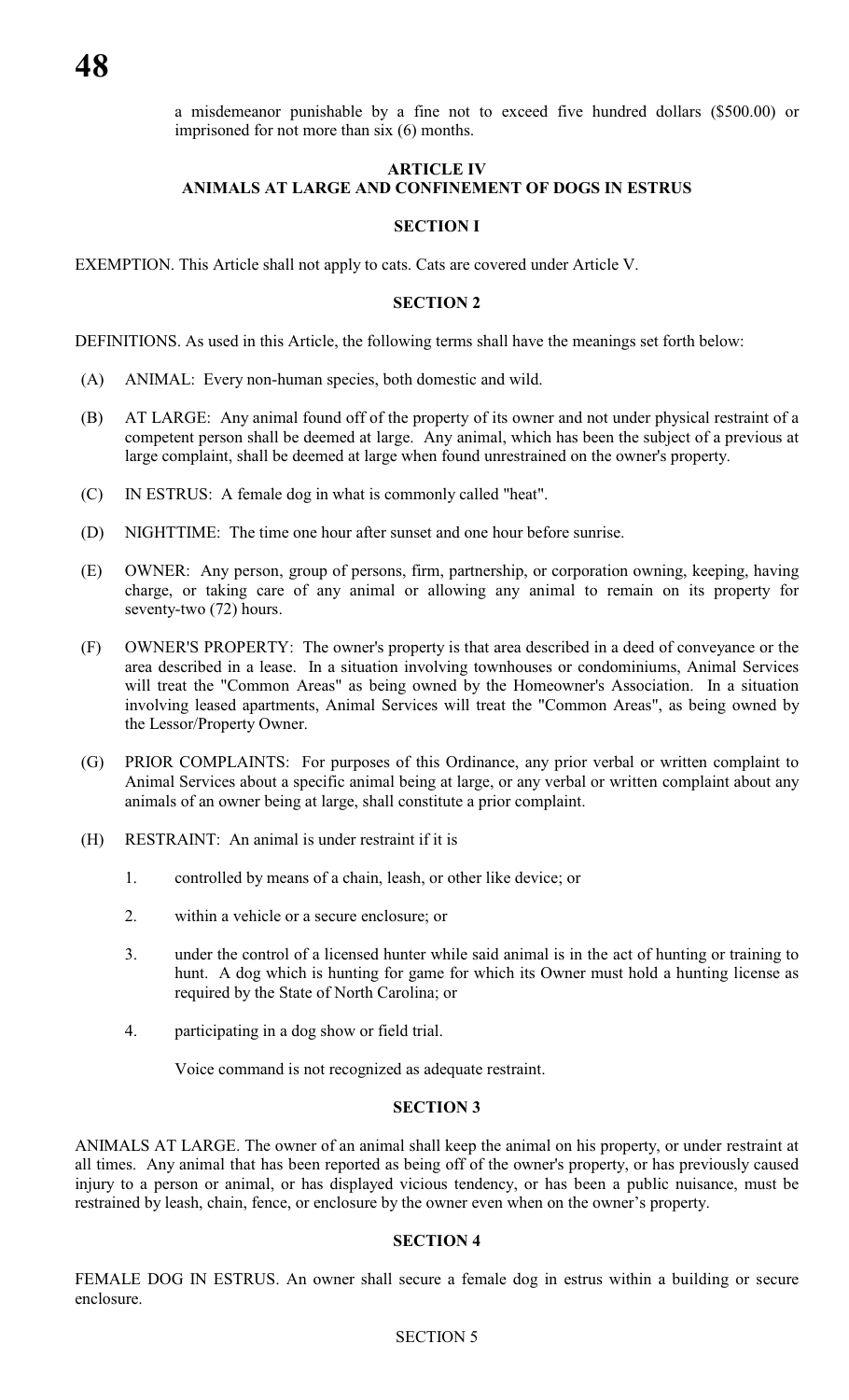SANCTION, PENALTIES, FINES AND REMEDIES. Violations of this Article of the Columbus County Animal Control Ordinance are punishable by prosecution in criminal court as provided by North Carolina General Statue 14-4, unless a greater penalty is provided elsewhere, or by the imposition of civil penalties as prescribed in Article XIII, herein, or both. Collection of civil penalties may be by civil action or by the use of a collection agency.

(A) ANIMAL AT LARGE: If Animal Services received a "first time" at large complaint and an Animal Services Officer does not personally observe the animal at large, the officer shall investigate said complaint. The Animal Services Officer shall have authority to go on and about private property to investigate said complaint. Upon a finding of probable cause to believe the animal was at large, he may issue a written Notice of Violation and Civil Penalty. If an Animal Services Officer observes an animal off of the owner's property and not under restraint, he may impound the animal.

The owner of an animal deemed at large may be issued a written notice of violation and assessed a civil penalty for the first violation and additional civil penalties for each subsequent violation. If the animal is impounded, the owner must redeem the animal within five (5) days. If the owner fails to redeem the animal within five (5) days, the animal shall become the property of Columbus County and may be disposed of according to this Ordinance. To redeem the animal, the owner must pay the civil penalty, all boarding fees, and the redemption fee. The owner of a dog, which is involved in the unprovoked bite of another person, while the dog is running at large, shall be assessed a civil penalty.

When the same animal has been impounded three (3) times or the owner has been cited three (3) times for his animal(s) being at large, the Animal Services Director shall declare the animal(s) a public nuisance and/or cite the owner for maintaining a public nuisance. The animal(s) shall then be housed or confined according to the instructions of the Animal Services Director. If the animal(s) is/are subsequently found at large or the owner is subsequently cited for his animal(s) being at large, the Animal Services Director or Health Director may impound the animal(s) and initiate an action in District Court for custody of the animal or animals based on the owner's failure to abate the nuisance.

- (B) DOG AT LARGE AT NIGHT: When the Animal Services Director has probable cause to believe that a dog was or is at large at night, he may initiate the issuance of a criminal summons or warrant charging the owner with a violation of North Carolina General Statute 67-12. Any person convicted under North Carolina General Statute 67-12 shall be guilty of a misdemeanor and shall be fined not more than five hundred dollars (\$500.00) or imprisoned for not more than six (6) months. The owner of a dog that allows same to run at large at night shall also be liable in damages to any person injured or suffering lost to his property or chattels.
- (C) FAILURE TO CONFINE FEMALE DOG IN ESTRUS: When the Animal Services Director has probable cause to believe that an owner has failed or refused to confine a female dog in estrus (heat) in a building or secure enclosure, he shall initiate the issuance of a criminal summons or warrant charging the owner with a violation of North Carolina General Statute 67-2. Any person convicted under G.S. 67-2 shall be guilty of a misdemeanor and shall be fined not more than five hundred dollars (\$500.00) or imprisoned not more than six (6) months.
- (D) PRIVATE REMEDIES: Nothing in this Article shall prevent a private citizen from suing the owner of an animal, which has caused injury to said private citizen or his property for damages or any other loss resulting from an animal being at large.

# **ARTICLE V CATS AS PUBLIC NUISANCE AND CONFINEMENT OF CATS IN ESTRUS**

# **SECTION 1**

DEFINITIONS. As used in this Article the following terms shall have the meanings set forth below:

- (A) CATS: Any and all domestic Felines.
- (B) IN ESTRUS: A female cat in what is commonly called "heat".
- (C) NUISANCE: Any act or acts of a cat or its owners which annoys and disturbs rights and privileges common to the public or the enjoyment of private property. The commission on more than one occasion of any of the following acts or conditions shall be deemed prima facie evidence of a nuisance when a cat: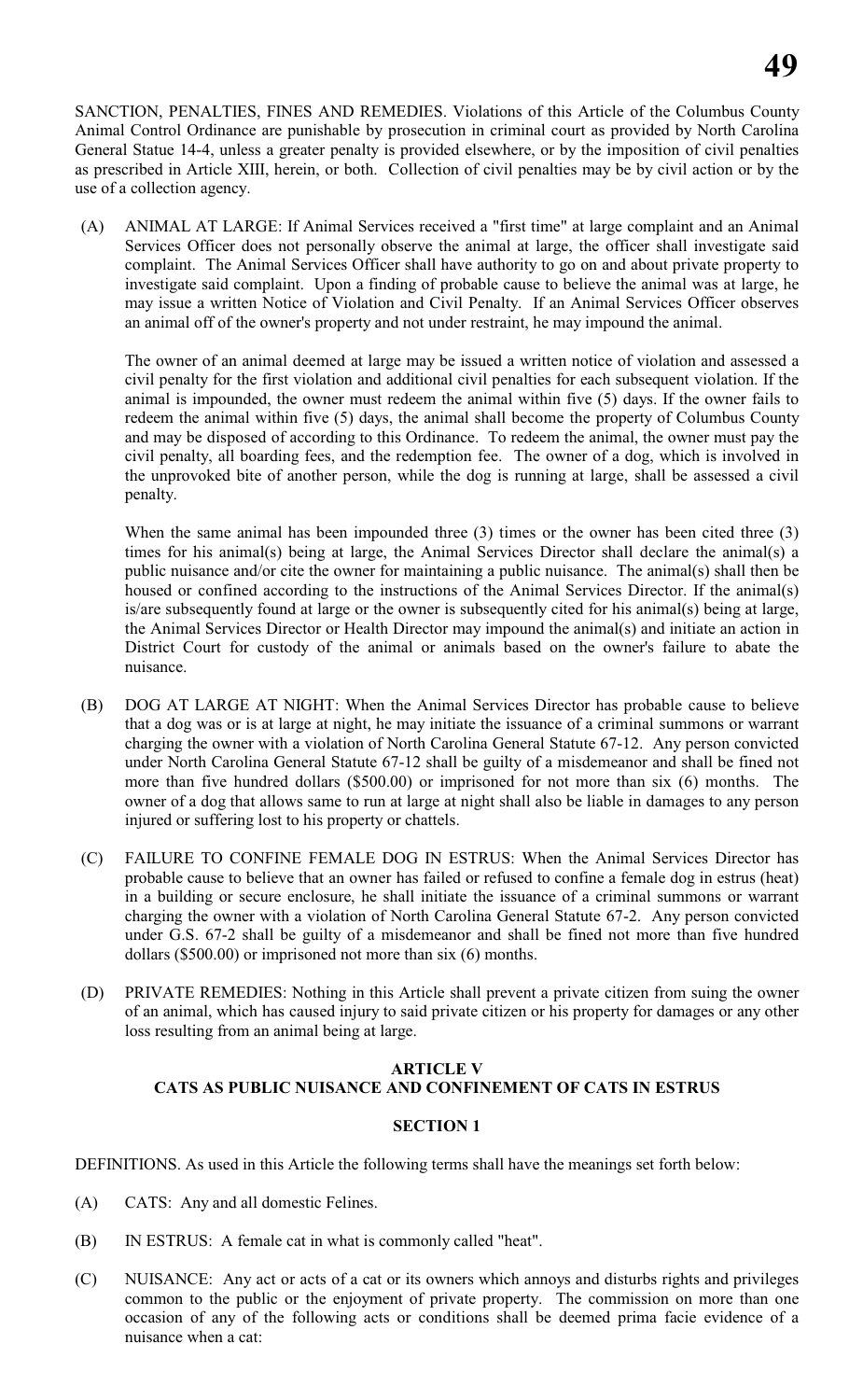- 1. gets into or turns over garbage pails; or
- 2. walks on and sleeps on automobiles of another; or
- 3. damages gardens or other foliage or other real or personal property; or
- 4. is found on the property of another; or
- 5. roams; or
- 6. is maintained in an unsanitary condition so as to be offensive to sight or smell; or
- 7. in estrus is not confined to a building or secure enclosure.
- (D) OWNER: Any person, group of persons, firm, partnership, or corporation owning, keeping, having charge, or taking care of any cat or allowing any cat to remain on its property for more than seventy-two (72) hours.
- (E) OWNER'S PROPERTY: The owner's property is that area described in a deed of conveyance or the area described in a lease in a situation involving townhouses or condominiums, Animal Services will treat the "Common Areas" as being owned by the Homeowner's Association. In a situation involving leased apartments, Animal Services will treat the "Common Areas" as being owned by the Lessor/Property Owner.
- (F) PRIOR COMPLAINTS: Any verified verbal or written complaint to Animal Services about a specific cat being a nuisance or any verified verbal or written complaint about an owner allowing his cat or cats to be a nuisance shall constitute a prior complaint.

# **SECTION 2**

CAT NUISANCE. It shall be a violation of this Ordinance for an owner to allow his cat(s) to engage in any of the acts listed in Section 1, Subsection C above, on more than one occasion. The owner and the cat shall be subject to the sanctions, penalties, fines, and remedies stated in Section 4.

# **SECTION 3**

FEMALE CATS IN ESTRUS. Any owner who fails to secure a female cat in estrus (heat) within a building or secure enclosure shall be in violation of this Article and North Carolina General Statute 67-2.

# **SECTION 4**

SANCTIONS, PENALTIES, FINES AND REMEDIES. Violations of this Article of the Columbus County Animal Control Ordinance are punishable by prosecution in criminal court as provided by North Carolina General Statute 14-4, unless a greater penalty is provided elsewhere, or by the imposition of civil penalties as prescribed in Article XIII, herein, or both. Collection of civil penalties may be by civil action or by the use of a collection agency.

(A) CAT NUISANCE: Upon receiving a first complaint about a cat or cat owner and after finding probable cause to believe that the cat or cat owner has committed one or more acts listed in Section l, Subsection C above, Animal Services may issue a written or verbal warning to the owner. If Animal Services received a second complaint about a cat, and after investigating said complaint there is probable cause to believe that a cat or the owner has again engaged in one or more acts described in Section 1 Subsection C above, the Animal Services Director may issue a written Declaration of Nuisance to the owner. If, while Animal Services is investigating the second complaint, the cat is physically caught on the property of another, it may be returned to its owner, if known, if the owner is at home. If the owner is known but not at home or if the owner is unknown, the cat may be impounded. The owner shall have five (5) days to redeem the cat. The owner, paying all boarding, may redeem the cat. If the owner fails to redeem the cat within five (5) days, the cat shall become the property of Columbus County and may be disposed of according to this Ordinance. No civil penalty shall be issued for the cat or the owner allowing the cat to be a nuisance at this time.

When the same cat has been impounded three times or the owner has been cited three (3) times for his cat(s) being a nuisance, the Animal Services Director may issue a Notice of Abatement which contains specific written instructions as to how the cat(s) must be confined to the owner's property. If the cat(s) is/are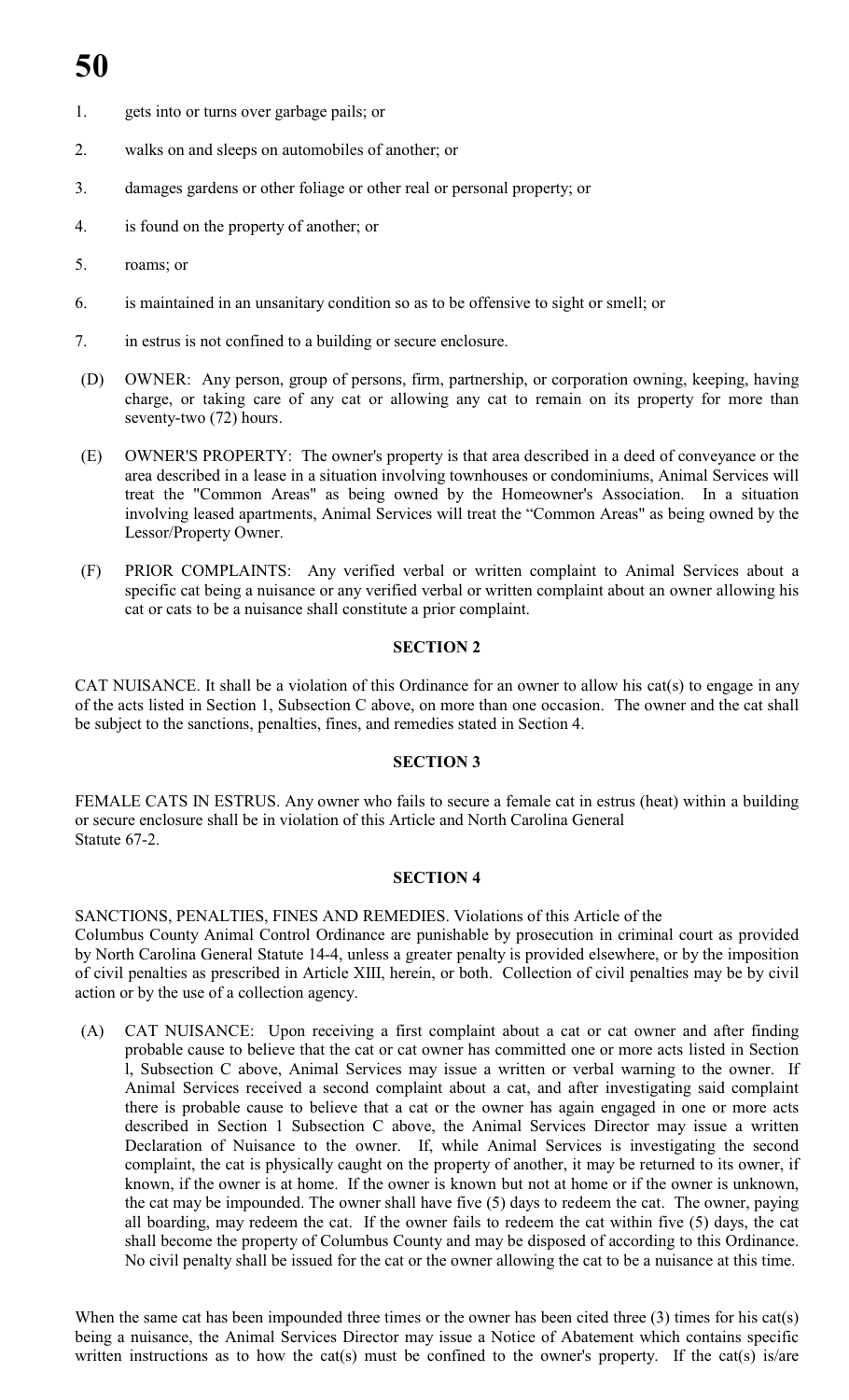subsequently found to be a nuisance or the owner is subsequently cited for allowing his cat(s) to be a nuisance, Animal Services may impound the cat(s) and the Animal Services Director shall initiate an action in District Court for the custody of the cat(s) based on the owner's failure to abate the nuisance.

- (B) FAILURE TO CONFINE A FEMALE CAT IN ESTRUS: When the Animal Services Director has probable cause to believe that an owner has failed or refused to confine a female cat in heat in a building or secure enclosure, he may initiate the issuance of a criminal summons or warrant charging the owner with a violation of North Carolina General Statute 67-2. Any person convicted under North Carolina General Statute 67-2 shall be guilty of a misdemeanor and shall be fined not more than five hundred dollars (\$500.00) or imprisoned not more than six (6) months.
- (C) PRIVATE REMEDIES: Nothing in this Article shall prevent a private citizen from suing the owner of a cat, which has caused injury to said private citizen or his property for damages or any other loss resulting from a cat being a public nuisance.

### **ARTICLE VI ANIMAL NUISANCE**

# **SECTION 1**

DEFINITIONS. As used in this Article the following terms shall have the meanings set forth below:

- (A) ANIMAL: Every non-human species, both domestic and wild.
- (B) ANIMAL NUISANCE: Any act or acts of an animal or its owner, which annoys and disturbs rights and privileges common to the public or the enjoyment of private property. The following acts shall be deemed pima facie evidence of an animal nuisance when the animal:
- 1. is at large off of the premises of its owner and not under restraint of a person; or
- 2. chases, snaps at, attacks, or otherwise molests pedestrians, bicyclists, motor vehicle passengers, or farm stock, or domestic animals; or
- 3. gets into or turns over garbage pails; or
- 4. damages gardens or other foliage or other real or personal property; or
- 5. habitually or continuously loiters on school grounds or official County parks or recreation areas or City parks or recreation areas (applicable in the City only if the enforcement of this Ordinance is adopted by a city in Columbus County by resolution); or
- 6. is a dangerous animal as defined in Article VIII, herein; or
- 7. is maintained in an unsanitary condition as to be offensive to sight or smell; or
- 8. is diseased and dangerous to the health of the public.
- (C) OWNER: Any person, group of persons, firm, partnership, or corporation owning, keeping, harboring, having charge of, or taking care of any animal or allowing any animal to remain on its property seventy-two (72) hours.

# **SECTION 2**

EXEMPTION. This Article shall not apply to cats. Cats are covered under Article V, herein.

### **SECTION 3**

ANIMAL CREATING A NUISANCE. The owner shall be responsible for any animal creating a nuisance, and it shall be a violation of this Article if an animal engages in any of the acts

mentioned in Section I, Subsection B above, or Section 4 below, or any other acts which annoy and disturb rights and privileges common to the public or the enjoyment of private property.

#### **SECTION 4**

ANIMAL HOUSED OR RESTRAINED LESS THAN 15 FEET FROM PUBLIC WAY. Any animal housed or restrained less than fifteen (15) feet from public street, road, or sidewalk may be deemed a public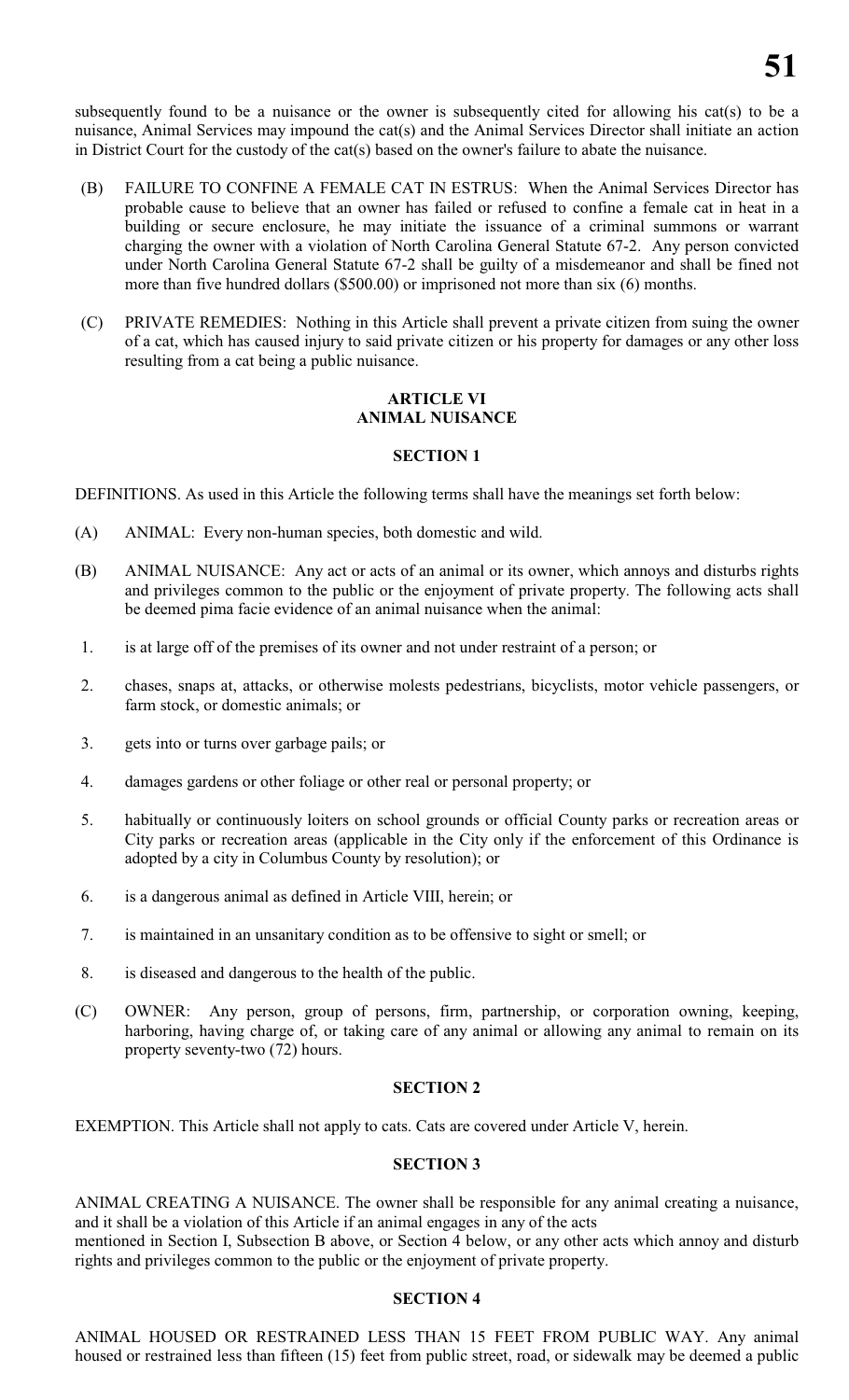nuisance if, in the discretion of Animal Services, the animal poses a threat to the general safety, health, and welfare of the general public.

# **SECTION 5**

INTENTIONALLY OR WILLFULLY CAUSING AN ANIMAL TO VIOLATE THIS ARTICLE. It shall be a violation of this ordinance for a person to intentionally or willfully cause an animal to be a public nuisance.

# **SECTION 6**

SANCTIONS, PENALTIES, FINES AND REMEDIES. Violations of this Article of the Columbus County Animal Control Ordinance are punishable by prosecution in criminal court as provided by North Carolina General Statue 14-4, unless a greater penalty is provided elsewhere, or by the imposition of civil penalties as prescribed in Article XIII, or both. Collection of civil penalties may be by civil action or by the use of a collection agency.

- (A) WARNINGS: When an Animal Services Officer determines that a violation of Section 3 of this Article has occurred, he may issue a written Warning of Violation and Notice of Public Nuisance, which shall be served on the owner. The owner shall be responsible for abating the nuisance within seventy-two (72) hours by making sure his animal does not engage in any further act or acts which may constitute a nuisance.
- (B) FAILURE TO ABATE THE NUISANCE: If the animal engages in any further act(s) or if the owner of the animal fails to abate the condition which constitutes the nuisance within seventy-two (72) hours, the Animal Services Officer may issue a Notice of Violation and Civil Penalty for the first offense and additional penalties for any subsequent offense. If the owner fails to abate the nuisance after the second civil penalty, Animal Services may seize and impound the animal. If the animal is seized, the Animal Services Director or his designee must post a notice of seizure and impoundment with the owner. The owner may reclaim the animal upon payment of civil fees, redemption fees, and boarding. If the animal is not reclaimed within five (5) days, it shall become the property of Columbus County Animal Services and shall be disposed of according to this ordinance.
- (C) OWNER UNKNOWN: In situations where the owner of an animal is unknown and the animal is a nuisance, the Animal Services Director shall impound the animal. If the owner does not redeem the animal within five (5) days, the animal shall become the property of Columbus County and can be disposed of according to this Ordinance.

(D) ANIMAL HOUSED OR RESTRAINED LESS THAN 15 FEET FROM PUBLIC WAY:

Notwithstanding the other sanction mentioned above, when it has been determined by an Animal Services Officer that an animal has been housed or restrained within fifteen (15) feet of a public street, road, or sidewalk, and the animal poses a threat to the public, but the animal is not in the street, road, or on the sidewalk, he shall issue a warning to the owner requesting the owner to move the animal. If the owner refuses to move the animal, the Animal Services Officer shall issue a Notice of Violation and Civil Penalty for the first offense and additional penalties for each subsequent offense. After the second offense, the Animal Services Officer may impound the animal. He must leave a Notice of Impoundment with the owner or affix the notice to the premises. The owner shall have five (5) days to redeem the animal. If the animal is redeemed, the owner must pay the redemption fee, the civil penalty, and all boarding fees. If the owner fails to redeem the animal within five (5) days, the animal shall become the property of Columbus County to be disposed of according to this Ordinance.

If an animal is housed or restrained within fifteen (15) feet of a public street, road, or sidewalk, and the animal poses a threat to the public, and it is found in the public street, road, or on the sidewalk, and the owner is not at home or refuses to remove said animal from the public street, road, or sidewalk, the Animal Services Officer may impound the animal. He must leave a Notice of Impoundment with the owner or affix the notice to the premises. The Animal Services Officer may issue a Notice of Violation and Civil Penalty for a first offense and additional penalties for each subsequent offense. The owner shall have five (5) days to redeem the animal. If the animal is redeemed, the owner must pay the redemption fee, the civil penalty, and all boarding fees. If the owner fails to redeem the animal within five (5) days, the animal shall become the property of Columbus County to be disposed of according to this Ordinance.

(E) INTENTIONALY OR WILLFULLY CAUSING AN ANIMAL TO VIOLATE THIS ARTICLE: If Animal Services finds that there is probable cause to believe that a person has intentionally or willfully caused or enticed an animal to be in violation of this Article, it may initiate the issuance of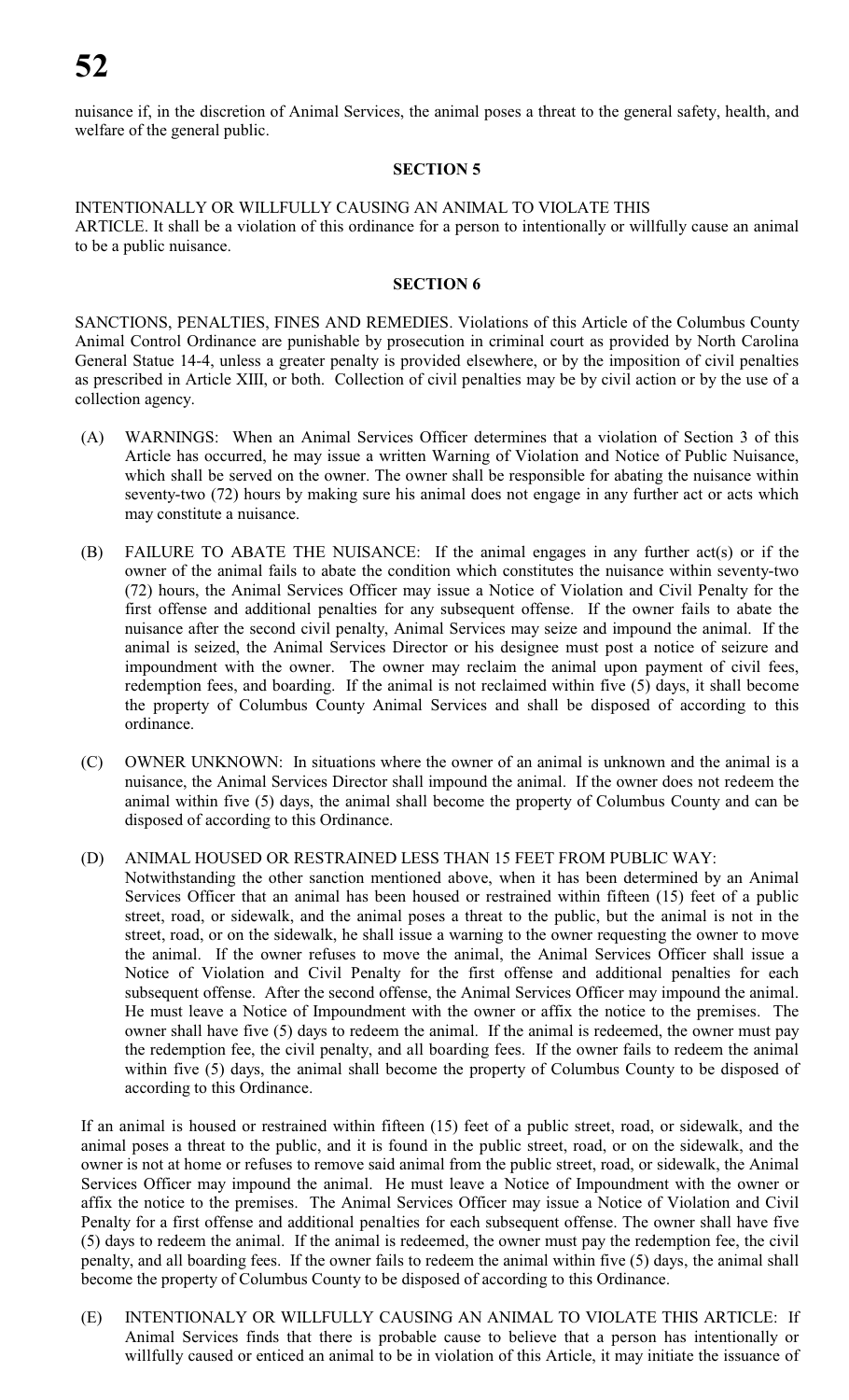a criminal summons or warrant. Any person found guilty of Section 4 shall be guilty of a misdemeanor and shall be fined not more than five hundred dollars (\$500.00) or imprisoned for not more than six (6) months.

(F) PRIVATE REMEDIES: Nothing in this Article shall prevent a private citizen from suing the owner of an animal that has caused injury to said private citizen or his property for damages or any other loss resulting from an animal being a nuisance.

# **ARTICLE VII KEEPING STRAY ANIMALS**

#### **SECTION 1**

DEFINITIONS. As used in this Article the following terms shall have the meanings set forth below:

- (A) ANIMAL: Every non-human species, both domestic and wild, especially dogs and cats.
- (B) STRAY: An animal within the County wandering at large or lost without evidence of the identification of an owner, or any animal within the County whose owner, if determinable, has failed to pay for and procure a license or vaccination tag, shall be deemed a stray.

# **SECTION 2**

KEEPING STRAY ANIMALS. It shall be unlawful for any person to harbor, feed, keep in possession by confinement, or otherwise any stray animal which does not belong to him or her, unless he or she has, within seventy-two (72) hours from the time such animal came into his or her possession, notified Animal Services.

#### **SECTION 3**

REFUSAL TO SURRENDER A STRAY ANIMAL. It shall be unlawful for any person to refuse to surrender a stray animal to Animal Services upon demand.

# **SECTION 4**

SANCTIONS, PENALTIES, FINES AND REMEDIES. Violations of this Article of the Columbus County Animal Control Ordinance are punishable by prosecution in criminal court as provided by North Carolina General Statue 14-4, unless a greater penalty is provided elsewhere, by the imposition of civil penalties, as prescribed in Article XIII, herein or both. Collection of civil penalties may be by civil action or by the use of a collection agency.

- (A) KEEPING STRAY ANIMALS: When the Animal Services Director or an Animal Services Officer has determined that a person has violated Section 2 above, he may issue a written Notice of Violation and Civil Penalty to the person in violation. Once Animal Services takes possession of a stray animal, it shall be placed in the County's Animal Services for redemption by the owner. If the owner is not found or the animal is not redeemed after five (5) days, the animal shall become the property of Columbus County and may be disposed of according to this Ordinance.
- (B) REFUSAL TO SURRENDER STRAY ANIMAL: Any person who fails refuses to surrender a stray animal to Animal Services after demand, if convicted, shall be guilty of a misdemeanor punishable by a fine of not more than five hundred dollars (\$500.00) or imprisonment for not more than six (6) months.

# **ARTICLE VIII DANGEROUS DOG OR OTHER DANGEROUS ANIMAL**

#### **SECTION 1**

DEFINITIONS. As used in this Article the following terms shall have the meanings set forth below:

- (A) AT LARGE: When any previously determined dangerous dog or other dangerous animal is off of the property of its owner and not under restraint, or when any previously determined dangerous dog or other dangerous animal is not confined to a secure enclosure while on the property of its owner, it shall be deemed at large.
- (B) DANGEROUS ANIMAL: A dog or other animal that: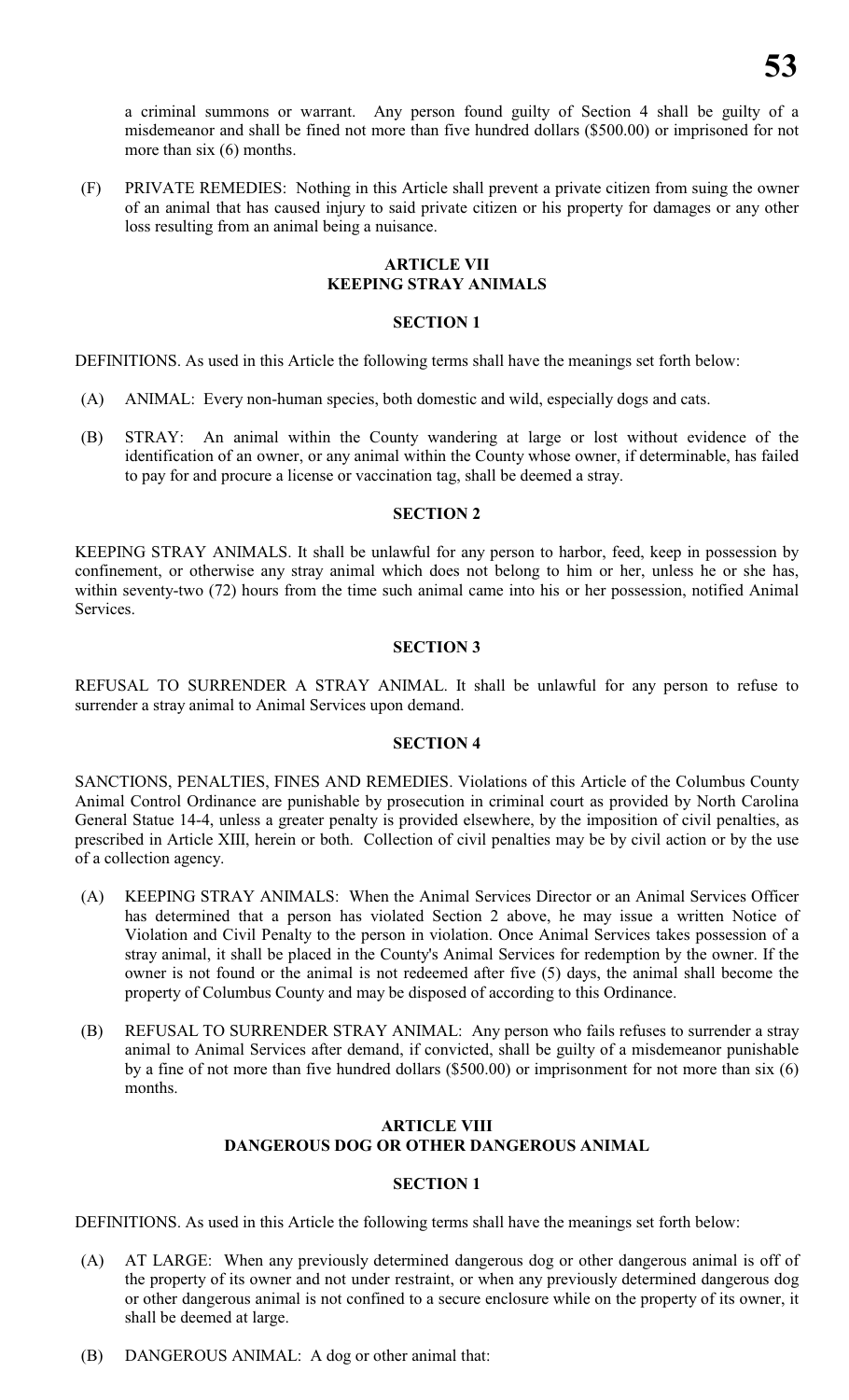- (a) without provocation has killed or inflicted severe injury on a person; or
- (b) is determined by the Animal Services Director or Officer to be potentially dangerous because the animal has engaged in one or more of the behaviors listed in the definition of a potentially dangerous animal; or
- (cc) Any dog owned or harbored primarily or in part for the purpose of dog fighting, or any dog trained for dog fighting.
- (C) POTENTIALLY DANGEROUS ANIMAL: A dog or any other animal that without provocation has killed or inflicted severe injury on a person, or a dog, or another animal that has:
	- 1. inflicted a bite on a person that resulted in broken bones, or disfiguring lacerations, or required cosmetic surgery, or hospitalization; or
	- 2. killed or inflicted severe injury upon domestic animal when not on the owner's real property; or
	- 3. approached a person when not on the owner's property in a vicious or terrorizing manner in an apparent attitude of attack.
- (D) OWNER: Any person, group of persons, firm, partnership, or corporation owning, keeping, harboring, having charge of, or taking care of a dangerous dog or other dangerous animal, or allowing a dangerous dog or other dangerous animal to remain on its property for seventy- two (72) hours.
- (E) OWNER'S PROPERTY: Any real property owned or leased by the owner of a dangerous dog or other dangerous animal, not including any public right-of-way or the common areas of a condominium, apartment complex, or townhouse development.
- (F) RESTRAINT: An animal is restrained if it is firmly under the control of a competent person by means of a leash, chain, or rope, at all times. When a dangerous dog or other dangerous animal is off of the property of its owner, restraint shall also include a secure muzzle on the animal. For purposes of this section, tying a dangerous dog or dangerous animal to a stake, pipe, tree, or any other stationary object shall not constitute restraint. When the animal is not under the control of a competent person, restraint shall mean confinement to a secure building or enclosure deemed appropriate by the Animal Services Director.
- (G) SECURE BUILDING OR ENCLOSURE: A building or enclosure from which a dangerous dog or other dangerous animal cannot escape unless freed by an owner. Outside enclosures shall be of a size appropriate for the animal it will hold, and must have a concrete floor, suitable weight wire, a top, and must be equipped with a padlock. Such outdoor facilities must be approved by the Animal Services Director.

#### **SECTION 2**

EXEMPTION. This Article shall not apply to a dog being used by a law enforcement officer to carry out the law enforcement officer's official duties, or a dog being used in a lawful hunt, or a dog used as a hunting dog, herding dog, or predator control dog on the property of or under the control of its owner, or a dog where the injury inflicted by the dog was sustained by a person who, at the time of the injury, was committing a willful trespass or tort, was tormenting, abusing, or assaulting the dog, had tormented, abused, or assaulted the dog, or was committing or attempting to commit a crime.

#### **SECTION 3**

DETERMINATION OF DANGEROUSNESS. If the Animal Services Director or Officer receives information that a dog or any other animal has exhibited or committed any of the acts described in the potentially dangerous animal definition above, he must make a determination as to whether the animal is potentially dangerous. The Director or Officer must issue written determination within five (5) days of learning about the dangerous propensity of the animal. Whatever determination the Director or Officer makes must be placed in writing. The decision must contain his reasons for declaring or not declaring the animal potentially dangerous. If the animal is declared potentially dangerous, specific instructions in accordance with Section 4 of this Article shall be given. These instructions must be followed during the pendency of any appeal filed by the owner and at all times thereafter, unless the owner prevails on appeal. The written decision shall be served on the owner of the animal. If the owner of the animal disagrees with the Director's or Officer's decision, he must file a written Appeal and Request the Hearing with the Animal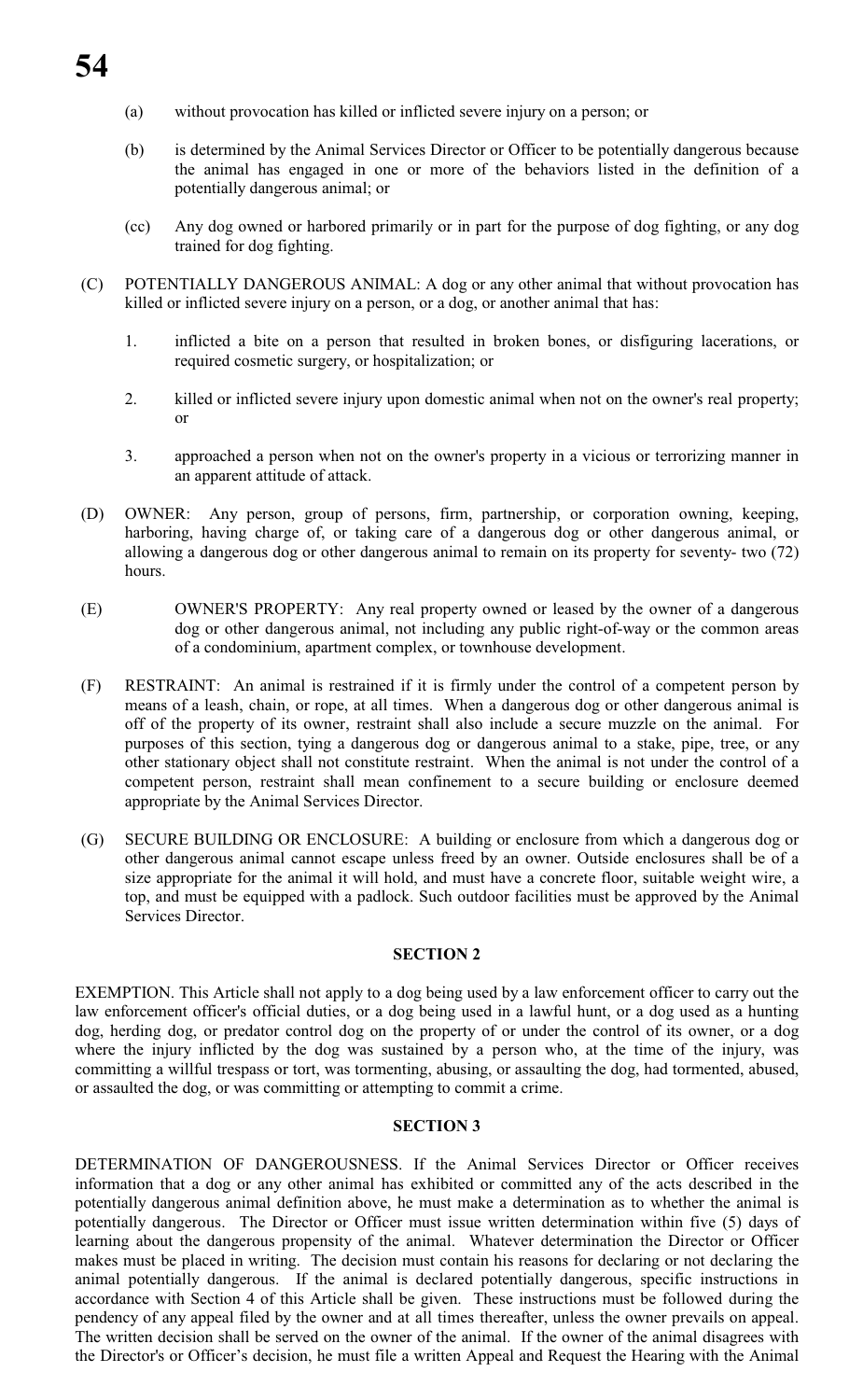Control Advisory Council within five (5) days of receiving the written decision. The Animal Control Advisory Council shall schedule a hearing within ten (10) days of receiving the Appeal and Request for Hearing. The Animal Control Advisory Council shall render a decision within three (3) days after the hearing and serve the same on the owner. The owner may appeal the Animal Control Advisory Council decision to the Superior Court by filing notice of appeal and a petition for review within ten (10) days of the final decision of the Animal Control Advisory Council. The appeal shall be heard de novo in Superior Court pursuant to North Carolina General Statute 67-4.1 (c).

#### **SECTION 4**

CONFINEMENT AND RESTRAINT OF A DANGEROUS DOG OR OTHER DANGEROUS ANIMAL. The owner of a dangerous dog or other dangerous animal shall keep the animal within a secure building or enclosure, as defined in Section 1 of this Article, on his property, or on the property of another with written permission. When the animal is off of the property of the owner, it must be securely muzzled and under restraint by a competent person who by means of a leash, chain, or rope has the animal firmly under control at all times. The owner shall notify Animal Services immediately of an escape by the animal. All dangerous dogs must be microchipped for identification by a licensed Veterinarian within thirty (30) days, at the owner's expense and Animal Services provided with the identification number. All owners of dangerous dogs must purchase a sign from Animal Services that states, "DANGEROUS DOG" and post same on the enclosure where said dog is confined.

#### **SECTION 5**

TRANSFER OF OWNERSHIP OF A DANGEROUS ANIMAL. If the owner of a dangerous dog or other dangerous animal transfers ownership or possession of the animal to another person, the owner shall provide written notice to the new owner or person taking possession that the animal is dangerous, as defined in this Article and the owner shall provide Animal Services with written notice that ownership or possession of the animal is being transferred.

#### **SECTION 6**

SANCTIONS, PENALTIES, FINES AND REMEDIES. Violations of this Article of the Columbus County Animal Control Ordinance are punishable by prosecution in criminal court as provided by North Carolina General Statue 14-4, unless a greater penalty is provided elsewhere, or by the imposition of civil penalties as prescribed in Article XIII, or both. Collection of civil penalties may be by civil action or by the use of a collection agency.

(A) DANGEROUS DOG OR OTHER DANGEROUS ANIMAL FOUND AT LARGE: If an animal, which has previously been determined to be dangerous by the Health Director, is found at large, it may be tranquilized or humanely destroyed by an Animal Services Officer with or without prior notice to the owner, only after unsuccessful attempts to catch it and authorization from the Animal Services Director. If an Animal Services Officer does tranquilize or humanely destroy such an animal, he shall submit a written report of the incident to the Animal Services Director within seventy-two (72) hours of the incident and shall make a good faith attempt to notify the owner of the incident.

If an animal which previously has been determined to be dangerous by the Animal Services Director or Officer is determined by an Animal Services Officer to pose immediate danger to the health and safety of any person or animal, the dangerous animal may be tranquilized or humanely destroyed at the Animal Service Officer's discretion, with or without prior notification to the owner. In the event the Animal Services Officer does tranquilize or humanely destroy such animal, he shall submit a written report of the incident to the Animal Services Director, within seventy-two (72) hours of the incident and shall make a good faith attempt to notify the owner of the incident.

If a dangerous animal is caught while at large or seen at large, it may be impounded. Animal Services may go upon private property to seize the animal. If the dangerous animal has caused injury to a person or another animal while at large, the Animal Services Director may issue a Notice of Intent to Destroy the Animal to the owner. The owner may appeal this intended action by filing a written request with the Animal Control Advisory Council within five (5) working days of receiving the written decision. The Animal Control Advisory Council shall schedule a hearing within ten (10) days of receiving the Appeal and Request for Hearing. The Animal Control Advisory Council shall hear the appeal and render a final written decision within three working (3) days after the hearing, and serve the same on the owner. The owner may appeal the Animal Control Advisory Council decision to the Superior Court by filing notice of appeal and a petition for review within ten (10) days of the final decision of the Animal Control Advisory Council. If the owner fails to seek a timely review of the Animal Services Director's Notice of Intent to Destroy the Animal or if he fails to file a timely appeal of the Animal Control Advisory Council's decision, Animal Services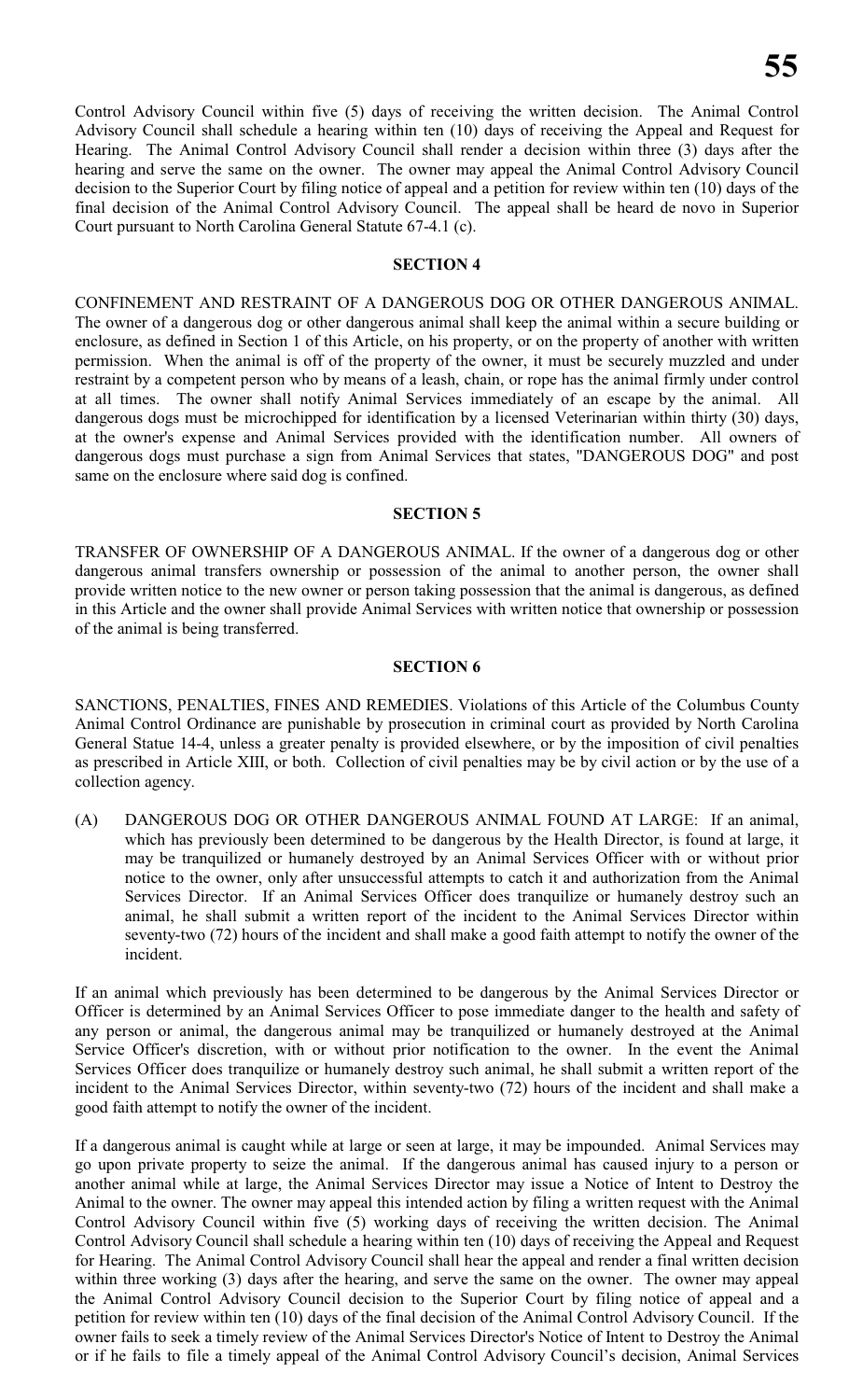may humanely destroy the animal. If a dangerous animal has not caused injury to a person or another animal while at large, the owner may redeem the animal after payment of all shelter and civil penalties. If the civil penalty and all other fees are not paid within five (5) days after impoundment, the Animal Services Director may humanely destroy the animal.

- (B) FAILURE TO CONFINE OR RESTRAIN A DANGEROUS ANIMAL AND FAILURE TO PROVIDE NOTICE OF TRANSFER: Any owner who fails to confine or restrain a dangerous animal or any owner who fails to provide the written notices described in Section 5 above, or violates any provisions of this Article shall be subject to the sanctions, fines, penalties, and remedies mentioned above as well as being subject to the issuance of a criminal warrant or summons. If convicted, the owner shall be guilty of a misdemeanor punishable by a fine not to exceed five hundred dollars (\$500.00) or imprisonment not more than six (6) months, or both (N.C.G.S. 67-4.2) (c)).
- (C) INJURY CAUSED BY A DANGEROUS ANIMAL: The owner of a dangerous animal that attacks a person and causes physical injuries requiring medical treatment in excess of one hundred dollars (\$100.00), shall be guilty of a misdemeanor punishable by a fine of up to five thousand dollars  $($5,000.00)$ , imprisonment up to two  $(2)$  years, or both (N.C.GS. 674.3).

# **ARTICLE IX WILD OR EXOTIC ANIMALS AND POISONOUS REPTILES**

# **SECTION 1**

DEFINITIONS. As used in this Article the following terms shall have the meanings set forth below:

- (A) ENCLOSURE OR CONFINEMENT FACILITY: Any cage, pen, or other housing for keeping wild or exotic animals or poisonous reptiles. Enclosures or confinement facilities shall be classified as primary or secondary enclosures. A primary enclosure is any cage, pen, or other housing designed and used for the purpose of restraining and confining a wild or exotic animal or poisonous reptile. A secondary enclosure is any cage, pen, or other housing not used for the primary confinement, exercise or training of a wild or exotic animal or poisonous reptile. All secondary enclosures shall encompass primary enclosures where wild or exotic animals or poisonous reptiles are kept. All primary and secondary enclosures shall be constructed and maintained pursuant to Section 5 of this Article.
- (B) EXOTIC ANIMAL: Any living animal, which is strikingly or excitingly different or unusual and not ordinarily kept as a pet or domesticated animal, by way of example, exotic animals shall include but not limited to lions, tigers, apes, monkeys, poisonous reptiles, and poisonous spiders. A hybrid of any animal listed in the example above, regardless of genetic percentages, shall be deemed exotic.
- (C) OWNER: Any person, group of persons, firm, partnership, or corporation owning, keeping, harboring, having charge of, taking care of, or allowing a wild or exotic animal or poisonous reptile to remain on its property for seventy-two (72) hours.
- (D) POISONOUS REPTILE: Any animal that crawls or moves on its belly as a snake or on small, short legs as a lizard and has the capability of injecting humans or animals with venom which may cause death or physical injury.
- (E) WILD ANIMAL: Any animal not normally domesticated. By way of example, wild animals shall include but not be limited to wild cats, wolves, bears, and raccoons. A hybrid of any animal listed in the example above, regardless of genetic percentages, shall be deemed a wild animal.

# **SECTION 2**

EXEMPTIONS. Any non-profit institution, which owns or harbors wild and exotic animals or poisonous reptiles for research or educational purposes, provided that such institution is licensed by the Department of Agriculture or Interior, shall be exempt from this Ordinance. Owners of the following animals or reptiles shall be exempt from this Article:

- 1. Non-poisonous reptiles;
- 2. Rodents;
- 3. Fish; or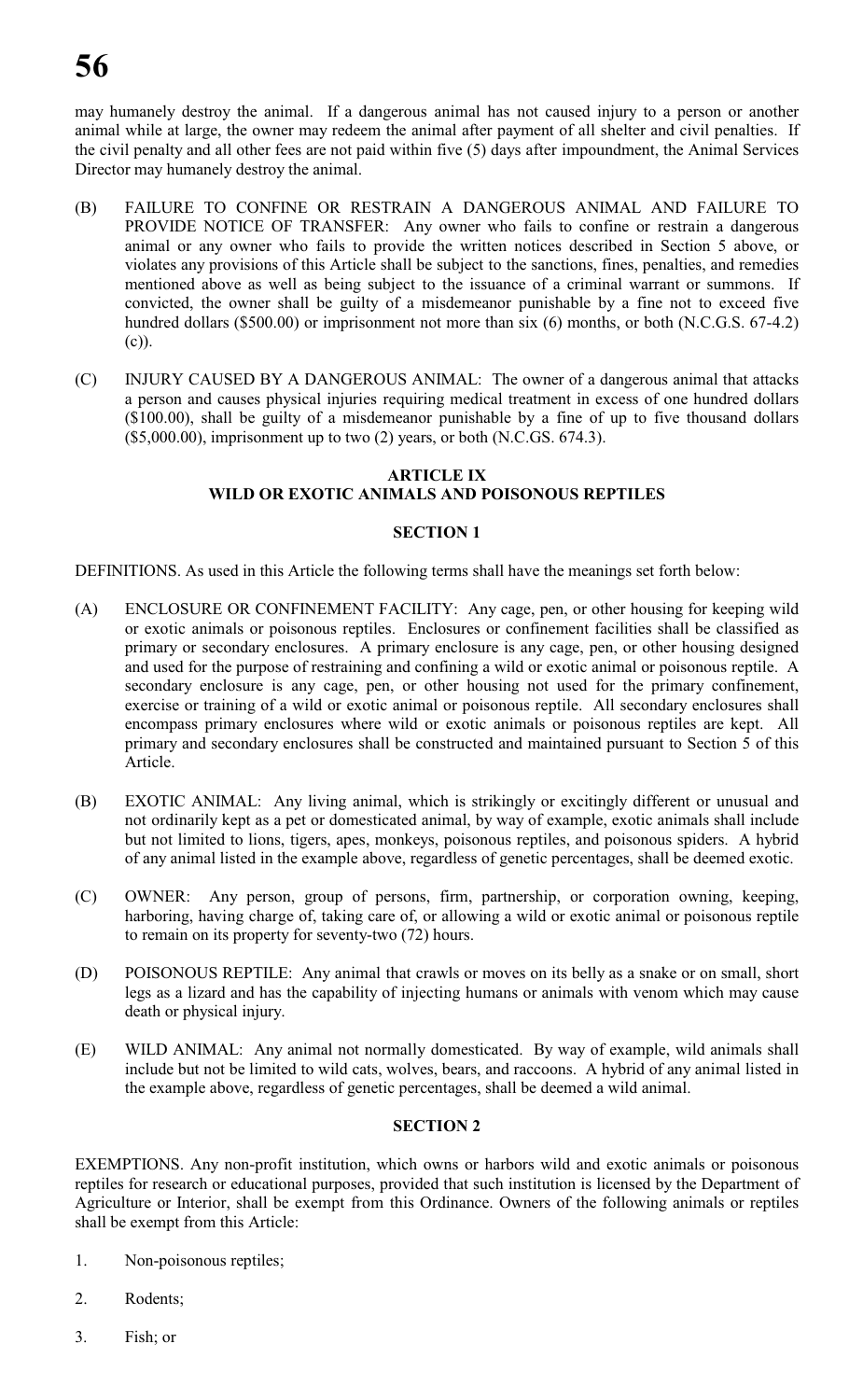# 4. Birds.

Pet shops shall be exempt from this Article. Traveling fairs, circuses, and carnivals also shall be exempt from this Article.

#### **SECTION 3**

PERMIT REQUIRED TO OWN OR HARBOR A WILD OR EXOTIC ANIMAL OR A POISONOUS REPTILE. Every owner of a wild or exotic animal or poisonous reptile shall be subject to the following regulations:

- (A) PERMIT: No owner may keep a wild or exotic animal, or poisonous reptile in Columbus County without first obtaining and then maintaining all permits required by the Federal Government, the State of North Carolina, and Columbus County Animal Services. Any nonresident of Columbus County who brings a wild or exotic animal or poisonous reptile into this County for a period of at least twenty-four (24) hours shall obtain a temporary permit from Animal Services. Any nonresident of Columbus County who brings a wild or exotic animal or poisonous reptile into this County for short periods of time, but on a regular basis, must obtain an annual permit. What constitutes a regular basis shall be in the sole discretion of the Animal Services Director.
- (B) APPLICATION: An owner of a wild or exotic animal or poisonous reptile must complete an application, which shall be supplied by Animal Services. The application once completed, shall contain the following information:
- 1. Name, address, and telephone number of the applicants.
- 2. If a corporation, the State of incorporation, the address of the principal office and the names and addresses of its officers.
- 3. If an entity other than a corporation, the name thereof, the location of its office and the names and addresses of the principal officers, directors, trustees, or managing officials or partners.
- 4. Statement of the owner's purpose in keeping the animal or reptile.
- 5. The place of origin of the animal or classes of animals or reptile or classes of reptiles.
- 6. A description of the animal or reptile including species.
- 7. The address of the premises where the animal or reptile will be kept.
- 8. A description of the method, materials, and square footage of facilities for confinement of the animal or reptile.
- 9. Proof of the applicant's ability to respond in damages for bodily injury, or death of any person, or for damages to property owned by another person which may result from the ownership, keeping, or maintenance of such animal or reptile. Proof of ability to respond in damages shall be given by filing with Animal Services a certificate of insurance from an insurance company authorized to do business in the State, stating that the applicant is insured by a policy with a minimum coverage of one hundred thousand dollars (\$100,000.00) per person and a minimum total of one million dollars (\$1,000,000.00) per occurrence for bodily injury. In addition, the policy must contain a minimum coverage of fifty thousand dollars (\$50,000.00) for damage to personal or real property. In lieu of insurance, the owner may post with Animal Services a surety bond in the same amounts, conditioned upon payment of such damages. Such certificate of insurance or bond shall provide that no cancellation of the insurance or bond will be made unless ten (10) days written notice is first given to Animal Services.
- 10. Copies of all Federal and State permits and licenses required for such animal or reptile.
- 11. A schedule of the personnel who will service and maintain the enclosure or confinement facility.
- 12. Keeper's training and experience with animals and reptiles, especially the species stated on the application.
- 13. A list of tranquilizing equipment, chemicals, and instruments of destruction and a statement of whether or not the owner has knowledge or training with regards to appropriate and collect use, and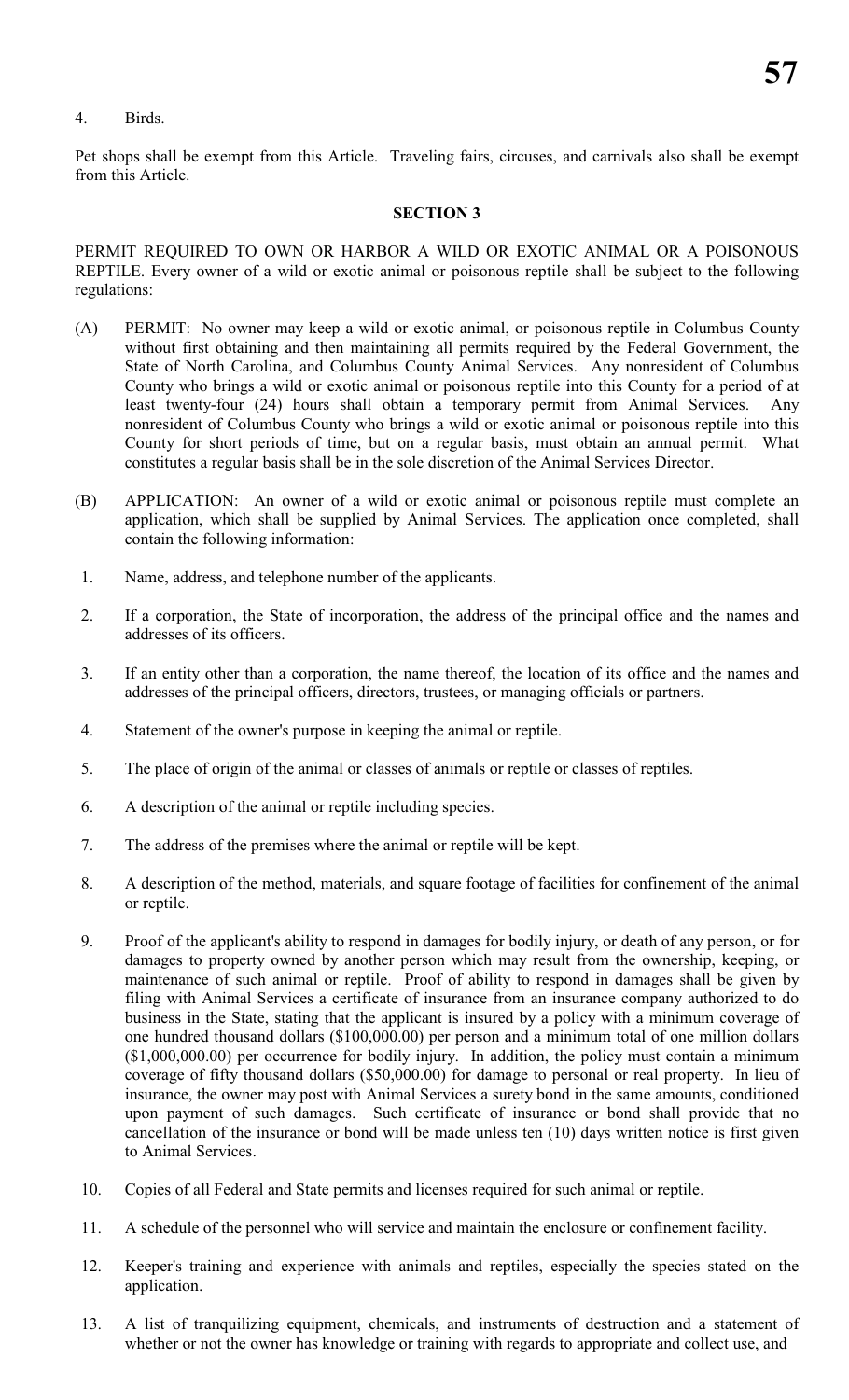# **58**

- 14. Any other information the Animal Services Director deems necessary.
- (C) INSPECTION AND ISSUANCE OF PERMIT: Upon completion of the application, the Animal Services Director shall make an inspection of the enclosure or confinement facility to determine whether or not it is adequate for the purpose of restraining and confining the particular species of animal or poisonous reptile for which the permit is requested. The Animal Services Director shall also determine whether or not the enclosure or confinement facility can be maintained in a sanitary fashion and whether or not the enclosure or facility is designed to prevent injury to the animal or reptile and persons who may come onto the premises where the enclosure or facility is location. If it is determined by the Animal Services Director that the application has been correctly, truthfully, and accurately completed and the enclosure or facility is secure and can be maintained in a sanitary way, he shall issue a permit upon payment of the applicable fee by the applicant. It shall be a condition of issuance of the permit that the Animal Services Director shall be permitted to inspect the enclosure or facility and the animal or reptile at any time. Inspections shall be made at least annually. No liability, i.e., such inspection does not guarantee safety of said facility and Animal Services accepts no liability for injury or harm experienced there.
- (D) PERMIT PERIOD: The permit period shall begin with the fiscal year (July l) of each year and shall run for one year. Renewal applications for permits shall be made thirty (30) days prior to the start of the fiscal year. An application for new permit may be filed at any time during the year.
- (E) PERMIT FEE: The permit fee shall be one hundred dollars (\$100.00). This fee may be changed by the Board of County Commissioners from time to time. The fee shall be for the fiscal year or part thereof. The permit fee shall be collected by the Animal Services Director.
- (F) TRANSFER OF PERMITS: Permits issued under this Article are not transferable.
- (G) POSTING OF PERMIT: The owner of the wild or exotic animal or poisonous reptile shall display the permit in a prominent place on or near the enclosure or confinement facility.
- (H) FAILURE TO OBTAIN A PERMIT: Failure to obtain a permit before possessing or owning a wild or exotic animal or poisonous reptile in Columbus County will subject the owner to the sanctions, penalties, fines, or remedies set forth in Section of this Article.
- (I) FAILURE TO TIMELY RENEW A PERMIT: Failure to renew thirty (30) days before the end of the fiscal year (by June 1) shall subject the owner of a wild or exotic animal or poisonous reptile to the sanctions, penalties, fines, or remedies set forth in Section 7 of this Article.
- (J) DENIAL OF PERMIT: The Animal Services Director shall have the authority to deny a permit for violation of this Article pursuant to the grounds and procedures set forth in Section 4.
- (K) REVOCATIONS OF PERMIT: The Animal Services Director shall have the authority to deny a permit for violation of this Article pursuant to the grounds and procedures set forth in Section 4.
- (L) REINSTATEMENT OF PERMIT AND REINSTATEMENT FEE: The Animal Services Director shall reinstate a revoked permit after the owner complies with this Article and pays a reinstatement fee of two times the original permit fee required in Subsection (E) above.

# **SECTION 4**

GROUNDS FOR DENIAL OR REVOCATION OF PERMIT. The Animal Director may refuse to issue or renew, and may revoke, a permit to keep, harbor, or possess a wild or exotic animal or poisonous reptile in Columbus County if, after an investigation, it is determined that any one or more of the following grounds exist:

- (A) MISSTATEMENT: Material misstatement in the initial application or the renewal application for a permit which was made to induce the Animal Services Director to issue or renew a permit.
- (B) VIOLATION: Disregard or violation of the provisions of this Article.
- (C) NON-PAYMENT OF FEES: Failure to pay fees and penalties required pursuant to this article.
- (D) FAILURE TO MAINTAIN LICENSE: Failure to obtain or maintain a Federal or State license to own, possess, or harbor a wild or exotic animal or poisonous reptile.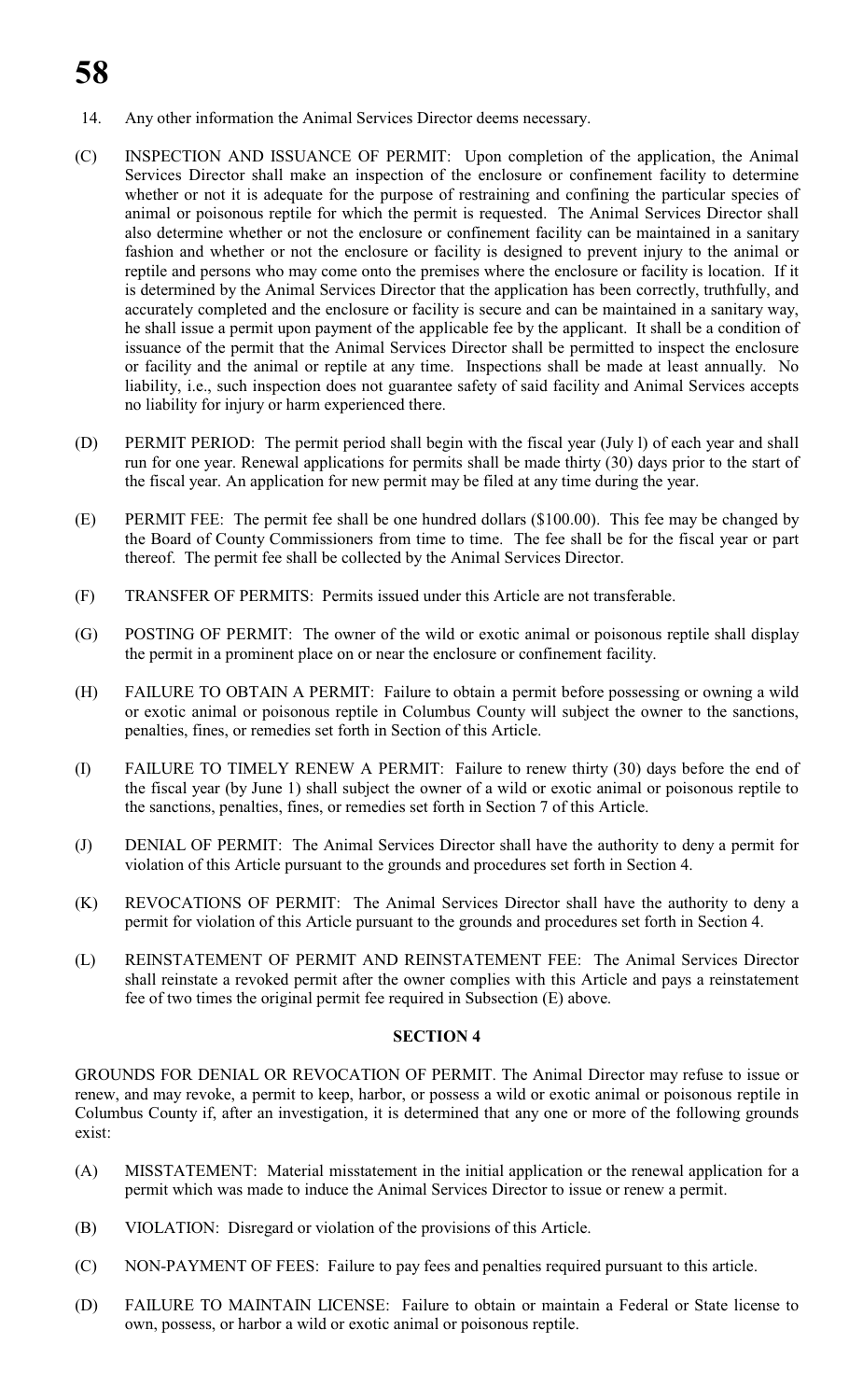- (E) MISREPRESENTATION: Substantial misrepresentation or false promises to the Animal Services Director in connection with keeping, owning, harboring, or possessing a wild or exotic animal or poisonous reptile.
- (F) INSPECTIONS: Failure or refusal to allow the Animal Services Director to inspect the enclosure or confinement facility.
- (G) FAILURE TO CONFINE OR RESTRAIN: Failure or refusal to confine or restrain a wild or exotic animal or poisonous reptile.
- (H) FAILURE TO GIVE NOTICE OF ESCAPE: Failure or refusal of the owner to give Animal Services immediate notice of the escape of a wild or exotic animal or poisonous reptile.

#### **SECTION 5**

CAGES, PENS, AND ENCLOSURES. All wild or exotic animals or poisonous reptiles shall be confined in primary and secondary cages, pens and enclosures as described herein. No primary or secondary cage, pen, or enclosure shall be closer than fifty (50) feet to any adjoining property line. Any conforming primary or secondary cage, pen, or enclosure, which existed prior to enactment of this Ordinance will not be subject to relocation. The owner shall notify Columbus County Animal Services immediately of the escape of a wild or exotic animal, or poisonous reptile. The minimum standards for the construction of primary and secondary enclosures, which are to be used to keep, harbor, or restrain wild or exotic animals are as follows.

- (A) Primary Enclosures: The primary enclosure used to keep, harbor, or restrain the following animals shall be constructed with the materials and in the manner specified.
	- 1. Cheetahs, Lions, Tigers, and Hybrids Thereof: Animals in this category shall be housed within a primary enclosure, which has as a minimum 2,500 square feet per animal. There shall be no more than one male and two females in anyone primary enclosure. There shall be no common fences between enclosures housing tigers and any other animals. If adult male animals are placed in adjacent enclosures, these enclosures shall be constructed of no smaller than nine-gauge steel chain link fence, doubled, and spaced so as to prohibit physical contact between the males. All enclosures shall have double safety doors.

The enclosure shall be constructed of not less than nine-gauge steel chain link fence attached to not smaller than 2- and 1/2-inch diameter, schedule 40 steel poles placed at least 30 inches in the ground and anchored in 30 inches of concrete, and of sufficient length to extend to the top of the fence and shall be placed no more than ten (10) feet apart. Enclosures with roofs shall have sides a minimum of eight (8) feet high, and enclosures without roofs shall have sides at least twelve (12) feet high. The roof of enclosures shall be constructed of the same material as the sides and be firmly attached to the sides with no gaps.

- 2. Leopards, Mountain Lions, and Hybrids Thereof: Animals in this category shall be housed in enclosures meeting all requirements set out above for tigers and in addition thereto. The enclosure shall have a roof constructed of at least nine-gauge steel chain link fencing, attached firmly to the sides with no gaps.
- 3. Jaguars: Jaguars of any species shall be housed in enclosures constructed to the same standards as those required for leopards, except that the fencing shall consist of not smaller than six (6) gauge steel chain link fencing for the sides and roof, however, the roof may consist of nine (9) gauge steel chain link fencing provided the sides are at least ten (10) feet high. The fencing shall be firmly secured to vertical and horizontal piping or rods and must be firmly secured at three (3) inch intervals to the bottom horizontal crossbar, which shall be no more than three (3) inches above the floor.
- 4. Caracals: Bobcats, Lynxes, Ocelots, Servals, and Hybrids Thereof: Animals in this category shall be housed in enclosures completely enclosed with a minimum of 400 square feet for each animal and of a minimum height of eight (8) feet. For additional animals, the minimum area shall be determined by multiplying the required square footage for a single animal by a factor of 1.5 for one additional animal and the result by the same factor, successively, for each additional animal. Walls, and top or roof of cages shall be constructed of no smaller than eleven and one-half gauge steel chain link fencing secured to steel poles not smaller than 1- and 1/2-inch diameter and placed at least thirty (30) inches in the ground in thirty (30) inches of concrete not more than ten (10) feet apart. Enclosures shall have double safety doors.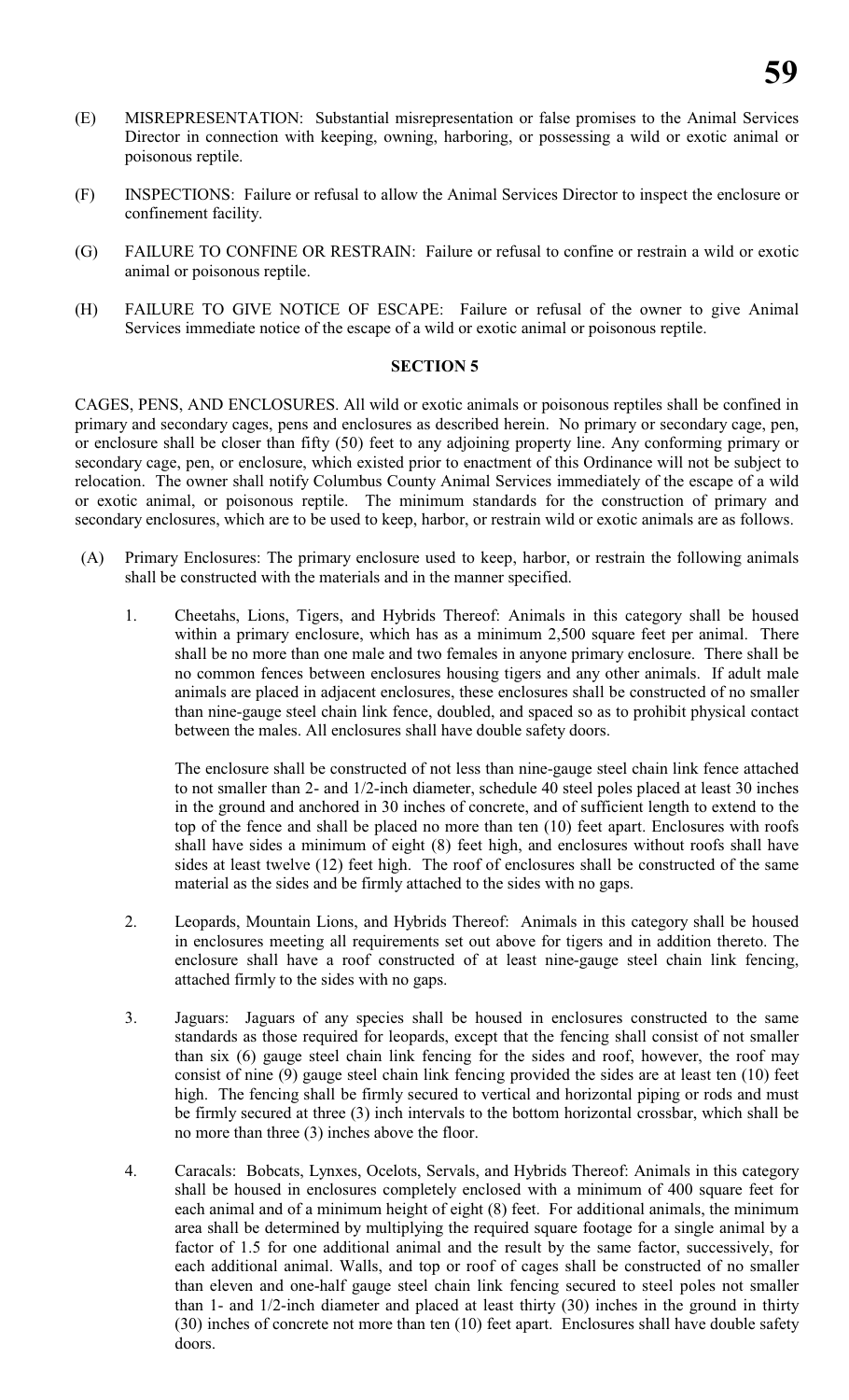- 5. Bears: Large bears are considered to be among the more dangerous as well as the more escape prone of all animals. Bears shall be housed in primary enclosures with at least six hundred (600) square feet per animal. There shall be not more than one male and one female per primary enclosure, the primary enclosure shall be constructed of solid steel bars at least  $\frac{3}{4}$  inch in diameter, anchored in the ground at least thirty (30) inches and in thirty (30) inches of concrete. Such enclosures shall be at least ten (10) feet high and shall have a top or roof of constructed of the same material as the sides and firmly attached thereto with no gaps therein. All such enclosures shall have a cross weld at least every four inches, and shall have a floor of concrete, covered with plywood or earth sufficiently to protect the animals used therein.
- 6. Wild Dogs, Wolves, and Hybrids Thereof: Animals in this category shall be housed in enclosures completely enclosed with a minimum of six hundred (600) square feet for each animal and a minimum height of ten (10) feet tall. Walls, and top or roof of enclosures shall be constructed of not smaller than six (6) gauge steel chain link fencing. The fencing shall be firmly attached to steel poles not smaller than two (2) inches in diameter and placed at least thirty (30) inches in the ground in thirty (30) inches of concrete not more than ten (10) feet apart.
- 7. Poisonous Reptiles: Poisonous reptiles shall be housed within a primary enclosure which contains a minimum of six (6) cubic feet per reptile, provided, however, the enclosure shall, in any event, be of sufficient size to accommodate the reptile for normal growth. There shall be no more than one male and one female reptile per enclosure. The primary enclosure may be constructed of wood, metal, glass, or fencing material or any combination thereof sufficient to restrain and confine the reptile(s). Where solid wood, metal and/or glass enclosures are provided, holes shall be provided in the sides for ventilation but shall be small enough to prevent the escape of the reptile. Where fencing material is used, the spacing between strands of wire shall be small enough to prevent the escape of the reptile. All enclosures must be of such construction as to totally enclose the reptile(s) and prevent the reptile(s) from opening the enclosure from within. At least one side of the enclosure must have a window of glass or fencing through which the owner may see the location of the animal before opening the enclosure. in lieu of a window, one (1) or more sides of the enclosure may be constructed of glass or fencing to allow viewing of the reptile. All doors and entrances to the enclosure must be padlocked to contain the reptile and prevent its removal without the owner's permission.
- (B) Secondary Enclosures: The purpose of a secondary enclosure is to serve as perimeter fence surrounding all primary enclosures, in order to protect the public by prevention of escape by an animal accidentally freed from its primary enclosure.

Secondary enclosures shall be constructed of not smaller than 1- and 1/2-gauge steel chain link fencing at least twelve (12) feet in height and shall encompass all primary enclosures. The fencing shall be attached to steel poles not smaller than 2 – and 1/2-inch diameter and set in thirty (30) inches of concrete, cedar, or creosote post of equivalent length. All posts shall be placed at least thirty (30) inches in the ground and be spaced not more than fifteen (15) feet apart. Secondary enclosures shall not have any common wall with any primary enclosure, and all such enclosures shall not have any common wall with any primary enclosure. All such enclosures of animals capable of fence climbing shall be electrified at the bottom and middle and shall also have an electrified overhang to prevent climbing. Secondary enclosures surrounding enclosures of animals capable of fence climbing shall be electrified at the bottom and middle and shall also have an electrified overhang to prevent climbing. Secondary enclosures housing digging animals such as hyenas, wild dogs, and bears shall be so constructed as to be tunnel proof. The strength of the secondary enclosure shall be appropriate to the animals enclosed as well as to the conditions and shall be so constructed that no single foreseeable event can jeopardize the structural integrity of both the primary and secondary enclosure. All enclosures shall have double safety doors, each of which shall be secured by a lock. All such enclosures shall be located at a sufficient distance from the primary enclosure and from all other structures, rocks, trees, or terrain features that no such primary enclosure, structure, rock, tree, or terrain feature may be used as a leaping platform.

In the event that cedar or creosote posts are used for line posts, all corner posts and posts at sharp angles shall be of steel and at least four (4) inches in diameter. All posts other than corner or angle posts shall be located on the outside of the fencing. In the event that cedar or creosote posts are used, they shall be replaced with steel posts at least 2-and 1/2 -inches in diameter, schedule 40 when replacement is needed, or within six (6) years, whichever is earlier.

(C) Shift Cages: Shift cages are to be used for all deadly animals and are necessary so that the animals can be shut off from the primary enclosure for purposes such as cage cleaning. Structural and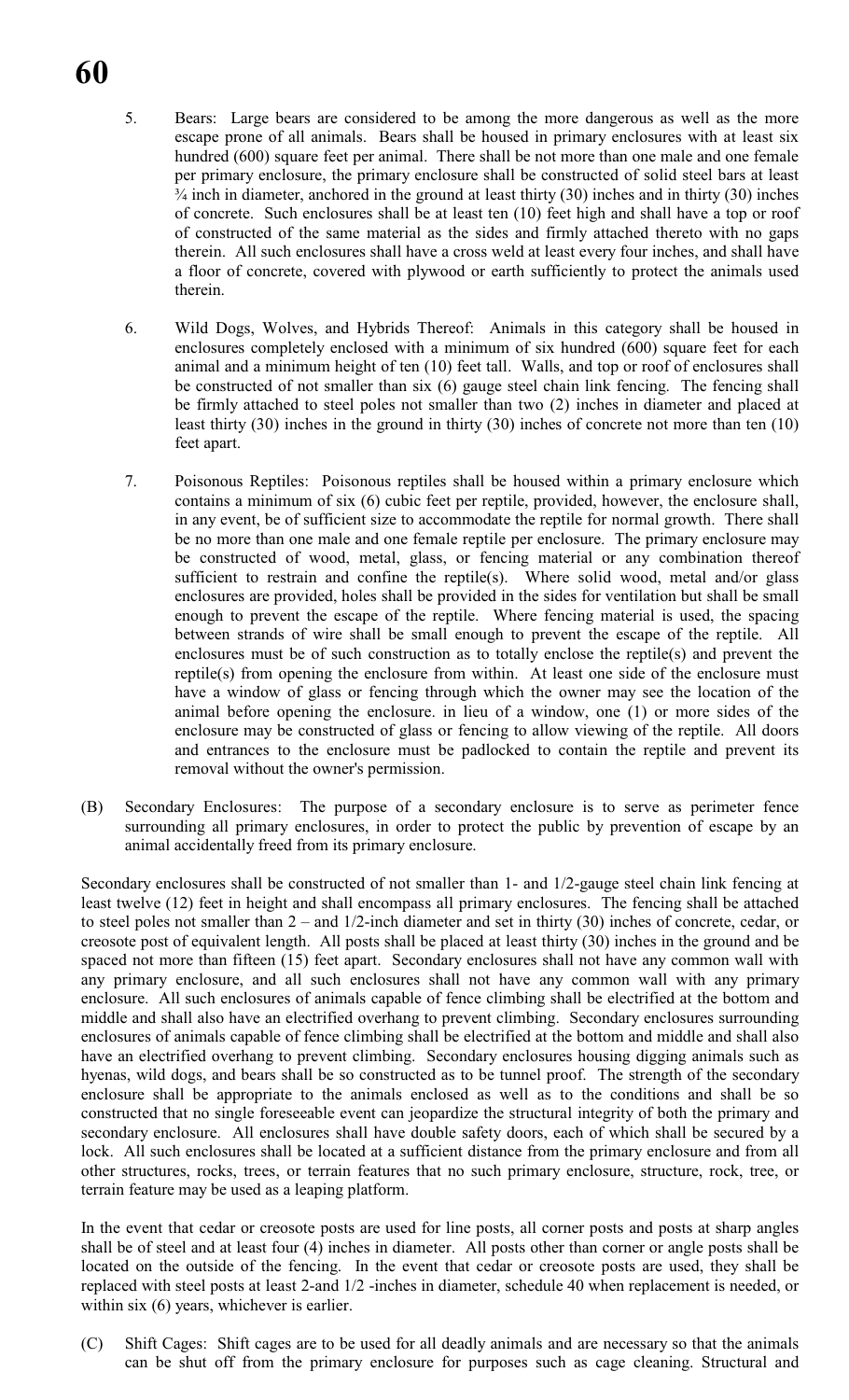strength specifications are to be identical to the specifications for the primary enclosure. Size is to be determined as follows: an open top shift cage must be at least four hundred (400) square feet. A closed top shift cage must be at least two times the length of the animal squared (example: an eight (8) feet long animal shift cage would be (2x8) square or two hundred and fifty-six (256) square feet). The shift cage shall share a common wall with the primary enclosure and should be accessible to the animal by means of a drop door that can be raised or lowered from outside the enclosure. The shift cage shall also have a door that allows the shift cage to be entered without first entering the primary enclosure.

- (D) Variations: Columbus County Animal Services shall allow no variations from these standards. If, because of the breeding, history, character, or particular trait, it is the opinion of Animal Services Director that the standards as described in this Article are insufficient to restrain any wild or exotic animal. He shall refuse to issue a permit until standards sufficient to restrain the animal are developed and adopted by the Board of County Commissioners. Animal Services may seek the assistance of the Sheriff or Police to remove or keep the animal out of the County.
- (E) Maintenance of Structure: All primary and secondary enclosures shall be designed, constructed, and maintained so that no foreseeable event or series of events shall break the structural integrity of the primary or secondary enclosures.

#### **SECTION 6**

NECESSARY EQUIPMENT AND CHEMICALS. Any owner of a wild or exotic animal or poisonous reptile shall have on hand, at all times, sufficient equipment, and chemicals necessary to tranquilize any animal or reptile for which a permit has been granted. The owner of a wild or exotic animal or poisonous reptile shall also have on hand, at all times, sufficient equipment to kill any such animal or reptile should. the same become necessary.

#### **SECTION 7**

SANCTIONS, PENALTIES, FINES, AND REMEDIES. Violations of this Article of the Columbus County Animal Control Ordinance are punishable by prosecution in criminal court as provided by North Carolina General Statue 14-4, unless a greater penalty is provided elsewhere, or by the imposition of civil penalties as prescribed in Article XIII, herein, or both. Collection of civil penalties may be by civil action or by the use of a collection agency.

- (A) NOTICE OF VIOLATION: Upon determining that there is probable cause to believe that this Article has been violated, the Animal Services Director may issue a written Notice of Violation. The Notice shall state specifically which section of this Article has been violated, the date of violation, the date of issuance of the Notice of Violation, the name and position of the person issuing the Notice of Violation, what acts are necessary to remedy the violation, and a deadline of not more than five (5) days from the date of service of the Notice of Violation for compliance. The Notice of Violation shall be served and return of service made pursuant to Article XVI of this Ordinance. If the owner remedies the violation within the deadline, the Animal Services Director shall send or deliver written Notice of Rescission of the Notice of Violation.
- (B) VIOLATION AND CIVIL PENALTY: The Animal Services Director may issue a written Violation and Civil Penalty if the owner refuses or fails to comply with the Notice of Violation issued pursuant to subsection (A) above, or if the owner has violated this Ordinance on more than two (2) occasions. Each Notice of Violation, whether rescinded or not, shall count as a violation. The Violation shall state that the owner failed or refused to comply with written Notice of Violation and/or the owner has violated this Ordinance on more than two (2) occasions. The Violation shall also state that the owner shall pay a civil penalty of fifty dollars (\$50.00) for the first day of the violation and an additional fifty dollars (\$50.00) per day for each day the violation continues to exist. It shall be the responsibility of the owner to notify Animal Services that the violation has been corrected so that Animal Services can confirm the same. Confirmation may be made by inspection, investigation, or any other method deemed necessary by the Animal Services Director. If possible, confirmation shall be made on the same day that Animal Services is notified by the owner that the violation has been corrected. In any event, confirmation shall be made no later than the next business day. If the Animal Services Director finds that the violation has been corrected, he shall send written notification of the same to the owner. This Notice of Confirmation shall also state the amount of any civil penalty due. If the Animal Services Director finds that the violation still exists or has not been fully corrected, he shall give written notice of the same to the owner. All notices under this Subsection shall be served and return of service made pursuant to Article XVI of this Ordinance.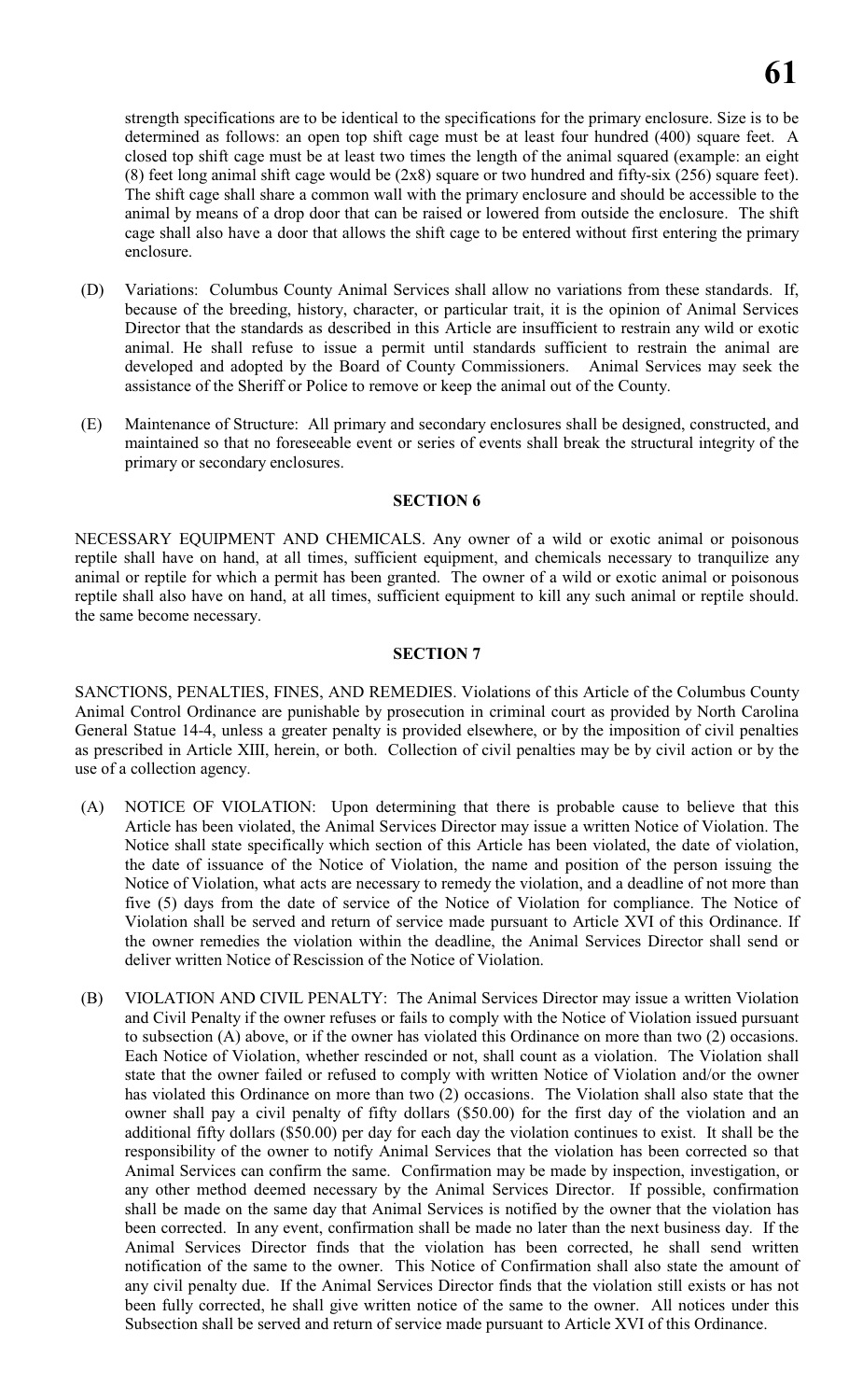- (C) CRIMINAL SUMMONS: The Animal Services Director, in lieu of subsection (B) above, may cause a criminal summons or warrant to be issued and served upon the owner of a wild or exotic animal or poisonous reptile for violating any of the provisions of this Article, but only after written notice pursuant to subsection (A) above has been given and the owner has failed or refused to comply with this Article. Any owner, if convicted, shall be guilty of a misdemeanor and shall be fined not more than five hundred dollars (\$500.00) or imprisoned for not more than six (6) months.
- (D) DENIAL OF PERMIT: The Animal Services Director may deny the issuance or renewal of a permit if it is determined that any of the grounds stated in Section 4 exist. If issuance or renewal of a permit is denied, the Animal Services Director shall serve or deliver a written Notice of Denial to the owner pursuant to Article XVI. The notice shall state specifically why the permit is being denied and what must be done before the permit can be issued or renewed.
- (E) REVOCATION OF PERMIT IN AN EMERGENCY SITUATION: If it is determined by the Animal Services Director that the safety of any person or property is in immediate danger from the wild or exotic animal or poisonous reptile, he may, in lieu of Subsections (A), (B), and (C) above, revoke the permit without notice to the owner and take the necessary steps to secure the cage, pen, or enclosure to prevent escape by the animal or poisonous reptile or he may immediately seize the animal or poisonous reptile for impoundment at the County's Animal Services or at some other appropriate facility. The cost of securing the owner's cage, pen, or enclosure shall be charged to the owner and if not paid, the Animal Services Director may initiate the filing of a civil action or use a collection agency to collect the same.

If the Animal Services Director revokes the permit without notice, he shall serve the owner with written Notice of the Revocation within twenty-four (24) hours of the revocation. The notice shall state the reason for the revocation, the steps taken by the Animal Services Director to secure the cage, pen, or enclosure and, if the animal or poisonous reptile was seized and impounded, the time of seizure, location of the animal and poisonous reptile, and what steps are necessary to redeem the animal or reptile.

If the animal is seized, it may be impounded until the Animal Services Director is satisfied that the animal can be securely confined on the owner's premises. The owner may redeem the animal or reptile by paying all charges and impoundment fees, by correcting the violation, and by paying a permit reinstatement fee of two times the original fee. All things necessary to redeem the wild or exotic animal or poisonous reptile must be accomplished by a date set by the Animal Services Director. In no event shall the owner have less than five (5) days to redeem the animal. If the owner wishes to request a review of the seizure of the animal or the reptile, the owner must file a written request with the Animal Control Advisory Council within five (5) days of the seizure. If a timely request is filed, the Animal Control Advisory Council shall convene within ten (10) days of the receipt of said request. If the owner disagrees with the Animal Control Advisory Council decision, the owner must seek a review by the Columbus County Superior Court within ten (10) days of the issuance of the Advisory Council's decision. If the owner fails to reclaim the animal or reptile by paying all charges and by securing his cage, pen, or enclosure by the date set by the Animal Services Director, or fails to timely request a review of the seizure, or fails to timely appeal the Advisory Council's written decision, the animal or reptile shall become the property of Columbus County and shall be disposed of according to this Ordinance.

(F) REVOCATION OF PERMIT IN A NON-EMERGENCY SITUATION: The Animal Services Director, in lieu of Subsection (B) and (C) above, may revoke a permit in a nonemergency situation if it is determined that any of the grounds stated in Section 4 exist. He must first serve the owner with a written Notice of Intent to Revoke the Permit. The owner will then have five (5) days from receipt of said notice to comply with this Article. If the owner fails to comply, the Animal Services Director shall serve the owner with a written Notice of Revocation. The Notice of Revocation shall inform the owner of the reason for the revocation and inform the owner that if the violation is not corrected within three (3) working days from receipt of the Notice of Revocation, the Animal Services Director may take the necessary steps to correct the violation, which may include seizing and impounding the animal or poisonous reptile. If the animal or poisonous reptile is seized and impounded, the owner may redeem the animal or reptile within five (5) days by paying all charges and impoundment fees, by correcting the violation, and by paying a permit reinstatement of two times the original if the owner wishes to request a review of the seizure of the animal or reptile, the owner must file a written request with the Animal Control Advisory Council within five (5) days of the seizure. If a timely request is filed, the Animal Control Advisory Council shall convene within ten (10) days of the receipt of said request. If the owner disagrees with the Advisory Council's decision, the owner must seek a review by the Columbus County Superior Court within ten (10) days of the issuance of the written decision. If the owner fails to redeem the animal or fails to timely request a review of the seizure, or fails to timely appeal the written decision, the animal shall become the property of Columbus County and shall be disposed of according to this Ordinance.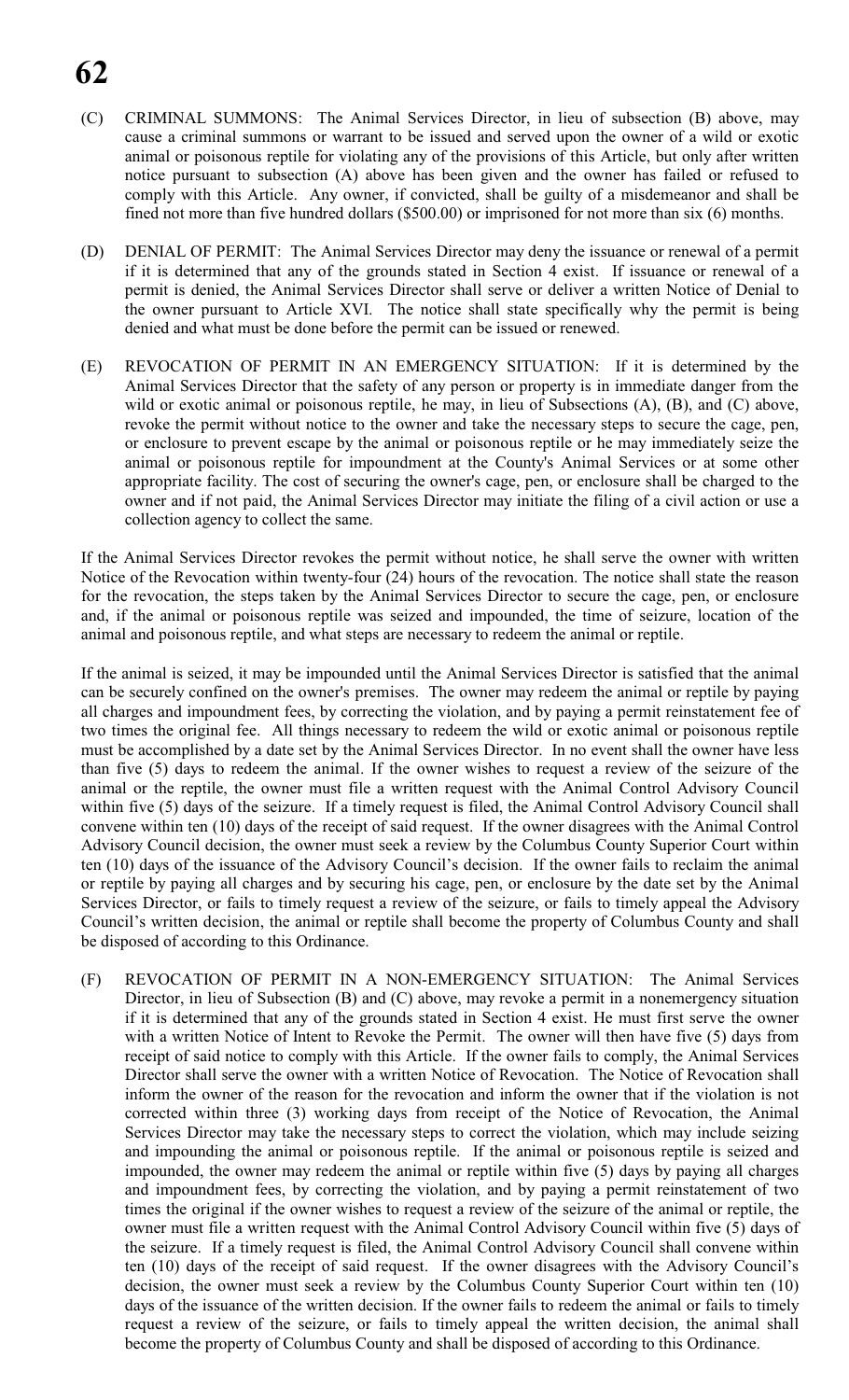- (G) ORDER OF ABATEMENT AND INJUNCTIVE RELIEF: The Animal Services Director, in lieu of or in addition to Subsections (A), (B), (C), (D), (E), and (F) may initiate the filing of a civil action for abatement and injunctive relief to restrain the violation or threatened violation of this Ordinance. An action instituted under this subsection shall not relieve an owner from any civil or criminal penalty prescribed herein above for violating this Ordinance.
- (H) ESCAPE OF A WILD OR EXOTIC ANIMAL OR A POISONOUS REPTILE: If a wild or exotic animal or poisonous reptile escapes from its cage, pen, or enclosure, it may be tranquilized by an Animal Services Officer with or without prior notice to the owner, but only after unsuccessful attempts to catch it and after authorization from the Animal Services Director. If an Animal Services Officer does tranquilize such an animal or reptile, he shall submit a written report of the incident to the Animal Services Director within seventy-two (72) hours of the incident and shall make a good faith attempt to notify the owner as soon as possible.

If a wild or exotic animal or poisonous reptile escapes and is determined by an Animal Services Officer to pose an immediate danger to the health and safety of any person or property, the animal or reptile may be humanely destroyed at the Animal Services Officer's discretion, with or without prior notification to the owner. In the event the Animal Services Officer does destroy such animal or reptile, he shall submit a written report of the incident to the Animal Services Director within seventy-two (72) hours of the incident and shall make a good faith attempt to notify the owner of the incident.

If a wild or exotic animal or poisonous reptile is seized and impounded by the Animal Services Director after an escape, the owner shall be subject to the same sanctions and penalties described in Subsection (E) above.

If a wild or exotic animal or poisonous reptile has caused injury to a person or another animal while at large, the Animal Services Director may issue to the owner a Notice of Intent to Destroy the Animal. The owner may appeal this intended action by filing written request for review by the Animal Control Advisory Council within five (5) days of receiving said notice. The Animal Control Advisory Council shall schedule a hearing within ten (10) days of receiving the request for review. The Animal Control Advisory Council shall render a written decision within three (3) days after the healing and serve the same on the owner. The owner may appeal the decision of the Animal Control Advisory Council to Superior Court by filing a notice of appeal for review within ten (10) days of the final decision of the Advisory Council. If the owner fails to seek a timely review of the Animal Services Director's Notice of Intent to Destroy the Animal or if he fails to file a timely appeal the Board of Health's Environmental Committee decision, Animal Services may humanely destroy the animal.

- (I) SEIZURE OF UNPERMITTED ANIMALS OR REPTILES: Animal Services may seize any wild or exotic animal or poisonous reptile if the owner does not have all requisite Federal, State, and County permits. Animal Services may confine the animal or reptile until all requirements of this Ordinance have been met, the cost of confinement shall be charged to the owner.
- (J) COST OF RECAPTURING: The owner of any wild or exotic animal or poisonous reptile shall reimburse Columbus County for any man-hours incurred by Columbus County employees while attempting to recapture an escaped animal. The owner's insurance policy shall have a clause reflecting this requirement.

#### **ARTICLE X INTERFERENCE**

INTERFERENCE. It shall be unlawful for any person to interfere with, hinder, or molest an employee of Animal Services or any other person duly authorized by this Ordinance while in the performance of duty. It shall also be unlawful for any person to seek release, or attempt to release, or to release any animal in the custody of Animal Services, except as otherwise specifically provided in this Ordinance. The Animal Services Director may initiate the issuance of a criminal warrant for any person violating this Article. If convicted, the person shall be guilty of a misdemeanor punishable by a fine of up to five hundred dollars (\$500.00) or imprisonment for not more than six (6) months.

# **ARTICLE XI TRAPPING OF DOGS AND CATS**

TRAPPING. It shall be unlawful for any person to trap by cage or mechanical device, a dog or cat without the written permission of Animal Services. It shall also be unlawful for any person to release a dog or cat from a trap set by Animal Services or from a trap set by a person who has written permission from Animal Services. It shall not be a violation of this Ordinance for a person to apprehend an animal on his property by hand, however, the person must call Animal Services within twenty-four (24) hours of catching the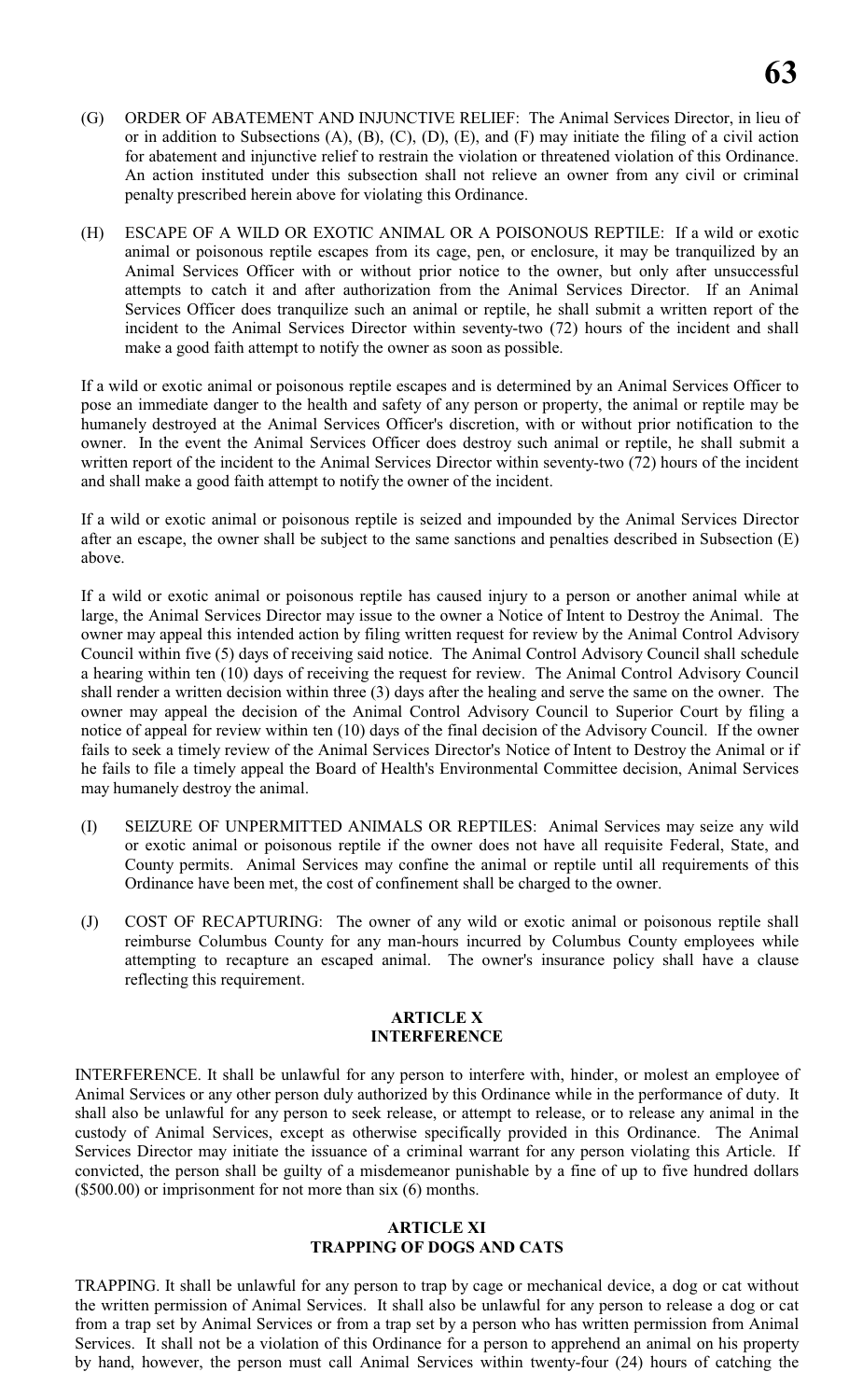animal. The Animal Services Director may initiate the issuance of a criminal summons or warrant for any person violating this Article. If convicted the person shall be guilty of a misdemeanor punishable by a fine of up to five hundred dollars (\$500.00) or imprisonment for not more than six (6) months.

# **ARTICLE XII IMPOUNDMENT OF ANIMALS**

#### **SECTION 1**

DEFINITIONS. As used in this Article, the following terms shall have the meanings set forth below:

- (A) ANIMAL: Every non-human species, both domestic and wild.
- (B) FERAL CAT: A domestic cat which has adapted to survive in the wild, is homeless, and ownerless, having descended from stray and possibly generations of abandoned house pets.

(C) IMPOUNDMENT: Possession or seizure of an animal by Columbus County Animal Services for placement in the County's Animal Services or any other appropriate facility.

#### **SECTION 2**

IMPOUNDMENT. Not inconsistent with the proceeding Articles of this Ordinance, any healthy animal, with the exception of a feral cat, which appears to be lost, strayed, or unwanted, or any dog or cat which is found not wearing a current valid rabies vaccination tag, or any wild or exotic animal or poisonous reptile which has escaped or poses the danger of escaping may be confined to the Animal Services or any other appropriate facility in a humane manner for a minimum period of five (5) days, unless otherwise specified by this Ordinance, for redemption by the owner. Any animal not redeemed within five (5) days shall become the property of Columbus County and shall be disposed of pursuant to this Ordinance. Columbus County Animal Services is authorized to obtain suitable board, maintenance, and care from any available source for any impoundment animal for which the Animal Services is not equipped to care. The owner of any animal impounded and cared for under this provision of the Ordinance may redeem the animal upon payment of all costs for maintenance, transportation, and care plus regular redemption fees provided in Article XII.

#### **SECTION 3**

FERAL CATS. A feral cat shall be held for three (3) working days for redemption by a possible owner. If the feral cat is not redeemed within three (3) working days, it may be euthanized pursuant to this Ordinance. Before a feral cat is euthanized, a panel of three (3) persons must unanimously declare the cat a feral cat. If the panel cannot agree unanimously, the cat must be held for five (5) days. The panel is to be made up of three (3) Animal Services staff members, each with a minimum of one (1) year experience with Animal Services.

#### **SECTION 4**

NOTICE. A good faith effort shall be made to notify known owners of impounded animals. If the owner is known, a written Notice of Impoundment shall be served on the owner or affixed to the owner's premises. The written notice shall describe the animal, state the date, time, and place the animal was picked up and inform the owner of the conditions whereby the animal may be redeemed. Instructions on how to determine if an animal has been impounded shall be posted at the Animal Services. The posting of these instructions at the Animal Services shall constitute adequate notice to an unknown owner.

#### **SECTION 5**

BOARDING FEES. The Animal Services Director, with the assistance of Services personnel, shall charge to the owner the following fees, which must be paid before an animal may be redeemed:

| Per day boarding for dogs:                                                     | \$10.00                          |
|--------------------------------------------------------------------------------|----------------------------------|
| Per day boarding for cats:                                                     | \$10.00                          |
| Per day boarding for all other animals<br>Kept at the Animal Services Shelter: | \$10.00                          |
| Per day boarding fee for all other animals                                     | The actual amount charged by the |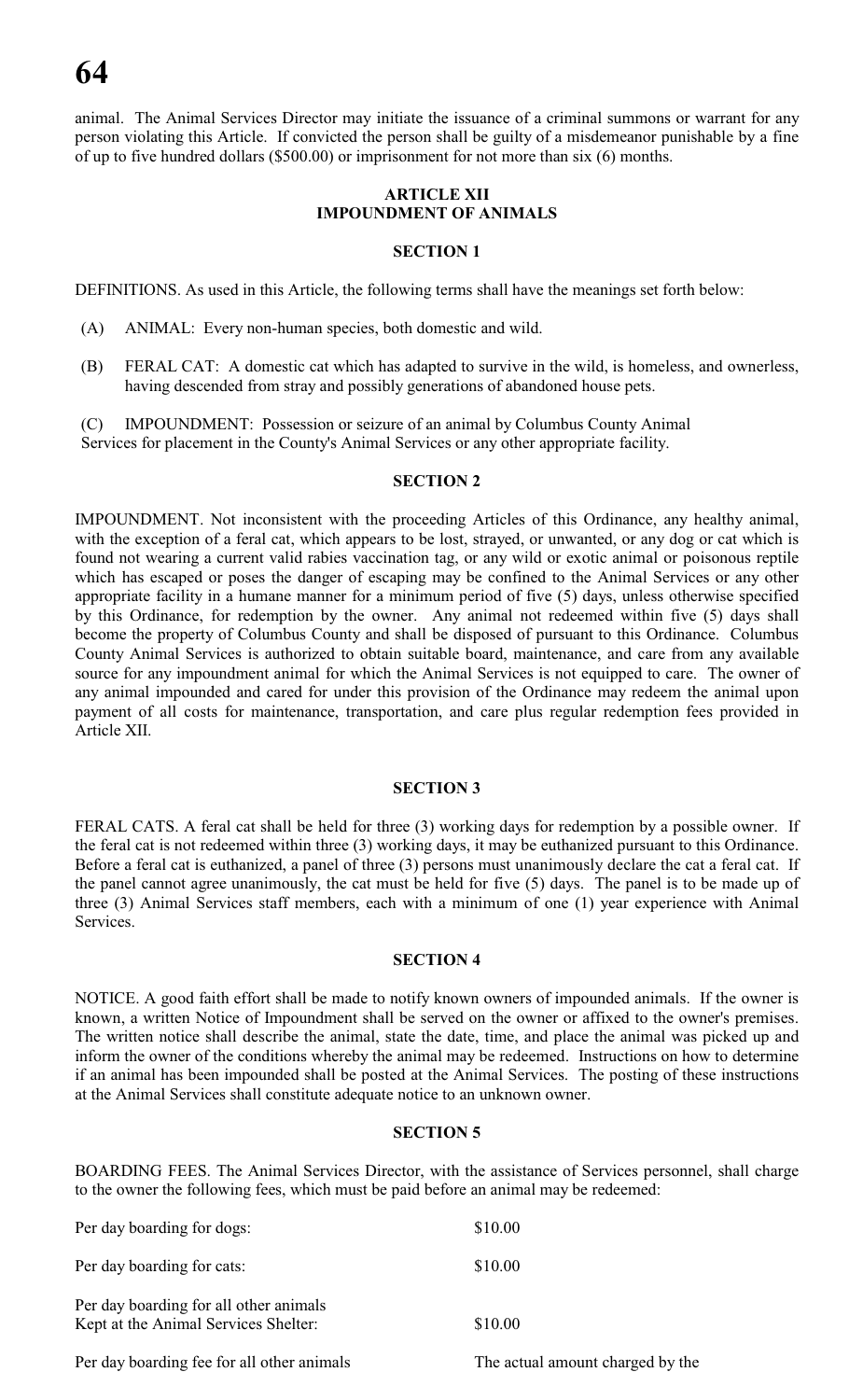not kept at the Animal Services Shelter: caretaker or boarder of the animal.

Non-routine charge for transporting the animal: The actual amount charged by the

person providing the transportation.

The above fees are in addition to the redemption fees set forth in Article XIV and are subject to adjustment or change by the Columbus County Board of County Commissioners at any time.

# **ARTICLE XIII CIVIL PENALTIES**

CIVIL PENALTIES. Animal Services is authorized to assess civil penalties for violations of this Ordinance. Any assessed civil penalty not paid within twenty (20) days of issuance may be turned over to a collection agency or efforts made to collect in civil court.

| Failure to wear Rabies Tag:                                                                                                                | \$50.00                                    |
|--------------------------------------------------------------------------------------------------------------------------------------------|--------------------------------------------|
| Failure to vaccinate:                                                                                                                      | \$100.00                                   |
| Failure to notify or provide information<br>of a bite:                                                                                     | \$100.00                                   |
| Manner of keeping and treating animals:                                                                                                    | \$100.00                                   |
| Failure to give notice of injuring animals:                                                                                                | \$50.00                                    |
| Failure to give notice of injured animal on<br>property:                                                                                   | \$50.00                                    |
| Unprovoked dog bite while running at large: \$500.00                                                                                       |                                            |
| Animals running at large:<br>1st offense<br>2nd offense<br>3rd offense<br>4th offense or more                                              | \$50.00<br>\$75.00<br>\$100.00<br>\$150.00 |
| Failure to confine dog/cat in estrus:                                                                                                      | \$75.00                                    |
| Animal public nuisance:<br>1st offense<br>2nd offense                                                                                      | \$50.00<br>\$75.00                         |
| Harboring stray animals:                                                                                                                   | \$50.00                                    |
| Dangerous dog violations:                                                                                                                  | \$100.00                                   |
| Violation of exotic animal ordinance<br>(Per day):                                                                                         | \$50.00                                    |
| Interference with officer                                                                                                                  | \$150.00                                   |
| Interference with trap or cage<br>Unspecified violations of the ordinance<br>(Each):<br>\$50.00                                            | \$100.00                                   |
| Miscellaneous Fees:<br>Euthanasia by request<br>Tranquillize small animal by request<br>Tranquillize large animal by request<br>Lost darts | \$10.00<br>\$10.00<br>\$15.00<br>\$10.00   |

Each day the violation continues shall be deemed a new violation except as specifically stated herein.

# **ARTICLE XIV REDEMPTION OF ANIMALS**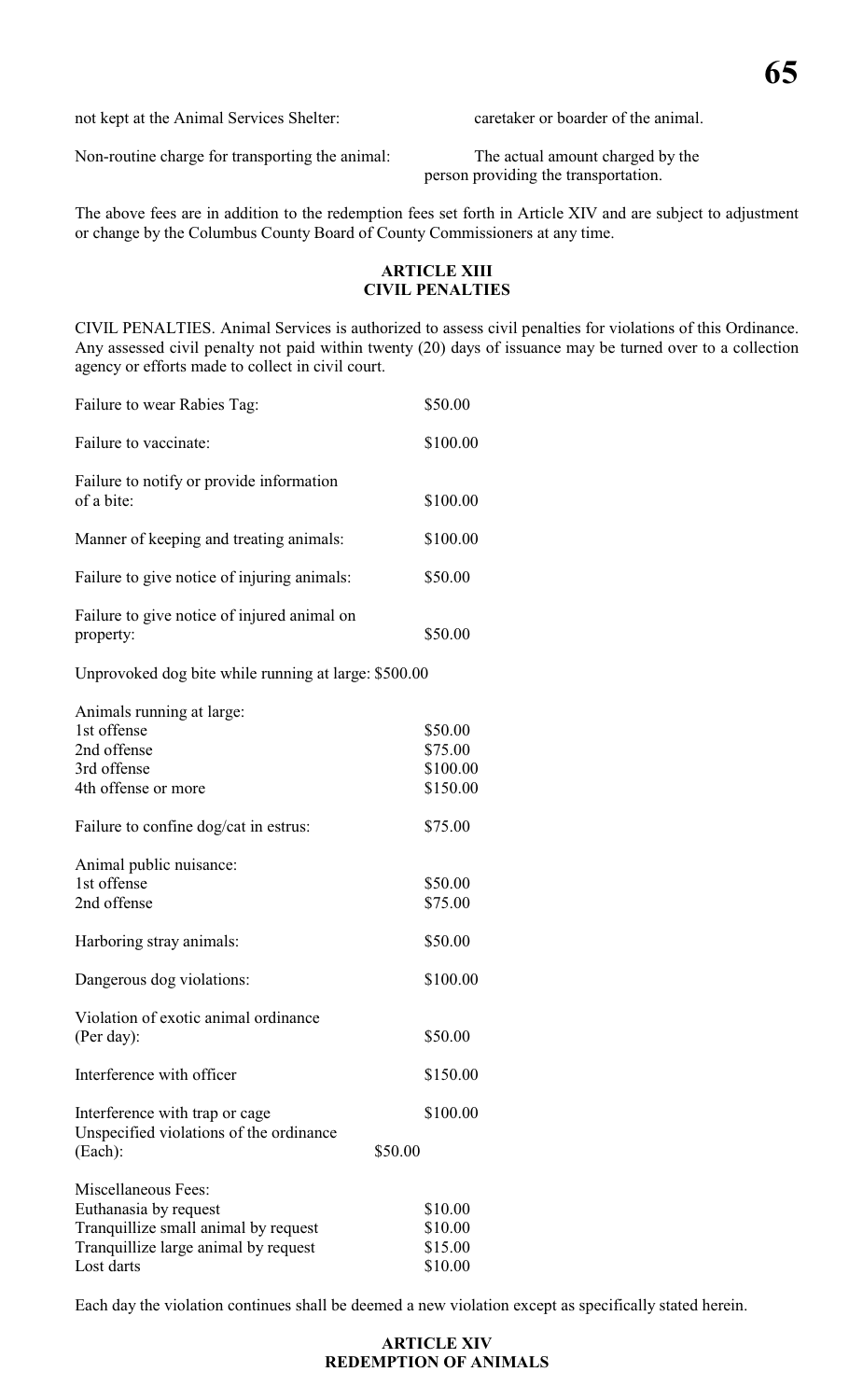#### **SECTION 1**

REDEMPTION OF ANIMALS. An owner of an animal, which has been impounded by Animal Services, may resume possession of the animal, except as already provided or in other Articles of this Ordinance, upon compliance with the following provisions:

- (A) PROOF AND ACKNOWLEDGEMENT OF OWNERSHIP: Any person attempting to redeem an impounded animal shall present proof sufficient to satisfy Animal Services personnel of ownership of the animal. Evidence of ownership may include but is not limited to any of the following:
	- 1. License tag from another county;
	- 2. Rabies tag for the animal;
	- 3. Ownership documents, pedigree papers, bill of sale, and any other document identifying the person as owner of the animal;
	- 4. Photographs of the animal with the owner or other family members; or
	- 5. Affidavit from two people in the community stating that the animal has been seen in the presence or possession of the person attempting to resume possession.

Any person attempting to redeem an animal on behalf of an owner shall present proof sufficient to satisfy Services personnel that he or she is acting as agent for the owner.

- (B) TIME OF REDEMPTION: Any person attempting to redeem an animal must make contact with the Animal Services within five (5) days of the animal being impounded at the Animal Services or some other appropriate facility. After making contact, that person shall be given a reasonable amount of time to prove ownership of the animal not to exceed five (5) additional days.
- (C) PAYMENT OF REDEMPTION FEES, BOARDNG FEES, AND CIVIL PENALTIES: The owner of an impounded animal must pay all redemption fees, boarding fees, and civil penalties assessed against the animal before it can be released from Animal Services. Any person, after presenting sufficient proof of ownership, may redeem the animal after paying the following fees and costs:

| 1st redemption by owner       | $$50.00 + Boarding Free + Civil Penalty$  |
|-------------------------------|-------------------------------------------|
| 2nd redemption by owner       | $$75.00 + Boarding Free + Civil Penalty$  |
| 3rd redemption by owner       | $$100.00 + Boarding Free + Civil Penalty$ |
| 4th and subsequent redemption | $$150.00 + Boarding Free + Civil Penalty$ |

If an owner cannot prove a current rabies vaccination, he will be charged an additional \$10.00 for a rabies vaccination certificate.

These amounts may be changed by the Columbus County Board of Commissioners at any time. The animal shall become the property of Columbus County if the owner fails to pay all amounts due, and if the appropriate holding period has passed and will then be disposed of as provided by this ordinance.

# **ARTICLE XIV DISPOSITION AND ADOPTION OF IMPOUNDED ANIMALS**

# **SECTION 1**

DISPOSITION OF IMPOUNDED ANIMALS. If an animal is not redeemed by its owner within the allowed time for redemption, the animal shall become the property of Columbus County without any further notice to the owner. Once the animal becomes the property of Columbus County, the Animal Services Director is authorized to adopt the animal out or euthanize it. Any sick or diseased animal, which appears to be lost, strayed, or unwanted and is found not wearing a rabies vaccination tag or any other form of identification may be euthanized immediately by order of the Animal Services Director. Any sick or diseased animal, with proof of ownership, confined in the County Animal Services, may be euthanized by order of the Animal Services Director after recommendation of a licensed veterinarian.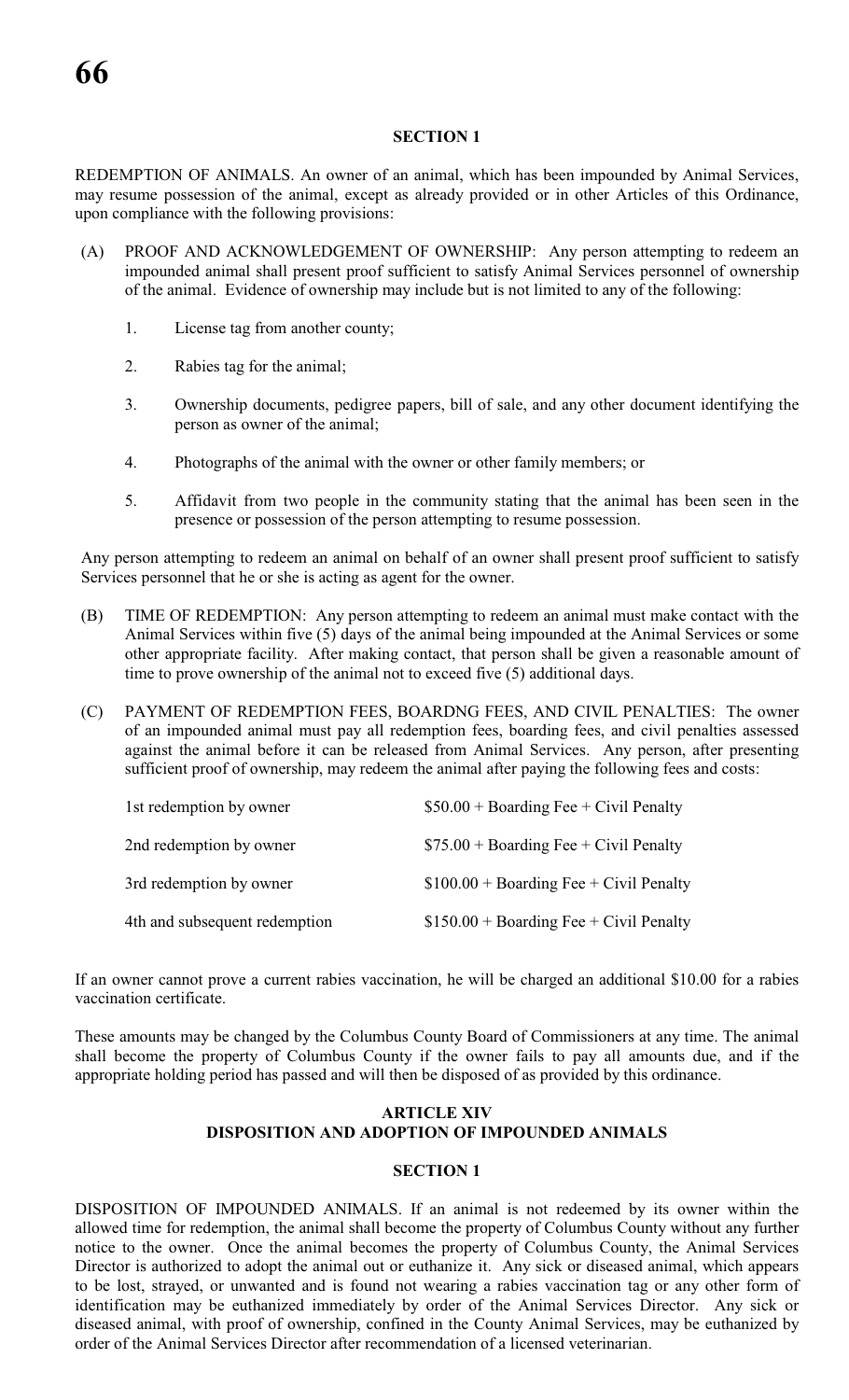# **SECTION 2**

# ADOPTION FEES. Adoption fees shall be set by the Board of County Commissioners.

All dogs over 6 months \$135.00 Includes a physical examination, heartworm test, rabies vaccination, and spay or neuter.

All dogs under 6 months \$135.00 Includes a physical examination, rabies vaccination, and spay or neuter.

All female cats and kittens \$75.00 Includes a physical examination, feline leukemia/F.I.V. test, rabies vaccination, and spay or neuter.

All male cats  $$55.00$ Includes a physical examination, feline leukemia/F.I.V. test, rabies vaccination, and spay or neuter.

Registered (501c3) dog rescue groups \$25.00 Nonprofit animal rescue groups that provide their own medical services and documentation thereof to Animal Services are entitled to this reduced rate.

Registered (501c3) cat rescue groups \$10.00

Nonprofit animal rescue groups that provide their own medical services and documentation thereof to Animal Services are entitled to this reduced rate.

#### **SECTION 3**

RECOVERY OF ADOPTED ANIMAL. The Animal Services Director is authorized to recover, reclaim, or repossess an animal and dispose of the animal according to this ordinance if the adopting party violates the adoption agreement.

### **ARTICLE XVI SERVICE AND RETURN OF SERVICE**

# **SECTION 1**

METHOD OF SERVICE AND RETURN. Unless otherwise specified in this Ordinance, all notices or citations required to be sent or delivered pursuant to this Ordinance shall be served and return of service made as follows:

- (A) PERSONAL SERVICE: The Animal Services Director or Animal Services Officer may deliver notices or citations to all persons due a notice or citation pursuant to this Ordinance. If he does so, he must get the person to sign a certificate verifying that the notice or citation was in fact received, and the Animal Services Director or Animal Services Officer shall sign a return of service certificate verifying that he is in fact served the notice or citation. If the person being served refuses to sign the notice or citation verifying receipt of the same, the person making service shall write in the appropriate space ''refused to sign". The person's refusal shall not invalidate the service. The Animal Services Director or Animal Services Officer may leave the notice or citation with anyone of suitable age and discretion at the residence or place of business of the person being served. The person serving said notice or citation shall have the recipient sign the service certificate.
- (B) REGISTERED OR CERITIFIED MAIL: The Animal Services Director may serve notices or citations by registered or certified mail, return receipt requested.

#### **ARTICLE XVII APPEALS AND REQUESTS FOR REVIEW**

# **SECTION 1**

APPEAL PROCEDURE. All civil citations may be appealed in writing. The notice of appeal must be addressed to Columbus County Animal Services: Attention: Animal Services Director, 288 Legion Drive, Whiteville, NC 28472 and postmarked or personally delivered within twenty (20) days of receipt of the citation.

# **SECTION 2**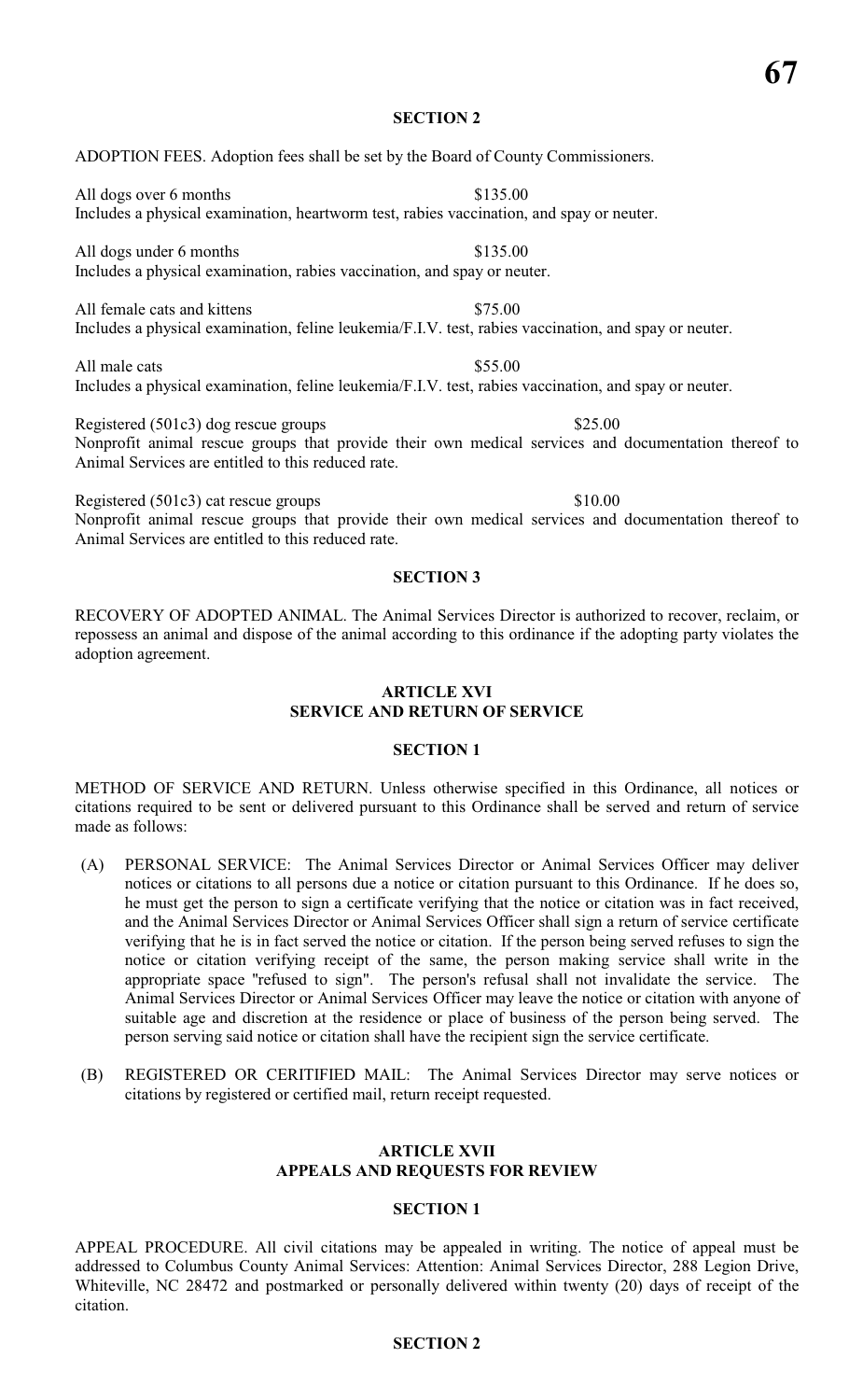APPEAL HEARING. Appeals of Animal Services Civil Citations shall be heard within thirty (30) days of the Notice of Appeal unless a continuance is mutually agreed upon. The Appeal Hearing shall be held by the Animal Control Advisory Council. All testimony offered in a hearing held pursuant to this Article shall be given under oath and recorded by tape recording or any other reasonable manner. The hearing shall be open to the public. The person requesting the hearing may be represented by an attorney. The Animal Services Director or Animal Services Officer shall have the burden of proving that this Ordinance has been violated and that the proposed sanction is in accordance with the Ordinance. The person requesting the hearing will then be given the opportunity to prove that this Ordinance has not been violated and/or that the sanction is not in compliance with the Ordinance. The person requesting the hearing may admit the violation and confine his proof to showing that the sanction is not in accordance with the Ordinance. The Animal Services Director will then be given the opportunity to address any conflicts or inconsistencies created by the evidence or statements.

The Animal Control Advisory Council will render a Decision and a Notice of Decision will be furnished to all parties concerned (complainant, bite victim, animal owner, etc.). If the sanctions/penalties are upheld, the animal owner will have twenty (20) days to pay any fines or fees before collection efforts are initiated. The animal owner may further appeal the decision of the Animal Control Advisory Council to Columbus County Superior Court within ten (10) days of the service of the Notice of Decision.

# **ARTICLE XVIII ANIMAL CONTROL ADVISORY COUNCIL ESTABLISHED**

The Columbus County Board of Commissioners does hereby create and establish an Animal Control Advisory Council.

That Animal Control Advisory Council shall consist of seven members. Insofar as possible, members of the council shall be appointed from different areas within the County's jurisdiction. Initial appointment of the council shall have terms of appointment as follows: Three (3) members for a term of three (3) years, two (2) members for a term of two (2) years and two (2) members for a term of one (1) year. Following the expiration of terms of the first appointed council members, the successors to the regular members shall be appointed for three (3) year terms. Vacancies shall be filled for the unexpired term only.

The Animal Services Director and/or his designee shall serve as clerk to the Animal Control Advisory Council.

The Animal Control Advisory Council is a quasi-judicial body. Meetings of the council shall be held at the call of the Chairman and at such other times as the council may determine. The council shall establish rules of procedure at the first called meeting or as soon thereafter as possible.

A quorum is not obtained unless four voting members are present. In the event there is abstention for reason declared into the record by a voting member, then a particular matter cannot proceed unless and until four other voting members are present and vote.

A member of any council exercising quasi-judicial functions pursuant to this Article shall not participate in or vote on any quasi-judicial matter in a manner that would violate affected person's constitutional rights to an impartial decision maker. Impermissible violations of due process include, but are not limited to, a member having a fixed opinion prior to hearing the matter that is not suceptible to change, undisclosed ex parte communications, a close familial, business or other association relationship with an affected person, or a financial interest in the outcome of the matter. If an objection is raised to a member's participation and that member does not recuse himself, the remaining members shall by majority vote rule on the objection.

As early as possible in each new year the voting members shall elect a chairman and vice-chairman. Either such party when in the chair shall have the authority to administer oaths to witnesses.

The minutes of the Animal Control Advisory Council shall be kept in such detail as necessary, and do not reflect official action of the Animal Control Advisory Council.

Minutes shall be filed in the office of the Animal Services Director, as a public record.

The chair of the council, any member acting as chair of the council, and the clerk to the council are authorized to administer oaths to witnesses in any matter coming before the council. Any person who, while under oath during a proceeding before the Animal Control Advisory Council, willfully swears falsely is guilty of a misdemeanor punishable by a fine of up to five hundred dollars (\$500.00) or imprisonment for not more than six (6) months.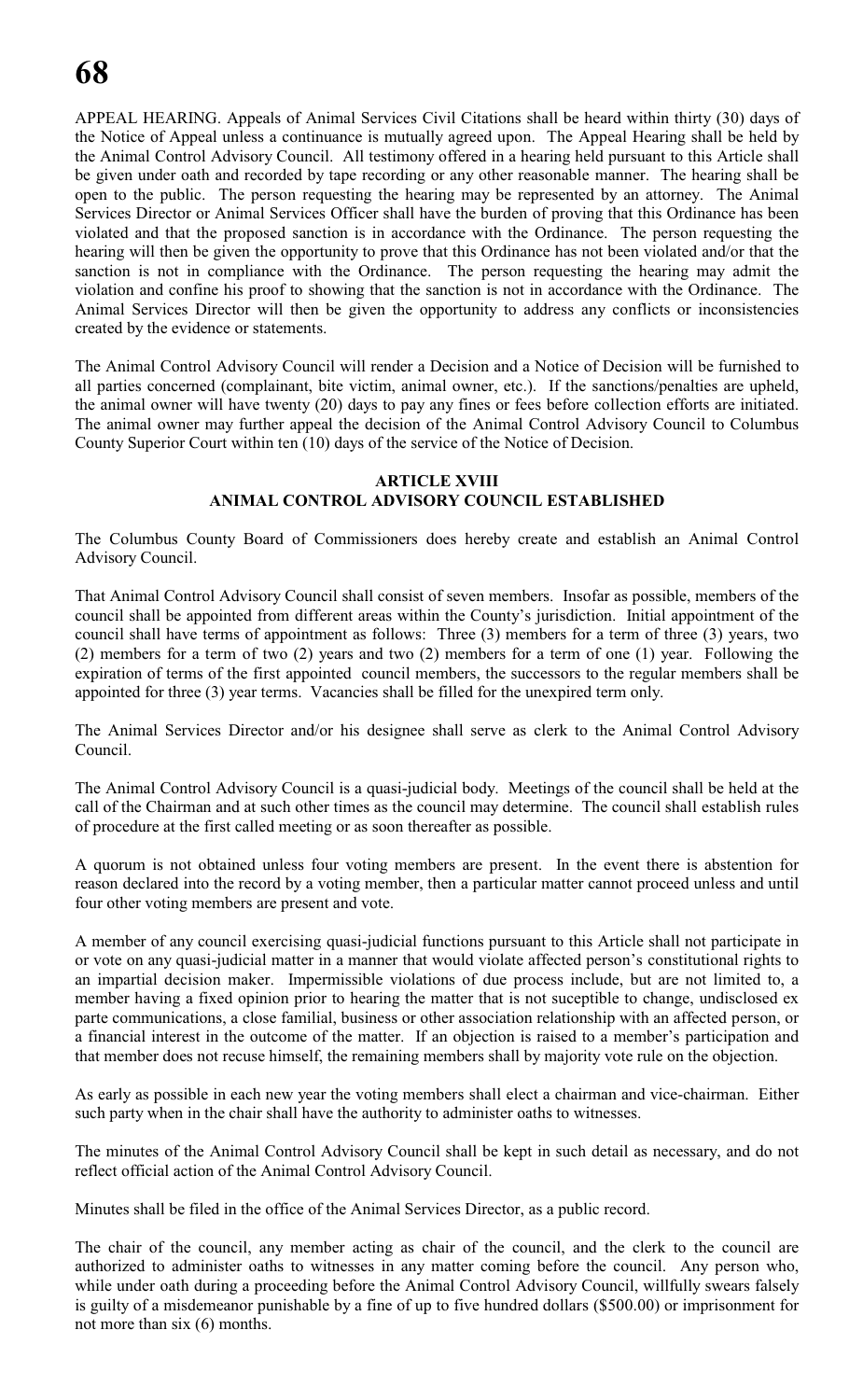The Animal Control Advisory Council shall make advisory recommendations to the Animal Services Director for possible modifications of this ordinance, improvements to Animal Services, and hold quasi-judicial appeal hearings as set forth herein.

# **ARTICLE XIX GENDER**

GENDER STATEMENT. In this Ordinance, words of the masculine gender shall be deemed and construed to include correlative words of the feminine and neuter genders, words importing the singular number shall include the plural number, and vice versa.

#### **ARTICLE XX SEVERABILITY**

SEVERABILITY. If any section, subsection, sentence, clause, phrase, or portion of this Ordinance is for any reason held invalid or unconstitutional in any court of competent jurisdiction, such portion shall be deemed a separate, distinct, and independent provision, and such holding shall not affect the validity of the remaining portions of this Ordinance.

#### **ARTICLE XXI ENFORCEMENT AND EFFECT OF THIS ORDINANCE**

#### **SECTION 1**

ENFORCEMENT. The Animal Services Director or any other person duly authorized to initiate legal action on behalf of Columbus County may take necessary legal steps to enforce this Ordinance. This Ordinance shall be enforced by imposing the specific sanctions, penalties, fines, and other remedies described herein, by seeking injunctive relief, orders of abatement, orders of custody, and any other means prescribed by statute or common law. Any violation of this Ordinance, which does not carry a specific sanction, penalty, or fine, shall be punishable as a general criminal misdemeanor as defined by North Carolina law.

#### **SECTION 2**

EFFECTIVE DATE. This Ordinance shall take effect sixty (60) days after its adoption. All persons who must obtain a permit to comply with this Ordinance shall be given sixty (60) days after adoption of this Ordinance to comply.

#### **SECTION 3**

EFFECT ON PRIOR ORDINANCE. All prior animal control ordinances are hereby repealed sixty (60) days after the adoption of this Ordinance.

# **/s/ RICKY BULLARD, Chairman COLUMBUS COUNTY BOARD OF COMMISSIONERS**

#### /s/ **JUNE B. HALL, Clerk**

#### **Agenda Item #12: FINANCE -MONTHLY FINANCIAL REPORT and INVESTMENT REPORT:** JayLeatherman, Interim Finance Director, will deliver these two (2) reports.

These two (2) reports will be marked as Exhibit "B", and will be kept on file in Minute Book Attachments, Book Number 6, in the Clerk to the Board's Office, for review. No motion was made to accept.

#### **Agenda Item #15: SOCIAL SERVICES - MONTHLY ADMINISTRATIVE REPORT:**

Algernon McKenzie, Social Services Director, delivered the following Monthly Administrative Report.

# **Monthly Administrative Update For May 2021 June 21, 2021 Meeting**

Columbus County DSS continues to participate in the Covid-19 planning team calls, which are held once a week. Updates are given on the County's and State's Covid-19 status. Cases continue to decrease at this point in our county, which is encouraging.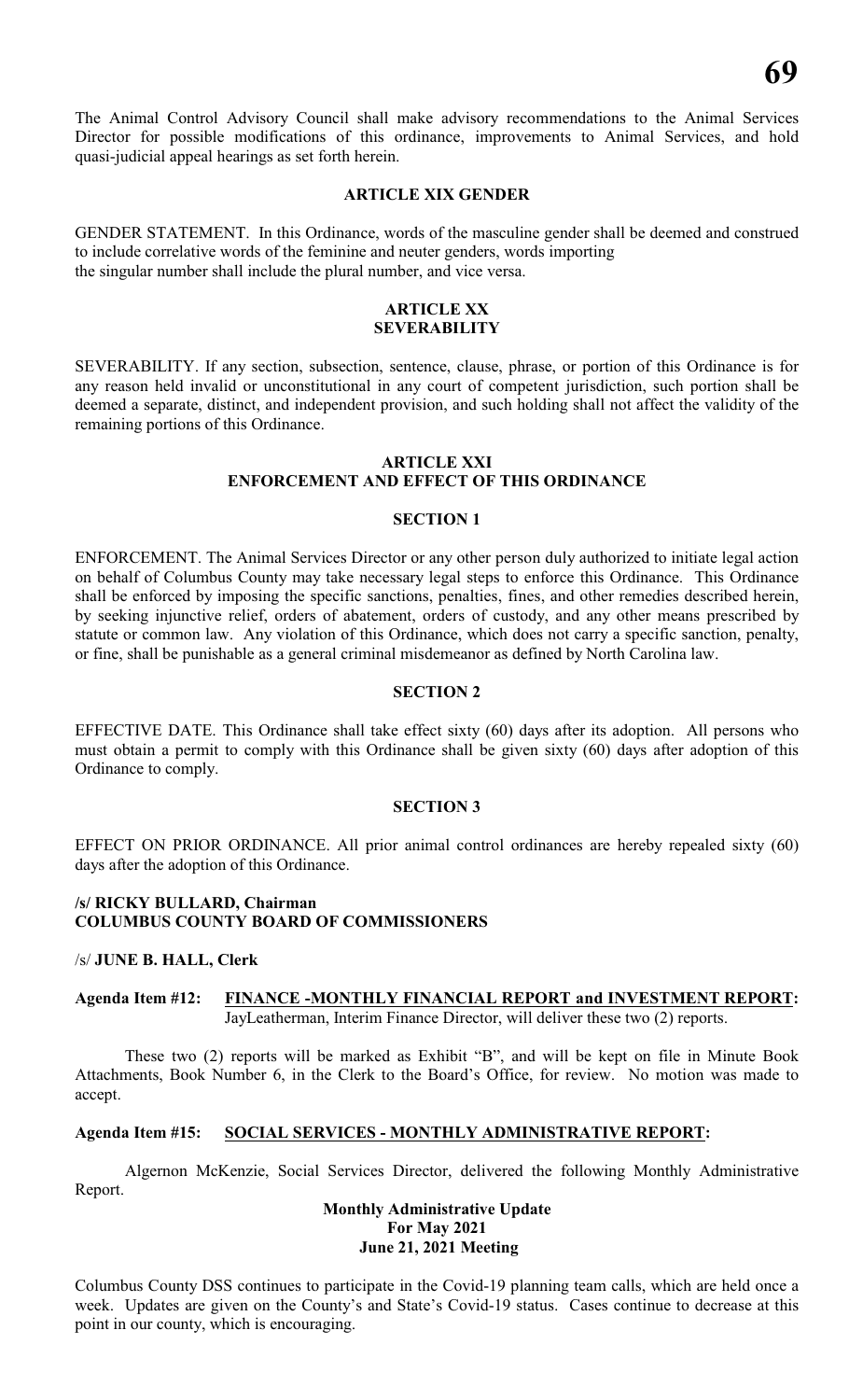# **70**

On May 7, 2021 a new heating/cooling unit was installed on the right side of our building. Many thanks to our maintenance department for replacing the old unit.

During the month of May there was a fuel shortage due to the pipelines being hacked. However, our department as able to continue with our mandated in person visits in Adult Protective Services and Child Protective Services during this time.

Unfortunately, we had another child fatality in May. This case was reported to the state as required. We are beginning to experience more drug related cases and overdoses lately. This has also increased child protective referrals and foster care or out of home placements.

On May 18, 2021, we received a notice from DHHS that the enrollment period for NC Medicaid Managed Care was extended through May 21, 2021. The original deadline was May 14, 2021. The state is still planning to start Medicaid Managed Care July 1, 2021. Beneficiaries who are enrolled will have until September 30, 2021 to change their health plan or primary care provider for any reason. As of May 22, 2021 there have been 252,349 beneficiaries enrolled in

region 5, which Columbus County is part of. Statewide there are 1,451,099 who are enrolled in NC Medicaid Managed Care.

On the May 100 county director call we learned about a new program that will assist individuals with water bills. The program is called The Low Income Housing Water Assistance Program. These funds will go to owners or operators of public water systems. The state is still working on the details of this new program and it could start in September or later this year.

We also learned that the Pandemic EBT Program will be extended through the summer months to ensure children have adequate meals while out of school. This will not prohibit families from getting assistance from other summer meal programs.

During the month of May, I participated on fourteen zoom meetings, webinars, and conference calls including one in person meeting with our new county manager.

Lastly, we are now open to the public. Individuals can still pick up applications in our lobby area, complete applications on line or be seen by staff if the desire. The public is still required to wear mask while meeting with workers. Our building continues to be fogged each morning prior to staff arriving. Personal Protective Equipment is provided to staff and common areas are cleaned throughout the day. Washing hands, wearing mask, and social distancing continues to be stressed during work hours.

# **May 2021 Human Services**

Adult Services (APS)

APS Reports Accepted: 2 County Wards: 30 Number of Payee Cases: 19 Adults Served APS: 4 Number of Medicaid Transportation Trips: 1,419 Amount Requested for Reimbursement: \$26,179.47

Children's Protective Services (CPS)

Reports Accepted: 45 Reports Screened out: 24 Families Receiving In-Home Services: 45 Children Served: 110 Contacts with Families Monthly: 672 Assessments: 4

# Foster Care

Foster Children in Foster Homes: 89 Children Placed Outside County: 36 Agency Adoptions: 0 Pending Adoptions: 3 Total Foster Homes Licensed: 3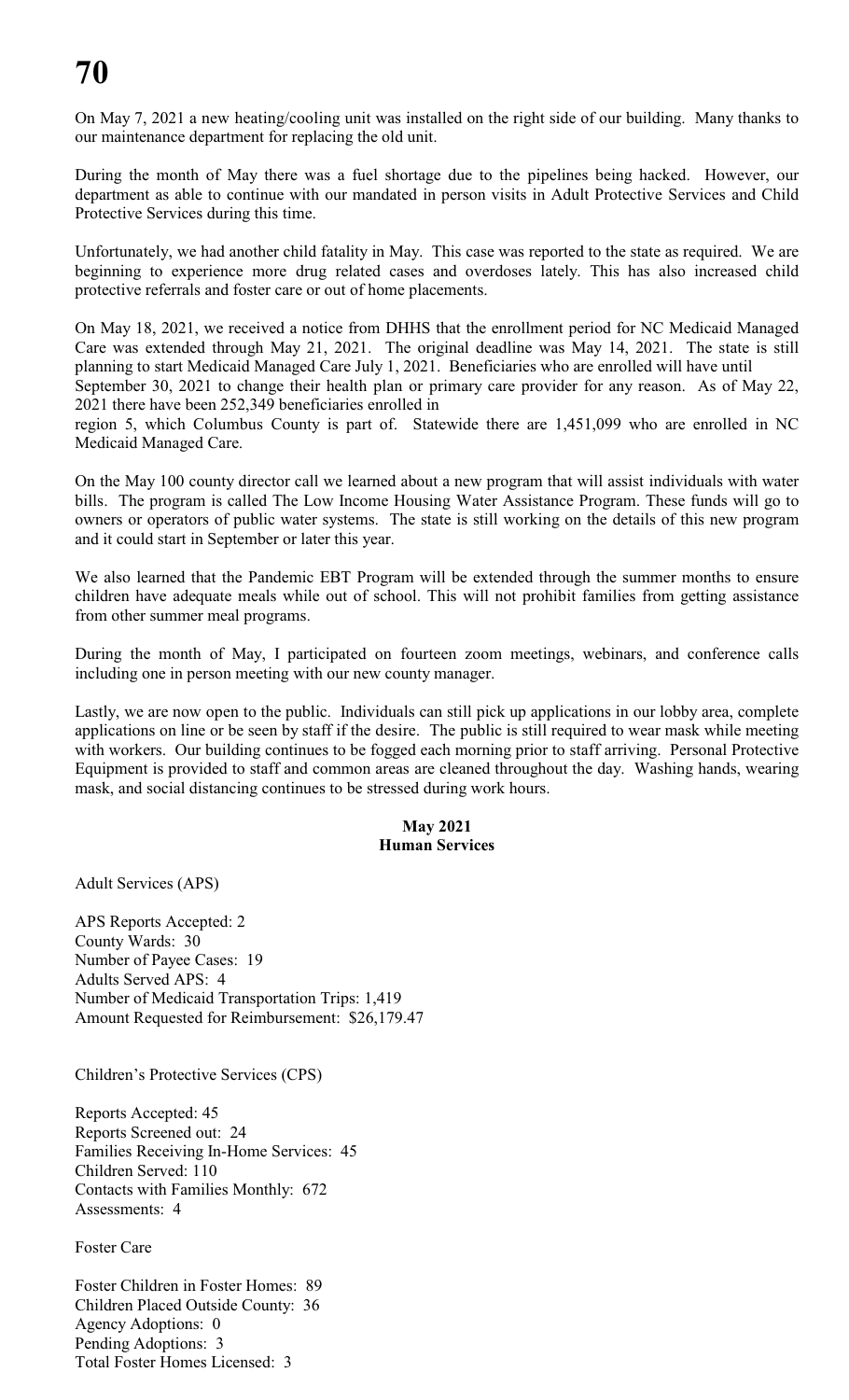#### Total Children in Foster Care: 92

Work First Employment (TANF)

Applications Taken: 11 Applications Approved: 4 Individuals Receiving Benefits: 242 Entered Employments: 2 Number in Non-Paid Work Experience: 0

Program Integrity

Collections for Fraud: \$3,902.52 New Referrals: 10 Cases Established: 19

Day Care

Children Receiving Day Care Assistance: 341 Children on the Waiting List: 478 Amount Spent on Day Care Services: \$190,924.

#### **May 2021 Economic Services**

Food & Nutrition

Applications Taken: 105 Applications Approved: 201 Active Cases: 6,500 Benefits Issued: \$3,441,184.00 Participants Served: 12,984

Adult Medicaid

Applications Taken: 96 Cases Terminated: 12 Redeterminations: 286 Applications Processed: 122

Family & Children's Medicaid

Applications Taken: 121 Applications Processed: 266 Redeterminations: 1,069 Total Medicaid Cases: 14,460 Total Individuals Receiving: 46,693

Child Support

Absent Parents Located: 84 Orders Enforced: 890 Active Cases: 3,839 Collections: \$457,225.00

**Economic Services Program Narrative Family and Children's Medicaid; Adult Medicaid including Nursing Homes/Special Assistance/Community Alternatives Program (CAP); Medicaid Transportation; Food & Nutrition; Child Support/Paralegal and Housekeeping Submitted by Cyndi Hammonds, Income Maintenance Administrator Reporting Month: May 2021**

**News/Updates/Vacancies**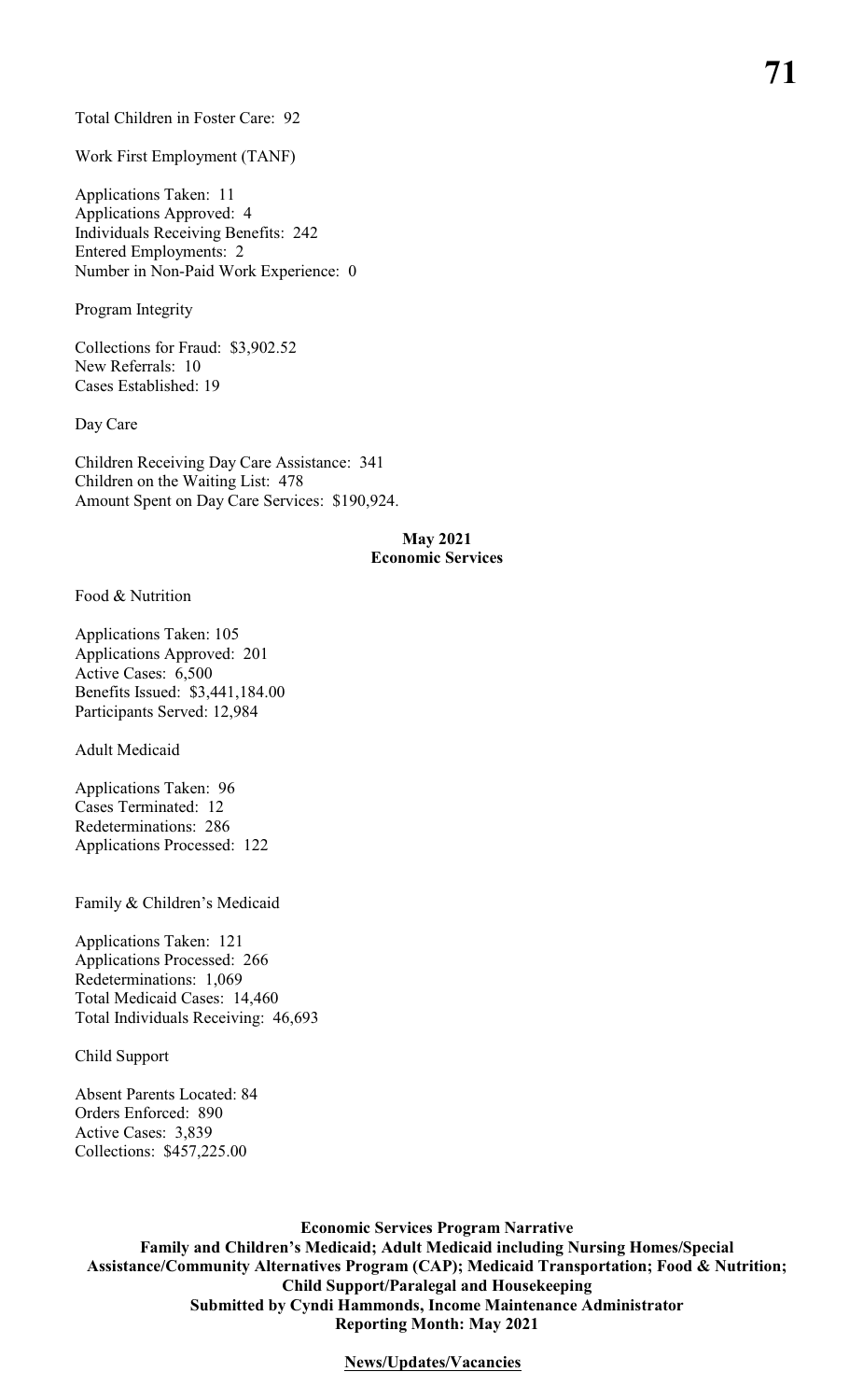# **Adult and Family & Children's Medicaid:**

The Medicaid Team has completed their  $2<sup>nd</sup>$  month of cases being Audited. There were no technical errors found or errors for any chargebacks to the county. The Auditor did find 2 cases that were not evaluated for the Family Planning Program that we are having to go back and put them on that program even though one case was documented correctly that the client stated they were not interested in this program. (This is the program that pays for men and women's annual visit, birth control and COVID testing) We are being told this program is no longer optional; if a client request Medicaid and they are then denied for any reason, the case must be evaluated and put on the Family Planning Program with no options. If the client wants it terminated after they are put on, that is up to the client to call and request termination. These caseworkers continue to train and receive calls concerning the Medicaid Transformation that is soon coming while at the same time the State has implemented testing for all caseworkers working in the NCFAST system. We just received enrollment in the testing part for our county to begin our phase. We will be tested on a NCFAST functionality piece and a programmatic piece. If caseworkers fail to pass both test after given the required amount of times to pass; they will be revoked from the NCFAST system and are not allowed to work in the system. Prayerfully, we will not have problems passing these test. All this comes with the demand of being short staffed and keeping the workload timely. The Adult Team is short staff and has been working some comp time. The Adult Team has 3 new hires in training and 2 vacancies.

# **Medicaid for Long Term Care; Medicaid Transportation and Housekeeping:**

The newly hired Supervisor officially began her duties May 3, 2021. She was the lead worker and trainer for the Adult Medicaid Team and is continuing to help train new workers. The Adult Team promoted a worker as a lead worker and the Supervisor in Adult Medicaid, the new Long Term Care Supervisor and the newly promoted lead worker have split the training so all new workers can get trained in a timely manner and begin to work cases. Medicaid for Long Term Care workers continue to have cases pulled for the REDA Audit also. And they will be going thru the same testing and Medicaid Transformation changes and training. The 3 new workers on this Team continue to train on policy for Nursing Home, Rest Home and CAP.

Medicaid Transportation has completed their contracts with their 2 transportation vendors. We will be notifying the clients next month that will be transferring to a Primary Health Plan to remember to notify their health plans for upcoming transportation. We will no longer be responsible for referring those clients to either vendor. Due to the vacancies in Adult Medicaid and this supervisor is still helping train new workers, I continue to complete the last billing piece of transportation. These ladies are great at working as a team until all workers can get trained and keep the work timely. Even while training, these supervisors are required to  $2<sup>nd</sup>$  party review the mandatory amount of cases for State reporting.

Housekeeping remains busy with only one housekeeper completing the cleaning at this time. Interviews have been completed and a recommendation will be made soon for the other housekeeper.

Page 1

# **Food and Nutrition:**

Food and Nutrition continues to have waivers for certain policies and have extended these waivers until December 1, 2021 or until the Pandemic ends. The Waiver for telephone interviews has greatly helped since opening back up to the public. Workers will have more time to process the case instead of having to hold the case until they can talk with the client as by policy before COVID. Since opening back up to the public, our face to face interviews have slowly increased each day. The State will provide Summer P-EBT benefits for the months of June, July and August 2021. This will be a one-time payment of \$375.00 that covers the entire 3 months. These benefits will be issued for certain children in July and the other issuance will be for certain children in September. Notification will be provided from the State through press releases, social media posts and the state website. As the public learns of these benefits it always increases the phone calls that we receive concerning the amounts and when they will post. Clients have no appeal rights to these benefits if they disagree and Department of Health and Human Services does not have authority to pursue claims against households or children that were incorrectly issued benefits to which they were not entitled. This Team has 1 new hire that is still in training.

# **Child Support and Paralegal:**

Child Support prepared 234 cases for 3 days of court in May while the paralegal prepared 215 Orders. We have been assigned a new Child Support Representative and continue to have monthly conference call "visits". During these visits, the representative discusses new policy and changes and reads 6 cases online thru the ACTS computer system and discusses any issues with those cases. There are 2 agents currently being trained and 3 vacancies on this Team.

> **HUMAN SERVICES BOARD REPORT Melinda H. Lane, Program Manager Vacancies/Updates/News for May 2021**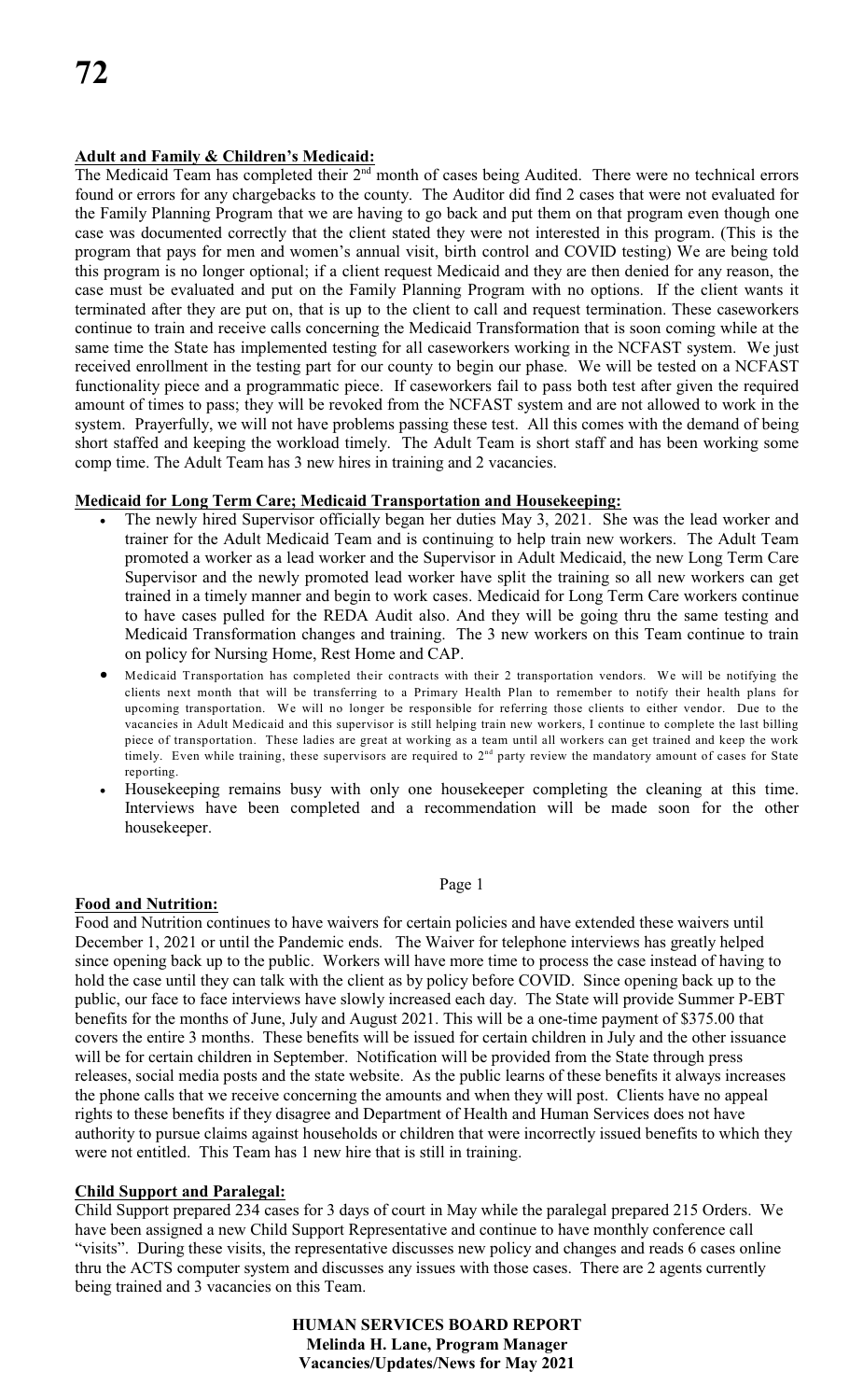#### Intake/Investigation/Assessment:

The Intake/Investigation/Assessment Unit continues to be fully staffed. This Unit continues to make mandated contacts to provide needed services to families and children while continuing to utilize precautions due to COVID-19. This Unit has seen a large increase from April to May in referrals (55 to 69) and the amount of open assessments (26 to 46). This Unit has also seen a large increase in the amount of petitions and non-secures filed bringing children into custody due to severe neglect, abuse, and dependency (6 to 14). Drug abuse seems to be the biggest contributing factor. The Regional Child Welfare Consultant (RCWC) is making monthly contacts to review agency data, policy updates, and casework. On official on-site record review of this Units cases by the RCWC and other state consultants is scheduled for June.

#### In-Home Services:

The In-Home Services Unit continues to be fully staffed. This Unit continues to make mandated contacts, although short-staffed, to provide needed services to families and children while continuing to utilize precautions due to COVID-19. This Unit has not slowed down in its day-to-day activities of contacts with children, families, and other resource agencies. The Regional Child Welfare Consultant (RCWC) is making monthly contacts to review agency data, policy updates, and casework.

#### Foster Care/Permanency Planning:

The Foster Care Unit continues to be fully staffed, however one Social Worker will be moving to another position in another area of Child Welfare in June. This worker will continue to assist as needed until another worker is hired. This Unit continues to make mandated contacts to provide needed services to families and children while continuing to utilize precautions due to COVID-19. DHHS does continue to make some allowances for cases that are stable and with parent visitation by allowing the use of FaceTime, video chats, etc., although more face-to-face visits are now being conducted. Regular updates continue to be provided from the state regarding guidance and information as things evolve. This Unit has had, and continues to have, an increase in children being placed in custody. From April to May numbers increased from 84 children in custody to 89, and the numbers continue to increase in June. This is the most children in the custody of Columbus County DSS since May 2016. Drug abuse, sexual abuse, and severe neglect appear to be the biggest contributing factors. The Regional Child Welfare Consultant (RCWC) is making monthly contacts to review agency data, policy updates, and casework.

#### Transitional Unit:

The Transitional unit continues to have one vacancy, but a new worker will begin in June. Staff are working caseloads while assisting the other Child Welfare Units as needed, particularly in the areas of courtesy requests from other counties and assisting with supervising visits and transporting children in custody. This Unit continues to make mandated contacts to provide needed services to families and children while continuing to utilize precautions due to COVID-19. The Foster Home Licensing worker continues to begin to move forward slowly with getting more foster homes licensed since COVID-19 has also affected getting all of the required parts of the licensure packet completed. They are conducting one-on-one time for those that might be interested in completing Deciding Together, instead of the MAPP classes. However, a MAPP class is tentatively scheduled to begin in June with a small class size due to the huge need of more foster homes. They have sent out packets in an attempt to recruit and train new prospective foster parents. The Regional Child Welfare Consultant (RCWC) is making monthly contacts to review agency data, policy updates, and casework.

#### Adult Services:

The Adult Services Unit continues to be fully staffed. This Unit continues to make mandated contacts to provide needed services to the elderly and disabled while utilizing precautions due to COVID-19. This Unit continues to be busy in its day-to-day activities of contacts with the elderly and disabled and resource agencies. This can be a difficult population to work with at times because of their various needs, the lack of resources, and the adult's right to self-determination.

#### Work First Employment:

This Unit continues to be fully staffed. The agency is now open for in-person applications. However, telephone interviews for Work First applications, recertification's, short-term services and benefits continue to be allowed. Certain necessary application documentation can be mailed to individuals that wish to apply and when received back the worker can conduct telephone interviews to complete that application. Some application information is also being provided for pick-up in the foyer area of the agency. Workers are encouraged to make telephone contacts with clients at least every two weeks to offer support and resources to clients.

#### Child Day Care:

The Child Day Care Unit continues to be fully staffed. The Supervisor and staff are currently working the over and under payment report to ensure proper payment has been made to county daycare providers over the past several months. The agency is now open for in-office visits by clients. Day Care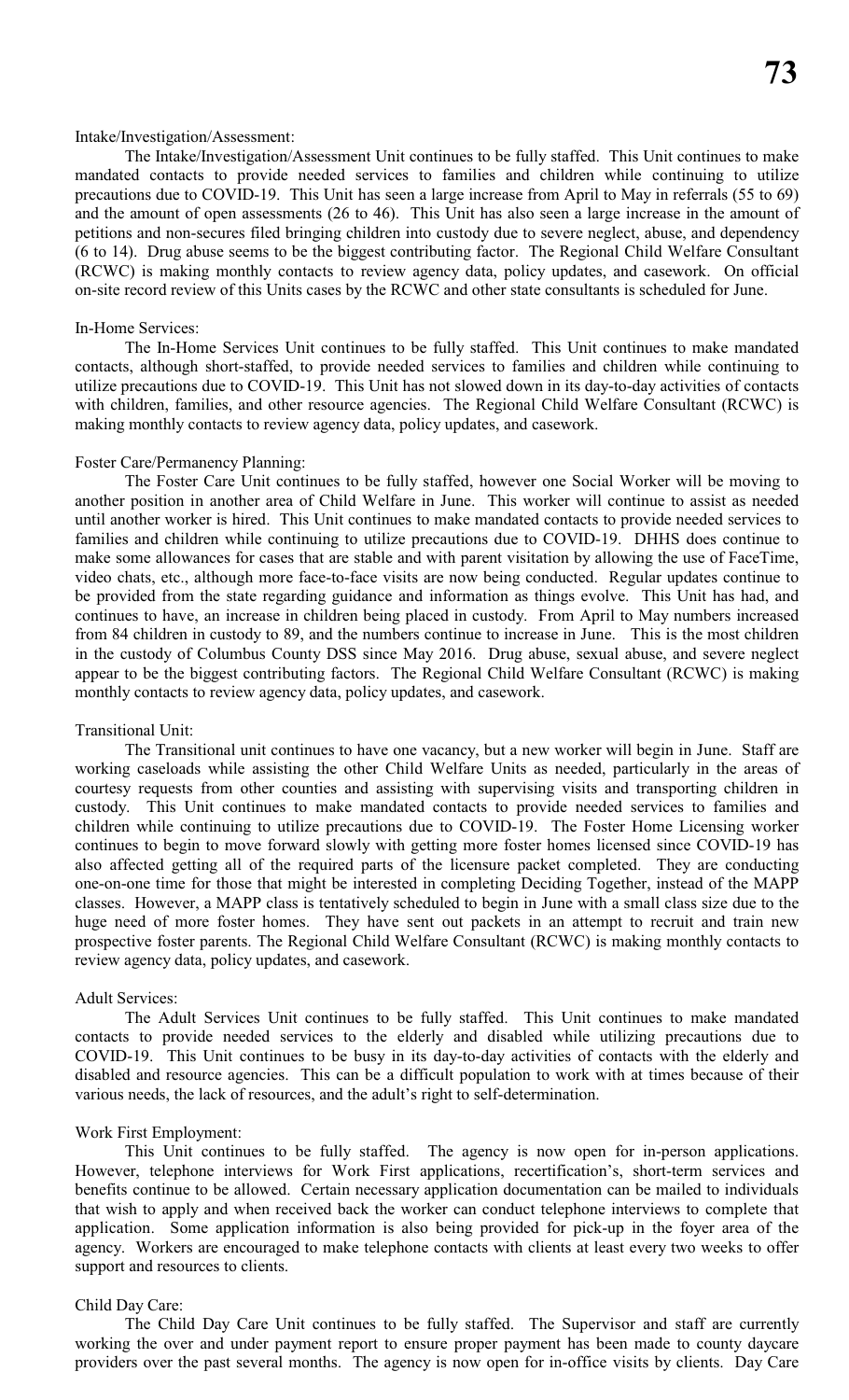services are continuing to be provided and the state is working with county agencies and day cares to help them stay open as much as possible while providing a safe environment for children. DSS staff continue to work with families to ensure their services stay in place while limiting contact to the telephone as much as possible. This Unit is currently sending out surveys to those on the waiting list to determine the continued need for services.

# Program Integrity:

Program Integrity continues to be fully staffed. COVID-19 continues to limit office visits, encouraging telephone contact. Repayment agreements are being relaxed to help clients during this time. The Crisis Intervention Program (CIP) continues to have available funds. Applications are now available on EPASS where applicants can complete and submit applications on-line. Due to CIP being the only program with available funds right now and applications being low one in-house staff person is processing applications at this time. In May 41 applications for CIP were completed with 20 approvals. Duke Energy continues to have a moratorium in place for some customers that prevents them from being disconnected. The moratorium has been extended until August 3.

# **Agenda Item #16: SOCIAL SERVICES - UPDATE CHILD DAY CARE POLICY FOR 2021-22:**

Algernon McKenzie, Social Services Director, requested Board approval of the updated Child Day Care Policy for 2021-22. Commissioner Coleman made a motion to approve the updated Child Day Care Policy for 2021-22, seconded by Commissioner Smith. The motion unanimously passed. A copy of this document will be marked as Exhibit "C", and kept on file in the Minute Book Attachments, Book Number 6, in the Clerk to the Board's Office, for review.

# **Agenda Item #17: SOLID WASTE - REVISED OPERATING HOURS FOR RECYCLING CENTERS:**

Harold Nobles, Solid Waste Director, requested Board approval of the new operating schedule for the Solid Waste Recycling Center, effective July 01, 2021.

| Recycling Center Addresses & Phone Numbers Proposed Schedule |                                                    |                                                                                                             |              |
|--------------------------------------------------------------|----------------------------------------------------|-------------------------------------------------------------------------------------------------------------|--------------|
| <b>Name</b>                                                  | <b>Address</b>                                     | <b>Operating Hours</b>                                                                                      | Phone No.    |
| <b>Byrdville Recycling</b><br>Center                         | 10 Byrdville Freeman Rd<br><b>Bolton, NC 28423</b> | Mon., Wed., Thurs., Fri., Sat.<br>8:00 a.m. to 5:30 p.m.<br><b>Lunch Hours:</b><br>12:00 Noon to 1:00 p.m.  | 910-655-5465 |
| Cerro Gordo Recycling<br>Center                              | 3691 Braswell Rd<br>Cerro Gordo, NC 28431          | Mon., Fri., Sat.<br>8:00 a.m. to 5:30 p.m.<br><b>Lunch Hours:</b><br>12:00 Noon to 1:00 p.m.                | 910-654-1582 |
| China Grove Recycling<br>Center                              | 686 China Grove Rd<br>Chadbourn, NC 28431          | Mon., Tues., Thurs., Fri., Sat.<br>8:00 a.m. to 5:30 p.m.<br><b>Lunch Hours:</b><br>12:00 Noon to 1:00 p.m. | 910-654-0143 |
| <b>Evergreen Recycling</b><br>Center                         | 9396 Haynes Lennon Hwy<br>Evergreen, NC 28438      | Wed., Thurs.<br>8:00 a.m. to 5:30 p.m.<br><b>Lunch Hours:</b><br>12 Noon to 1:00 p.m.                       | 910-654-1597 |
| Mollie Recycling<br>Center                                   | 129 Mollie Iron Hill Rd<br>Clarendon, NC 28432     | Mon., Tues., Thurs., Fri., Sat.<br>8:00 a.m. to 5:30 p.m.<br><b>Lunch Hours:</b><br>12:00 Noon to 1:00 p.m. | 910-653-6237 |
| Nakina Recycling<br>Center                                   | 4534 Ervin T Richardson Rd<br>Nakina, NC 28455     | Mon., Wed., Thurs., Fri., Sat.<br>8:00 a.m. to 5:30 p.m.<br><b>Lunch Hours:</b><br>12:00 Noon to 1:00 p.m.  | 910-641-3928 |
| North Whiteville<br><b>Recycling Center</b>                  | 1235 James B White Hwy N<br>Whiteville, NC 28472   | Mon., Wed., Thurs., Fri., Sat.<br>8:00 a.m. to 5:30 p.m.<br><b>Lunch Hours:</b><br>1:00 p.m. to 2:00 p.m.   | 910-642-7750 |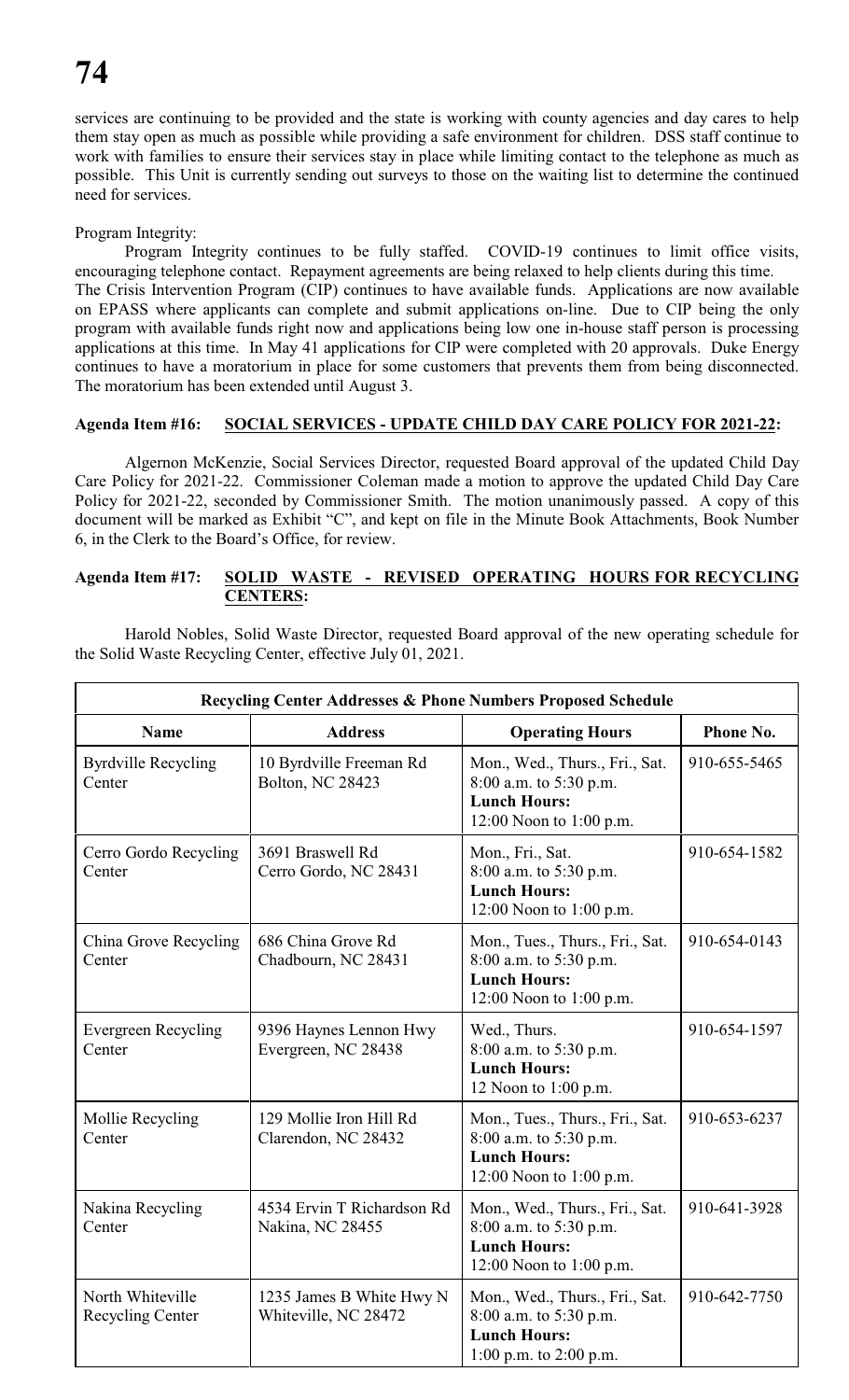Commissioner Smith made a motion to approve the new operating schedule for the Solid Waste Recycling Center, effective July 01, 2021, seconded by Commissioner McDowell. The motion unanimously passed.

# **Agenda Item #19: PUBLIC UTILITIES - DEPARTMENTAL UPDATE:**

Harold Nobles, Public Utilities Director, delivered the following Departmental Update.

Columbus County Public Utilities Annual Report June 16, 2021

| <b>Total Number of Customers:</b>                                |       | 6,111       |
|------------------------------------------------------------------|-------|-------------|
| Water District I                                                 | 1,300 |             |
| Water District II                                                | 1,942 |             |
| Water District III                                               | 1,150 |             |
| Water District IV                                                | 1,121 |             |
| Water District V                                                 | 598   |             |
| <b>Total Gallons Pumped (MG):</b>                                |       | 467         |
| (Figures include All Water Districts)                            |       |             |
| <b>Total Gallons Sold (MG):</b>                                  |       | 408         |
| (Figures Include All Water Districts)                            |       |             |
| <b>Total Estimated Revenue for Fiscal Year:</b>                  |       | \$3,191,701 |
| (Average of \$265,975 Per Month for All Districts)               |       |             |
| <b>Total Number of Penalties:</b>                                |       | 1,350       |
| (Average of 113 Penalties per Monoth - All Districts)            |       |             |
| <b>Total Number of Cut Offs:</b>                                 |       | 1,350       |
| (Average of 113 Cut Offs per Month - All Districts)              |       |             |
| <b>Total Meter Tampering Fees:</b>                               |       | 10          |
| (Fees for all distrcits over a 12 Month Period)                  |       |             |
| <b>Total Processed Work Orders:</b>                              |       | 6,483       |
| (Average of 540 per month)                                       |       |             |
| <b>Total Utility Locate Requests:</b>                            |       | 649         |
| (Requests for NCDOT, Electrical/Telephone/Cable Companies)       |       |             |
| <b>Water Quality:</b>                                            |       |             |
| Distribution Systems are Flushed Daily to Maintain Water Quality |       |             |
| *All Figures are based on a 12 month period.*                    |       |             |

\*Revenues, Penalties, and Cut Offs were affected by COVID.\*

**Commissioner McDowell:** On those locators, does A11 identify water lines or do we have to identify water lines ourselves?

Director Nobles answered: For the most part, yes A11 does.

# **Agenda Item #20: REGISTER OF DEEDS - DEPARTMENTAL UPDATE:**

Kandance Bullock, Columbus County Registrar, delivered the following Departmental Update.

# **Columbus County Register of Deeds**

|                  | <b>Fiscal Year 2019-2020</b> | <b>Fiscal Year 2020-June 18,2021</b> |
|------------------|------------------------------|--------------------------------------|
| Marriages Issued | \$16,140.00                  | \$17,400.00                          |
| Excise Tax       | \$178,575.00                 | \$386,450.00                         |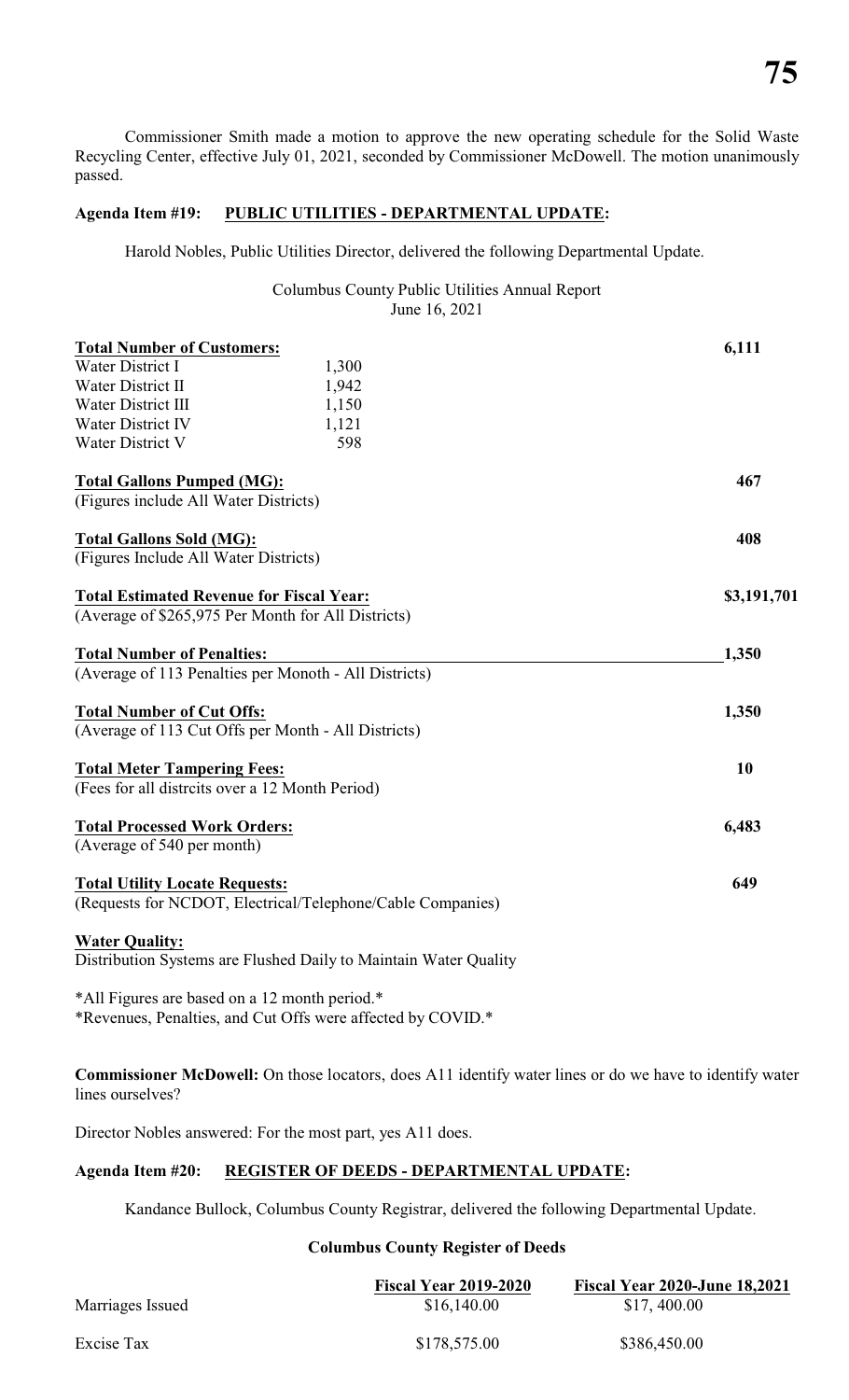| Deeds & Other<br>Instruments                                             |              | \$92,733.00  | \$99,557.00              |
|--------------------------------------------------------------------------|--------------|--------------|--------------------------|
| Deeds of Trust                                                           |              | \$56,759.00  | \$71,176.00              |
| Certified Births, Deaths,<br>Marriages, plain copies,<br>Plats and UCC's |              | \$80,886.25  | \$87,359.50              |
| NC Electronic Births                                                     |              | \$730.00     | \$1,181.00               |
|                                                                          | <b>Total</b> | \$425,823.25 | \$663,123.50             |
| <b>CALENDAR YEAR</b>                                                     | 2019         | 2020         | 2021                     |
| Marriages Processed                                                      | 289          | 267          | (Jan.1 - June 18)<br>149 |
| <b>Births Processed</b>                                                  | 354          | 338          | 147                      |
| <b>Deaths Processeed</b>                                                 | 664          | 695          | 355                      |

Kandace Bullock, Registrar, delivered the following details concerning her update:

- The NC Electronic Births, that is where we implemented a system a year and a half ago where we can actually process out of County births in our office now. So, if you were born out of county from 1971 forward, 1971 forward is the key in that, then we can pull that from other counties in order to generate a little more revenue for the County, however, this is the actual fee that we pay North Carolina state for access to that. We only receive ten (\$10) dollars for each certificate we issue, when it's a twenty-four (\$24) dollar cost for each one we do.

# **Agenda Item #21: ADMINISTRATION - ASBESTOS BIDS APPROVAL FOR THE HISTORIC COURTHOUSE:**

Stuart Carroll, Purchasing/Safety Director, requested Board approval of the lowest responsible bidder, Enviro Assessment East Inc., at \$68, 290 for the asbestos bids.

# **Bid Tabulations**

**Date Opened:** June 10, 2021

**Project Name:** Historical Courthouse

**Description of Project:** Asbestos Abatement

**Present at Opening:** Larry Hayes and Stuart Carroll

| <b>Vendor:</b>                    | Amount:   |
|-----------------------------------|-----------|
| Enviro Assessments East Inc       | \$68, 290 |
| Bar-Lyn Enterprises Inc           | \$127,600 |
| Enpuricon Inc                     | \$84, 312 |
| <b>CCI Environmental Services</b> | \$97,900  |
| Trifecta Services                 | \$113,965 |
| <b>HERR</b>                       | \$116,900 |

Commissioner Byrd made a motion to approve the lowest responsible bidder, Enviro Assessment East Inc., at \$68,290, for the asbestos bid, seconded by Commissioner Smith. The motion unanimously passed.

# **Agenda Item # 22: ADMINISTRATION - PUBLIC UTILITIES BILLING STAFF:**

Eddie Madden, County Manager, requested the Public Utilities Billing staff be placed under the Finance Department.

Commissioner Byrd made a motion to approve the Public Utilities Billing Staff be placed under the Finance Department, seconded by Commissioner Watts. The motion unanimously passed.

# **RECESS REGULAR SESSION and enter into COLUMBUS COUNTY WATER and SEWER DISTRICTS I, II, III, IV and V BOARD MEETING:**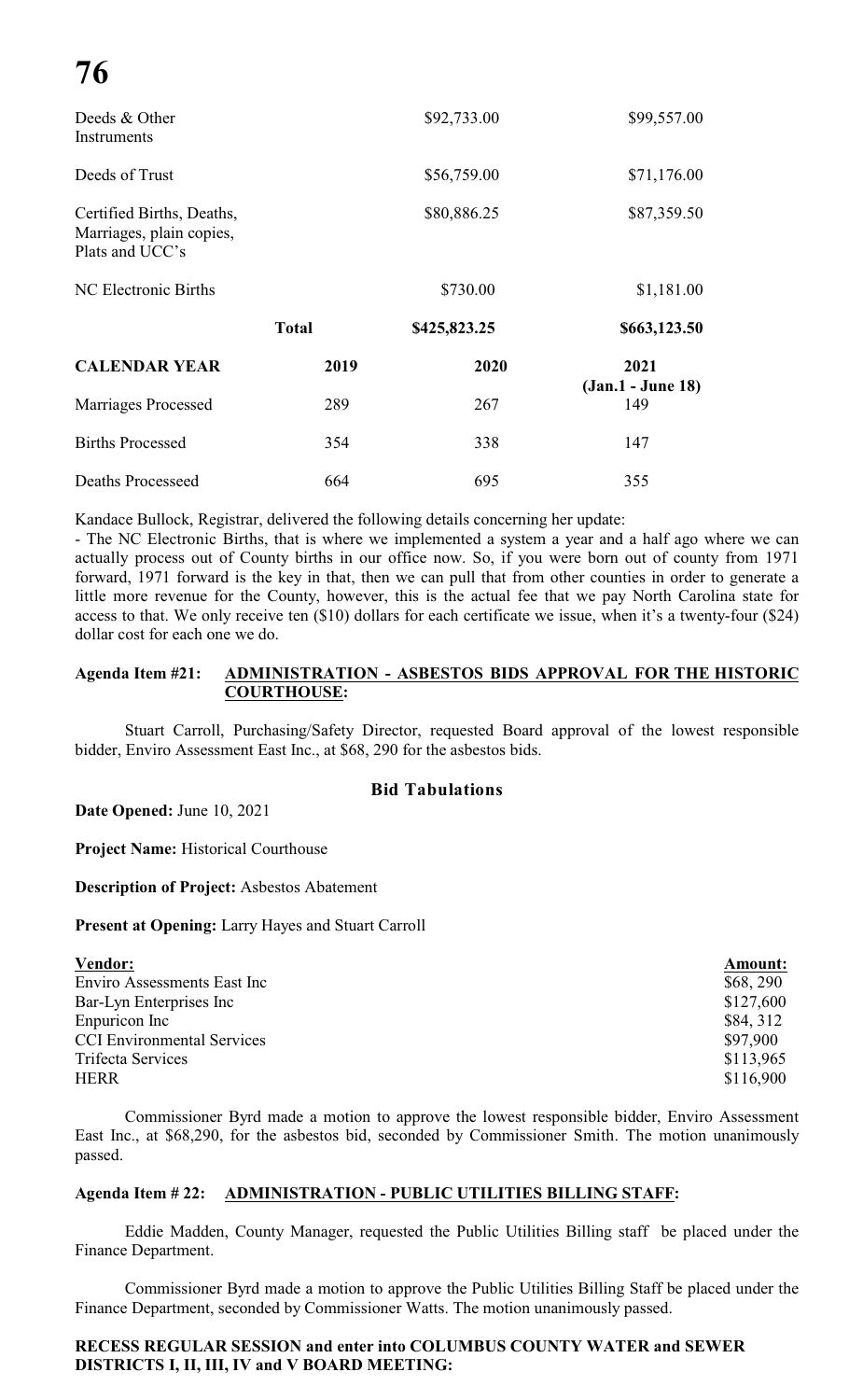At 8:15 P.M., Commissioner Coleman made a motion to recess Regular Session and enter into a **combination meeting** of Columbus County Water and Sewer Districts I, II, III, IV and V Board Meeting, seconded by Vice Chairman McMillian. The motion unanimously passed.

# **Agenda Item #24: AUTOMATED METER READING CAPITAL PROJECT ORDINANCE FOR WATER DISTRICTS I, II, III, AND V**

This information will be recorded in Minute Book #2 for the Columbus County Water and Sewer Districts I, II, III and V Board Meeting.

# **ADJOURN COMBINATION MEETING of COLUMBUS COUNTY WATER and SEWER DISTRICTS I, II, III, IV AND V BOARD MEETING**

At 8:16 P.M., Commissioner Byrd made a motion to adjourn the **combination meeting** of Columbus County Water and Sewer Districts I, II, III, IV and V Board Meeting, seconded by Commissioner Smith. The motion unanimously passed.

# **Agenda Item #25. COMMENTS:**

Chairman Bullard opened the floor for Comments. The following spoke:

### A. **Board of Commissioners:**

- 1. **Commissioner Watts:** stated the following:
	- I'm glad that this Board has stood with our citizens.

- We've listened to their voices and I urge us to do what is best for this county and our citizens.

#### 2. **Commissioner Byrd:** stated the following:

- The way I understand Mr. Flowe, is if we wait until after July  $6<sup>th</sup>$  we'll be creating a lot of problems for ourselves as opposed to if we just vote on the subdivision tonight.

- This is the way I understood it because he emphasized June  $30<sup>th</sup>$  as being a major deadline. So before we leave Mr. Chairman, I think we should go ahead and handle it tonight.

**Chairman Bullard:** He was talking about the item 160D, wasn't he Madam Attorney?

**County Attorney Prince:** Yes, he was talking only about the 160D matter.

**Comissioner Byrd** - He also said something about this one had previously been requested and if you get to July 6<sup>th</sup>, if I understood him correctly, he said that you would run into a lot more obstacles if you deny it after July 6<sup>th</sup> than you would have if you move on it tonight. He was careful about what he said but that's the way I interpreted it.

**-** This was a brand new corporation just put together in April and he saw an easy target in Columbus County, there's so much money out there right now available.

- He presented himself as if he cares about the people but he's only after one thing, fast dollars and then move on. He doesn't care about Columbus County.

- I think that this Board needs to be careful and make the right decision. We want growth but we want it under the right terms and conditions.

- We know that putting forty-eight (48) wells and forty-eight (septic tanks) down with the weather that we've had is going to create problems.

- I'm ready to vote tonight.

- I asked June to prepare a proclamation of celebration for Ms. Ruther Lee Jones George who turned 100 years old over the weekend.

# **MOTION:**

Commissioner Byrd made a motion to approve and adopt the Proclamation of Celebration for the one hundredth (100) Birthday of Ms. Ruther Lee Jones George, seconded by Commissioner Smith. The motion unanimously passed.

#### 3. **Vice Chairman McMillian:** stated the following:

- I would like to thank everyone for coming out tonight and showing us their concerns.

- It lets us know that you are very concerned about what comes in our county.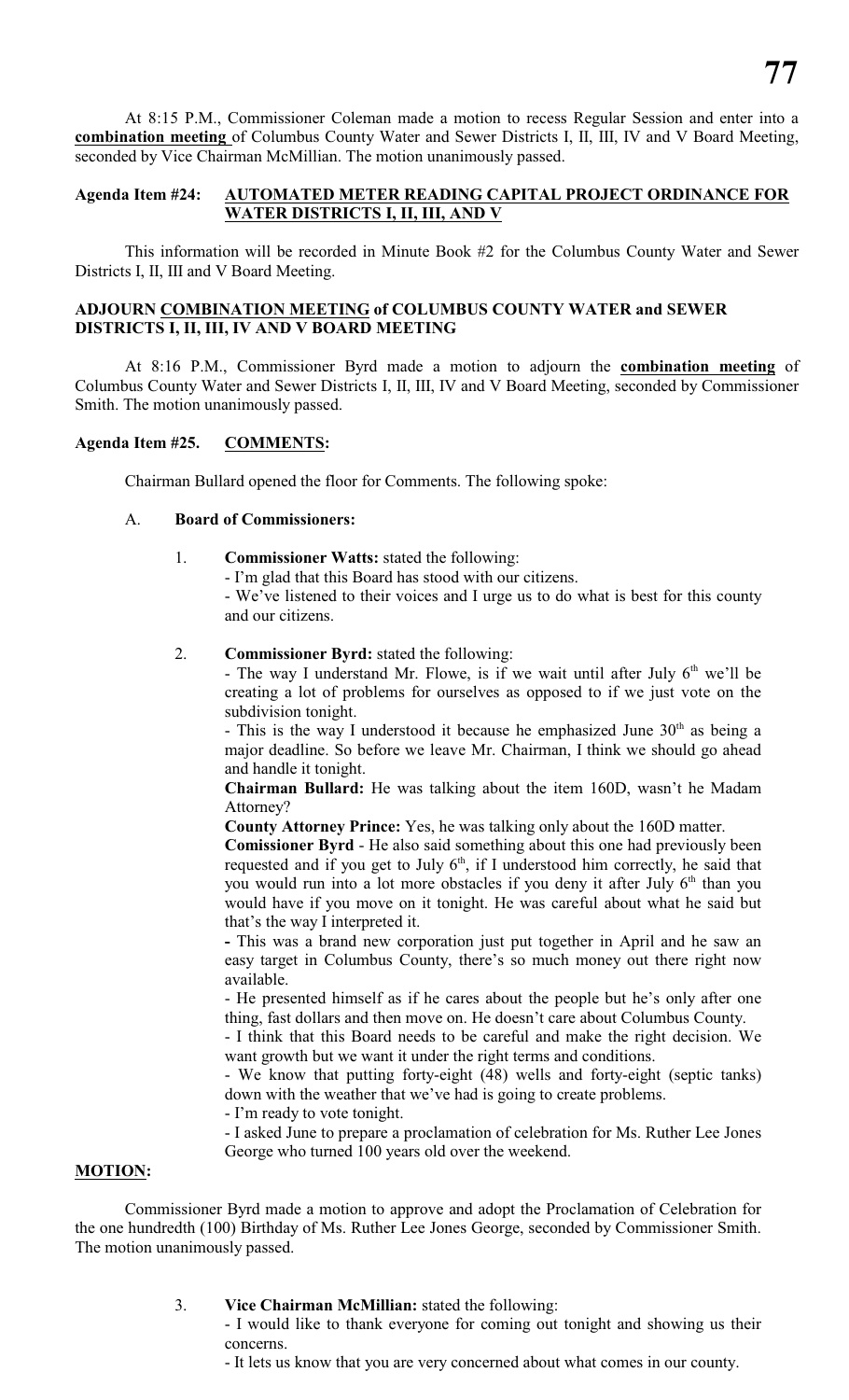- We all want the same thing. We want the County to grow but we want it to grow the right way.

- I've been working real hard the last couple of years with water extension and I know the County Manager and all the staff have been working really hard on that as well to get water to everyone who wants it in the county.

- I realize we can't do it all at one time but we've got it started.

#### 4. **Commissioner Coleman:** stated the following:

- I would like to thank the community for showing up. It's good that we can show support and pull together, that's what we need and I appreciate that.

- I would like to put a motion on the floor to end Flex Time on a permanent basis, I think it is for the betterment of the County and for fairness to all employees.

# **MOTION:**

Commissioner Coleman made a motion to end Flex Time in the County on a permanent basis, seconded by Commissioner Watts. A roll call vote was taken with the following results:

- **AYES:** Commissioners Watts, Smith, Coleman, Vice Chairman McMillian, and Chairman Bullard; **and**
- **NAYS:** Commissioners Byrd and McDowell.

The motion passes on a five  $(5)$  to two  $(2)$  vote.

- 5. **Commissioner McDowell:** stated the following:
	- It was good to see so many people out tonight.

- I understand why it was asked several times tonight would you want this next to you? I think we all know the answer to that and hopefully we can address it.

- I'm thankful for the changes made to the recycling centers, hopefully that will alleviate some of the issues of people only being able to go only on certain days.

- I understand that moving forward, there is a lot of work being done to catch up on some of the financial issues that we have had. I would ask that in the future those things be made available to us in a timely matter, so that we can have time to digest them, rather than be expected to move on them in a short period of time.

#### 6. **Commissioner Smith:** stated the following:

- I appreciate the public coming out, I definitely wouldn't want it beside me.

- I am 100% against it and when it comes time to vote on it I will still be 100% against it.

**Commissioner Byrd:** Put that in the form of a motion to deny it and I'll second it.

**Chairman Bullard:** I think we've advertised that our vote will take place at the next meeting.

**Commissioner Byrd:** I know but we weren't aware of that June 30<sup>th</sup> deadline Mr. Flowe emphasized and I just don't want to delay something that's going to create more problems in the future.

**Commissioner Bullard:** That's not the way I understood it. Can you clear that up for us Madam Attorney?

**County Attorney Prince:** The June  $30<sup>th</sup>$  day is strictly to do with the 160D.

**Commissioner Byrd:** But, what does the 160D consist of?

**Commissioner Bullard:** It was on the agenda at the last meeting and they gave us time to study it also. Does it have any affect on the subdivision Madam Attorney?

**County Attorney Prince**: It shouldn't have any affect on this subdivision that's already had the application submitted.

**Commissioner Bullard:** That was my understanding too, so we would be safe to say we will vote on it July  $6<sup>th</sup>$ .

**County Attorney Prince:** You could vote on it July 6<sup>th</sup> or you could vote on it tonight. There's no public hearing requirement, there's nothing of that nature.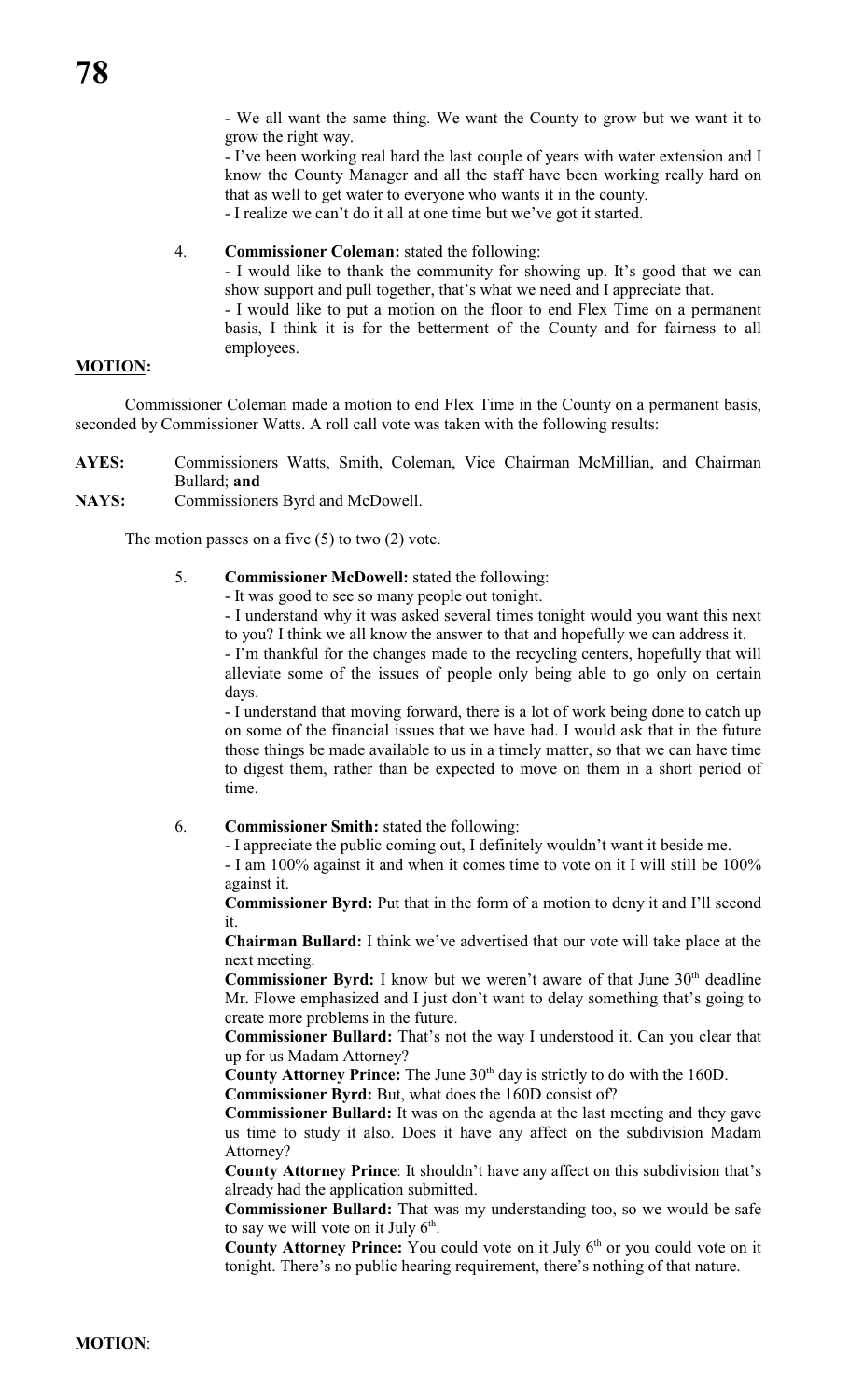Commissioner Watts made a motion to deny the subdivision going into the Antioch Community, seconded by Commissioner Byrd. The motion unanimously passed.

# 7. **Chairman Bullard:** stated the following:

- I appreciate you all for standing up for your community. I have received a lot of phone calls concerning the subdivision but they were all good and positive responses, none were negative. It shows that it's a good community full of good people.

- Mr. Madden, can you set up a workshop for us on Planning and Ordinances? **County Manager Madden:** Yes, sir.

### B. **County Manager - Edwin J. Madden, Jr.:** stated the following:

- 1. First I would like to say thank you to Dr. Meadows and the Columbus County School System for allowing us to meet here this evening.
- 2. I would also like to thank the staff here this evening that helped to set this meeting up, it was a bit of a challenge to mobilize here and set up, with IT and audio video equipment, so a special thanks to Stuart Carroll, Alan James, Gail Edwards, Amanda Prince, LaToya Williams and all of the staff that helped organize the meeting here this evening.
- 3. With the Board's approval and with the Resolution that will be circulated, hopefully within twenty-four (24) hours, we will close on the two (2) BB&T properties. Our schedule is for at least one of those to occur no later than the  $29<sup>th</sup>$ , it's imperative that we get those closed to avoid any impact to our fund balance.
- 4. Dr. English has invited me to a Master Planning process that will be held this Wednesday at Southeastern Community College, so I will be out of the office most of the day on Wednesday.
- 5. As I understand it, the audit process will begin as early as the  $28<sup>th</sup>$  of June. Many of the items the Board approved under consent agenda items were for the sole purpose of preparing for that audit. We look forward to completing the audit process very soon. Our intent is to have the audit done on time, so that there will be no issues with our Tabor City School project application that will go before the LGC in November.
- 6. The Board has approved a Broadband Committee and you're working in partnership with ATMC to get feedback from the community about the needs across the County for broadband technology. With the help of ATMC we have developed a survey which is now posted on the County's website, which is [www.columbusco.org,](http://www.columbusco.org,) and if you live or reside in a household or business that is not connected to high speed internet or if you have slower than normal speeds, we ask our resident citizens and business owners to go to that website and fill out the survey. The deadline to do that is around the  $15<sup>th</sup>$  of August, so time is imperative to get that data in as quickly as possible. So please share this survey with your constituents and encourage folks to go to our website to fill it out. We will be going around the County with the partnership of ATMC, last week we were in the Riegelwood Community with Commissioner Coleman and provided information to his community. We are happy to do the same for your respective districts, so please let us know how we can help get that information out into the community and make sure we have good results from the survey. **Commissioner McDowell:** It can be hard for individuals who don't have internet service to fill out a survey online, so I would suggest, and you may already be doing this, that we put signs up in our library sites, senior centers, and schools. I think we would receive a lot more participation that way. **County Manager Madden:** I agree, good suggestions, we'll make sure those take place.
- 7. I've asked the Department Managers to begin submitting a written monthly report. I know you are accustomed to getting one on an annual basis, I've asked the departments now to submit one on a monthly basis. It may be a more abbreviated one than you normally see but at least it will provide information to you regularly from those respective departments.
- 8. This evening the Board approved the relocation of the Utility Billing Staff to be under the supervision of the Finance Director. That recommendation was mentioned in your audit and I commend the Board for approving that. We are now recommending that the Finance Office and the Utility Billing Staff be relocated to the Courthouse Branch BB&T property you recently acquired or will acquire within the next few days. That will take place soon after closing, sometime in July. The building is set up very nicely for the staff with 3 drive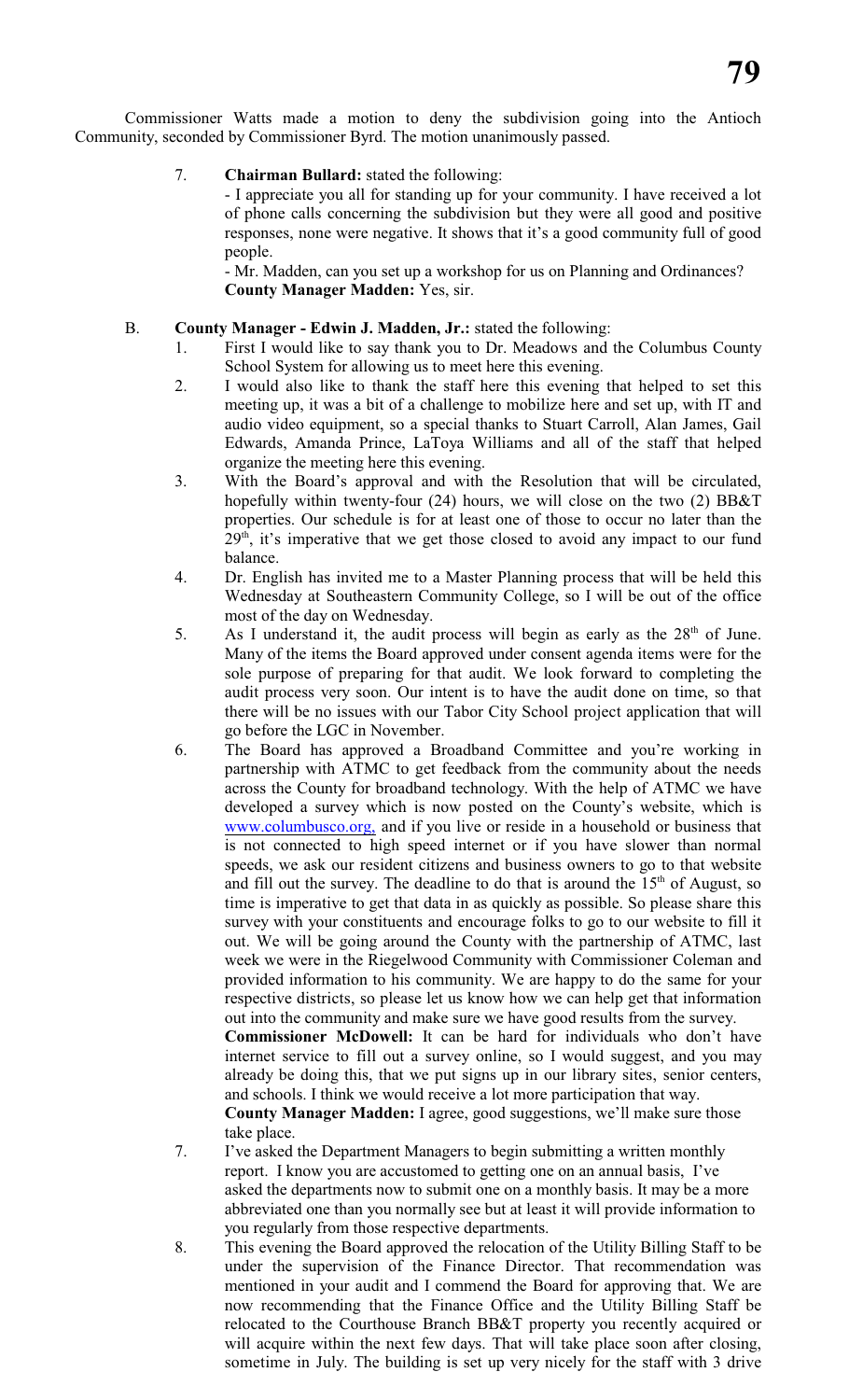thru windows. It's a very visible location and a more adequate space than what is currently being utilized.

- 9. Finally the Board has made it a priority for the Recreation Master Plan process to begin, you've appointed members to the committee and Ms. Julie Strickland has solicited bids from various consultants and hopefully we will have those tabulated in time to be placed on your July  $06<sup>th</sup>$  agenda.
- 10. I would just like to reassure the Board that the Consent Agenda process is only meant to approve things that are routine and recurring. The Board approved some items that were under recommendation by the Finance Office. They were not new appropriations, they were just simply an administrative adjustment of things that were previously approved and are now in compliance with the GASB 84 standards that the Federal Government now imposes upon you. Most, if not all, of those items under consent were for that purpose only it had to be done prior to June 30<sup>th</sup> date in order to be in compliance with the GASB 84 standard.

### **RECESS REGULAR SESSION and enter into CLOSED SESSION in ACCORDANCE with N.C.G.S § 143-318.11(a) (3) ATTORNEY-CLIENT PRIVILEGE; (4) ECONOMIC DEVELOPMENT; and (6) PERSONNEL:**

At 8:40 P.M., Commissioner Byrd made a motion to recess Regular Session and enter into Closed Session in accordance with N.C.G.S. § 143-318.11(a) (3) Attorney-Client Privilege; (4) Economic Development; and (6) Personnel, seconded by Commissioner Smith. The motion unanimously passed.

### **Agenda Item #26. CLOSED SESSION in ACCORDANCE with N.C.G.S, § 143-318.11(a) (3) ATTORNEY-CLIENT PRIVILEGE; (4) ECONOMIC DEVELOPMENT; and (6) PERSONNEL.**

No official action was taken.

#### **ADJOURN CLOSED SESSION and resume REGULAR SESSION:**

At 10:24 P.M., Commissioner Smith made a motion to adjourn Closed Session and resume Regular Session, seconded by Commissioner McDowell. The motion unanimously passed.

#### **READING and APPROVAL of CLOSED SESSION GENERAL ACCOUNT:**

Chairman Bullard requested Edwin J. Madden, Jr., County Manager, to orally read the Closed Session General Account. Mr. Madden orally read the following: "The Board discussed economic development issues with Gary Lanier, discussed possible future litigation with County Attorney Amanda Prince and discussed personnel matters. No official action was taken."

Commissioner Byrd made a motion to approve the Closed Session General Account, seconded by Commissioner Smith. The motion unanimously passed.

#### **MOTION:**

Commissioner Coleman made a motion to approve Boyd Worley's contract for Board Attorney contract services, seconded by Commissioner Watts. A roll call vote was taken with the following results:

**AYES:** Commissioners Watts, Smith, McDowell, Coleman and Vice Chairman McMillian and Chairman Bullard

#### **NAYS:** Commissioner Byrd

The motion passes on a six  $(6)$  to one  $(1)$  vote.

#### **Agenda Item #27. ADJOURNMENT:**

At 10:26 P.M., Commissioner Smith made a motion to adjourn, seconded by Vice Chairman McMillian. The motion unanimously passed. These minutes were recorded by LaToya Williams, and typed by June B. Hall, Clerk to the Board, and LaToya Williams.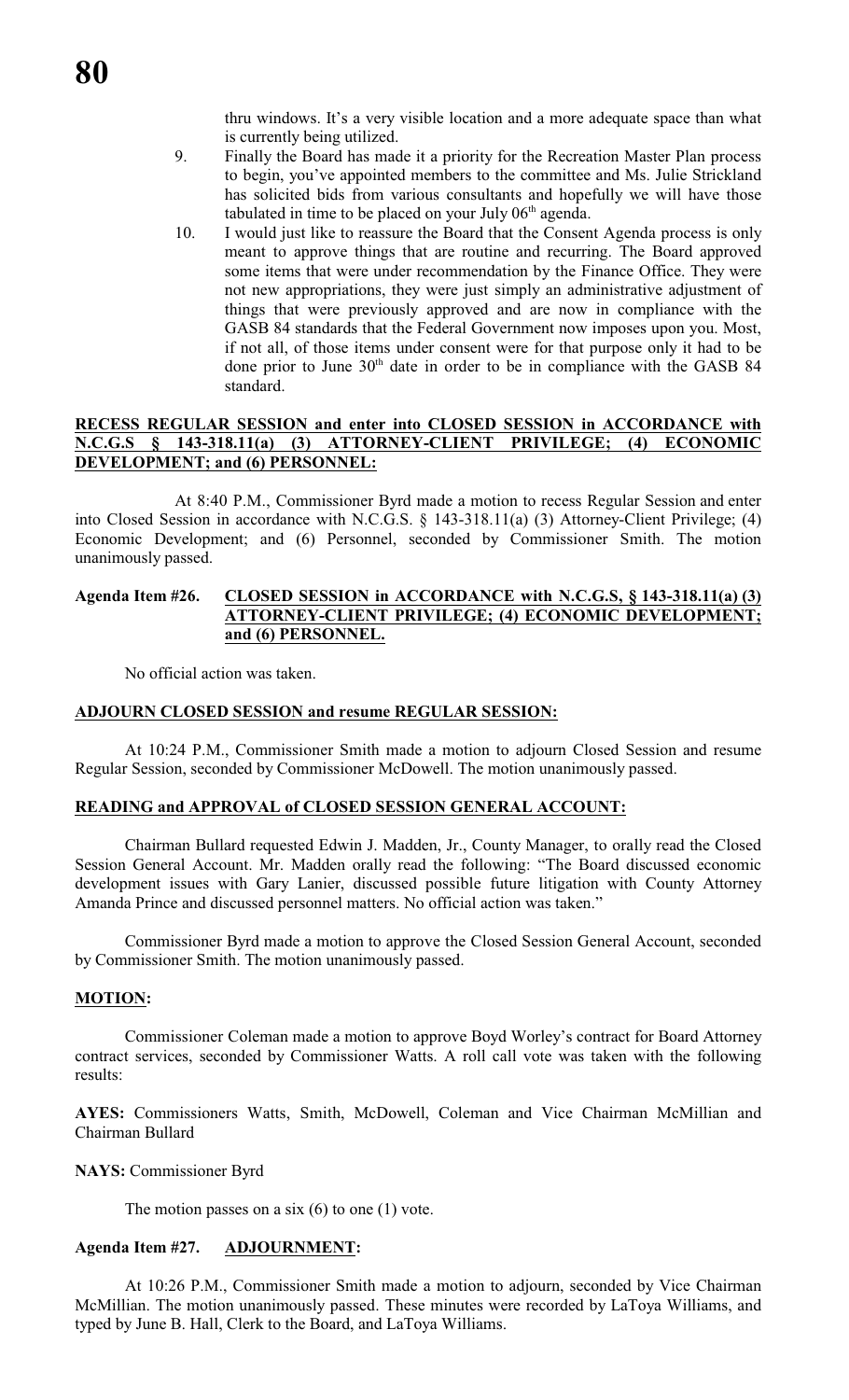**APPROVED:**

**AMANDA B. PRINCE, Deputy Clerk to Board RICKY BULLARD, Chairman**

**\_\_\_\_\_\_\_\_\_\_\_\_\_\_\_\_\_\_\_\_\_\_\_\_\_\_\_\_ \_\_\_\_\_\_\_\_\_\_\_\_\_\_\_\_\_\_\_\_\_\_\_\_\_\_\_\_\_\_**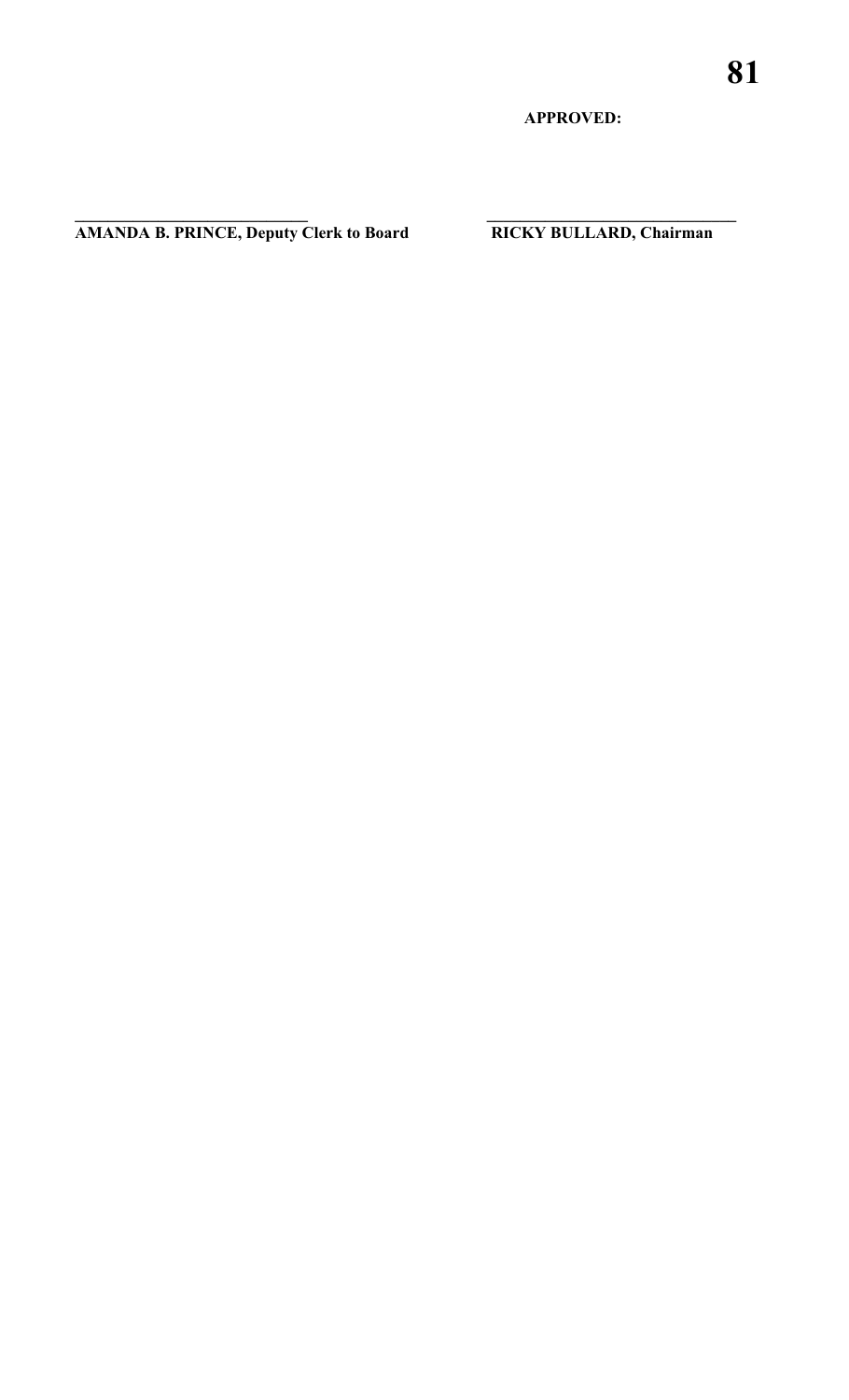# **COLUMBUS COUNTY WATER and SEWER DISTRICTS I, II, III, IV and V COMBINATION BOARD MEETING Monday, June 21, 2021 8:15 P.M.**

The Honorable Columbus County Commissioners met on the above stated date and at the above stated time at South Columbus High School, 40 Stallion Drive, Tabor City, North Carolina 28463, for the purpose to act as the Columbus County Water and Sewer District I Board.

#### **COMMISSIONERS PRESENT: APPOINTEES PRESENT:**

Giles E. Byrd Lavern Coleman **APPOINTEE ABSENT:** Charles T. McDowell

Ricky Bullard, **Chairman** Edwin H. Madden, Jr., **County Manager** Jerome McMillian, Vice Chairman **Amanda B. Prince, County Attorney** Chris Smith Jay Leatherman, **Interim Finance Officer**

Brent Watts **Iune B. Hall, Clerk to the Board (Excused)** 

### **MEETING CALLED TO ORDER:**

At 8:15 P.M., Chairman Ricky Bullard called the **combination meeting** of Columbus County Water and Sewer District I Board Meeting to order.

# **Agenda Item #24: AUTOMATED METER READING CAPITAL PROJECT ORDINANCE for WATER DISTRICT I:**

Jay Leatherman, Interim Finance Director, is requesting approval of Automated Meter Reading Contract - Water District I Capital Project Ordinance.

# **COLUMBUS COUNTY, NORTH CAROLINA Ordinance making appropriations to the Automated Meter Reading Contract - Water District I Capital Project Fund for the Fiscal Year beginning July 1, 2020**

BE IT ORDAINED by the Board of Commissioners of Columbus County, North Carolina as follows**:**

**Section 1:** The following amounts are hereby made to the Automated Meter Reading Contract - Water District I Capital Project pursuant to G.S. 159-13.2 for the fiscal year beginning July 1, 2020.

Project Appropriations

| 41-7111-519050 Construction AMR System - Water District I            | 540,300 |
|----------------------------------------------------------------------|---------|
| <b>Total Appropriations - Automated Meter Reading Contract Funds</b> | 540,300 |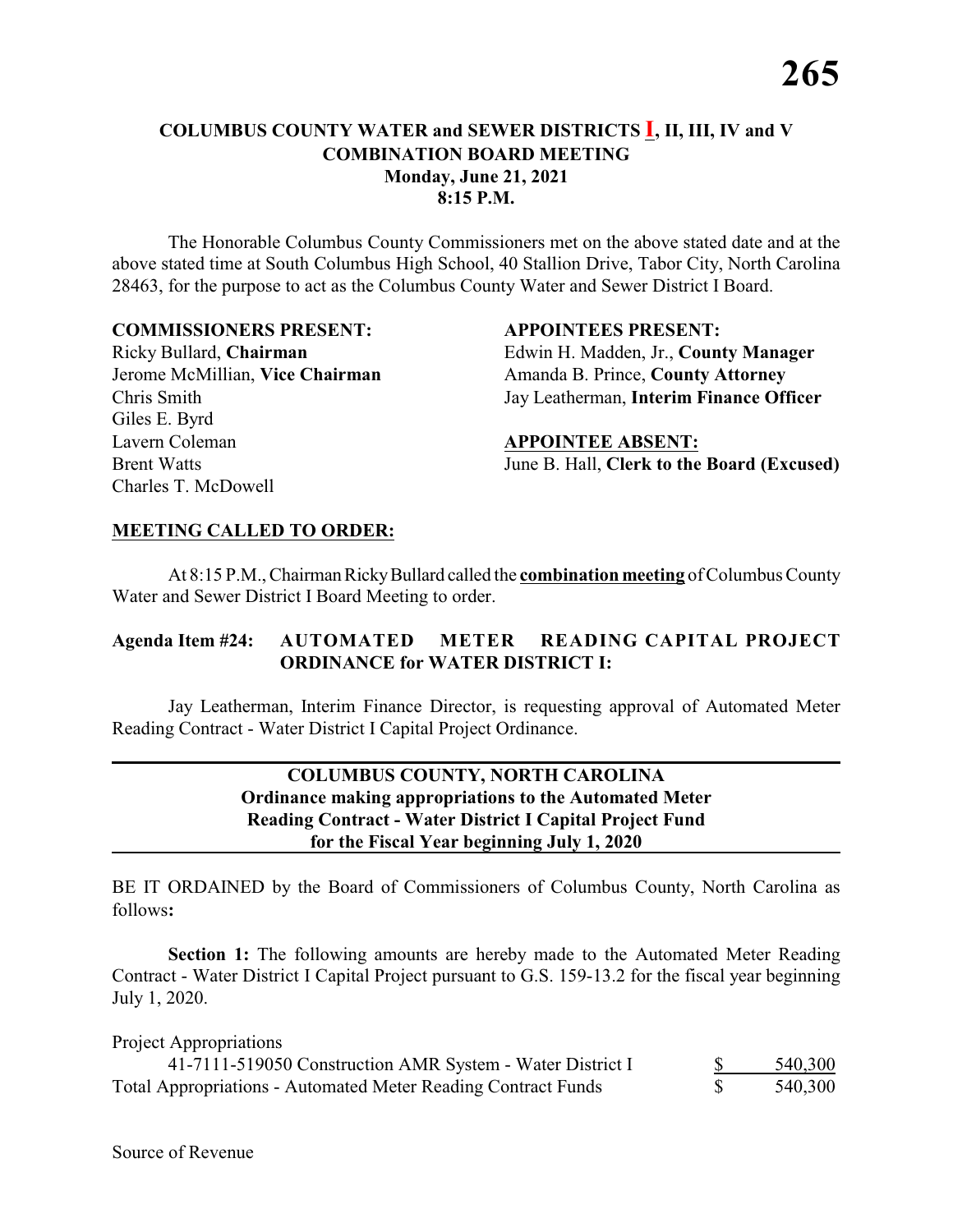| 41-3713-498001 Transfer From General Fund - Water District I             | 540,300 |
|--------------------------------------------------------------------------|---------|
| <b>Total Estimated Revenues - Automated Meter Reading Contract Funds</b> | 540,300 |

**Section 2:** The project undertaken pursuant to this ordinance is in accordance with the Recommended Budget and any changes made during the County Commissioners' budget work sessions.

**Section 3:** The Finance Director is hereby directed to maintain within the Capital Project Fund sufficient specific detailed accounting records to satisfy all applicable regulations. The terms of any financing agreement also shall be met.

**Section 4:** The County desires to expend its own funds for the purpose of paying certain costs of various projects, for which expenditures of the County reasonably expects to reimburse itself from the proceeds of debt to be incurred by the County.

**Section 5:** All expenditures relating to obtaining any bond referendum and or installment purchase will be reimbursed from bond proceeds and installment purchase proceeds in accordance with the requirements of the United States Treasury Regulations Section 1.150-2.

**Section 6**: This declaration of official intents is made pursuant to Section 1.150-2 of the Treasury Regulations to expressly declare the official intent of the County to reimburse itself from the proceeds of debt to be hereinafter incurred by the County for certain expenditures paid by the County on or after the date which is sixty (60) days prior to the date hereof.

**Section 7:** The County intends to seek Federal, State, and/or other grant funding to reduce the amount of loan proceeds. The adoption of this ordinance authorizes the County Manager and/or his representative to apply for and accept such funding if awarded.

**Section 8:** This project ordinance shall be entered in the minutes of the Board of Commissioners of Columbus County. Within five days hereof, copies of this ordinance shall be filed with the finance office in Columbus County, and with the Clerk to the Board of Commissioners of Columbus County. Copies of the Capital Project Ordinance shall be made available to the Budget Officer, the Project Manager and the Finance Officer for direction in carrying out this project.

This Capital Project shall become effective on June 21, 2021. ADOPTED, this 21st day of June, 2021.

# **/s/ RICKY BULLARD, CHAIRMAN COLUMBUS COUNTY BOARD OF COMMISSIONERS**

# **/s/ JUNE HALL, CLERK TO THE BOARD**

Commissioner Byrd made a motion to approve the Automated Meter Reading Capital Project Ordinance for Water District I, seconded by Vice Chairman McMillian. The motion unanimously passed.

# **ADJOURNMENT:**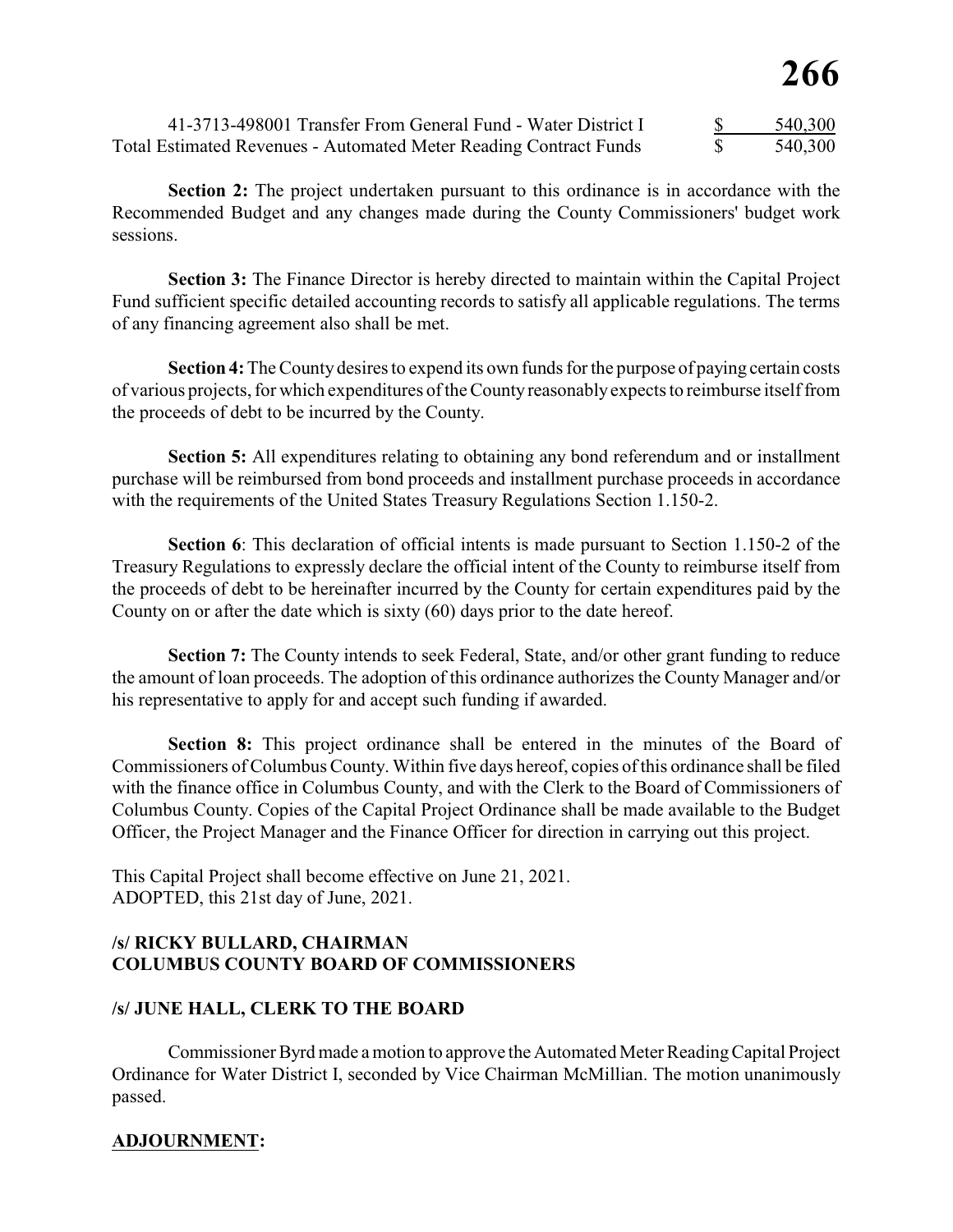At 8:16 P.M., Commissioner Byrd made a motion to adjourn, seconded by Commissioner Smith. The motion unanimously passed.

**\_\_\_\_\_\_\_\_\_\_\_\_\_\_\_\_\_\_\_\_\_\_\_\_\_\_\_\_\_\_\_ \_\_\_\_\_\_\_\_\_\_\_\_\_\_\_\_\_\_\_\_\_\_\_\_\_\_\_**

# **APPROVED:**

**AMANDA B. PRINCE, Deputy Clerk to Board RICKY BULLARD, Chairman**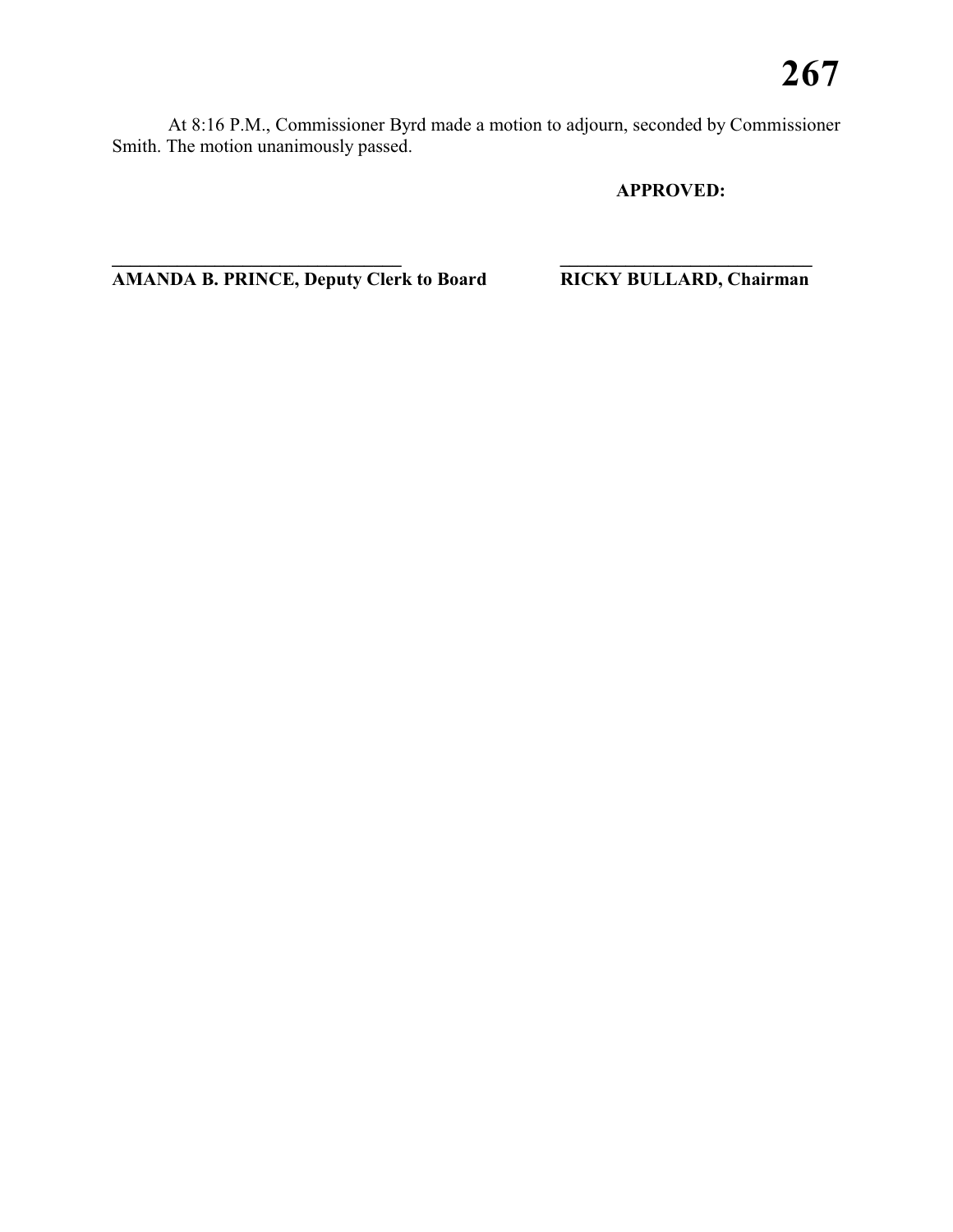# **COLUMBUS COUNTY WATER and SEWER DISTRICTS I, II, III, IV and V COMBINATION BOARD MEETING Monday, June 21, 2021 8:15 P.M.**

The Honorable Columbus County Commissioners met on the above stated date and at the above stated time in theDempsey B. Herring Courthouse Annex, 112 West Smith Street, Whiteville, North Carolina 28472, for the purpose to act as the Columbus County Water and Sewer District II Board.

### **COMMISSIONERS PRESENT: APPOINTEES PRESENT:**

Giles E. Byrd Lavern Coleman **APPOINTEE ABSENT:** Charles T. McDowell

Ricky Bullard, **Chairman** Edwin H. Madden, Jr., **County Manager** Jerome McMillian, **Vice Chairman** Amanda B. Prince, **County Attorney** Chris Smith Jay Leatherman, **Interim Finance Officer**

# Brent Watts **Iune B. Hall, Clerk to the Board (Excused)**

# **MEETING CALLED TO ORDER:**

At 8:15 P.M., Chairman Ricky Bullard called the **combination meeting** of Columbus County Water and Sewer District II Board Meeting to order.

# **Agenda Item #24: AUTOMATED METER READING CAPITAL PROJECT ORDINANCE for WATER DISTRICT II:**

Jay Leatherman, Interim Finance Director, is requesting approval of Automated Meter Reading Contract - Water District II Capital Project Ordinance.

# **COLUMBUS COUNTY, NORTH CAROLINA Ordinance making appropriations to the Automated Meter Reading Contract - Water District II Capital Project Fund for the Fiscal Year beginning July 1, 2020**

BE IT ORDAINED by the Board of Commissioners of Columbus County, North Carolina as follows**:**

**Section 1:** The following amounts are hereby made to the Automated Meter Reading Contract - Water District II Capital Project pursuant to G.S. 159-13.2 for the fiscal year beginning July 1, 2020.

### Project Appropriations

| 41-7112-519050 Construction AMR System - Water District II           | 759,900 |
|----------------------------------------------------------------------|---------|
| <b>Total Appropriations - Automated Meter Reading Contract Funds</b> | 759,900 |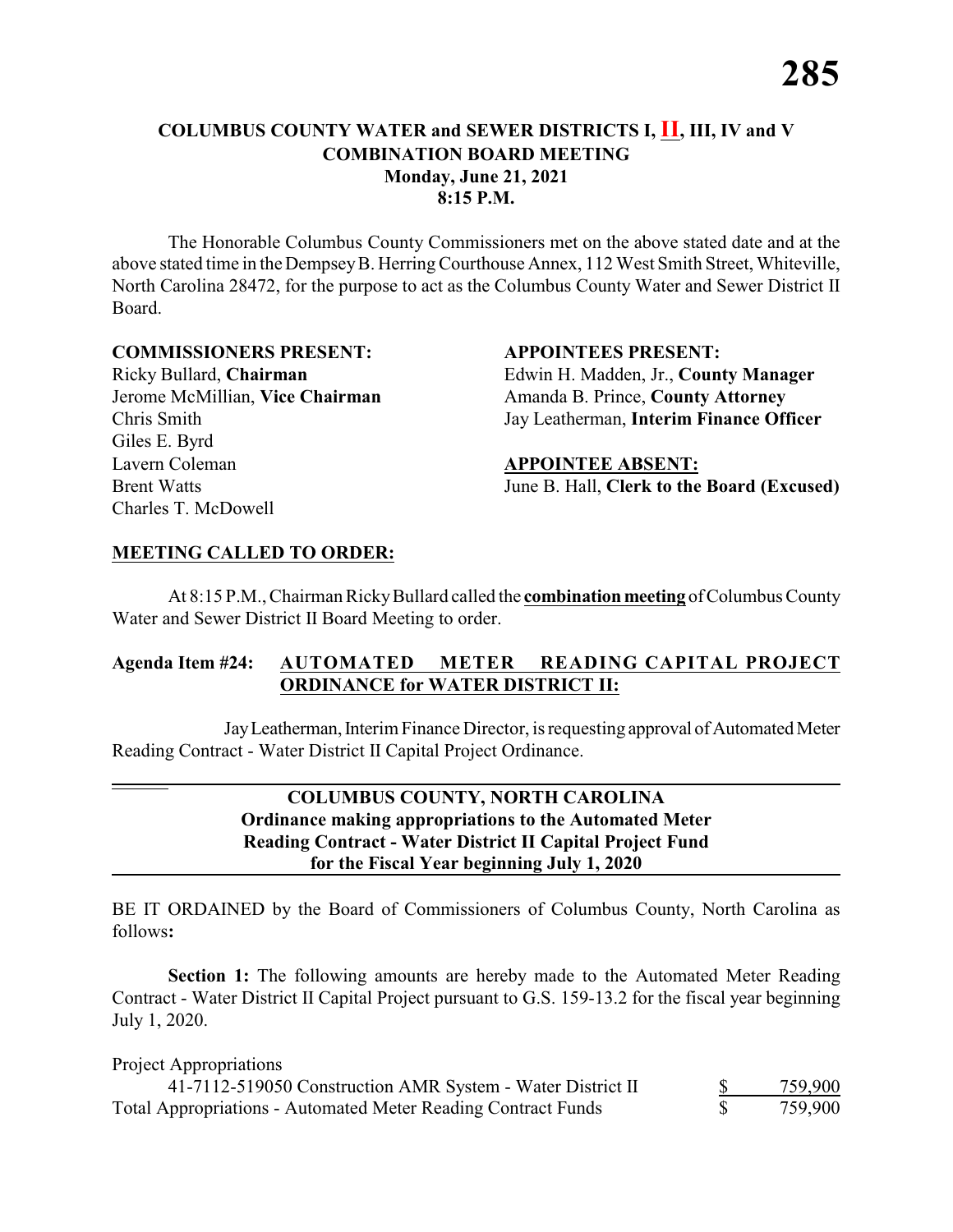| 41-3714-498001 Transfer From General Fund - Water District II            | 759,900 |
|--------------------------------------------------------------------------|---------|
| <b>Total Estimated Revenues - Automated Meter Reading Contract Funds</b> | 759,900 |

**Section 2:** The project undertaken pursuant to this ordinance is in accordance with the Recommended Budget and any changes made during the County Commissioners' budget work sessions.

**Section 3:** The Finance Director is hereby directed to maintain within the Capital Project Fund sufficient specific detailed accounting records to satisfy all applicable regulations. The terms of any financing agreement also shall be met.

**Section 4:** The County desires to expend its own funds for the purpose of paying certain costs of various projects, for which expenditures of the County reasonably expects to reimburse itself from the proceeds of debt to be incurred by the County.

**Section 5:** All expenditures relating to obtaining any bond referendum and or installment purchase will be reimbursed from bond proceeds and installment purchase proceeds in accordance with the requirements of the United States Treasury Regulations Section 1.150-2.

**Section 6**: This declaration of official intents is made pursuant to Section 1.150-2 of the Treasury Regulations to expressly declare the official intent of the County to reimburse itself from the proceeds of debt to be hereinafter incurred by the County for certain expenditures paid by the County on or after the date which is sixty (60) days prior to the date hereof.

**Section 7:** The County intends to seek Federal, State, and/or other grant funding to reduce the amount of loan proceeds. The adoption of this ordinance authorizes the County Manager and/or his representative to apply for and accept such funding if awarded.

**Section 8:** This project ordinance shall be entered in the minutes of the Board of Commissioners of Columbus County. Within five days hereof, copies of this ordinance shall be filed with the finance office in Columbus County, and with the Clerk to the Board of Commissioners of Columbus County. Copies of the Capital Project Ordinance shall be made available to the Budget Officer, the Project Manager and the Finance Officer for direction in carrying out this project.

This Capital Project shall become effective on June 21, 2021. ADOPTED, this 21st day of June, 2021.

# **/s/ RICKY BULLARD, CHAIRMAN COLUMBUS COUNTY BOARD OF COMMISSIONERS**

# **/s/ JUNE HALL, CLERK TO THE BOARD**

Commissioner Byrd made a motion to approve the Automated Meter Reading Capital Project Ordinance for Water District II, seconded by Vice Chairman McMillian. The motion unanimously passed.

# **ADJOURNMENT:**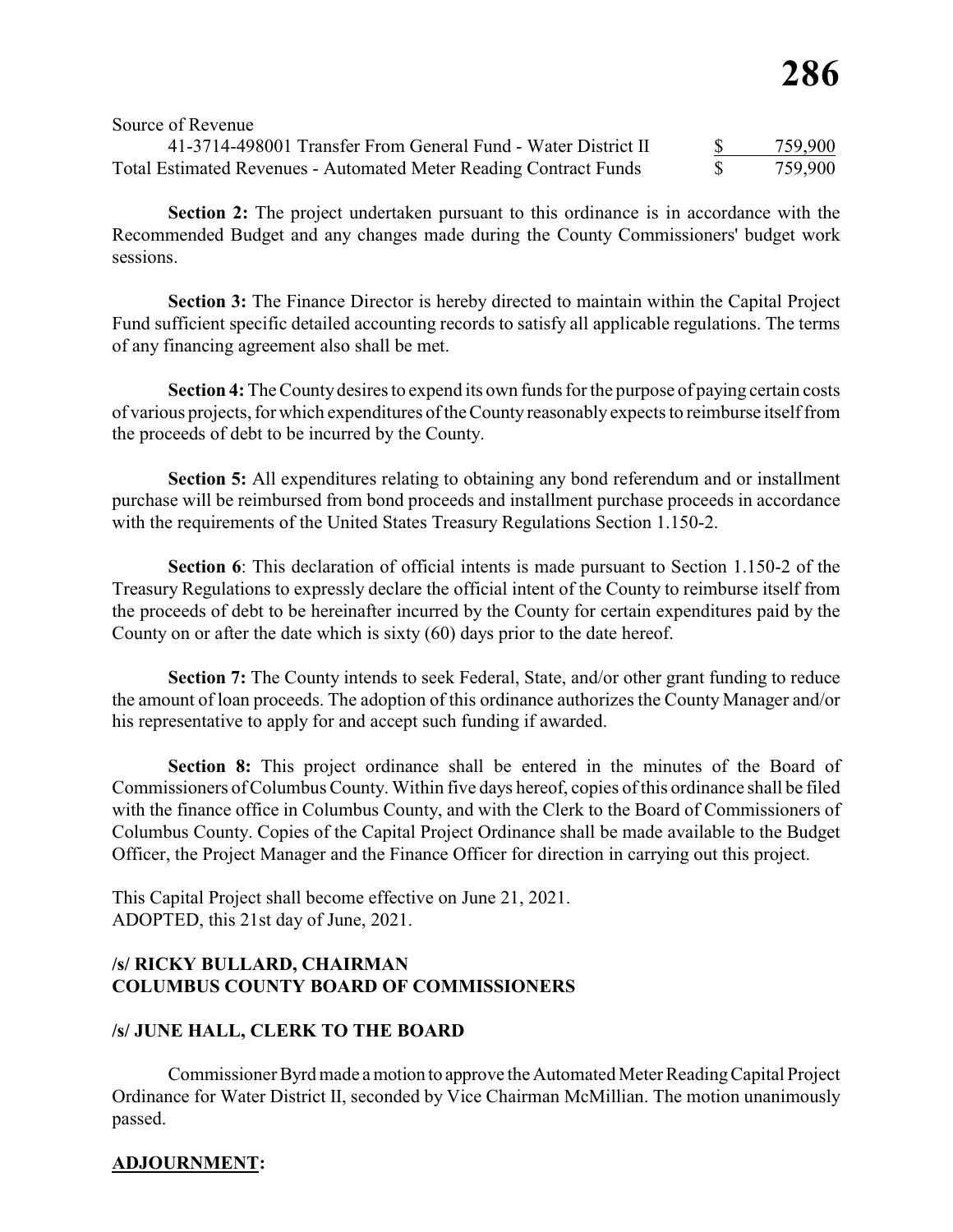At 8:16 P.M., Commissioner Byrd made a motion to adjourn, seconded by Commissioner Smith. The motion unanimously passed.

**\_\_\_\_\_\_\_\_\_\_\_\_\_\_\_\_\_\_\_\_\_\_\_\_\_\_\_\_\_\_\_\_\_ \_\_\_\_\_\_\_\_\_\_\_\_\_\_\_\_\_\_\_\_\_\_\_\_\_\_\_\_\_** 

# **APPROVED:**

**AMANDA B. PRINCE, Deputy Clerk to Board RICKY BULLARD, Chairman**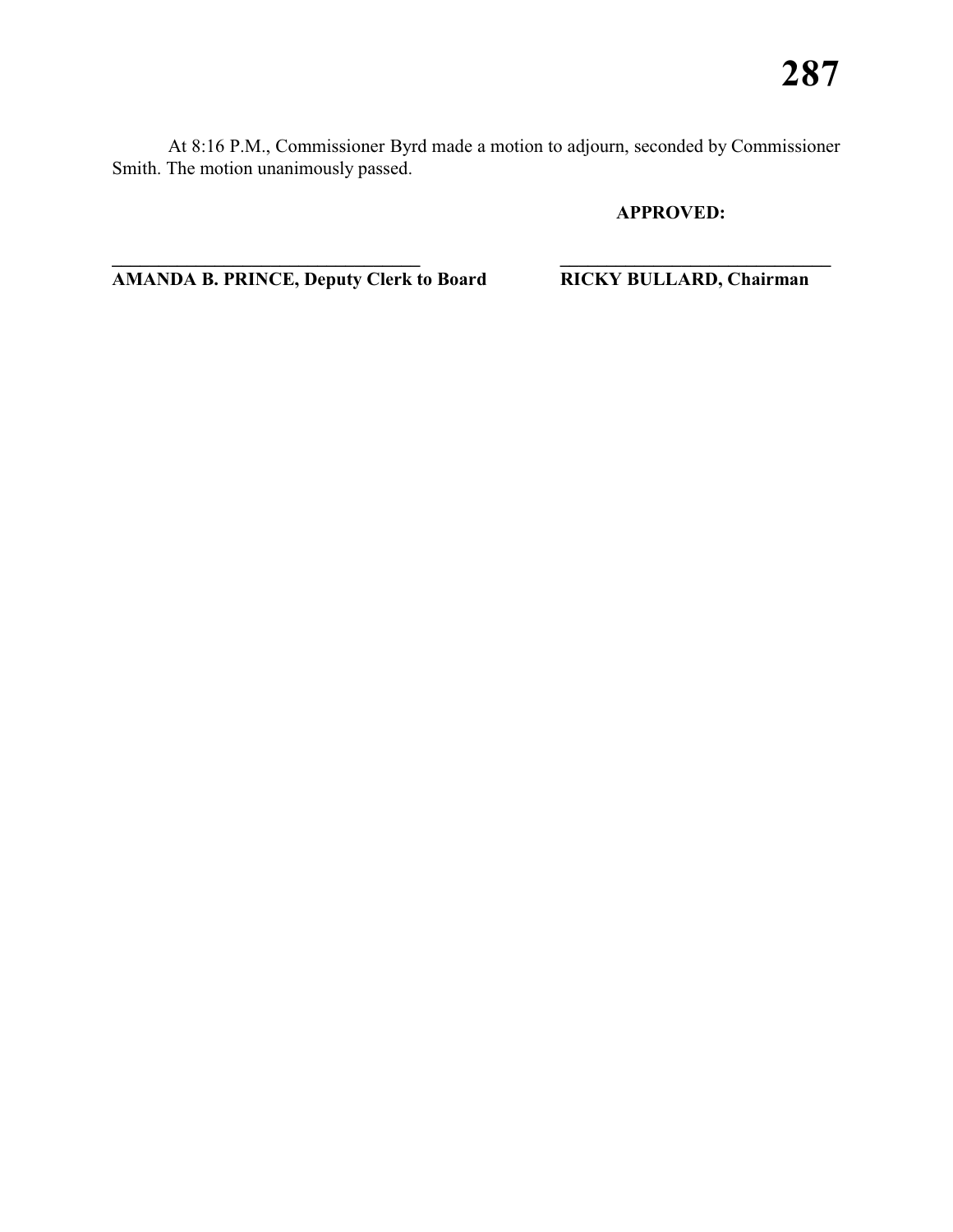# **COLUMBUS COUNTY WATER and SEWER DISTRICTS I, II, III, IV and V COMBINATION BOARD MEETING Monday, June 21, 2021 8:15 P.M.**

The Honorable Columbus County Commissioners met on the above stated date and at the above stated time in the Dempsey B. Herring Courthouse Annex, 112 West Smith Street, Whiteville, North Carolina 28472, for the purpose to act as the Columbus County Water and Sewer District III Board.

### **COMMISSIONERS PRESENT: APPOINTEES PRESENT:**

Chris Smith Jay Leatherman, **Interim Finance Officer** Giles E. Byrd Lavern Coleman **APPOINTEE ABSENT:** Charles T. McDowell

# Ricky Bullard, **Chairman** Edwin H. Madden, Jr., **County Manager** Jerome McMillian, **Vice Chairman** Amanda B. Prince, **County Attorney**

Brent Watts **Iune B. Hall, Clerk to the Board (Excused)** 

# **MEETING CALLED TO ORDER:**

At 8:15 P.M., Chairman Ricky Bullard called the **combination meeting** of Columbus County Water and Sewer District III Board Meeting to order.

# **Agenda Item #24: AUTOMATED METER READING CAPITAL PROJECT ORDINANCE for WATER DISTRICT III:**

Jay Leatherman, Interim Finance Director, is requesting approval of Automated Meter Reading Contract - Water District III Capital Project Ordinance.

# **COLUMBUS COUNTY, NORTH CAROLINA Ordinance making appropriations to the Automated Meter Reading Contract - Water District III Capital Project Fund for the Fiscal Year beginning July 1, 2020**

BE IT ORDAINED by the Board of Commissioners of Columbus County, North Carolina as follows**:**

**Section 1:** The following amounts are hereby made to the Automated Meter Reading Contract - Water District III Capital Project pursuant to G.S. 159-13.2 for the fiscal year beginning July 1, 2020.

| <b>Project Appropriations</b>                                            |   |         |
|--------------------------------------------------------------------------|---|---------|
| 56-7113-519050 Construction AMR System - Water District III              |   | 445,225 |
| Total Appropriations - Automated Meter Reading Contract Funds            | S | 445,225 |
| Source of Revenue                                                        |   |         |
| 56-3715-498001 Transfer From General Fund - Water District III           |   | 445,225 |
| <b>Total Estimated Revenues - Automated Meter Reading Contract Funds</b> | S | 445,225 |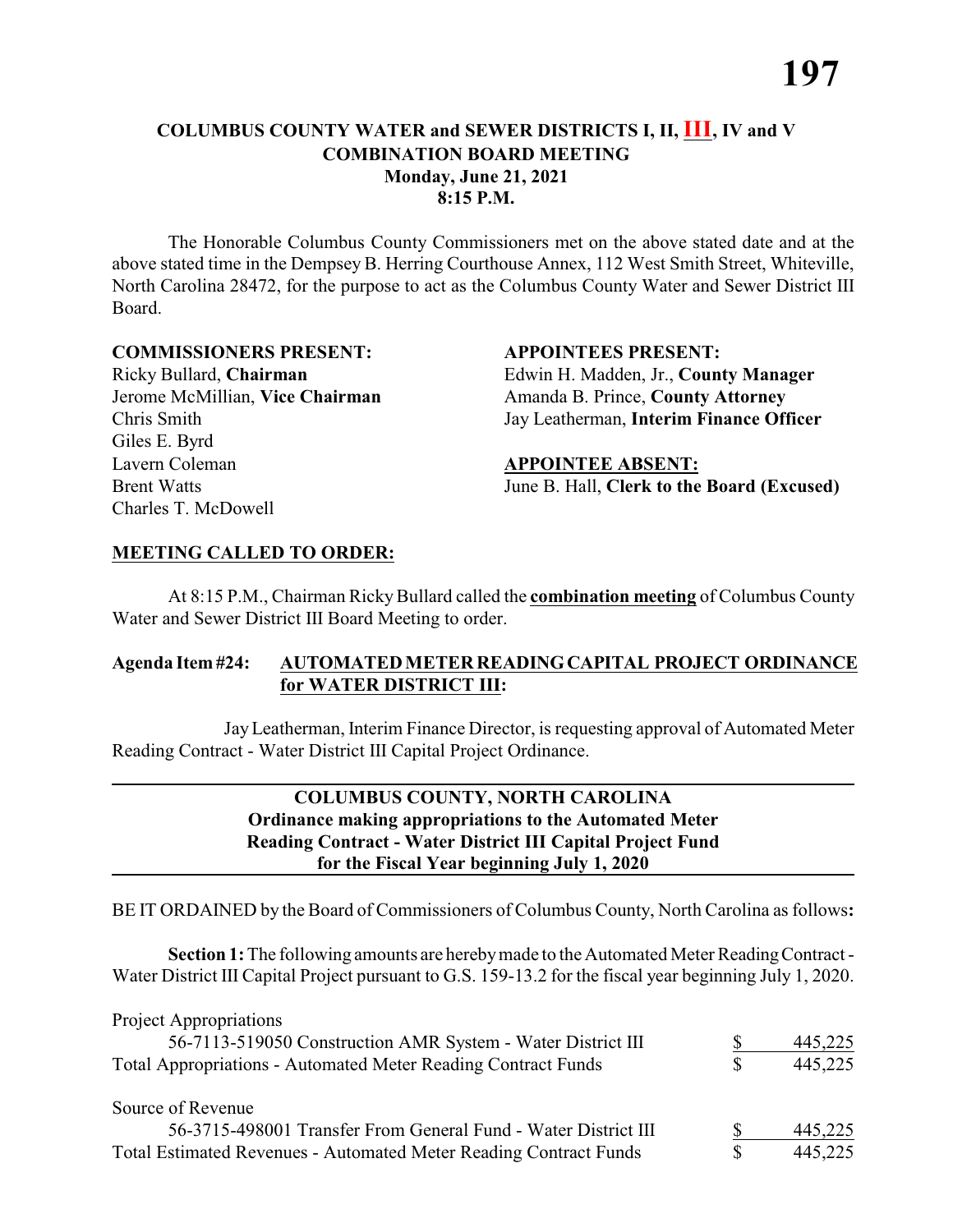**Section 2:** The project undertaken pursuant to this ordinance is in accordance with the Recommended Budget and any changes made during the County Commissioners' budget work sessions.

**Section 3:** The Finance Director is hereby directed to maintain within the Capital Project Fund sufficient specific detailed accounting records to satisfy all applicable regulations. The terms of any financing agreement also shall be met.

**Section 4:** The County desires to expend its own funds for the purpose of paying certain costs of various projects, for which expenditures of the County reasonably expects to reimburse itself from the proceeds of debt to be incurred by the County.

**Section 5:** All expenditures relating to obtaining any bond referendum and or installment purchase will be reimbursed from bond proceeds and installment purchase proceeds in accordance with the requirements of the United States Treasury Regulations Section 1.150-2.

**Section 6**: This declaration of official intents is made pursuant to Section 1.150-2 of the Treasury Regulations to expressly declare the official intent of the County to reimburse itself from the proceeds of debt to be hereinafter incurred by the County for certain expenditures paid by the County on or after the date which is sixty (60) days prior to the date hereof.

**Section 7:** The County intends to seek Federal, State, and/or other grant funding to reduce the amount of loan proceeds. The adoption of this ordinance authorizes the County Manager and/or his representative to apply for and accept such funding if awarded.

**Section 8:** This project ordinance shall be entered in the minutes of the Board of Commissioners of Columbus County. Within five days hereof, copies of this ordinance shall be filed with the finance office in Columbus County, and with the Clerk to the Board of Commissioners of Columbus County. Copies of the Capital Project Ordinance shall be made available to the Budget Officer, the Project Manager and the Finance Officer for direction in carrying out this project.

This Capital Project shall become effective on June 21, 2021. ADOPTED, this 21st day of June, 2021.

### **/s/ RICKY BULLARD, CHAIRMAN COLUMBUS COUNTY BOARD OF COMMISSIONERS**

# **/s/ JUNE HALL, CLERK TO THE BOARD**

Commissioner Byrd made a motion to approve the Automated Meter Reading Capital Project Ordinance for Water District III, seconded by Vice Chairman McMillian. The motion unanimously passed.

#### **ADJOURNMENT:**

At 8:16 P.M., Commissioner Byrd made a motion to adjourn, seconded by Commissioner Smith. The motion unanimously passed.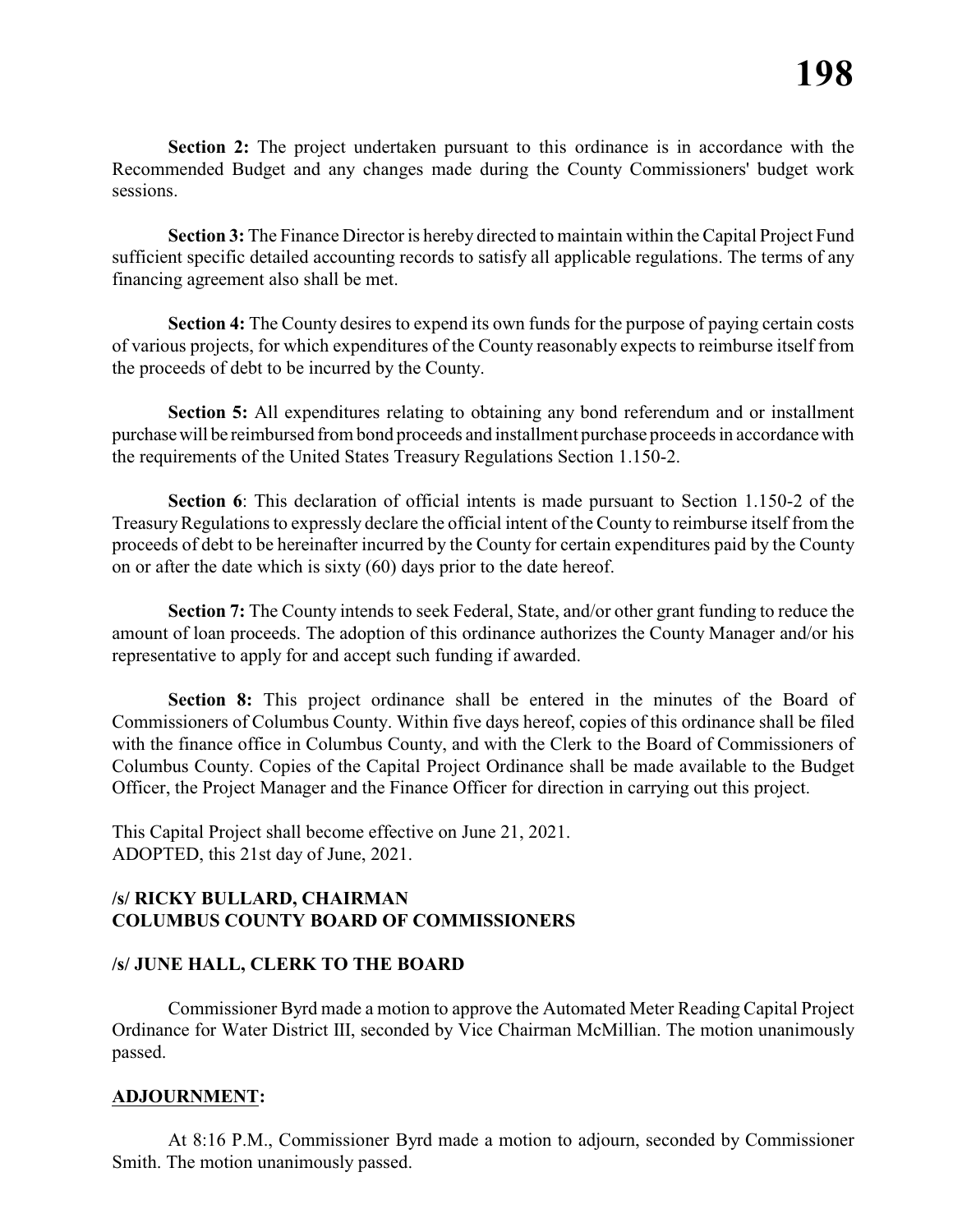**APPROVED:**

**AMANDA B. PRINCE, Deputy Clerk to Board RICKY BULLARD, Chairman**

**\_\_\_\_\_\_\_\_\_\_\_\_\_\_\_\_\_\_\_\_\_\_\_\_\_\_\_\_\_\_\_ \_\_\_\_\_\_\_\_\_\_\_\_\_\_\_\_\_\_\_\_\_\_\_\_\_\_\_**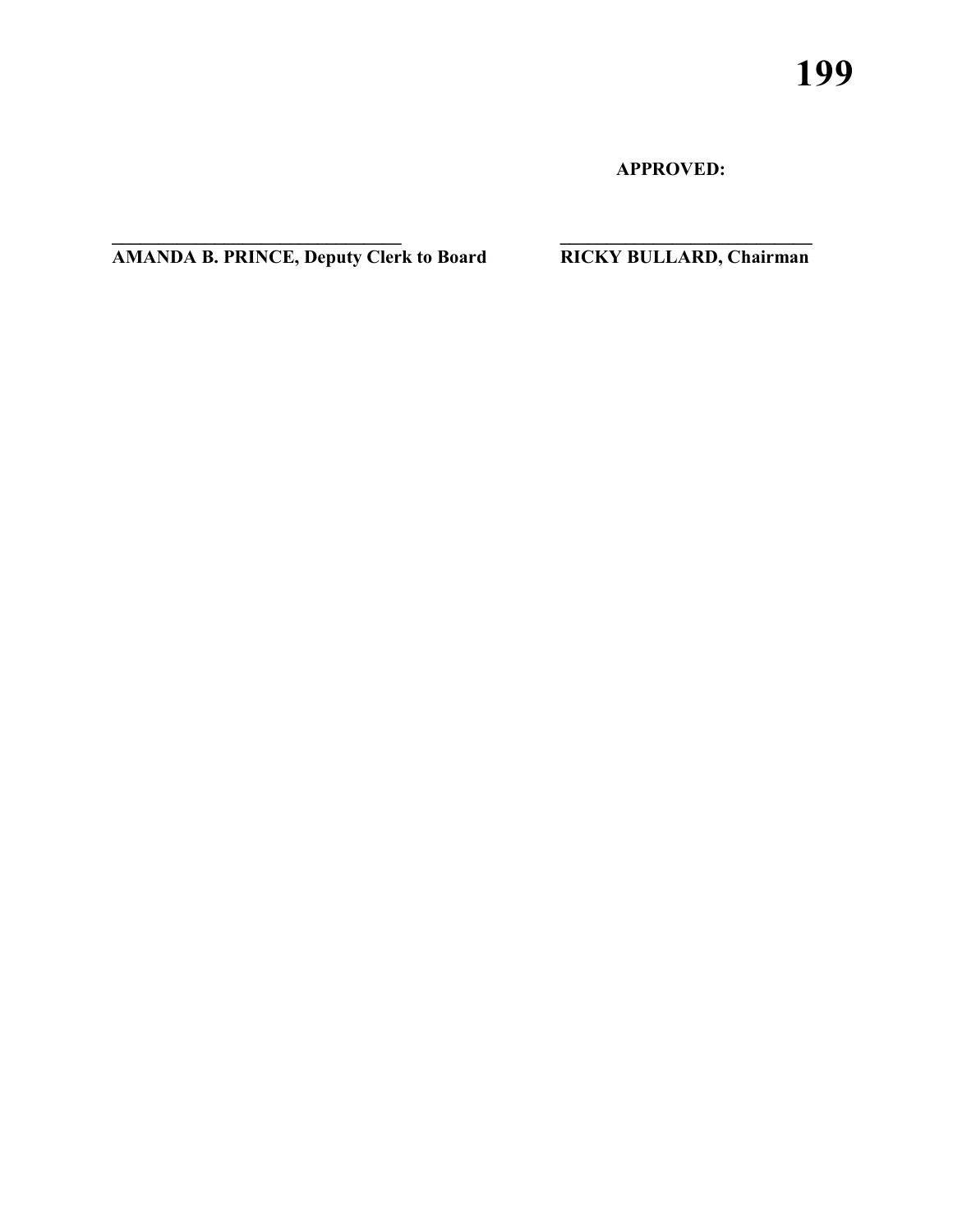# **COLUMBUS COUNTY WATER and SEWER DISTRICTS I, II, III, IV and V COMBINATION BOARD MEETING Monday, June 21, 2021 8:15 P.M.**

The Honorable Columbus County Commissioners met on the above stated date and at the above stated time in the Dempsey B. Herring Courthouse Annex, 112 West Smith Street, Whiteville, North Carolina 28472, for the purpose to act as the Columbus County Water and Sewer District V Board.

#### **COMMISSIONERS PRESENT: APPOINTEES PRESENT:**

Giles E. Byrd Lavern Coleman **APPOINTEE ABSENT:** Charles T. McDowell

Ricky Bullard, **Chairman** Edwin H. Madden, Jr., **County Manager** Jerome McMillian, **Vice Chairman** Amanda B. Prince, **County Attorney** Chris Smith Jay Leatherman, **Interim Finance Officer**

Brent Watts **Iune B. Hall, Clerk to the Board (Excused)** 

#### **MEETING CALLED TO ORDER:**

At 8:15 P.M., Chairman Ricky Bullard called the **combination meeting** of Columbus County Water and Sewer District V Board Meeting to order.

#### **Agenda Item #24: AUTOMATED METER READING CAPITAL PROJECT ORDINANCE for WATER DISTRICT V:**

Jay Leatherman, Interim Finance Director, is requesting approval of Automated Meter Reading Contract - Water District V Capital Project Ordinance.

# **COLUMBUS COUNTY, NORTH CAROLINA Ordinance making appropriations to the Automated Meter Reading Contract - Water District V Capital Project Fund for the Fiscal Year beginning July 1, 2020**

BE IT ORDAINED by the Board of Commissioners of Columbus County, North Carolina as follows**:**

**Section 1:** The following amounts are hereby made to the Automated Meter Reading Contract - Water District V Capital Project pursuant to G.S. 159-13.2 for the fiscal year beginning July 1, 2020.

| Project Appropriations                                               |         |
|----------------------------------------------------------------------|---------|
| 46-7115-519050 Construction AMR System - Water District V            | 244,150 |
| <b>Total Appropriations - Automated Meter Reading Contract Funds</b> | 244,150 |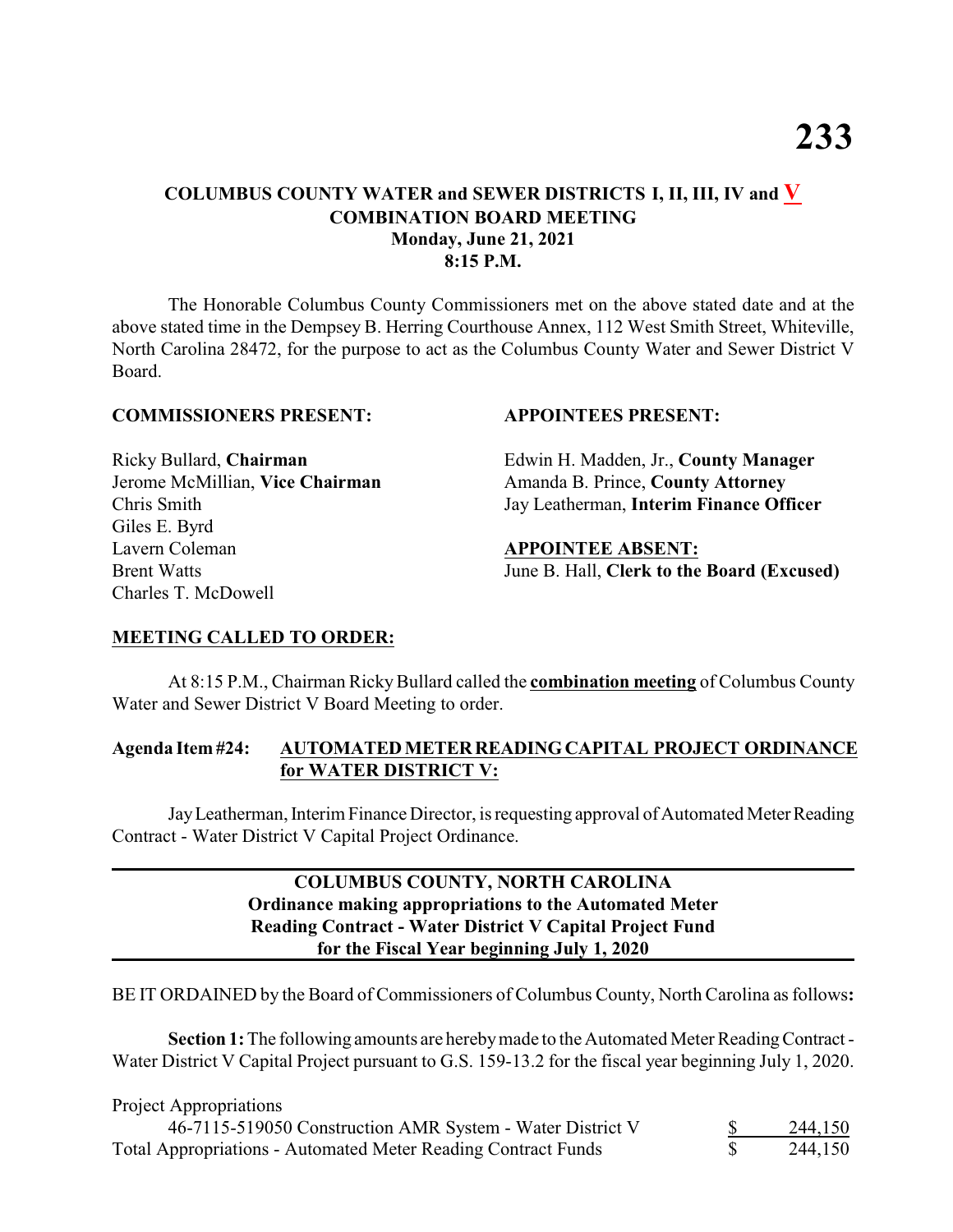#### Source of Revenue

| 56-3715-498001 Transfer From General Fund - Water District V             | 244,150 |
|--------------------------------------------------------------------------|---------|
| <b>Total Estimated Revenues - Automated Meter Reading Contract Funds</b> | 244,150 |

**Section 2:** The project undertaken pursuant to this ordinance is in accordance with the Recommended Budget and any changes made during the County Commissioners' budget work sessions.

**Section 3:** The Finance Director is hereby directed to maintain within the Capital Project Fund sufficient specific detailed accounting records to satisfy all applicable regulations. The terms of any financing agreement also shall be met.

**Section 4:** The County desires to expend its own funds for the purpose of paying certain costs of various projects, for which expenditures of the County reasonably expects to reimburse itself from the proceeds of debt to be incurred by the County.

**Section 5:** All expenditures relating to obtaining any bond referendum and or installment purchase will be reimbursed from bond proceeds and installment purchase proceeds in accordance with the requirements of the United States Treasury Regulations Section 1.150-2.

**Section 6**: This declaration of official intents is made pursuant to Section 1.150-2 of the Treasury Regulations to expressly declare the official intent of the County to reimburse itself from the proceeds of debt to be hereinafter incurred by the County for certain expenditures paid by the County on or after the date which is sixty (60) days prior to the date hereof.

**Section 7:** The County intends to seek Federal, State, and/or other grant funding to reduce the amount of loan proceeds. The adoption of this ordinance authorizes the County Manager and/or his representative to apply for and accept such funding if awarded.

**Section 8:** This project ordinance shall be entered in the minutes of the Board of Commissioners of Columbus County. Within five days hereof, copies of this ordinance shall be filed with the finance office in Columbus County, and with the Clerk to the Board of Commissioners of Columbus County. Copies of the Capital Project Ordinance shall be made available to the Budget Officer, the Project Manager and the Finance Officer for direction in carrying out this project.

This Capital Project shall become effective on June 21, 2021. ADOPTED, this 21st day of June, 2021.

# **/s/ RICKY BULLARD, CHAIRMAN COLUMBUS COUNTY BOARD OF COMMISSIONERS**

**/s/ JUNE HALL, CLERK TO THE BOARD**